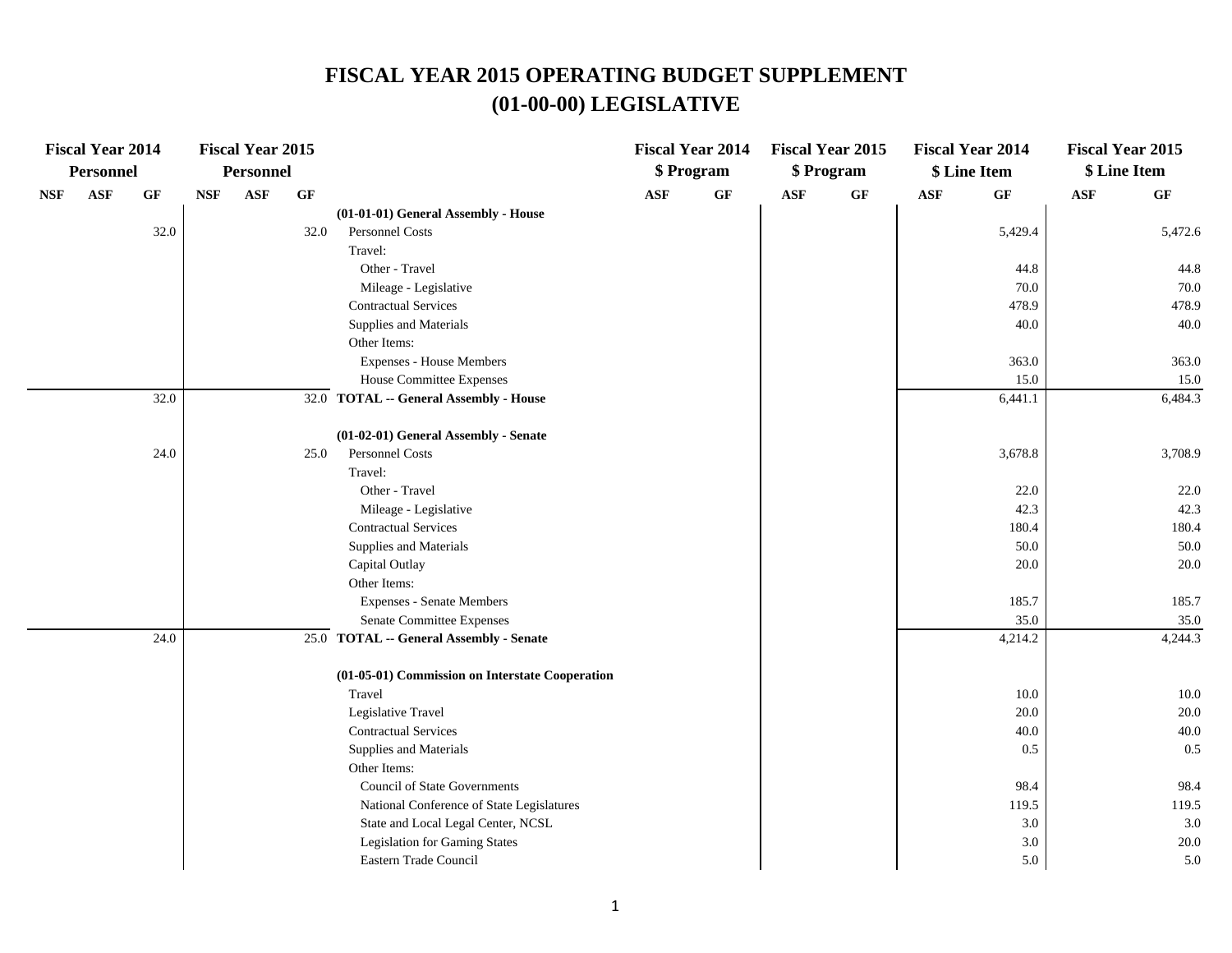# **(01-00-00) LEGISLATIVE FISCAL YEAR 2015 OPERATING BUDGET SUPPLEMENT**

|     | <b>Fiscal Year 2014</b> |                 |            | <b>Fiscal Year 2015</b> |          |                                                      |                | <b>Fiscal Year 2014</b> |     | <b>Fiscal Year 2015</b> |            | <b>Fiscal Year 2014</b> | <b>Fiscal Year 2015</b> |                 |
|-----|-------------------------|-----------------|------------|-------------------------|----------|------------------------------------------------------|----------------|-------------------------|-----|-------------------------|------------|-------------------------|-------------------------|-----------------|
|     | Personnel               |                 |            | <b>Personnel</b>        |          |                                                      |                | \$ Program              |     | \$ Program              |            | \$ Line Item            | \$ Line Item            |                 |
| NSF | <b>ASF</b>              | $\bf{G} \bf{F}$ | <b>NSF</b> | <b>ASF</b>              | $\bf GF$ |                                                      | $\mathbf{ASF}$ | GF                      | ASF | GF                      | <b>ASF</b> | $\bf GF$                | $\mathbf{ASF}$          | $\bf{G} \bf{F}$ |
|     |                         |                 |            |                         |          | Interstate Agriculture Commission                    |                |                         |     |                         |            | 25.0                    |                         | 25.0            |
|     |                         |                 |            |                         |          | Delaware River Basin Commission                      |                |                         |     |                         |            | 447.0                   |                         | 447.0           |
|     |                         |                 |            |                         |          | <b>TOTAL -- Commission on Interstate Cooperation</b> |                |                         |     |                         |            | 771.4                   |                         | 788.4           |
|     |                         |                 |            |                         |          | (01-08-00) Legislative Council                       |                |                         |     |                         |            |                         |                         |                 |
|     |                         |                 |            |                         |          | $(01-08-01)$ Research                                |                |                         |     |                         |            |                         |                         |                 |
|     |                         | 17.0            |            |                         | 17.0     | <b>Personnel Costs</b>                               |                |                         |     |                         |            | 1,320.8                 |                         | 1,334.9         |
|     |                         |                 |            |                         |          | Travel                                               |                |                         |     |                         |            | 18.3                    |                         | 18.3            |
|     |                         |                 |            |                         |          | <b>Contractual Services</b>                          |                |                         |     |                         |            | 261.4                   |                         | 261.4           |
|     |                         |                 |            |                         |          | Supplies and Materials                               |                |                         |     |                         |            | 119.7                   |                         | 119.7           |
|     |                         |                 |            |                         |          | Capital Outlay                                       |                |                         |     |                         |            | 30.0                    |                         | 30.0            |
|     |                         |                 |            |                         |          | Other Items:                                         |                |                         |     |                         |            |                         |                         |                 |
|     |                         |                 |            |                         |          | Printing - Laws and Journals                         |                |                         |     |                         |            | 38.5                    |                         | 38.5            |
|     |                         |                 |            |                         |          | <b>Sunset Committee Expenses</b>                     |                |                         |     |                         |            | 7.5                     |                         | 7.5             |
|     |                         |                 |            |                         |          | Technical Advisory Office                            |                |                         |     |                         |            | 55.0                    |                         | 55.0            |
|     |                         | 17.0            |            |                         | 17.0     | TOTAL -- Research                                    |                |                         |     |                         |            | 1,851.2                 |                         | 1,865.3         |
|     |                         |                 |            |                         |          | (01-08-02) Office of the Controller General          |                |                         |     |                         |            |                         |                         |                 |
|     |                         | 14.0            |            |                         | 13.0     | Personnel Costs                                      |                |                         |     |                         |            | 1,488.9                 |                         | 1,500.9         |
|     |                         |                 |            |                         |          | Travel                                               |                |                         |     |                         |            | 7.2                     |                         | 7.2             |
|     |                         |                 |            |                         |          | <b>Contractual Services</b>                          |                |                         |     |                         |            | 494.1                   |                         | 494.1           |
|     |                         |                 |            |                         |          | Supplies and Materials                               |                |                         |     |                         |            | 70.0                    |                         | 70.0            |
|     |                         |                 |            |                         |          | Capital Outlay                                       |                |                         |     |                         |            | 27.0                    |                         | 27.0            |
|     |                         |                 |            |                         |          | Contingencies:                                       |                |                         |     |                         |            |                         |                         |                 |
|     |                         |                 |            |                         |          | Legislative Council                                  |                |                         |     |                         |            | 25.0                    |                         | 25.0            |
|     |                         |                 |            |                         |          | Family Law Commission Expenses                       |                |                         |     |                         |            | 8.3                     |                         | 8.3             |
|     |                         |                 |            |                         |          | University of Delaware Senior Center                 |                |                         |     |                         |            | 25.0                    |                         | 25.0            |
|     |                         |                 |            |                         |          | Formula Update                                       |                |                         |     |                         |            |                         |                         |                 |
|     |                         |                 |            |                         |          | Clean Air Policy Committee                           |                |                         |     |                         |            | 10.0                    |                         | 10.0            |
|     |                         |                 |            |                         |          | JFC/CIP Contingency                                  |                |                         |     |                         |            | 15.0                    |                         | 15.0            |
|     |                         |                 |            |                         |          | Internship Contingency                               |                |                         |     |                         |            | 5.0                     |                         | 5.0             |
|     |                         |                 |            |                         |          | Security                                             |                |                         |     |                         |            | 30.0                    |                         | 30.0            |
|     |                         |                 |            |                         |          | <b>Higher Education Contingency</b>                  |                |                         |     |                         |            |                         |                         | 3,000.0         |
|     |                         |                 |            |                         |          | Chase/JP Morgan Settlement                           |                |                         |     |                         |            |                         | 11,912.6                |                 |
|     |                         | 14.0            |            |                         | 13.0     | TOTAL -- Office of the Controller General            |                |                         |     |                         |            | 2,205.5                 | 11,912.6                | 5,217.5         |
|     |                         |                 |            |                         |          |                                                      |                |                         |     |                         |            |                         |                         |                 |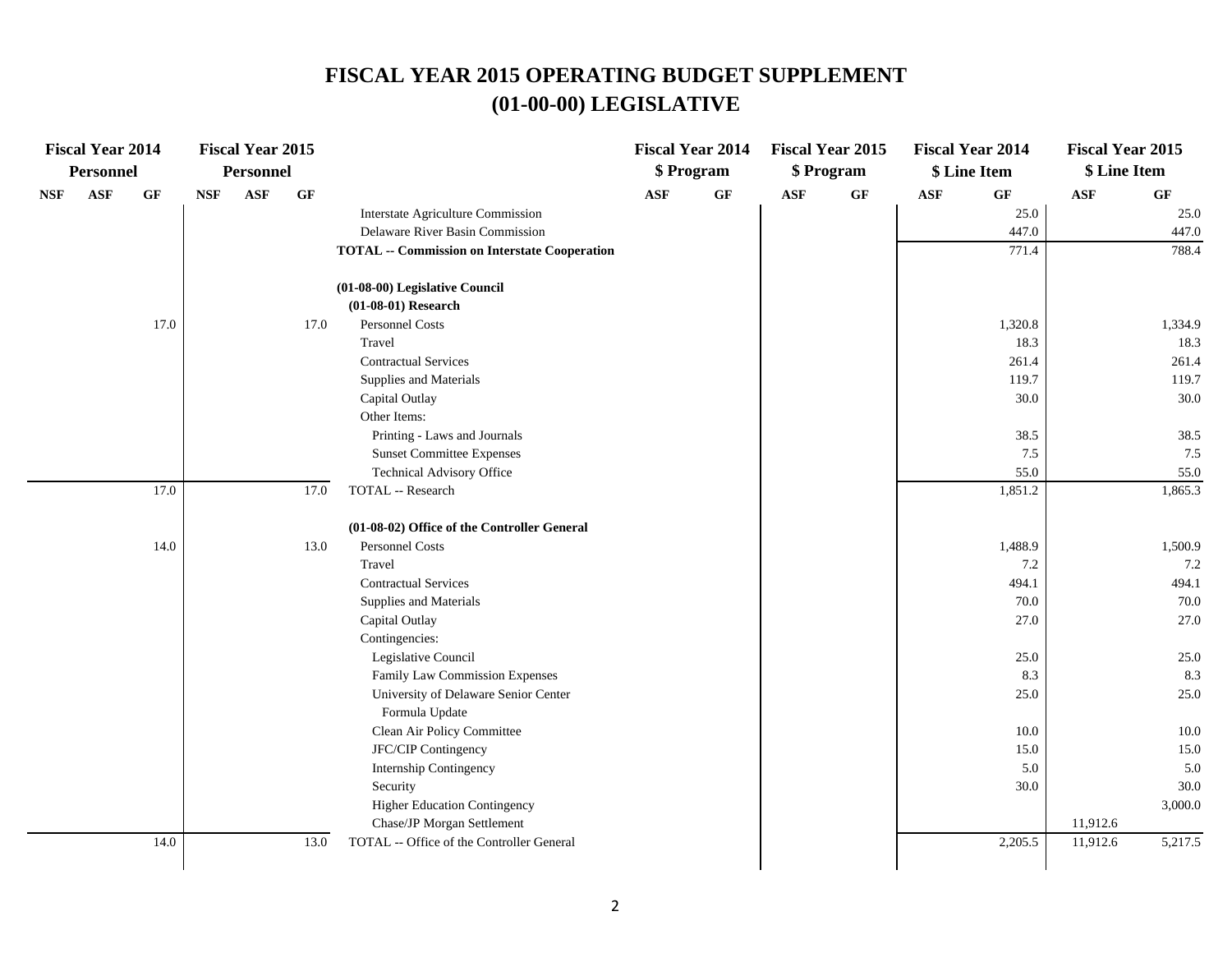# **(01-00-00) LEGISLATIVE FISCAL YEAR 2015 OPERATING BUDGET SUPPLEMENT**

|            | <b>Fiscal Year 2014</b><br><b>Personnel</b> |      |            | <b>Fiscal Year 2015</b><br><b>Personnel</b> |      |                                             |            | <b>Fiscal Year 2014</b><br>\$ Program |            | <b>Fiscal Year 2015</b><br>\$ Program |     | <b>Fiscal Year 2014</b><br>\$ Line Item | <b>Fiscal Year 2015</b><br>\$ Line Item |          |
|------------|---------------------------------------------|------|------------|---------------------------------------------|------|---------------------------------------------|------------|---------------------------------------|------------|---------------------------------------|-----|-----------------------------------------|-----------------------------------------|----------|
| <b>NSF</b> | <b>ASF</b>                                  | GF   | <b>NSF</b> | ASF                                         | GF   |                                             | <b>ASF</b> | GF                                    | <b>ASF</b> | GF                                    | ASF | GF                                      | ASF                                     | GF       |
|            |                                             |      |            |                                             |      | $(01-08-03)$ Code Revisors                  |            |                                       |            |                                       |     |                                         |                                         |          |
|            |                                             |      |            |                                             |      | Travel                                      |            |                                       |            |                                       |     | 1.1                                     |                                         | 1.1      |
|            |                                             |      |            |                                             |      | <b>Contractual Services</b>                 |            |                                       |            |                                       |     | 170.8                                   |                                         | 170.8    |
|            |                                             |      |            |                                             |      | Supplies and Materials                      |            |                                       |            |                                       |     | 0.5                                     |                                         | 0.5      |
|            |                                             |      |            |                                             |      | <b>TOTAL -- Code Revisors</b>               |            |                                       |            |                                       |     | 172.4                                   |                                         | 172.4    |
|            |                                             |      |            |                                             |      | (01-08-06) Commission on Uniform State Laws |            |                                       |            |                                       |     |                                         |                                         |          |
|            |                                             |      |            |                                             |      | Travel                                      |            |                                       |            |                                       |     | 17.0                                    |                                         | 17.0     |
|            |                                             |      |            |                                             |      | <b>Contractual Services</b>                 |            |                                       |            |                                       |     | 28.3                                    |                                         | 28.3     |
|            |                                             |      |            |                                             |      | Supplies and Materials                      |            |                                       |            |                                       |     | 0.2                                     |                                         | 0.2      |
|            |                                             |      |            |                                             |      | TOTAL -- Commission on Uniform State Laws   |            |                                       |            |                                       |     | 45.5                                    |                                         | 45.5     |
|            |                                             | 31.0 |            |                                             |      | 30.0 TOTAL -- Legislative Council           |            |                                       |            |                                       |     | 4,274.6                                 | 11,912.6                                | 7,300.7  |
|            |                                             | 87.0 |            |                                             | 87.0 | <b>TOTAL -- LEGISLATIVE</b>                 |            |                                       |            |                                       |     | 15,701.3                                | 11,912.6                                | 18,817.7 |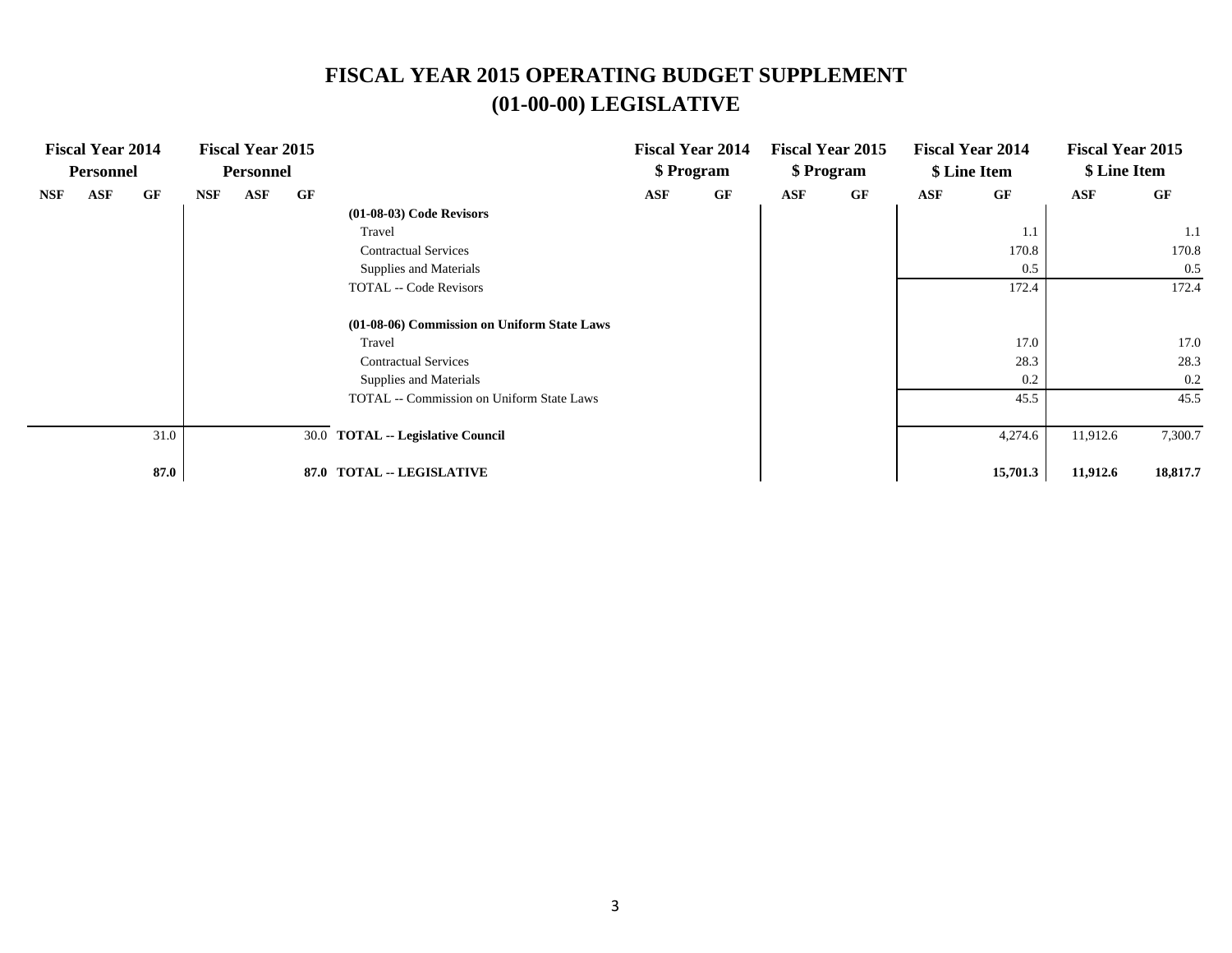|            | <b>Fiscal Year 2014</b> |          |            | <b>Fiscal Year 2015</b> |                 |                                      | <b>Fiscal Year 2014</b> |         | <b>Fiscal Year 2015</b> |                 | <b>Fiscal Year 2014</b> |                 | <b>Fiscal Year 2015</b> |                 |
|------------|-------------------------|----------|------------|-------------------------|-----------------|--------------------------------------|-------------------------|---------|-------------------------|-----------------|-------------------------|-----------------|-------------------------|-----------------|
|            | Personnel               |          |            | Personnel               |                 |                                      | \$ Program              |         | \$ Program              |                 | \$ Line Item            |                 | \$ Line Item            |                 |
| <b>NSF</b> | ASF                     | $\bf GF$ | <b>NSF</b> | <b>ASF</b>              | $\bf{G} \bf{F}$ |                                      | <b>ASF</b>              | GF      | <b>ASF</b>              | $\bf{G} \bf{F}$ | $\mathbf{ASF}$          | $\bf{G} \bf{F}$ | $\mathbf{ASF}$          | $\bf{G} \bf{F}$ |
|            |                         |          |            |                         |                 | $(02-01-00)$ Supreme Court           |                         |         |                         |                 |                         |                 |                         |                 |
| 11.3       |                         | 28.0     | 11.3       |                         | 27.0            | <b>Personnel Costs</b>               |                         |         |                         |                 | 9.4                     | 3,181.8         | 9.4                     | 3,139.5         |
|            |                         |          |            |                         |                 | Travel                               |                         |         |                         |                 | 6.8                     | 15.8            | 6.8                     | 15.8            |
|            |                         |          |            |                         |                 | <b>Contractual Services</b>          |                         |         |                         |                 | 101.4                   | 169.6           | 101.4                   | 169.0           |
|            |                         |          |            |                         |                 | Energy                               |                         |         |                         |                 |                         | 7.5             |                         | 7.5             |
|            |                         |          |            |                         |                 | Supplies and Materials               |                         |         |                         |                 | 5.0                     | 36.4            | 5.0                     | 36.4            |
|            |                         |          |            |                         |                 | Capital Outlay                       |                         |         |                         |                 | 6.7                     |                 | 6.7                     |                 |
|            |                         |          |            |                         |                 | Other Items:                         |                         |         |                         |                 |                         |                 |                         |                 |
|            |                         |          |            |                         |                 | Technology                           |                         |         |                         |                 | 20.0                    |                 | 20.0                    |                 |
|            |                         |          |            |                         |                 | Court Security                       |                         |         |                         |                 | 2.2                     |                 | 1.8                     |                 |
| 11.3       |                         | 28.0     | 11.3       |                         |                 | $27.0$ TOTAL -- Supreme Court        |                         |         |                         |                 | 151.5                   | 3,411.1         | 151.1                   | 3,368.2         |
|            |                         | 28.0     |            |                         | 27.0            | (-10) Supreme Court                  | 151.5                   | 3,411.1 | 151.1                   | 3,368.2         |                         |                 |                         |                 |
| 11.3       |                         |          | 11.3       |                         |                 | (-40) Regulatory Arms of the Court   |                         |         |                         |                 |                         |                 |                         |                 |
| 11.3       |                         | 28.0     | 11.3       |                         |                 | 27.0 TOTAL -- Internal Program Units | 151.5                   | 3,411.1 | 151.1                   | 3,368.2         |                         |                 |                         |                 |
|            |                         |          |            |                         |                 |                                      |                         |         |                         |                 |                         |                 |                         |                 |
|            |                         |          |            |                         |                 | (02-02-00) Court of Chancery         |                         |         |                         |                 |                         |                 |                         |                 |
| 2.0        | 21.5                    | 28.5     | 2.0        | 20.5                    | 28.5            | Personnel Costs                      |                         |         |                         |                 | 1,186.0                 | 3,164.5         | 1,113.6                 | 3,196.7         |
|            |                         |          |            |                         |                 | Travel                               |                         |         |                         |                 | 13.0                    |                 | 13.0                    |                 |
|            |                         |          |            |                         |                 | <b>Contractual Services</b>          |                         |         |                         |                 | 867.1                   |                 | 867.1                   |                 |
|            |                         |          |            |                         |                 | Supplies and Materials               |                         |         |                         |                 | 63.5                    |                 | 63.5                    |                 |
|            |                         |          |            |                         |                 | Capital Outlay                       |                         |         |                         |                 | 35.0                    |                 | 35.0                    |                 |
|            |                         |          |            |                         |                 | Other Item:                          |                         |         |                         |                 |                         |                 |                         |                 |
|            |                         |          |            |                         |                 | Court Security                       |                         |         |                         |                 | 39.0                    |                 | 12.0                    |                 |
| 2.0        | 21.5                    | 28.5     | 2.0        | 20.5                    |                 | 28.5 TOTAL -- Court of Chancery      |                         |         |                         |                 | 2,203.6                 | 3,164.5         | 2,104.2                 | 3,196.7         |
| 2.0        | 21.5                    | 28.5     | 2.0        | 20.5                    | 28.5            | (-10) Court of Chancery              | 2,203.6                 | 3,164.5 | 2,104.2                 | 3,196.7         |                         |                 |                         |                 |
| 2.0        | 21.5                    | 28.5     | 2.0        | 20.5                    |                 | 28.5 TOTAL -- Internal Program Unit  | 2,203.6                 | 3,164.5 | 2,104.2                 | 3,196.7         |                         |                 |                         |                 |
|            |                         |          |            |                         |                 |                                      |                         |         |                         |                 |                         |                 |                         |                 |
|            |                         |          |            |                         |                 | $(02-03-00)$ Superior Court          |                         |         |                         |                 |                         |                 |                         |                 |
|            |                         | 306.5    |            |                         | 306.5           | Personnel Costs                      |                         |         |                         |                 |                         | 23,487.4        |                         | 23,730.0        |
|            |                         |          |            |                         |                 | Travel                               |                         |         |                         |                 |                         | 64.1            |                         | 64.1            |
|            |                         |          |            |                         |                 | <b>Contractual Services</b>          |                         |         |                         |                 |                         | 354.3           |                         | 353.5           |
|            |                         |          |            |                         |                 | Supplies and Materials               |                         |         |                         |                 |                         | 227.0           |                         | 227.0           |
|            |                         |          |            |                         |                 | Capital Outlay                       |                         |         |                         |                 |                         | 46.0            |                         | 46.0            |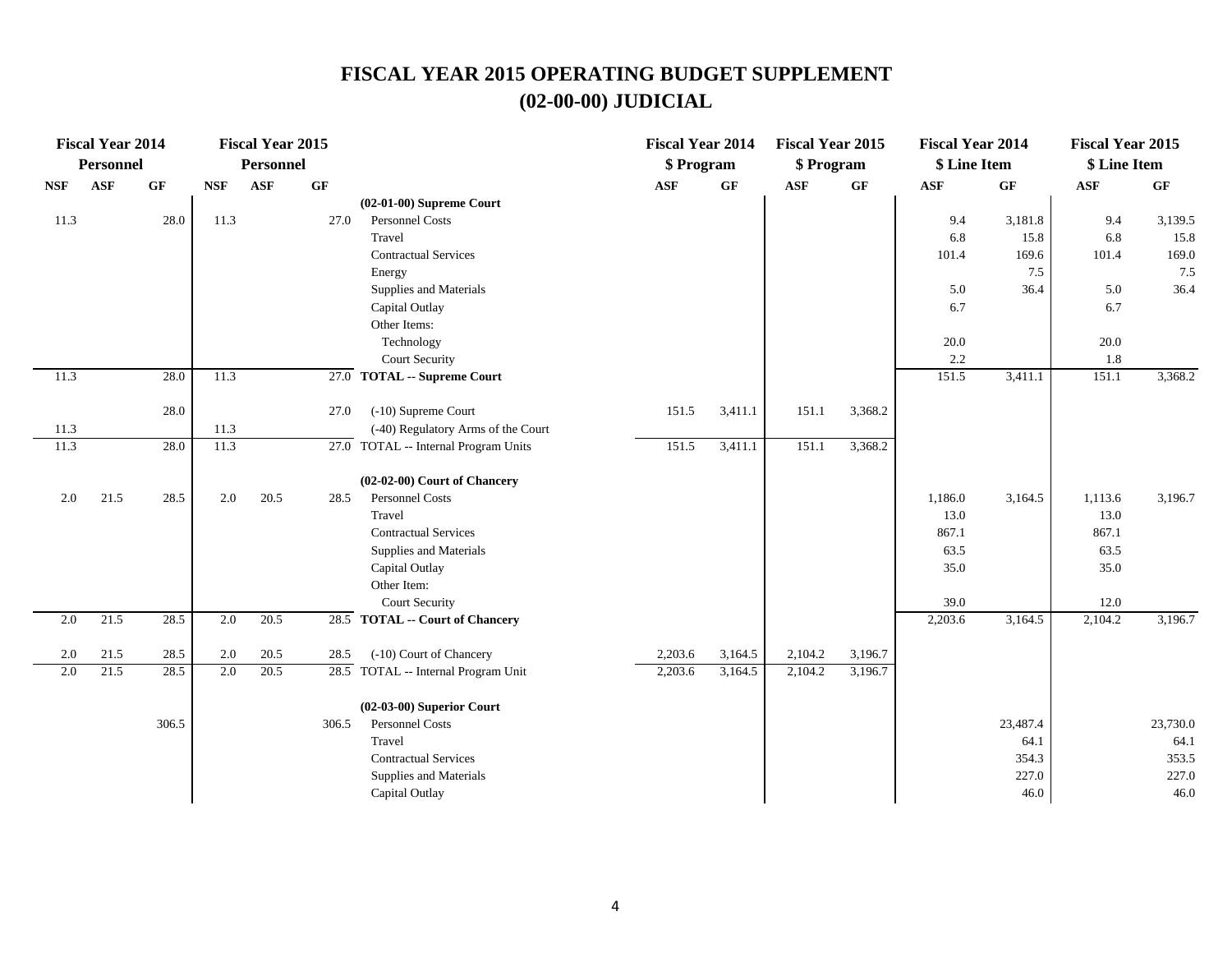|            | <b>Fiscal Year 2014</b> |                 |            | <b>Fiscal Year 2015</b> |       |                                      | <b>Fiscal Year 2014</b> |          | <b>Fiscal Year 2015</b> |                 | <b>Fiscal Year 2014</b> |           | <b>Fiscal Year 2015</b> |          |
|------------|-------------------------|-----------------|------------|-------------------------|-------|--------------------------------------|-------------------------|----------|-------------------------|-----------------|-------------------------|-----------|-------------------------|----------|
|            | <b>Personnel</b>        |                 |            | <b>Personnel</b>        |       |                                      | \$ Program              |          | \$ Program              |                 | \$ Line Item            |           | \$ Line Item            |          |
| <b>NSF</b> | <b>ASF</b>              | $\bf{G} \bf{F}$ | <b>NSF</b> | <b>ASF</b>              | GF    |                                      | ASF                     | GF       | <b>ASF</b>              | $\bf{G} \bf{F}$ | <b>ASF</b>              | $\bf{G}F$ | ASF                     | GF       |
|            |                         |                 |            |                         |       | Other Items:                         |                         |          |                         |                 |                         |           |                         |          |
|            |                         |                 |            |                         |       | Jury Expenses                        |                         |          |                         |                 |                         | 612.8     |                         | 597.8    |
|            |                         |                 |            |                         |       | Court Security                       |                         |          |                         |                 | 115.0                   |           | 91.6                    |          |
|            |                         | 306.5           |            |                         |       | 306.5 TOTAL -- Superior Court        |                         |          |                         |                 | 115.0                   | 24,791.6  | 91.6                    | 25,018.4 |
|            |                         | 306.5           |            |                         | 306.5 | (-10) Superior Court                 | 115.0                   | 24,791.6 | 91.6                    | 25,018.4        |                         |           |                         |          |
|            |                         | 306.5           |            |                         |       | 306.5 TOTAL -- Internal Program Unit | 115.0                   | 24,791.6 | 91.6                    | 25,018.4        |                         |           |                         |          |
|            |                         |                 |            |                         |       | (02-06-00) Court of Common Pleas     |                         |          |                         |                 |                         |           |                         |          |
|            | 4.0                     | 130.0           |            | 4.0                     | 130.0 | Personnel Costs                      |                         |          |                         |                 | 255.1                   | 9,562.8   | 255.1                   | 9,668.3  |
|            |                         |                 |            |                         |       | Travel                               |                         |          |                         |                 |                         | 13.7      |                         | 13.7     |
|            |                         |                 |            |                         |       | <b>Contractual Services</b>          |                         |          |                         |                 |                         | 266.2     |                         | 336.7    |
|            |                         |                 |            |                         |       | Supplies and Materials               |                         |          |                         |                 |                         | 90.6      |                         | 90.6     |
|            |                         |                 |            |                         |       | Capital Outlay                       |                         |          |                         |                 | 4.0                     | 14.6      | 4.0                     | 10.7     |
|            |                         |                 |            |                         |       | Other Item:                          |                         |          |                         |                 |                         |           |                         |          |
|            |                         |                 |            | 2.0                     |       | <b>Court Security</b>                |                         |          |                         |                 | 91.0                    |           | 171.4                   |          |
|            | 4.0                     | 130.0           |            | 6.0                     |       | 130.0 TOTAL -- Court of Common Pleas |                         |          |                         |                 | 350.1                   | 9,947.9   | 430.5                   | 10,120.0 |
|            | 4.0                     | 130.0           |            | 6.0                     | 130.0 | (-10) Court of Common Pleas          | 350.1                   | 9.947.9  | 430.5                   | 10,120.0        |                         |           |                         |          |
|            | 4.0                     | 130.0           |            | 6.0                     |       | 130.0 TOTAL -- Internal Program Unit | 350.1                   | 9,947.9  | 430.5                   | 10,120.0        |                         |           |                         |          |
|            |                         |                 |            |                         |       | (02-08-00) Family Court              |                         |          |                         |                 |                         |           |                         |          |
|            | 68.0                    | 274.0           |            | 68.0                    | 274.0 | <b>Personnel Costs</b>               |                         |          |                         |                 | 4,150.0                 | 20,061.4  | 4,150.0                 | 20,426.6 |
|            |                         |                 |            |                         |       | Travel                               |                         |          |                         |                 | 12.3                    | 34.8      | 12.3                    | 34.8     |
|            |                         |                 |            |                         |       | <b>Contractual Services</b>          |                         |          |                         |                 | 289.7                   | 368.8     | 289.7                   | 362.5    |
|            |                         |                 |            |                         |       | Supplies and Materials               |                         |          |                         |                 | 81.8                    | 116.2     | 81.8                    | 116.2    |
|            |                         |                 |            |                         |       | Capital Outlay                       |                         |          |                         |                 | 48.0                    |           | 48.0                    |          |
|            |                         |                 |            |                         |       | Other Items:                         |                         |          |                         |                 |                         |           |                         |          |
|            |                         |                 |            |                         |       | Child Protection Registry Appeals    |                         |          |                         |                 | 113.3                   |           | 113.3                   |          |
|            |                         |                 |            |                         |       | Technology                           |                         |          |                         |                 | 50.0                    |           | 50.0                    |          |
|            |                         |                 |            |                         |       | <b>Court Security</b>                |                         |          |                         |                 | 140.0                   |           | 170.0                   |          |
|            |                         |                 |            |                         |       | <b>DCAP</b> Support                  |                         |          |                         |                 | 1,350.0                 |           | 250.0                   |          |
|            | 68.0                    | 274.0           |            | 68.0                    |       | 274.0 TOTAL -- Family Court          |                         |          |                         |                 | 6,235.1                 | 20,581.2  | 5,165.1                 | 20,940.1 |
|            |                         |                 |            |                         |       |                                      |                         |          |                         |                 |                         |           |                         |          |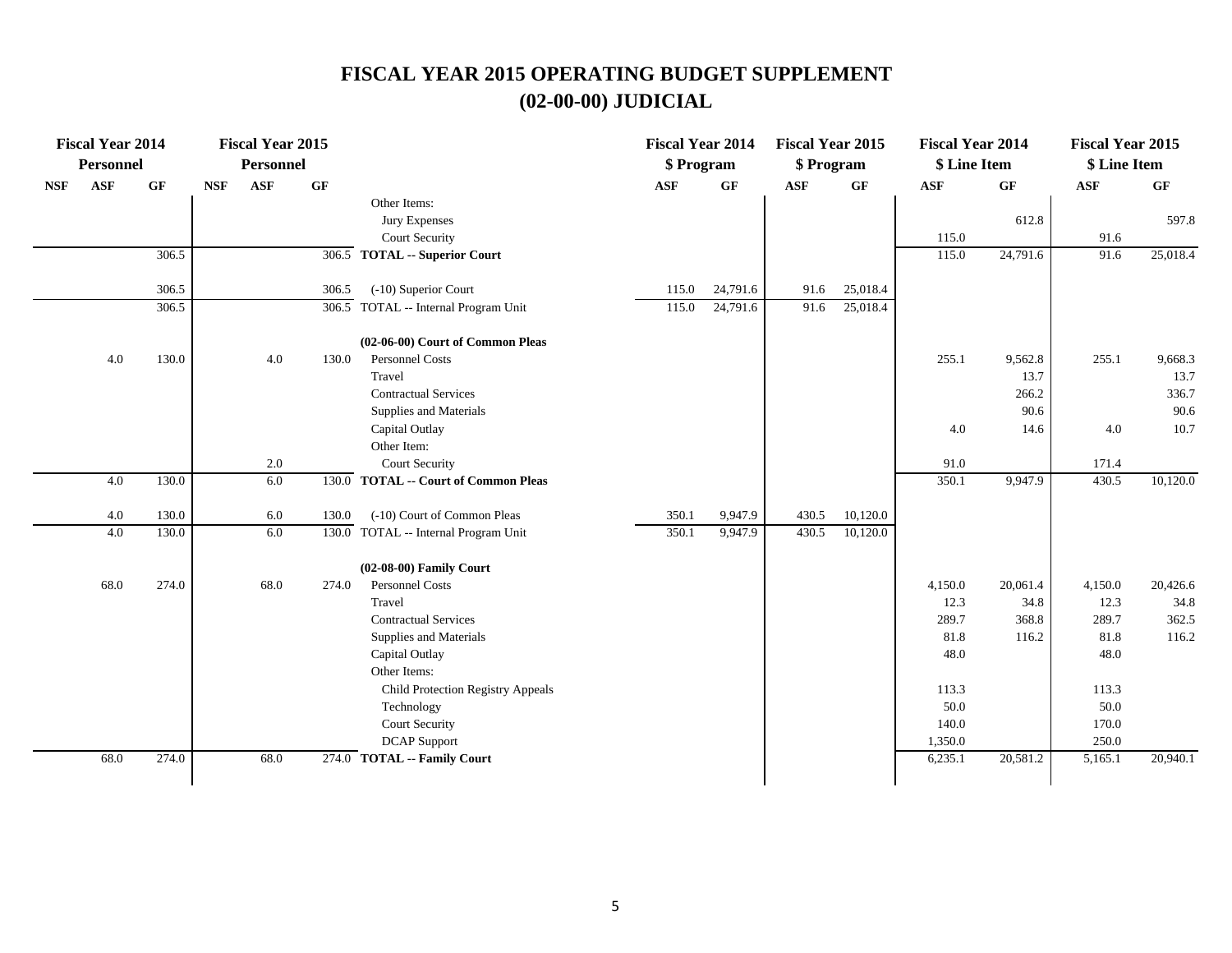|            | <b>Fiscal Year 2014</b> |           |            | <b>Fiscal Year 2015</b> |       |                                                                           | <b>Fiscal Year 2014</b> |          | <b>Fiscal Year 2015</b> |          | <b>Fiscal Year 2014</b> |           | <b>Fiscal Year 2015</b> |          |
|------------|-------------------------|-----------|------------|-------------------------|-------|---------------------------------------------------------------------------|-------------------------|----------|-------------------------|----------|-------------------------|-----------|-------------------------|----------|
|            | <b>Personnel</b>        |           |            | Personnel               |       |                                                                           | \$ Program              |          | \$ Program              |          | \$ Line Item            |           | \$ Line Item            |          |
| <b>NSF</b> | <b>ASF</b>              | <b>GF</b> | <b>NSF</b> | <b>ASF</b>              | GF    |                                                                           | <b>ASF</b>              | GF       | <b>ASF</b>              | GF       | <b>ASF</b>              | <b>GF</b> | ASF                     | GF       |
|            | 68.0                    | 274.0     |            | 68.0                    | 274.0 | (-10) Family Court                                                        | 6,235.1                 | 20,581.2 | 5,165.1                 | 20,940.1 |                         |           |                         |          |
|            | 68.0                    | 274.0     |            | 68.0                    |       | 274.0 TOTAL -- Internal Program Unit                                      | 6,235.1                 | 20,581.2 | 5,165.1                 | 20,940.1 |                         |           |                         |          |
|            |                         |           |            |                         |       | (02-13-00) Justice of the Peace Court                                     |                         |          |                         |          |                         |           |                         |          |
|            | 18.0                    | 246.5     |            | 18.0                    | 246.5 | Personnel Costs                                                           |                         |          |                         |          | 1,403.4                 | 16,315.9  | 1,464.3                 | 16,503.5 |
|            |                         |           |            |                         |       | Travel                                                                    |                         |          |                         |          |                         | 12.8      |                         | 12.8     |
|            |                         |           |            |                         |       | <b>Contractual Services</b>                                               |                         |          |                         |          |                         | 1,554.7   |                         | 1,544.2  |
|            |                         |           |            |                         |       | Energy                                                                    |                         |          |                         |          |                         | 105.8     |                         | 105.8    |
|            |                         |           |            |                         |       | Supplies and Materials                                                    |                         |          |                         |          |                         | 136.7     |                         | 128.2    |
|            |                         |           |            |                         |       | Other Item:                                                               |                         |          |                         |          |                         |           |                         |          |
|            |                         |           |            |                         |       | <b>Court Security</b>                                                     |                         |          |                         |          | 1,161.3                 |           | 757.5                   |          |
|            | 18.0                    | 246.5     |            | 18.0                    |       | 246.5 TOTAL -- Justice of the Peace Court                                 |                         |          |                         |          | 2,564.7                 | 18,125.9  | 2,221.8                 | 18,294.5 |
|            | 18.0                    | 246.5     |            | 18.0                    | 246.5 | (-10) Justice of the Peace Court                                          | 2,564.7                 | 18,125.9 | 2,221.8                 | 18,294.5 |                         |           |                         |          |
|            | 18.0                    | 246.5     |            | 18.0                    |       | 246.5 TOTAL -- Internal Program Unit                                      | 2,564.7                 | 18,125.9 | 2,221.8                 | 18,294.5 |                         |           |                         |          |
|            |                         |           |            |                         |       | (02-15-00) Central Services Account                                       |                         |          |                         |          |                         |           |                         |          |
|            |                         |           |            |                         |       | <b>Contractual Services</b>                                               |                         |          |                         |          | 44.1                    |           | 44.1                    |          |
|            |                         |           |            |                         |       | <b>TOTAL -- Central Services Account</b>                                  |                         |          |                         |          | 44.1                    |           | 44.1                    |          |
|            |                         |           |            |                         |       | (-10) Central Services Account                                            | 44.1                    |          | 44.1                    |          |                         |           |                         |          |
|            |                         |           |            |                         |       | TOTAL -- Internal Program Unit                                            | 44.1                    |          | 44.1                    |          |                         |           |                         |          |
|            |                         |           |            |                         |       | (02-17-00) Administrative Office of the Courts -<br><b>Court Services</b> |                         |          |                         |          |                         |           |                         |          |
|            |                         | 77.5      |            |                         | 77.5  | <b>Personnel Costs</b>                                                    |                         |          |                         |          |                         | 6,159.6   |                         | 6,222.0  |
|            |                         |           |            |                         |       | Travel                                                                    |                         |          |                         |          |                         | 33.4      |                         | 29.4     |
|            |                         |           |            |                         |       | <b>Contractual Services</b>                                               |                         |          |                         |          |                         | 1,157.6   |                         | 1,155.1  |
|            |                         |           |            |                         |       | Energy                                                                    |                         |          |                         |          |                         | 3.1       |                         | 3.1      |
|            |                         |           |            |                         |       | Supplies and Materials                                                    |                         |          |                         |          |                         | 346.1     |                         | 346.1    |
|            |                         |           |            |                         |       | Capital Outlay                                                            |                         |          |                         |          |                         | 240.9     |                         | 240.9    |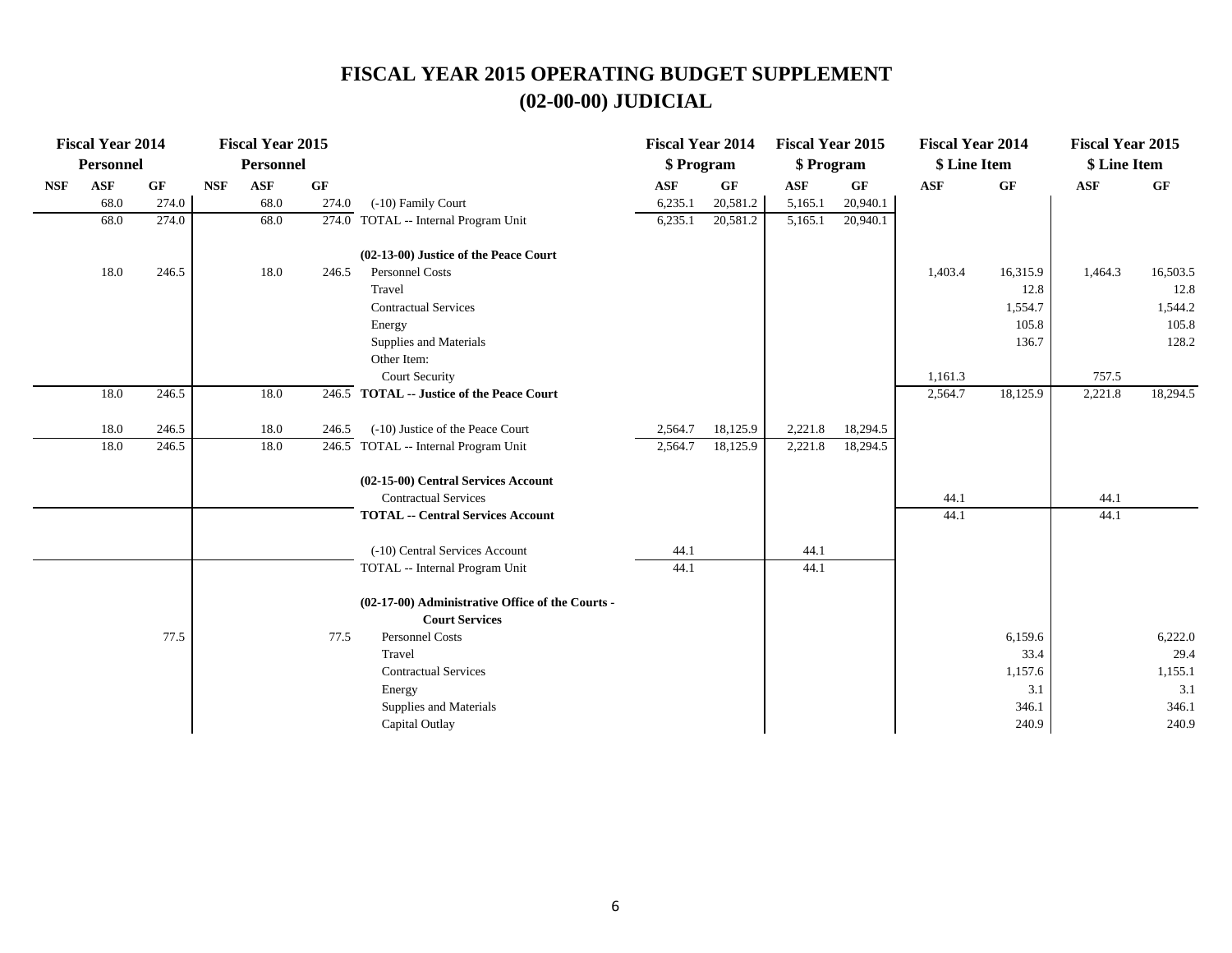|     | <b>Fiscal Year 2014</b><br><b>Personnel</b> |                                  |            | <b>Fiscal Year 2015</b><br><b>Personnel</b> |                          |                                                                                                                                                                                                                                                                                                                                                               | <b>Fiscal Year 2014</b><br>\$ Program |                                  | <b>Fiscal Year 2015</b><br>\$ Program |                                  | <b>Fiscal Year 2014</b><br>\$ Line Item |                                                                          | <b>Fiscal Year 2015</b><br>\$ Line Item |                                                                          |
|-----|---------------------------------------------|----------------------------------|------------|---------------------------------------------|--------------------------|---------------------------------------------------------------------------------------------------------------------------------------------------------------------------------------------------------------------------------------------------------------------------------------------------------------------------------------------------------------|---------------------------------------|----------------------------------|---------------------------------------|----------------------------------|-----------------------------------------|--------------------------------------------------------------------------|-----------------------------------------|--------------------------------------------------------------------------|
| NSF | $\mathbf{ASF}$                              | GF                               | <b>NSF</b> | ASF                                         | GF                       |                                                                                                                                                                                                                                                                                                                                                               | ASF                                   | GF                               | $\mathbf{ASF}$                        | $\bf{G} \bf{F}$                  | ASF                                     | $\bf{G} \bf{F}$                                                          | <b>ASF</b>                              | $\bf{G} \bf{F}$                                                          |
|     |                                             |                                  |            |                                             |                          | Other Items:<br><b>DCAP Maintenance Agreements</b><br><b>Retired Judges</b><br>Continuing Judicial Education<br>Victim Offender Mediation Program<br><b>CASA</b> Attorneys<br>Family Court Civil Attorneys<br>Elder Law Program                                                                                                                               |                                       |                                  |                                       |                                  |                                         | 739.8<br>60.0<br>58.3<br>361.1<br>328.0<br>864.4<br>49.5                 |                                         | 719.8<br>60.0<br>58.3<br>361.1<br>328.0<br>864.4<br>49.5                 |
|     |                                             |                                  |            |                                             |                          | Interpreters<br>Court Appointed Attorneys/Involuntary<br>Commitment<br>New Castle County Courthouse                                                                                                                                                                                                                                                           |                                       |                                  |                                       |                                  | 33.4                                    | 523.3<br>177.6<br>361.4                                                  | 33.4                                    | 523.3<br>177.6<br>361.4                                                  |
|     |                                             | 77.5                             |            |                                             |                          | 77.5 TOTAL -- Administrative Office of the Courts -<br><b>Court Services</b>                                                                                                                                                                                                                                                                                  |                                       |                                  |                                       |                                  | 33.4                                    | 11,464.1                                                                 | 33.4                                    | 11,500.0                                                                 |
|     |                                             | 31.0<br>9.0                      |            |                                             | 31.0<br>9.0              | (-01) Office of the State Court Administrator<br>(-03) Office of the State Court Collections<br>Enforcement                                                                                                                                                                                                                                                   | 33.4                                  | 5,972.6<br>553.4                 | 33.4                                  | 5,991.1<br>560.9                 |                                         |                                                                          |                                         |                                                                          |
|     |                                             | 34.0                             |            |                                             | 34.0                     | (-04) Information Technology                                                                                                                                                                                                                                                                                                                                  |                                       | 4,470.5                          |                                       | 4,478.4                          |                                         |                                                                          |                                         |                                                                          |
|     |                                             | 3.5<br>77.5                      |            |                                             | 3.5                      | (-05) Law Libraries<br>77.5 TOTAL -- Internal Program Units                                                                                                                                                                                                                                                                                                   | 33.4                                  | 467.6<br>11,464.1                | 33.4                                  | 469.6<br>11,500.0                |                                         |                                                                          |                                         |                                                                          |
|     | 1.0<br>1.0                                  | 30.5<br>30.5                     |            | 1.0<br>1.0                                  | 30.5                     | (02-18-00) Administrative Office of the Courts -<br><b>Non-Judicial Services</b><br>Personnel Costs<br>Travel<br><b>Contractual Services</b><br>Energy<br>Supplies and Materials<br>Capital Outlay<br>Other Items:<br>Special Needs Fund<br>Ivy Davis Scholarship Fund<br>30.5 TOTAL -- Administrative Office of the Courts -<br><b>Non-Judicial Services</b> |                                       |                                  |                                       |                                  | 76.7<br>76.7                            | 2,267.5<br>32.8<br>194.0<br>4.3<br>28.3<br>0.2<br>0.5<br>50.0<br>2,577.6 | 76.7<br>76.7                            | 2,288.5<br>32.8<br>192.3<br>4.3<br>28.3<br>0.2<br>0.5<br>75.0<br>2,621.9 |
|     | $1.0\,$                                     | 9.0<br>7.5<br>$7.0\,$<br>$6.0\,$ |            | 1.0                                         | 9.0<br>7.5<br>7.0<br>6.0 | (-01) Office of the Public Guardian<br>(-03) Child Placement Review Board<br>(-05) Office of the Child Advocate<br>(-06) Child Death, Near Death and Still Birth                                                                                                                                                                                              | 76.7                                  | 637.4<br>532.0<br>917.6<br>429.6 | 76.7                                  | 642.4<br>562.4<br>922.1<br>433.2 |                                         |                                                                          |                                         |                                                                          |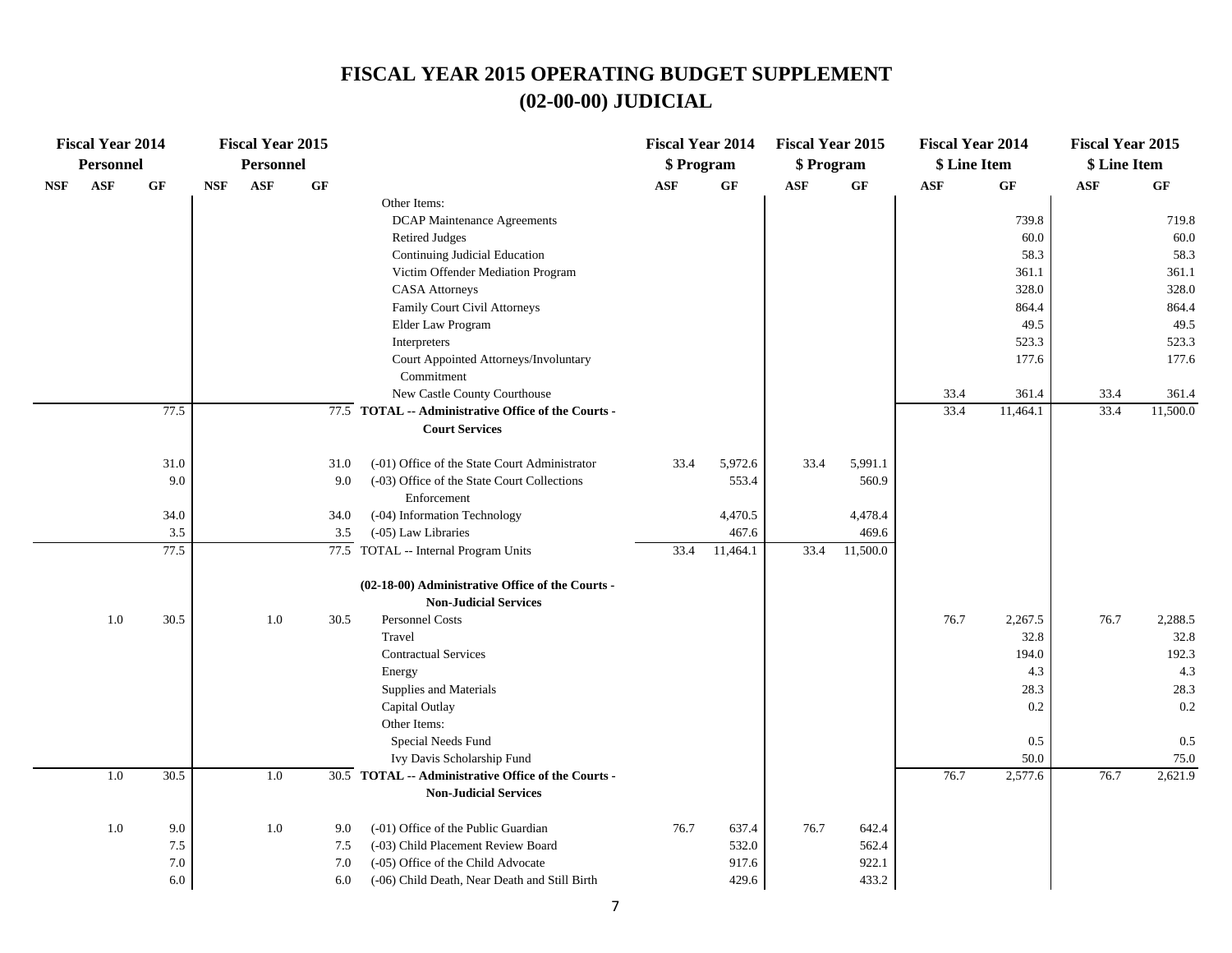|            | <b>Fiscal Year 2014</b> |         |            | <b>Fiscal Year 2015</b> |     |                                                                                            | <b>Fiscal Year 2014</b> |         | <b>Fiscal Year 2015</b> |         | <b>Fiscal Year 2014</b> |           | <b>Fiscal Year 2015</b> |          |
|------------|-------------------------|---------|------------|-------------------------|-----|--------------------------------------------------------------------------------------------|-------------------------|---------|-------------------------|---------|-------------------------|-----------|-------------------------|----------|
|            | <b>Personnel</b>        |         |            | Personnel               |     |                                                                                            | \$ Program              |         | \$ Program              |         | \$ Line Item            |           | \$ Line Item            |          |
| <b>NSF</b> | ASF                     | GF      | <b>NSF</b> | ASF                     | GF  |                                                                                            | ASF                     | GF      | ASF                     | GF      | ASF                     | <b>GF</b> | ASF                     | GF       |
|            |                         | 1.0     |            |                         | 1.0 | Commission<br>(-07) Delaware Nursing Home Residents Quality<br><b>Assurance Commission</b> |                         | 61.0    |                         | 61.8    |                         |           |                         |          |
|            | 1.0                     | 30.5    |            | 1.0                     |     | 30.5 TOTAL -- Internal Program Units                                                       | 76.7                    | 2,577.6 | 76.7                    | 2,621.9 |                         |           |                         |          |
| 13.3       | 112.5                   | 1,121.5 | 13.3       | 113.5                   |     | 1,120.5 TOTAL -- JUDICIAL                                                                  |                         |         |                         |         | 11,774.2                | 94,063.9  | 10,318.5                | 95,059.8 |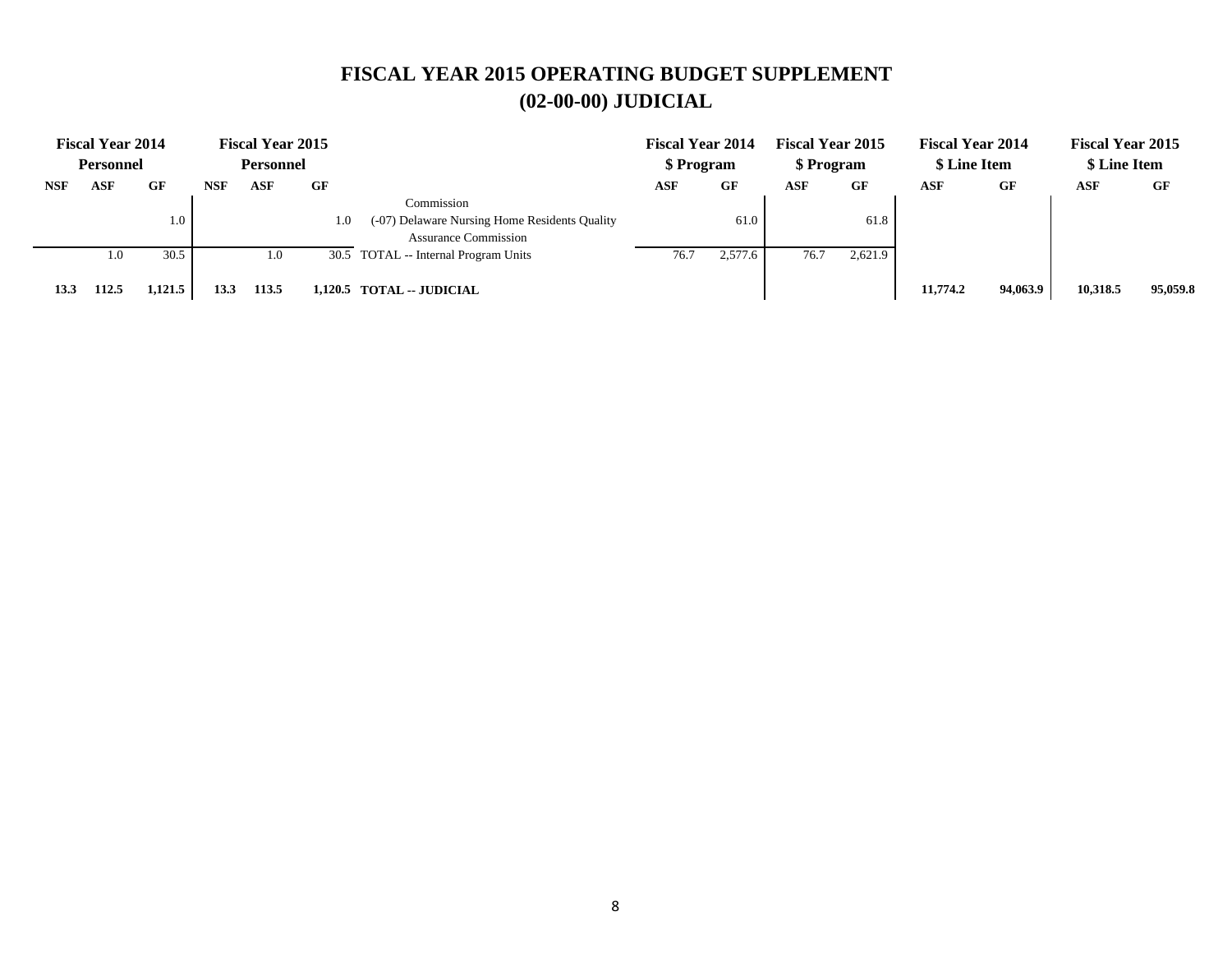|            | <b>Fiscal Year 2014</b> |       |            | <b>Fiscal Year 2015</b> |       |                                             |            | <b>Fiscal Year 2014</b> |            | <b>Fiscal Year 2015</b> | <b>Fiscal Year 2014</b> |                    | <b>Fiscal Year 2015</b> |          |
|------------|-------------------------|-------|------------|-------------------------|-------|---------------------------------------------|------------|-------------------------|------------|-------------------------|-------------------------|--------------------|-------------------------|----------|
|            | <b>Personnel</b>        |       |            | <b>Personnel</b>        |       |                                             |            | \$ Program              |            | \$ Program              | \$ Line Item            |                    | \$ Line Item            |          |
| <b>NSF</b> | <b>ASF</b>              | GF    | <b>NSF</b> | <b>ASF</b>              | GF    |                                             | <b>ASF</b> | GF                      | <b>ASF</b> | GF                      | <b>ASF</b>              | GF                 | $\mathbf{ASF}$          | GF       |
|            |                         |       |            |                         |       | (10-01-01) Office of the Governor           |            |                         |            |                         |                         |                    |                         |          |
|            |                         | 26.0  |            |                         | 26.0  | Personnel Costs                             |            |                         |            |                         |                         | 2,643.2            |                         | 2,665.0  |
|            |                         |       |            |                         |       | Travel                                      |            |                         |            |                         |                         | 8.9                |                         | 8.9      |
|            |                         |       |            |                         |       | <b>Contractual Services</b>                 |            |                         |            |                         |                         | 157.8              |                         | 157.0    |
|            |                         |       |            |                         |       | Supplies and Materials                      |            |                         |            |                         |                         | 22.3               |                         | 22.3     |
|            |                         |       |            |                         |       | Other Item:                                 |            |                         |            |                         |                         |                    |                         |          |
|            |                         |       |            |                         |       | Woodburn Expenses                           |            |                         |            |                         |                         | 70.1               |                         | 70.0     |
|            |                         | 26.0  |            |                         |       | 26.0 TOTAL -- Office of the Governor        |            |                         |            |                         |                         | 2,902.3            |                         | 2,923.2  |
|            |                         |       |            |                         |       | (10-02-00) Office of Management and Budget  |            |                         |            |                         |                         |                    |                         |          |
| 35.1       | 138.6                   | 228.3 | 37.1       | 134.6                   | 230.3 | Personnel Costs                             |            |                         |            |                         | 10,740.0                | 20,064.7           | 10,740.0                | 20,137.6 |
|            |                         |       |            |                         |       | Travel                                      |            |                         |            |                         | 67.1                    | 19.4               | 67.1                    | 16.2     |
|            |                         |       |            |                         |       | <b>Contractual Services</b>                 |            |                         |            |                         | 8,640.9                 | 14,681.5           | 8,640.9                 | 14,676.3 |
|            |                         |       |            |                         |       | Energy                                      |            |                         |            |                         | 676.0                   | 5,907.7            | 676.0                   | 5,657.7  |
|            |                         |       |            |                         |       | Supplies and Materials                      |            |                         |            |                         | 4,503.2                 | 1,502.8            | 4,503.2                 | 1,465.4  |
|            |                         |       |            |                         |       | Capital Outlay                              |            |                         |            |                         | 568.7                   | 50.3               | 568.7                   | 50.3     |
|            |                         |       |            |                         |       | <b>Budget Administration Other Items:</b>   |            |                         |            |                         |                         |                    |                         |          |
|            |                         |       |            |                         |       | <b>Budget Automation - Operations</b>       |            |                         |            |                         |                         | 35.0               |                         | 35.0     |
|            |                         |       |            |                         |       | Trans and Invest                            |            |                         |            |                         | 500.0                   |                    | 500.0                   |          |
|            |                         |       |            |                         |       | Contingencies and One-Time Items:           |            |                         |            |                         |                         |                    |                         |          |
|            |                         |       |            |                         |       | One-Time                                    |            |                         |            |                         |                         | 683.3              |                         | 2,342.3  |
|            |                         |       |            |                         |       | Technology                                  |            |                         |            |                         |                         | 1,000.0            |                         | 1,000.0  |
|            |                         |       |            |                         |       | Prior Years' Obligations                    |            |                         |            |                         |                         | 450.0              |                         | 450.0    |
|            |                         |       |            |                         |       | Self Insurance                              |            |                         |            |                         |                         | 6,250.0            |                         | 6,250.0  |
|            |                         |       |            |                         |       | Legal Fees                                  |            |                         |            |                         |                         | 3,071.0            |                         | 3,071.0  |
|            |                         |       |            |                         |       | Personnel Costs - Salary Shortage           |            |                         |            |                         |                         | 400.0              |                         | 400.0    |
|            |                         |       |            |                         |       | <b>Appropriated Special Funds</b>           |            |                         |            |                         | 42,107.5                |                    | 41,747.5                |          |
|            |                         |       |            |                         |       | Salary/OEC Contingency                      |            |                         |            |                         |                         | 37,356.5           |                         | 19,149.9 |
|            |                         |       |            |                         |       | <b>KIDS</b> Count                           |            |                         |            |                         |                         | 95.3               |                         | 95.3     |
|            |                         |       |            |                         |       | Judicial Nominating Committee               |            |                         |            |                         |                         | 8.0                |                         | 8.0      |
|            |                         |       |            |                         |       | Elder Tax Relief and Education Expense Fund |            |                         |            |                         |                         | 18,724.6           |                         | 23,536.1 |
|            |                         |       |            |                         |       | Civil Indigent Services                     |            |                         |            |                         |                         | 600.0              |                         | 600.0    |
|            |                         |       |            |                         |       | Local Law Enforcement Education             |            |                         |            |                         |                         | 75.0               |                         | 70.0     |
|            |                         |       |            |                         |       | Child Care Contingency                      |            |                         |            |                         |                         | 5,000.0<br>3,200.0 |                         | 5,000.0  |
|            |                         |       |            |                         |       | <b>Sequester Contingency</b>                |            |                         |            |                         |                         |                    |                         |          |
|            |                         |       |            |                         |       | Substance Use Disorder Services             |            |                         |            |                         |                         |                    |                         | 1,000.0  |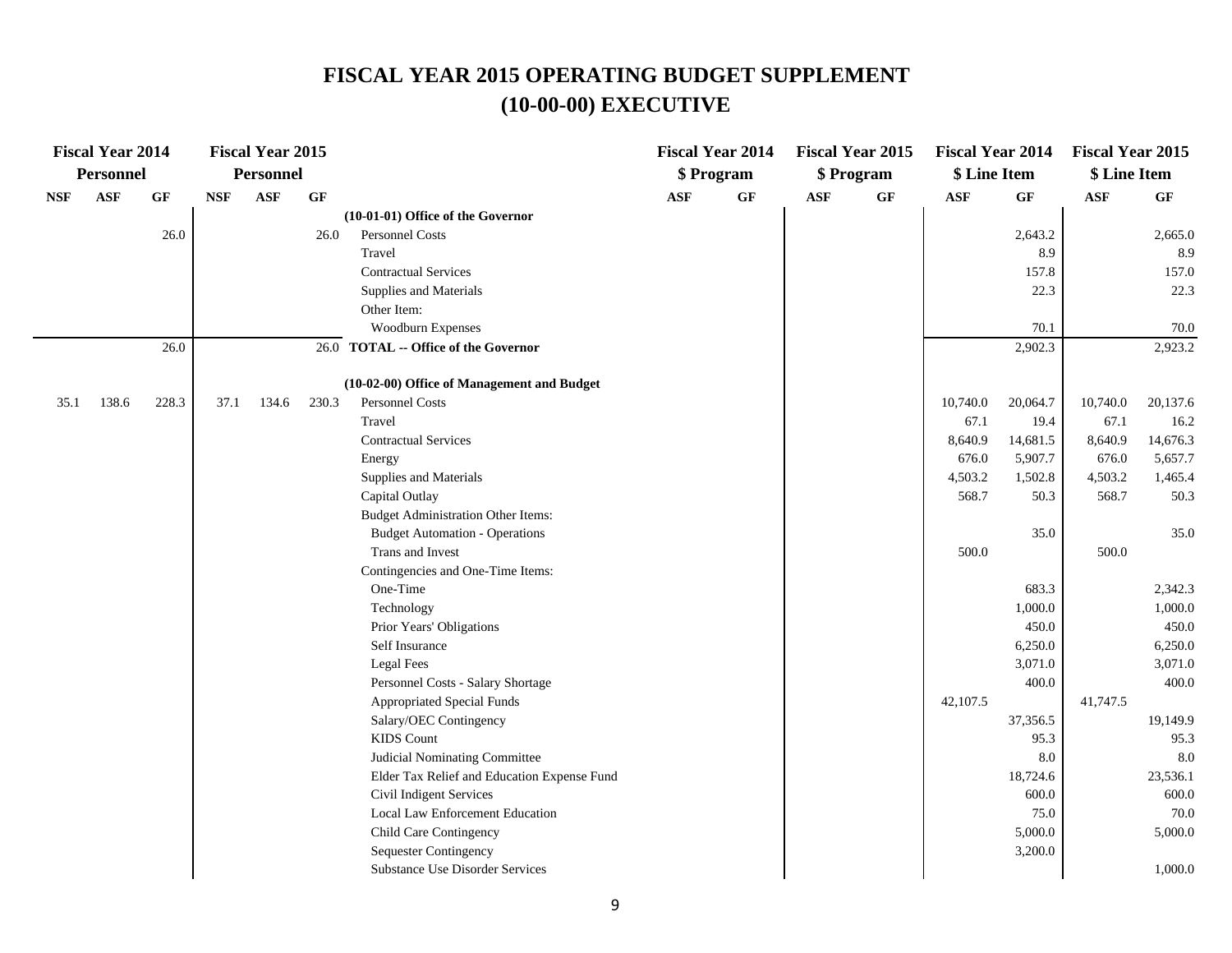| Personnel<br><b>Personnel</b><br>\$ Program<br>\$ Program<br>\$ Line Item                                                                              | \$ Line Item       |
|--------------------------------------------------------------------------------------------------------------------------------------------------------|--------------------|
| <b>ASF</b><br><b>ASF</b><br>$\bf{G} \bf{F}$<br>GF<br>$\bf{G} \bf{F}$<br>GF<br><b>NSF</b><br><b>ASF</b><br><b>ASF</b><br><b>ASF</b><br>GF<br><b>NSF</b> | <b>ASF</b><br>GF   |
| Human Resource Operations Other Item:                                                                                                                  |                    |
| 10.0<br>$10.0\,$<br>372.9<br>Agency Aide                                                                                                               | 372.9              |
| Staff Development and Training Other Items:                                                                                                            |                    |
| <b>Blue Collar</b><br>180.0                                                                                                                            | 180.0              |
| <b>Retiree Conference</b><br>18.0                                                                                                                      | 18.0               |
| <b>Training Expenses</b><br>35.0                                                                                                                       | 35.0               |
| Statewide Benefits Other Item:                                                                                                                         |                    |
| Flexible Benefits Administration<br>78.1                                                                                                               | 78.1               |
| Pensions Other Items:                                                                                                                                  |                    |
| Other Items<br>300.0                                                                                                                                   | 300.0              |
| Health Insurance - Retirees in Closed<br>3,748.0                                                                                                       | 3,653.0            |
| State Police Plan                                                                                                                                      |                    |
| Pensions - Paraplegic Veterans<br>51.0                                                                                                                 | 51.0               |
| Pension - 20 Year Retirees                                                                                                                             | 23,473.0           |
| CRIS Upgrade<br>800.0                                                                                                                                  | 800.0              |
| Fleet Management Other Items:                                                                                                                          |                    |
| Cars and Wagons<br>5,506.0                                                                                                                             | 5,506.0            |
| <b>Fleet Link Expenses</b><br>727.2                                                                                                                    | 727.2              |
| Food Distribution Other Items:                                                                                                                         |                    |
| Food Processing<br>500.0                                                                                                                               | 500.0              |
| <b>Truck Leases</b><br>10.0                                                                                                                            | 10.0               |
| Facilities Management Other Items:                                                                                                                     |                    |
| $2.0\,$<br>Absalom Jones Building<br>2.0<br>348.6                                                                                                      | 348.6              |
| <b>Leased Facilities</b><br>17.6                                                                                                                       | 17.6               |
| 238.3<br>76, 245.8 123, 425.1<br>140.6<br>37.1<br>136.6<br>240.3 TOTAL -- Office of Management and Budget<br>35.1                                      | 75,885.8 132,639.1 |
| Administration                                                                                                                                         |                    |
| 974.1<br>979.7<br>$1.0\,$<br>8.0<br>1.0<br>8.0<br>(-05) Administration                                                                                 |                    |
| Budget Development, Planning and Administration                                                                                                        |                    |
| 34.8<br>2.7<br>2.7<br>15.5<br>34.8<br>(-10) Budget Administration<br>2,313.3<br>3,817.8<br>2,313.3<br>3,844.8<br>15.5                                  |                    |
| 62,972.6<br>(-11) Contingencies and One-Time Items<br>42,107.5<br>76,913.7<br>41,747.5                                                                 |                    |
| Statewide Human Resources Management                                                                                                                   |                    |
| (-20) Human Resource Operations<br>1,727.9<br>3,533.2<br>16.5<br>39.5<br>16.5<br>37.5<br>3,616.4<br>1,662.9                                            |                    |
| 4.0<br>$4.0\,$<br>4.0<br>742.2<br>378.3<br>742.2<br>489.4<br>5.0<br>(-21) Staff Development and Training                                               |                    |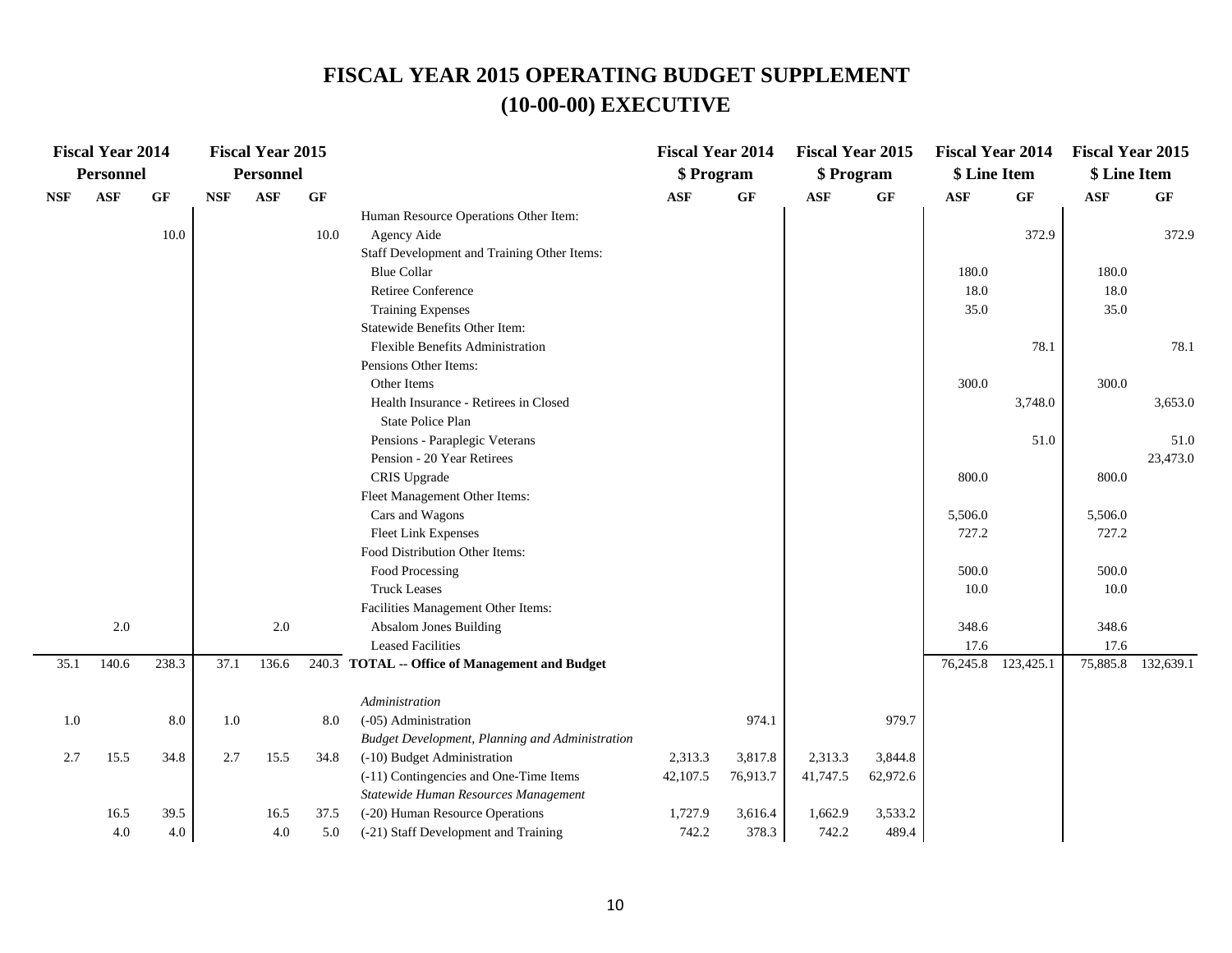|            | <b>Fiscal Year 2014</b> |         |            | <b>Fiscal Year 2015</b> |           |                                                                                      | <b>Fiscal Year 2014</b> |                      | <b>Fiscal Year 2015</b> |                    | <b>Fiscal Year 2014</b> |       | <b>Fiscal Year 2015</b> |           |
|------------|-------------------------|---------|------------|-------------------------|-----------|--------------------------------------------------------------------------------------|-------------------------|----------------------|-------------------------|--------------------|-------------------------|-------|-------------------------|-----------|
|            | Personnel               |         |            | <b>Personnel</b>        |           |                                                                                      | \$ Program              |                      | \$ Program              |                    | \$ Line Item            |       | \$ Line Item            |           |
| <b>NSF</b> | <b>ASF</b>              | GF      | <b>NSF</b> | ASF                     | <b>GF</b> |                                                                                      | $\mathbf{ASF}$          | <b>GF</b>            | ASF                     | <b>GF</b>          | <b>ASF</b>              | GF    | $\mathbf{ASF}$          | <b>GF</b> |
|            |                         |         |            |                         |           | Benefits and Insurance Administration                                                |                         |                      |                         |                    |                         |       |                         |           |
| 17.0       |                         |         | 19.0       |                         |           | (-30) Statewide Benefits                                                             |                         | 78.1                 |                         | 78.1               |                         |       |                         |           |
| 6.0        |                         |         | 6.0        |                         |           | (-31) Insurance Coverage Office                                                      |                         | 3,700.0              |                         | 3,700.0            |                         |       |                         |           |
| $0.2\,$    | 55.8                    |         | 0.2        | 53.8                    |           | (-32) Pensions                                                                       | 7,070.4                 | 3,799.0              | 7,070.4                 | 27,177.0           |                         |       |                         |           |
|            |                         |         |            |                         |           | <b>Government Support Services</b>                                                   |                         |                      |                         |                    |                         |       |                         |           |
|            |                         | 9.0     |            |                         | 9.0       | (-40) Mail/Courier Services                                                          | 2,240.1                 | 790.5                | 2,240.1                 | 786.9              |                         |       |                         |           |
|            | 28.0                    |         |            | 28.0                    |           | (-42) Fleet Management                                                               | 15,983.2                |                      | 15,983.2                |                    |                         |       |                         |           |
|            |                         | 6.0     |            |                         | 5.0       | (-43) Service and Information Guide                                                  |                         | 559.8                |                         | 555.4              |                         |       |                         |           |
|            | 4.0                     | 20.0    |            | 3.0                     | 23.0      | (-44) Contracting                                                                    | 32.7                    | 1,530.2              | 32.7                    | 1,543.1            |                         |       |                         |           |
|            | 4.0                     |         |            | $4.0\,$                 |           | (-45) Delaware Surplus Services                                                      | 419.1                   |                      | 419.1                   |                    |                         |       |                         |           |
| 2.7        | 3.3                     | $4.0\,$ | 2.7        | 3.3                     | 4.0       | (-46) Food Distribution                                                              | 819.6                   | 425.8                | 819.6                   | 428.3              |                         |       |                         |           |
| 5.5        | 6.5                     | 26.0    | 5.5        | 5.5                     | 27.0      | $(-47)$ PHRST                                                                        | 534.9                   | 3,339.2              | 599.9                   | 3,356.3            |                         |       |                         |           |
|            |                         |         |            |                         |           | Facilities Management                                                                |                         |                      |                         |                    |                         |       |                         |           |
|            | 3.0                     | 87.0    |            | 3.0                     | 87.0      | (-50) Facilities Management                                                          | 2,254.9                 | 23,502.2             | 2,254.9                 | 23,194.3           |                         |       |                         |           |
| 35.1       | 140.6                   | 238.3   | 37.1       | 136.6                   |           | 240.3 TOTAL -- Internal Program Units                                                |                         | 76, 245.8 123, 425.1 |                         | 75,885.8 132,639.1 |                         |       |                         |           |
|            |                         |         |            |                         |           |                                                                                      |                         |                      |                         |                    |                         |       |                         |           |
|            |                         |         |            |                         |           | (10-03-00) Delaware Economic Development Office<br>(10-03-01) Office of the Director |                         |                      |                         |                    |                         |       |                         |           |
|            |                         | 9.0     |            |                         |           | Personnel Costs                                                                      |                         |                      |                         |                    |                         | 922.8 |                         | 922.8     |
|            |                         |         |            |                         | 9.0       | Travel                                                                               |                         |                      |                         |                    |                         | 2.0   |                         | 2.0       |
|            |                         |         |            |                         |           | <b>Contractual Services</b>                                                          |                         |                      |                         |                    |                         |       |                         |           |
|            |                         |         |            |                         |           |                                                                                      |                         |                      |                         |                    | 102.5<br>12.7           | 3.3   | 102.5<br>12.7           | 3.3       |
|            |                         |         |            |                         |           | Supplies and Materials<br>Capital Outlay                                             |                         |                      |                         |                    | 10.0                    |       | 10.0                    |           |
|            |                         | 9.0     |            |                         | 9.0       | TOTAL -- Office of the Director                                                      |                         |                      |                         |                    | 125.2                   | 928.1 | 125.2                   | 928.1     |
|            |                         |         |            |                         |           |                                                                                      |                         |                      |                         |                    |                         |       |                         |           |
|            |                         |         |            |                         |           | (10-03-02) Delaware Tourism Office                                                   |                         |                      |                         |                    |                         |       |                         |           |
|            | 9.0                     |         |            | 9.0                     |           | <b>Personnel Costs</b>                                                               |                         |                      |                         |                    | 665.1                   |       | 665.1                   |           |
|            |                         |         |            |                         |           | Travel                                                                               |                         |                      |                         |                    | 30.0                    |       | 30.0                    |           |
|            |                         |         |            |                         |           | <b>Contractual Services</b>                                                          |                         |                      |                         |                    | 794.3                   |       | 794.3                   |           |
|            |                         |         |            |                         |           | Supplies and Materials                                                               |                         |                      |                         |                    | 10.0                    |       | 10.0                    |           |
|            |                         |         |            |                         |           | Capital Outlay                                                                       |                         |                      |                         |                    | 10.0                    |       | 10.0                    |           |
|            |                         |         |            |                         |           | Other Items:                                                                         |                         |                      |                         |                    |                         |       |                         |           |
|            |                         |         |            |                         |           | <b>Main Street</b>                                                                   |                         |                      |                         |                    | 37.5                    |       | 25.0                    |           |
|            |                         |         |            |                         |           | <b>Tourism Marketing</b>                                                             |                         |                      |                         |                    | 500.0                   |       | 475.0                   |           |
|            |                         |         |            |                         |           | Kalmar Nyckel                                                                        |                         |                      |                         |                    | 123.9                   |       | 100.0                   |           |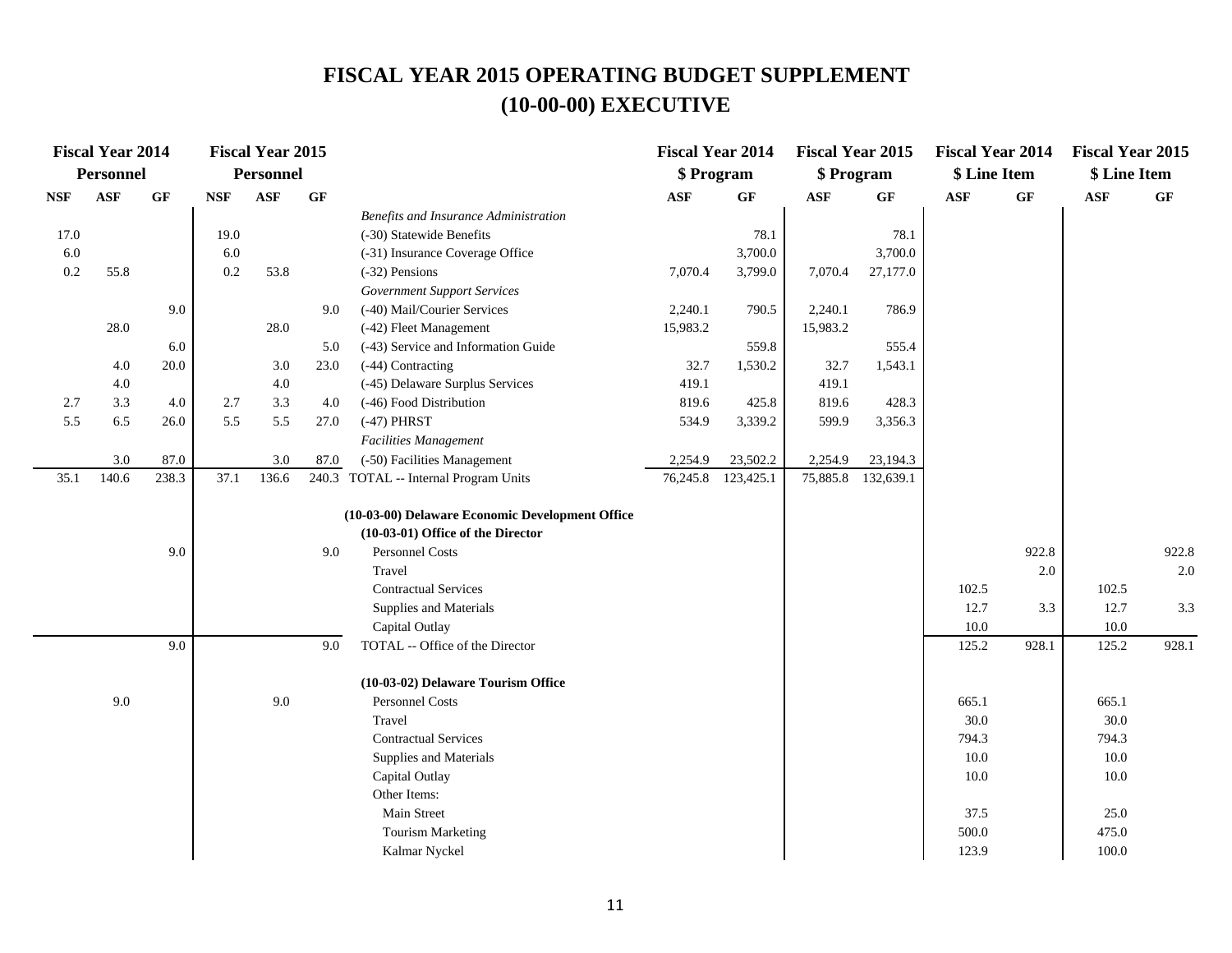|            | <b>Fiscal Year 2014</b> |      |            | <b>Fiscal Year 2015</b> |             |                                                    |            | <b>Fiscal Year 2014</b> |            | <b>Fiscal Year 2015</b> | <b>Fiscal Year 2014</b> |         | <b>Fiscal Year 2015</b> |         |
|------------|-------------------------|------|------------|-------------------------|-------------|----------------------------------------------------|------------|-------------------------|------------|-------------------------|-------------------------|---------|-------------------------|---------|
|            | <b>Personnel</b>        |      |            | <b>Personnel</b>        |             |                                                    |            | \$ Program              |            | \$ Program              | \$ Line Item            |         | \$ Line Item            |         |
| <b>NSF</b> | <b>ASF</b>              | GF   | <b>NSF</b> | <b>ASF</b>              | <b>GF</b>   |                                                    | <b>ASF</b> | GF                      | <b>ASF</b> | $\bf{G} \bf{F}$         | <b>ASF</b>              | GF      | <b>ASF</b>              | GF      |
|            |                         |      |            |                         |             | National High School Wrestling Tournament          |            |                         |            |                         | 22.3                    |         | 22.3                    |         |
|            |                         |      |            |                         |             | Northeast Old Car Rally                            |            |                         |            |                         | 6.0                     |         | 6.0                     |         |
|            |                         |      |            |                         |             | Juneteenth                                         |            |                         |            |                         | 12.0                    |         | 12.0                    |         |
|            | 9.0                     |      |            | 9.0                     |             | TOTAL -- Delaware Tourism Office                   |            |                         |            |                         | 2,211.1                 |         | 2,149.7                 |         |
|            |                         |      |            |                         |             | (10-03-03) Delaware Economic Development Authority |            |                         |            |                         |                         |         |                         |         |
|            | 5.0                     | 19.0 |            | 5.0                     | 19.0        | Personnel Costs                                    |            |                         |            |                         | 307.1                   | 1,750.8 | 307.1                   | 1,777.8 |
|            |                         |      |            |                         |             | Travel                                             |            |                         |            |                         | 20.0                    | 2.3     | 20.0                    | 2.3     |
|            |                         |      |            |                         |             | <b>Contractual Services</b>                        |            |                         |            |                         | 318.0                   |         | 318.0                   |         |
|            |                         |      |            |                         |             | Energy                                             |            |                         |            |                         | 1.5                     |         | 1.5                     |         |
|            |                         |      |            |                         |             | Supplies and Materials                             |            |                         |            |                         | 10.0                    | 12.4    | 10.0                    | 12.4    |
|            |                         |      |            |                         |             | Capital Outlay                                     |            |                         |            |                         | 30.0                    | 10.0    | 30.0                    | 10.0    |
|            |                         |      |            |                         |             | Other Items:                                       |            |                         |            |                         |                         |         |                         |         |
|            |                         |      |            |                         |             | Delaware Small Business Development Center         |            |                         |            |                         | 400.0                   | 133.7   | 400.0                   | 132.1   |
|            |                         |      |            |                         |             | <b>Blue Collar</b>                                 |            |                         |            |                         | 1,700.1                 |         | 1,700.1                 |         |
|            |                         |      |            |                         |             | <b>DEDO</b> General Operating                      |            |                         |            |                         | 320.9                   |         | 320.9                   |         |
|            |                         |      |            |                         |             | Delaware Business Marketing Program                |            |                         |            |                         | 300.0                   |         | 300.0                   |         |
|            | 5.0                     | 19.0 |            | 5.0                     | 19.0        | TOTAL -- Delaware Economic Development Authority   |            |                         |            |                         | 3,407.6                 | 1,909.2 | 3,407.6                 | 1,934.6 |
|            | 14.0                    | 28.0 |            | 14.0                    |             | 28.0 TOTAL -- Delaware Economic Development Office |            |                         |            |                         | 5,743.9                 | 2,837.3 | 5,682.5                 | 2,862.7 |
|            |                         |      |            |                         |             | (10-07-00) Criminal Justice                        |            |                         |            |                         |                         |         |                         |         |
|            |                         |      |            |                         |             | (10-07-01) Criminal Justice Council                |            |                         |            |                         |                         |         |                         |         |
| 9.0        |                         | 8.0  | 8.0        |                         | 9.0         | Personnel Costs                                    |            |                         |            |                         |                         | 999.4   |                         | 1,009.2 |
|            |                         |      |            |                         |             | <b>Contractual Services</b>                        |            |                         |            |                         |                         | 13.4    |                         | 7.9     |
|            |                         |      |            |                         |             | Supplies and Materials                             |            |                         |            |                         |                         | 2.8     |                         |         |
|            |                         |      |            |                         |             | Other Items:                                       |            |                         |            |                         |                         |         |                         |         |
|            |                         |      |            |                         |             | <b>SENTAC</b>                                      |            |                         |            |                         |                         | 1.9     |                         | 1.9     |
|            |                         |      |            |                         |             | Videophone Fund                                    |            |                         |            |                         | 212.5                   |         | 212.5                   |         |
|            |                         |      |            |                         |             | Domestic Violence Coordinating Council             |            |                         |            |                         |                         | 8.4     |                         | 8.4     |
|            |                         | 2.0  |            |                         | 2.0         | Other Grants                                       |            |                         |            |                         |                         | 117.2   |                         | 117.2   |
|            |                         |      | 8.0        |                         | 1.0<br>12.0 | Board of Parole                                    |            |                         |            |                         |                         |         |                         | 211.0   |
| 9.0        |                         | 10.0 |            |                         |             | TOTAL -- Criminal Justice Council                  |            |                         |            |                         | 212.5                   | 1,143.1 | 212.5                   | 1,355.6 |
|            |                         |      |            |                         |             |                                                    |            |                         |            |                         |                         |         |                         |         |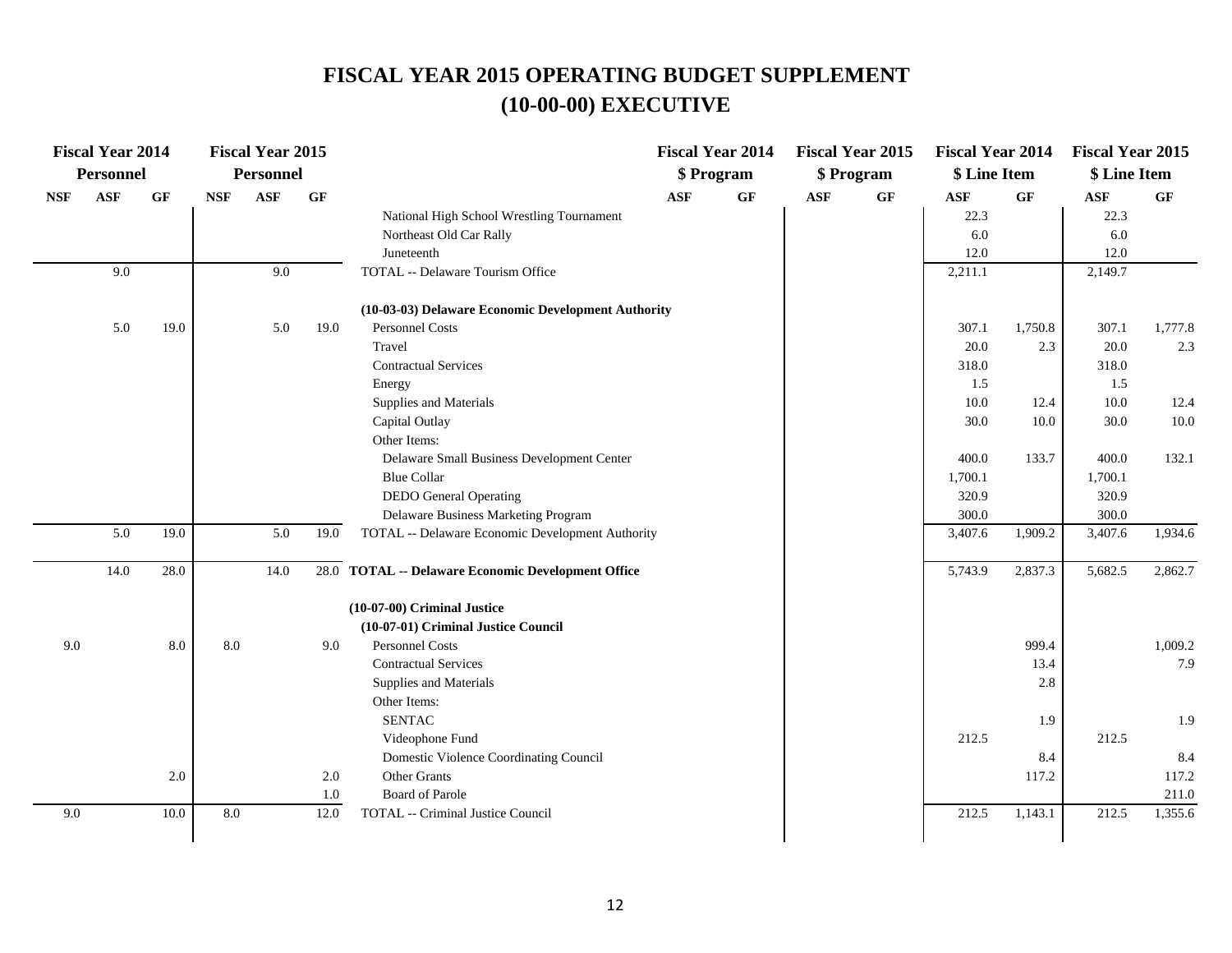|            | <b>Fiscal Year 2014</b> |       |            | <b>Fiscal Year 2015</b> |      |                                                  |            | <b>Fiscal Year 2014</b> |            | <b>Fiscal Year 2015</b> | <b>Fiscal Year 2014</b> |           | <b>Fiscal Year 2015</b> |         |
|------------|-------------------------|-------|------------|-------------------------|------|--------------------------------------------------|------------|-------------------------|------------|-------------------------|-------------------------|-----------|-------------------------|---------|
|            | Personnel               |       |            | <b>Personnel</b>        |      |                                                  |            | \$ Program              |            | \$ Program              | \$ Line Item            |           | \$ Line Item            |         |
| <b>NSF</b> | <b>ASF</b>              | GF    | <b>NSF</b> | <b>ASF</b>              | GF   |                                                  | <b>ASF</b> | GF                      | <b>ASF</b> | GF                      | <b>ASF</b>              | <b>GF</b> | <b>ASF</b>              | GF      |
|            |                         |       |            |                         |      | (10-07-02) Delaware Justice Information System   |            |                         |            |                         |                         |           |                         |         |
|            |                         | 13.0  |            |                         | 13.0 | <b>Personnel Costs</b>                           |            |                         |            |                         |                         | 1,050.7   |                         | 1,061.0 |
|            |                         |       |            |                         |      | Travel                                           |            |                         |            |                         | 1.0                     | 2.6       | 1.0                     | 2.6     |
|            |                         |       |            |                         |      | <b>Contractual Services</b>                      |            |                         |            |                         | 251.4                   | 810.9     | 251.4                   | 1,136.9 |
|            |                         |       |            |                         |      | Supplies and Materials                           |            |                         |            |                         | 7.6                     | 12.9      | 7.6                     | 12.9    |
|            |                         |       |            |                         |      | Other Items:                                     |            |                         |            |                         |                         |           |                         |         |
|            |                         |       |            |                         |      | <b>VINES</b>                                     |            |                         |            |                         |                         |           |                         | 127.5   |
|            |                         | 13.0  |            |                         | 13.0 | TOTAL -- Delaware Justice Information System     |            |                         |            |                         | 260.0                   | 1,877.1   | 260.0                   | 2,340.9 |
|            |                         |       |            |                         |      | (10-07-03) Statistical Analysis Center           |            |                         |            |                         |                         |           |                         |         |
| 1.6        |                         | 5.2   | 1.7        |                         | 5.3  | <b>Personnel Costs</b>                           |            |                         |            |                         |                         | 437.9     |                         | 442.0   |
|            |                         |       |            |                         |      | Travel                                           |            |                         |            |                         |                         | 0.8       |                         | 0.8     |
|            |                         |       |            |                         |      | <b>Contractual Services</b>                      |            |                         |            |                         |                         | 102.4     |                         | 96.6    |
|            |                         |       |            |                         |      | Supplies and Materials                           |            |                         |            |                         |                         | 3.4       |                         | 3.4     |
| 1.6        |                         | 5.2   | 1.7        |                         | 5.3  | TOTAL -- Statistical Analysis Center             |            |                         |            |                         |                         | 544.5     |                         | 542.8   |
| 10.6       |                         | 28.2  | 9.7        |                         |      | 30.3 TOTAL -- Criminal Justice                   |            |                         |            |                         | 472.5                   | 3,564.7   | 472.5                   | 4,239.3 |
|            |                         |       |            |                         |      | (10-08-01) Delaware State Housing Authority      |            |                         |            |                         |                         |           |                         |         |
| 6.0        | 12.0                    |       | 6.0        | 10.0                    |      | <b>Personnel Costs</b>                           |            |                         |            |                         | 1,211.4                 |           | 1,106.7                 |         |
|            |                         |       |            |                         |      | Other Items:                                     |            |                         |            |                         |                         |           |                         |         |
|            |                         |       |            |                         |      | Housing Development Fund                         |            |                         |            |                         | 18,000.0                | 4,070.0   | 18,000.0                | 4,000.0 |
|            |                         |       |            |                         |      | State Rental Assistance Program                  |            |                         |            |                         |                         | 3,000.0   |                         | 3,000.0 |
|            |                         |       |            |                         |      | Home Improvement Insurance                       |            |                         |            |                         | 1,000.0                 |           | 1,000.0                 |         |
| 6.0        | 12.0                    |       | 6.0        | 10.0                    |      | <b>TOTAL -- Delaware State Housing Authority</b> |            |                         |            |                         | 20,211.4                | 7,070.0   | 20,106.7                | 7,000.0 |
| 51.7       | 166.6                   | 320.5 | 52.8       | 160.6                   |      | 324.6 TOTAL -- EXECUTIVE                         |            |                         |            |                         | 102,673.6 139,799.4     |           | 102,147.5 149,664.3     |         |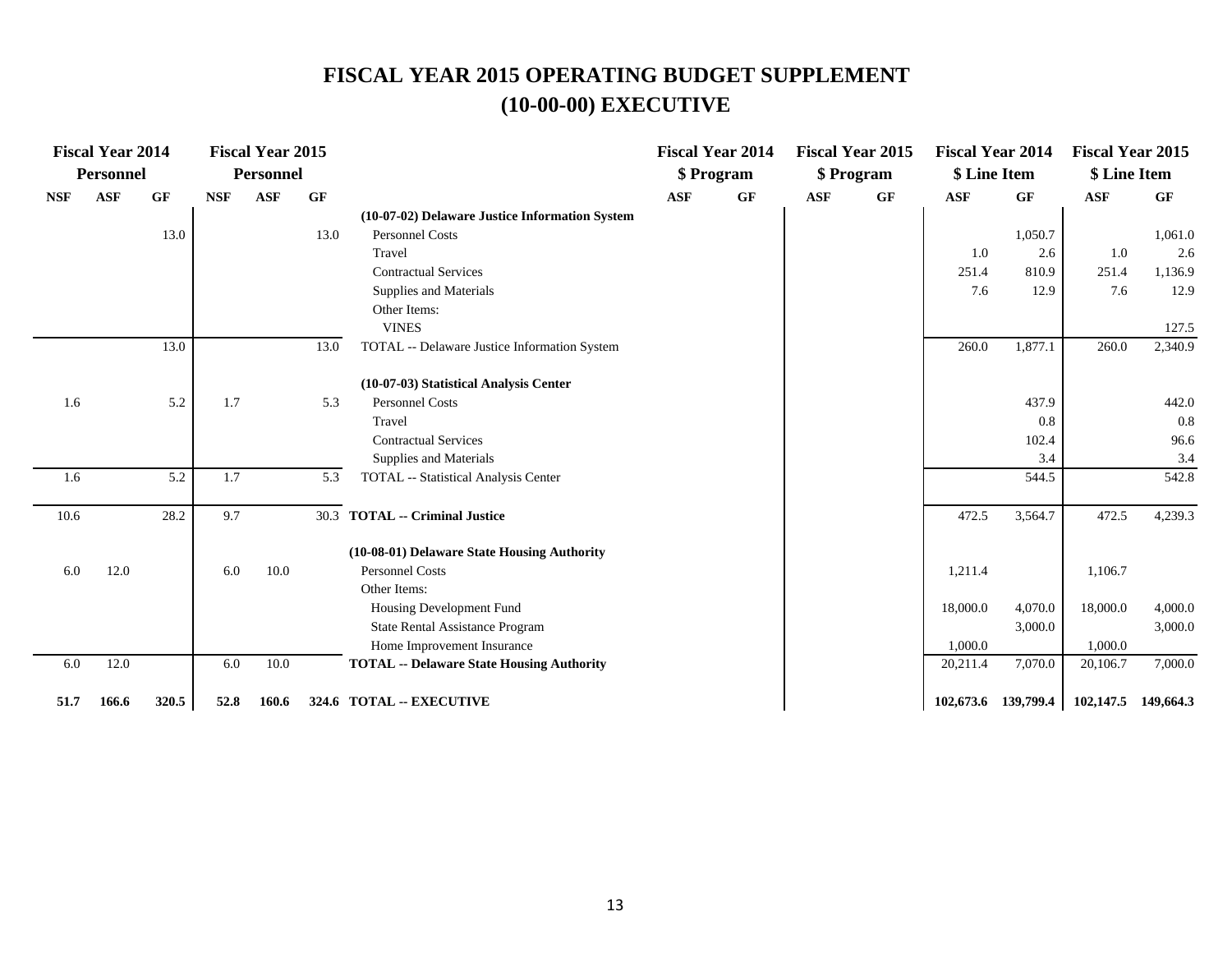# **FISCAL YEAR 2015 OPERATING BUDGET SUPPLEMENT (11-00-00) DEPARTMENT OF TECHNOLOGY AND INFORMATION**

|            | <b>Fiscal Year 2014</b> |                 |            | <b>Fiscal Year 2015</b> |                 |                                                      | <b>Fiscal Year 2014</b> |           | <b>Fiscal Year 2015</b> |         | <b>Fiscal Year 2014</b> |          | <b>Fiscal Year 2015</b> |          |
|------------|-------------------------|-----------------|------------|-------------------------|-----------------|------------------------------------------------------|-------------------------|-----------|-------------------------|---------|-------------------------|----------|-------------------------|----------|
|            | Personnel               |                 |            | <b>Personnel</b>        |                 |                                                      | \$ Program              |           | \$ Program              |         | \$ Line Item            |          | \$ Line Item            |          |
| <b>NSF</b> | <b>ASF</b>              | $\bf{G} \bf{F}$ | <b>NSF</b> | <b>ASF</b>              | $\bf{G} \bf{F}$ |                                                      | <b>ASF</b>              | <b>GF</b> | <b>ASF</b>              | GF      | <b>ASF</b>              | GF       | ASF                     | GF       |
|            |                         |                 |            |                         |                 | (11-01-00) Office of the Chief Information Officer   |                         |           |                         |         |                         |          |                         |          |
|            |                         | 5.0             |            |                         | 5.0             | <b>Personnel Costs</b>                               |                         |           |                         |         |                         | 1,054.0  |                         | 1,057.1  |
|            |                         |                 |            |                         |                 | Travel                                               |                         |           |                         |         |                         | 0.5      |                         | 0.5      |
|            |                         |                 |            |                         |                 | <b>Contractual Services</b>                          |                         |           |                         |         |                         | 90.6     |                         | 90.4     |
|            |                         |                 |            |                         |                 | Supplies and Materials                               |                         |           |                         |         |                         | 0.3      |                         | 0.3      |
|            |                         |                 |            |                         |                 | Rental                                               |                         |           |                         |         |                         | 20.0     |                         | 20.0     |
|            |                         | 5.0             |            |                         |                 | 5.0 TOTAL -- Office of the Chief Information Officer |                         |           |                         |         |                         | 1,165.4  |                         | 1,168.3  |
|            |                         | 5.0             |            |                         | 5.0             | (-01) Chief Information Officer                      |                         | 1,165.4   |                         | 1,168.3 |                         |          |                         |          |
|            |                         | 5.0             |            |                         |                 | $\overline{5.0}$ TOTAL -- Internal Program Unit      |                         | 1,165.4   |                         | 1,168.3 |                         |          |                         |          |
|            |                         |                 |            |                         |                 |                                                      |                         |           |                         |         |                         |          |                         |          |
|            |                         |                 |            |                         |                 | (11-02-00) Security Office                           |                         |           |                         |         |                         |          |                         |          |
|            | 3.0                     | 8.0             |            | 3.0                     | 3.0             | <b>Personnel Costs</b>                               |                         |           |                         |         | 174.0                   | 397.2    | 174.0                   | 406.8    |
|            |                         |                 |            |                         |                 | Travel                                               |                         |           |                         |         | 25.0                    | 1.3      | 25.0                    | 1.3      |
|            |                         |                 |            |                         |                 | <b>Contractual Services</b>                          |                         |           |                         |         | 1,100.0                 | 8.4      | 1,100.0                 | 8.4      |
|            |                         |                 |            |                         |                 | Supplies and Materials                               |                         |           |                         |         | 48.5                    | 2.3      | 48.5                    | 2.3      |
|            |                         |                 |            |                         |                 | Rental                                               |                         |           |                         |         |                         | 34.9     |                         | 34.9     |
|            | 3.0                     | $8.0\,$         |            | 3.0                     |                 | 3.0 TOTAL -- Security Office                         |                         |           |                         |         | 1,347.5                 | 444.1    | 1,347.5                 | 453.7    |
|            | $3.0\,$                 | 8.0             |            | $3.0\,$                 | 3.0             | (-01) Chief Security Officer                         | 1,347.5                 | 444.1     | 1,347.5                 | 453.7   |                         |          |                         |          |
|            | 3.0                     | 8.0             |            | 3.0                     |                 | 3.0 TOTAL -- Internal Program Unit                   | 1,347.5                 | 444.1     | 1,347.5                 | 453.7   |                         |          |                         |          |
|            |                         |                 |            |                         |                 | (11-03-00) Operations Office                         |                         |           |                         |         |                         |          |                         |          |
|            | 21.5                    | 99.5            |            | 39.5                    | 116.5           | <b>Personnel Costs</b>                               |                         |           |                         |         | 1,660.5                 | 10,528.6 | 2,860.4                 | 11,393.6 |
|            |                         |                 |            |                         |                 | Travel                                               |                         |           |                         |         | 134.7                   | 14.0     | 134.7                   | 14.0     |
|            |                         |                 |            |                         |                 | <b>Contractual Services</b>                          |                         |           |                         |         | 15,306.8                | 1,100.5  | 15,306.8                | 1,134.9  |
|            |                         |                 |            |                         |                 | Energy                                               |                         |           |                         |         |                         | 652.6    |                         | 652.6    |
|            |                         |                 |            |                         |                 | Supplies and Materials                               |                         |           |                         |         | 97.0                    | 183.3    | 97.0                    | 183.3    |
|            |                         |                 |            |                         |                 | Capital Outlay                                       |                         |           |                         |         | 138.6                   | 9.3      | 138.6                   | 9.3      |
|            |                         |                 |            |                         |                 | Rental                                               |                         |           |                         |         | 8,979.5                 | 12,922.3 | 8,979.5                 | 12,586.0 |
|            | 21.5                    | 99.5            |            | 39.5                    |                 | 116.5 TOTAL -- Operations Office                     |                         |           |                         |         | 26,317.1                | 25,410.6 | 27,517.0                | 25,973.7 |
|            |                         |                 |            |                         |                 |                                                      |                         |           |                         |         |                         |          |                         |          |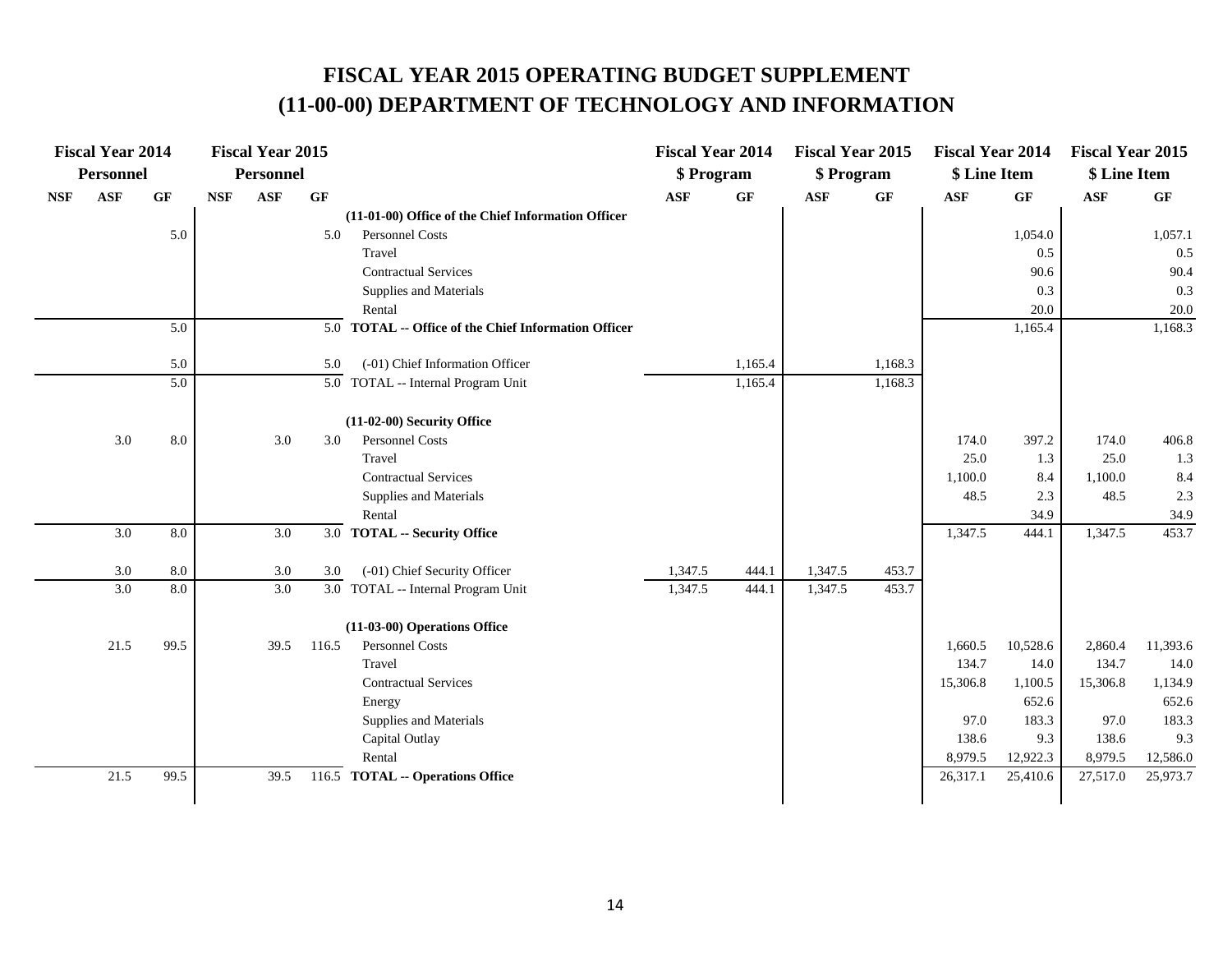# **FISCAL YEAR 2015 OPERATING BUDGET SUPPLEMENT (11-00-00) DEPARTMENT OF TECHNOLOGY AND INFORMATION**

|                             | <b>Fiscal Year 2014</b> |      |            | <b>Fiscal Year 2015</b> |       |                                             | <b>Fiscal Year 2014</b> |                 | <b>Fiscal Year 2015</b> |                 | <b>Fiscal Year 2014</b> |                 | <b>Fiscal Year 2015</b> |          |
|-----------------------------|-------------------------|------|------------|-------------------------|-------|---------------------------------------------|-------------------------|-----------------|-------------------------|-----------------|-------------------------|-----------------|-------------------------|----------|
|                             | <b>Personnel</b>        |      |            | <b>Personnel</b>        |       |                                             | \$ Program              |                 | \$ Program              |                 | \$ Line Item            |                 | \$ Line Item            |          |
| $\ensuremath{\mathbf{NSF}}$ | <b>ASF</b>              | GF   | <b>NSF</b> | $\mathbf{ASF}$          | GF    |                                             | <b>ASF</b>              | $\bf{G} \bf{F}$ | <b>ASF</b>              | $\bf{G} \bf{F}$ | <b>ASF</b>              | $\bf{G} \bf{F}$ | <b>ASF</b>              | GF       |
|                             | 8.0                     | 4.0  |            | 21.0                    | 4.0   | (-01) Chief Operating Officer               | 11,276.4                | 356.3           | 12,581.9                | 128.3           |                         |                 |                         |          |
|                             | 3.0                     | 5.0  |            | 3.0                     | 6.0   | (-02) Controller's Office                   | 833.6                   | 1,911.9         | 833.6                   | 2,003.2         |                         |                 |                         |          |
|                             | 3.0                     | 43.0 |            | 6.5                     | 63.5  | (-04) Data Center and Operations            | 8,162.6                 | 16,131.1        | 8,162.6                 | 17,983.2        |                         |                 |                         |          |
|                             | 4.0                     | 25.0 |            | 4.0                     | 28.0  | (-05) Telecommunications                    | 4,830.9                 | 4,266.5         | 4,921.1                 | 4,026.8         |                         |                 |                         |          |
|                             | 3.5                     | 22.5 |            | 5.0                     | 15.0  | (-06) Systems Engineering                   | 1,213.6                 | 2,744.8         | 1,017.8                 | 1,832.2         |                         |                 |                         |          |
|                             | 21.5                    | 99.5 |            | 39.5                    | 116.5 | TOTAL -- Internal Program Units             | 26,317.1                | 25,410.6        | 27,517.0                | 25,973.7        |                         |                 |                         |          |
|                             |                         |      |            |                         |       | (11-04-00) Technology Office                |                         |                 |                         |                 |                         |                 |                         |          |
|                             | 7.0                     | 78.0 |            | 17.0                    | 84.0  | Personnel Costs                             |                         |                 |                         |                 | 342.5                   | 9,303.6         | 1,390.7                 | 10,523.8 |
|                             |                         |      |            |                         |       | Travel                                      |                         |                 |                         |                 | 40.0                    | 1.9             | 40.0                    | 1.9      |
|                             |                         |      |            |                         |       | <b>Contractual Services</b>                 |                         |                 |                         |                 | 2,375.0                 | 237.8           | 2,375.0                 | 256.8    |
|                             |                         |      |            |                         |       | Supplies and Materials                      |                         |                 |                         |                 | 5.0                     | 3.4             | 5.0                     | 5.3      |
|                             |                         |      |            |                         |       | Capital Outlay                              |                         |                 |                         |                 |                         | 1.0             |                         | 1.0      |
|                             |                         |      |            |                         |       | Rental                                      |                         |                 |                         |                 | 70.0                    | 69.8            | 70.0                    | 74.8     |
|                             | 7.0                     | 78.0 |            | 17.0                    | 84.0  | <b>TOTAL -- Technology Office</b>           |                         |                 |                         |                 | 2,832.5                 | 9,617.5         | 3,880.7                 | 10,863.6 |
|                             | 2.0                     | 5.0  |            | 2.0                     | 8.0   | (-01) Chief Technology Officer              | 47.0                    | 857.3           | 47.0                    | 959.2           |                         |                 |                         |          |
|                             |                         | 15.0 |            | 1.0                     | 16.0  | (-02) Senior Project Management Team        | 110.8                   | 1,703.6         | 211.6                   | 1,931.6         |                         |                 |                         |          |
|                             |                         | 8.0  |            |                         |       | (-03) Organizational Change Management Team |                         | 808.6           |                         |                 |                         |                 |                         |          |
|                             | 5.0                     | 50.0 |            | 10.0                    | 23.0  | (-04) Application Delivery                  | 2,674.7                 | 6,248.0         | 3,234.8                 | 4,285.7         |                         |                 |                         |          |
|                             |                         |      |            | 4.0                     | 24.0  | (-06) Enterprise Solutions                  |                         |                 | 387.3                   | 2,367.8         |                         |                 |                         |          |
|                             |                         |      |            |                         | 13.0  | (-07) Customer Engagement Team              |                         |                 |                         | 1,319.3         |                         |                 |                         |          |
|                             | 7.0                     | 78.0 |            | 17.0                    |       | 84.0 TOTAL -- Internal Program Units        | 2,832.5                 | 9,617.5         | 3,880.7                 | 10,863.6        |                         |                 |                         |          |
|                             |                         |      |            |                         |       | (11-05-00) Customer Office                  |                         |                 |                         |                 |                         |                 |                         |          |
|                             |                         | 23.0 |            |                         |       | <b>Personnel Costs</b>                      |                         |                 |                         |                 |                         | 1,847.4         |                         |          |
|                             |                         |      |            |                         |       | Travel                                      |                         |                 |                         |                 |                         | 0.7             |                         |          |
|                             |                         |      |            |                         |       | <b>Contractual Services</b>                 |                         |                 |                         |                 |                         | 69.1            |                         |          |
|                             |                         |      |            |                         |       | Supplies and Materials                      |                         |                 |                         |                 |                         | 1.2             |                         |          |
|                             |                         |      |            |                         |       | Rental                                      |                         |                 |                         |                 |                         | 55.0            |                         |          |
|                             |                         | 23.0 |            |                         |       | <b>TOTAL -- Customer Office</b>             |                         |                 |                         |                 |                         | 1,973.4         |                         |          |
|                             |                         |      |            |                         |       |                                             |                         |                 |                         |                 |                         |                 |                         |          |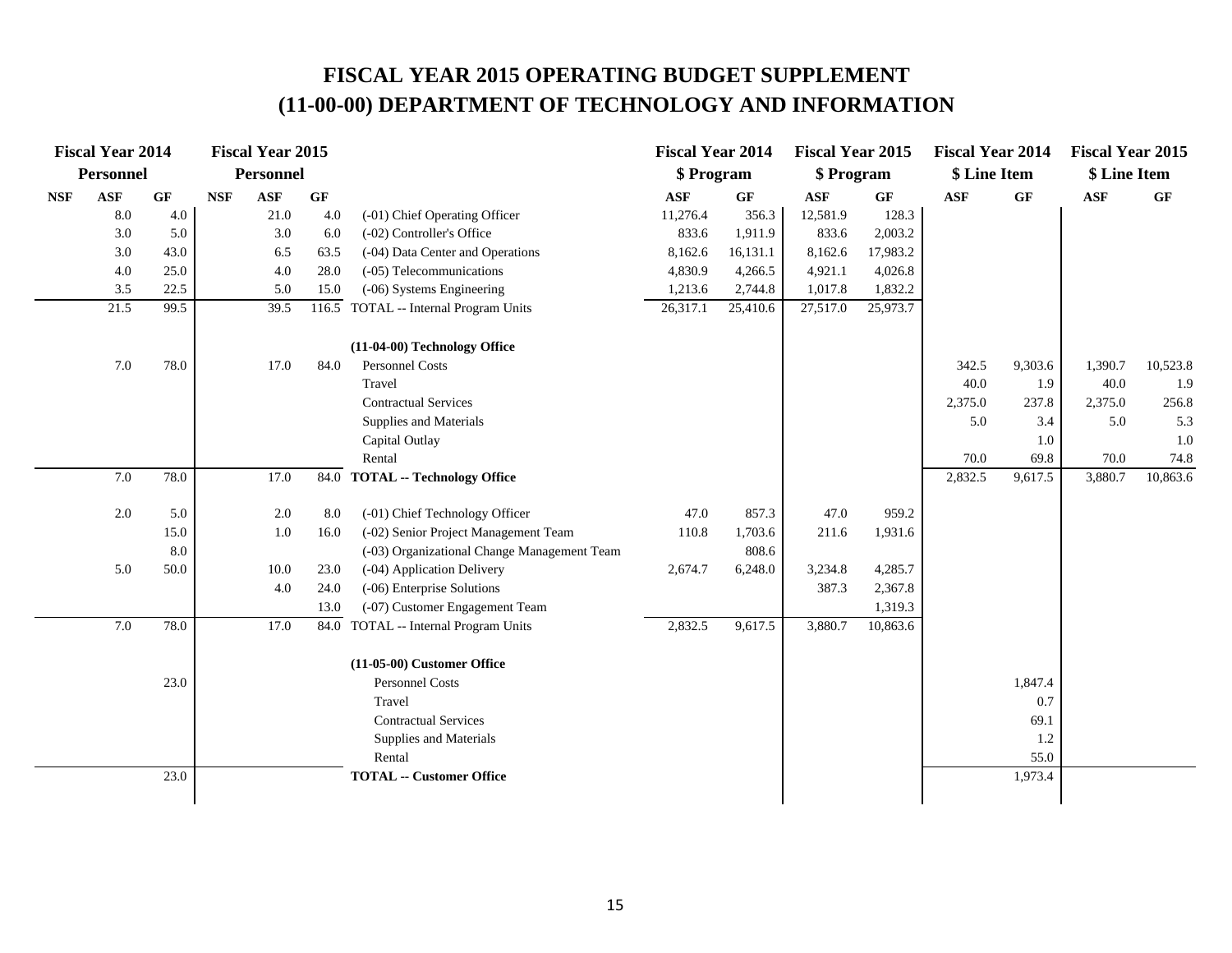# **FISCAL YEAR 2015 OPERATING BUDGET SUPPLEMENT (11-00-00) DEPARTMENT OF TECHNOLOGY AND INFORMATION**

|            | <b>Fiscal Year 2014</b> |       |            | <b>Fiscal Year 2015</b> |           |                                 |            | <b>Fiscal Year 2014</b> |            | <b>Fiscal Year 2015</b> | <b>Fiscal Year 2014</b> |          | <b>Fiscal Year 2015</b> |          |
|------------|-------------------------|-------|------------|-------------------------|-----------|---------------------------------|------------|-------------------------|------------|-------------------------|-------------------------|----------|-------------------------|----------|
|            | <b>Personnel</b>        |       |            | <b>Personnel</b>        |           |                                 |            | \$ Program              |            | \$ Program              | \$ Line Item            |          | \$ Line Item            |          |
| <b>NSF</b> | <b>ASF</b>              | GF    | <b>NSF</b> | <b>ASF</b>              | $\bf{G}F$ |                                 | <b>ASF</b> | GF                      | <b>ASF</b> | GF                      | ASF                     | GF       | ASF                     | GF       |
|            |                         | 1.0   |            |                         |           | (-01) Chief Customer Officer    |            | 143.0                   |            |                         |                         |          |                         |          |
|            |                         | 6.0   |            |                         |           | (-02) Customer Care Center      |            | 669.1                   |            |                         |                         |          |                         |          |
|            |                         | 16.0  |            |                         |           | (-03) DTI Service Desk          |            | 1,161.3                 |            |                         |                         |          |                         |          |
|            |                         | 23.0  |            |                         |           | TOTAL -- Internal Program Units |            | 1,973.4                 |            |                         |                         |          |                         |          |
|            |                         |       |            |                         |           |                                 |            |                         |            |                         |                         |          |                         |          |
|            | 31.5                    | 213.5 |            | 59.5                    |           | 208.5 TOTAL -- DEPARTMENT OF    |            |                         |            |                         | 30,497.1                | 38,611.0 | 32,745.2                | 38,459.3 |
|            |                         |       |            |                         |           | <b>TECHNOLOGY AND</b>           |            |                         |            |                         |                         |          |                         |          |
|            |                         |       |            |                         |           | <b>INFORMATION</b>              |            |                         |            |                         |                         |          |                         |          |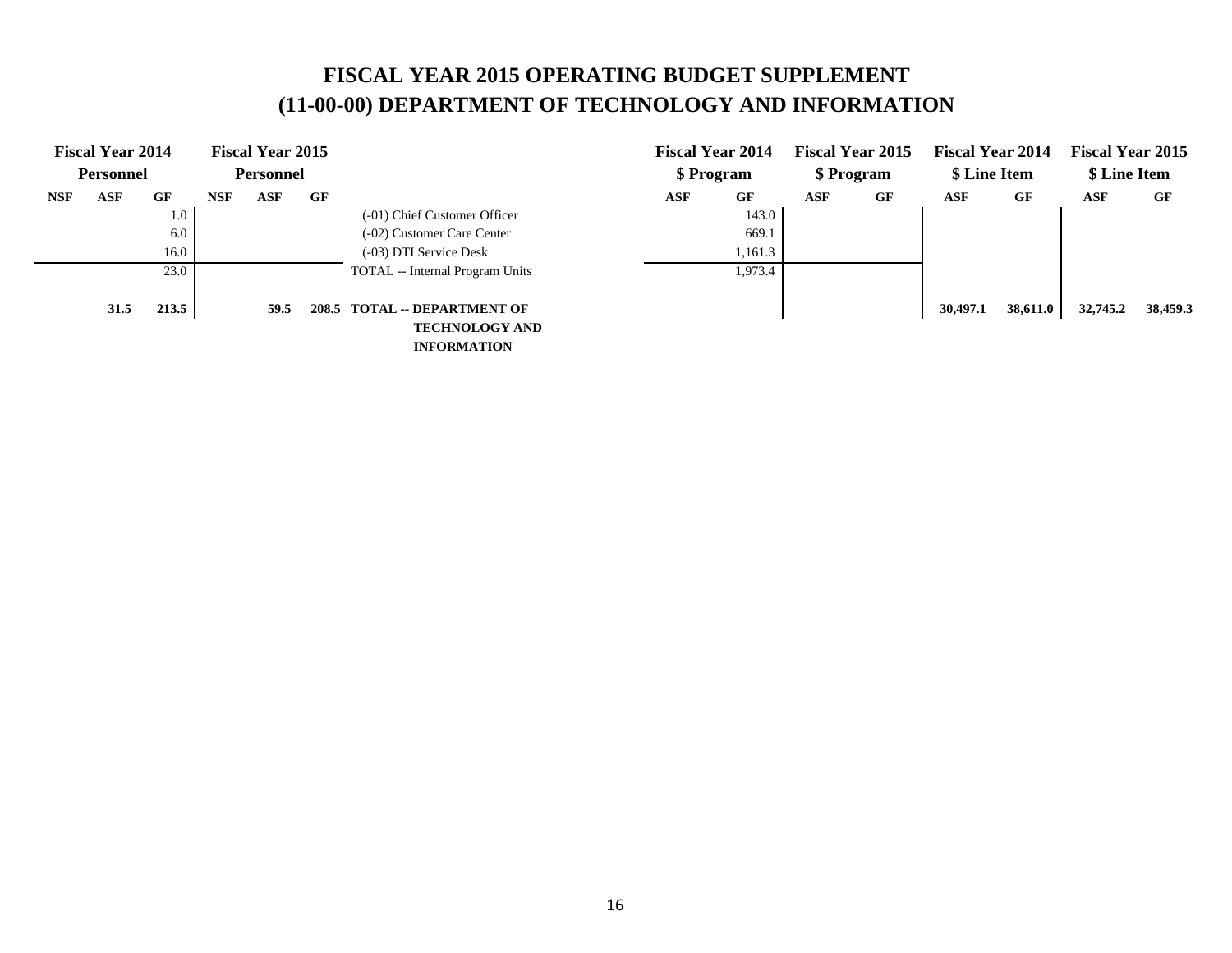|            | <b>Fiscal Year 2014</b> |                 |            | <b>Fiscal Year 2015</b> |      |                                       |            | <b>Fiscal Year 2014</b> |            | <b>Fiscal Year 2015</b> |              |         | Fiscal Year 2014 Fiscal Year 2015 |         |
|------------|-------------------------|-----------------|------------|-------------------------|------|---------------------------------------|------------|-------------------------|------------|-------------------------|--------------|---------|-----------------------------------|---------|
|            | Personnel               |                 |            | Personnel               |      |                                       |            | \$ Program              |            | \$ Program              | \$ Line Item |         | \$ Line Item                      |         |
| <b>NSF</b> | <b>ASF</b>              | $\bf{G} \bf{F}$ | <b>NSF</b> | ASF                     | GF   |                                       | <b>ASF</b> | GF                      | <b>ASF</b> | $\bf{G} \bf{F}$         | <b>ASF</b>   | GF      | <b>ASF</b>                        | GF      |
|            |                         |                 |            |                         |      | (12-01-01) Lieutenant Governor        |            |                         |            |                         |              |         |                                   |         |
|            |                         | 6.0             |            |                         | 6.0  | Personnel Costs                       |            |                         |            |                         |              | 567.4   |                                   | 573.9   |
|            |                         |                 |            |                         |      | Travel                                |            |                         |            |                         |              | 1.4     |                                   | 1.4     |
|            |                         |                 |            |                         |      | <b>Contractual Services</b>           |            |                         |            |                         |              | 24.8    |                                   | 24.0    |
|            |                         |                 |            |                         |      | Supplies and Materials                |            |                         |            |                         |              | 2.3     |                                   | 2.3     |
|            |                         |                 |            |                         |      | Other Item:                           |            |                         |            |                         |              |         |                                   |         |
|            |                         |                 |            |                         |      | Expenses - Lieutenant Governor        |            |                         |            |                         |              | 7.7     |                                   | 7.7     |
|            |                         | 6.0             |            |                         |      | 6.0 TOTAL -- Lieutenant Governor      |            |                         |            |                         |              | 603.6   |                                   | 609.3   |
|            |                         |                 |            |                         |      | (12-02-01) Auditor of Accounts        |            |                         |            |                         |              |         |                                   |         |
|            | $7.0\,$                 | 20.0            |            | 7.0                     | 20.0 | Personnel Costs                       |            |                         |            |                         | 503.6        | 2,100.1 | 503.6                             | 2,111.9 |
|            |                         |                 |            |                         |      | Travel                                |            |                         |            |                         | 5.0          | 1.0     | 5.0                               | 1.0     |
|            |                         |                 |            |                         |      | <b>Contractual Services</b>           |            |                         |            |                         | 711.0        | 626.9   | 711.0                             | 620.4   |
|            |                         |                 |            |                         |      | Supplies and Materials                |            |                         |            |                         | 8.4          | 10.4    | 3.4                               | 10.4    |
|            |                         |                 |            |                         |      | Capital Outlay                        |            |                         |            |                         | 5.4          | 11.9    | 10.4                              | 11.9    |
|            | 7.0                     | 20.0            |            | 7.0                     |      | 20.0 TOTAL -- Auditor of Accounts     |            |                         |            |                         | 1,233.4      | 2,750.3 | 1,233.4                           | 2,755.6 |
|            |                         |                 |            |                         |      | (12-03-00) Insurance Commissioner     |            |                         |            |                         |              |         |                                   |         |
|            |                         |                 |            |                         |      | (12-03-01) Regulatory Activities      |            |                         |            |                         |              |         |                                   |         |
|            | 25.0                    |                 |            | 9.0                     |      | Personnel Costs                       |            |                         |            |                         | 2,091.3      |         | 835.3                             |         |
|            |                         |                 |            |                         |      | Travel                                |            |                         |            |                         | 2.4          |         | 2.4                               |         |
|            |                         |                 |            |                         |      | <b>Contractual Services</b>           |            |                         |            |                         | 197.6        |         | 197.6                             |         |
|            |                         |                 |            |                         |      | Supplies and Materials                |            |                         |            |                         | 14.5         |         | 14.5                              |         |
|            |                         |                 |            |                         |      | Capital Outlay                        |            |                         |            |                         | 15.4         |         | 15.4                              |         |
|            |                         |                 |            |                         |      | Other Item:                           |            |                         |            |                         |              |         |                                   |         |
|            |                         |                 |            |                         |      | Malpractice Review                    |            |                         |            |                         | 10.5         |         | 5.0                               |         |
|            | 25.0                    |                 |            | 9.0                     |      | <b>TOTAL -- Regulatory Activities</b> |            |                         |            |                         | 2,331.7      |         | 1,070.2                           |         |
|            |                         |                 |            |                         |      | (12-03-02) Bureau of Examination,     |            |                         |            |                         |              |         |                                   |         |
|            |                         |                 |            |                         |      | <b>Rehabilitation and Guaranty</b>    |            |                         |            |                         |              |         |                                   |         |
| 2.0        | 58.0                    |                 | 2.0        | 74.0                    |      | Personnel Costs                       |            |                         |            |                         | 3,626.5      |         | 4,954.6                           |         |
|            |                         |                 |            |                         |      | Travel                                |            |                         |            |                         | 40.5         |         | 40.5                              |         |
|            |                         |                 |            |                         |      | <b>Contractual Services</b>           |            |                         |            |                         | 1,442.7      |         | 1,442.7                           |         |
|            |                         |                 |            |                         |      | Supplies and Materials                |            |                         |            |                         | 39.7         |         | 39.7                              |         |
|            |                         |                 |            |                         |      | Capital Outlay                        |            |                         |            |                         | 67.1         |         | 67.1                              |         |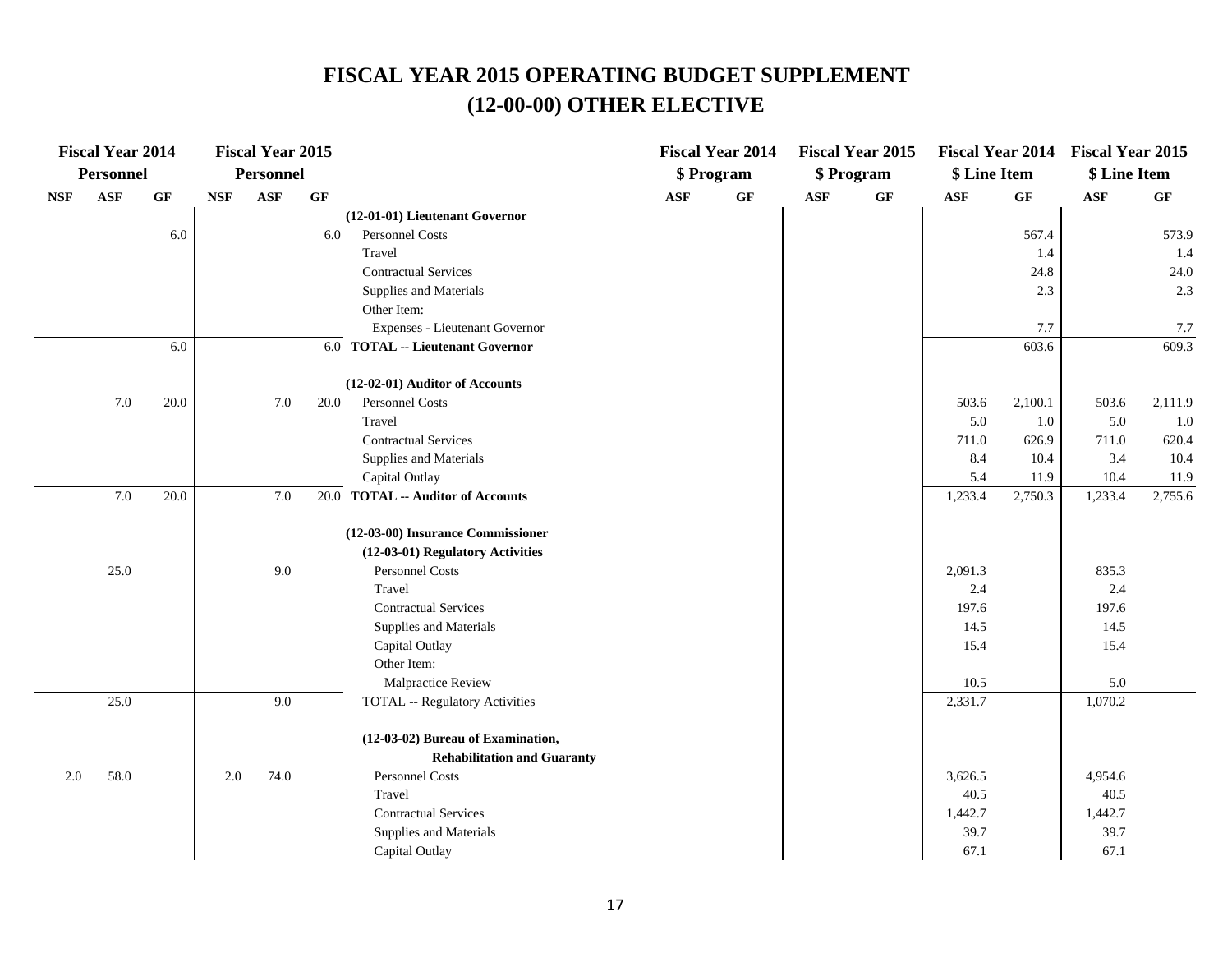|            | <b>Fiscal Year 2014</b> |      |            | <b>Fiscal Year 2015</b> |           |                                        |            | <b>Fiscal Year 2014</b> |            | <b>Fiscal Year 2015</b> |              | <b>Fiscal Year 2014</b> | <b>Fiscal Year 2015</b>                 |                    |
|------------|-------------------------|------|------------|-------------------------|-----------|----------------------------------------|------------|-------------------------|------------|-------------------------|--------------|-------------------------|-----------------------------------------|--------------------|
|            | Personnel               |      |            | <b>Personnel</b>        |           |                                        |            | \$ Program              |            | \$ Program              | \$ Line Item |                         | \$ Line Item                            |                    |
| <b>NSF</b> | <b>ASF</b>              | GF   | <b>NSF</b> | <b>ASF</b>              | <b>GF</b> |                                        | <b>ASF</b> | $\bf{G} \bf{F}$         | <b>ASF</b> | $\bf{G} \bf{F}$         | <b>ASF</b>   | GF                      | ASF                                     | GF                 |
|            |                         |      |            |                         |           | Other Items:                           |            |                         |            |                         |              |                         |                                         |                    |
|            |                         |      |            |                         |           | Captive Insurance Fund                 |            |                         |            |                         | 1,040.6      |                         | 976.0                                   |                    |
|            |                         |      |            |                         |           | <b>Arbitration Program</b>             |            |                         |            |                         | 36.5         |                         | 36.5                                    |                    |
|            |                         |      |            |                         |           | <b>Contract Examiners</b>              |            |                         |            |                         | 15,850.0     |                         | 15,850.0                                |                    |
|            |                         |      |            |                         |           | Premium Tax Evaluation                 |            |                         |            |                         | 2.0          |                         |                                         |                    |
| 2.0        | 58.0                    |      | $2.0\,$    | 74.0                    |           | TOTAL -- Bureau of Examination,        |            |                         |            |                         | 22,145.6     |                         | 23,407.1                                |                    |
|            |                         |      |            |                         |           | Rehabilitation and Guaranty            |            |                         |            |                         |              |                         |                                         |                    |
| 2.0        | 83.0                    |      | $2.0\,$    | 83.0                    |           | <b>TOTAL -- Insurance Commissioner</b> |            |                         |            |                         | 24,477.3     |                         | 24,477.3                                |                    |
|            |                         |      |            |                         |           | $(12-05-00)$ State Treasurer           |            |                         |            |                         |              |                         |                                         |                    |
|            |                         |      |            |                         |           | (12-05-01) Administration              |            |                         |            |                         |              |                         |                                         |                    |
|            | $10.5\,$                | 12.5 |            | 10.5                    | 12.5      | Personnel Costs                        |            |                         |            |                         | 797.6        | 984.4                   | 797.6                                   | 995.4              |
|            |                         |      |            |                         |           | Travel                                 |            |                         |            |                         | $10.0\,$     |                         | $10.0\,$                                |                    |
|            |                         |      |            |                         |           | <b>Contractual Services</b>            |            |                         |            |                         | 300.6        | 184.7                   | 302.7                                   | 186.3              |
|            |                         |      |            |                         |           | Supplies and Materials                 |            |                         |            |                         | 9.4          | 5.9                     | 9.4                                     | 5.9                |
|            |                         |      |            |                         |           | Capital Outlay                         |            |                         |            |                         | 25.5         |                         | 25.5                                    |                    |
|            |                         |      |            |                         |           | Other Items:                           |            |                         |            |                         |              |                         |                                         |                    |
|            |                         |      |            |                         |           | $403(b)$ Plans                         |            |                         |            |                         |              | 75.0                    |                                         | 75.0               |
|            |                         |      |            |                         |           | Data Processing                        |            |                         |            |                         | 50.0         |                         | 90.0                                    |                    |
|            |                         |      |            |                         |           | <b>Banking Services</b>                |            |                         |            |                         | 2,483.3      |                         | 2,483.3                                 |                    |
|            | 10.5                    | 12.5 |            | 10.5                    | 12.5      | TOTAL -- Administration                |            |                         |            |                         | 3,676.4      | 1,250.0                 | 3,718.5                                 | 1,262.6            |
|            |                         |      |            |                         |           | $(12-05-03)$ Debt Management           |            |                         |            |                         |              |                         |                                         |                    |
|            |                         |      |            |                         |           | Debt Service                           |            |                         |            |                         |              | 157,285.4               |                                         | 165,685.4          |
|            |                         |      |            |                         |           | <b>Expense of Issuing Bonds</b>        |            |                         |            |                         |              | 354.1                   |                                         | 354.1              |
|            |                         |      |            |                         |           | <b>Financial Advisor</b>               |            |                         |            |                         |              | 130.0                   |                                         | 130.0              |
|            |                         |      |            |                         |           | Debt Service - Local Schools           |            |                         |            |                         | 76,914.9     |                         | 80,800.0                                |                    |
|            |                         |      |            |                         |           | TOTAL -- Debt Management               |            |                         |            |                         |              | 76,914.9 157,769.5      | 80,800.0                                | 166,169.5          |
|            | 10.5                    | 12.5 |            | 10.5                    |           | 12.5 TOTAL -- State Treasurer          |            |                         |            |                         |              | 80,591.3 159,019.5      |                                         | 84,518.5 167,432.1 |
| 2.0        | 100.5                   | 38.5 | 2.0        | 100.5                   |           | 38.5 TOTAL -- OTHER ELECTIVE           |            |                         |            |                         |              |                         | 106,302.0 162,373.4 110,229.2 170,797.0 |                    |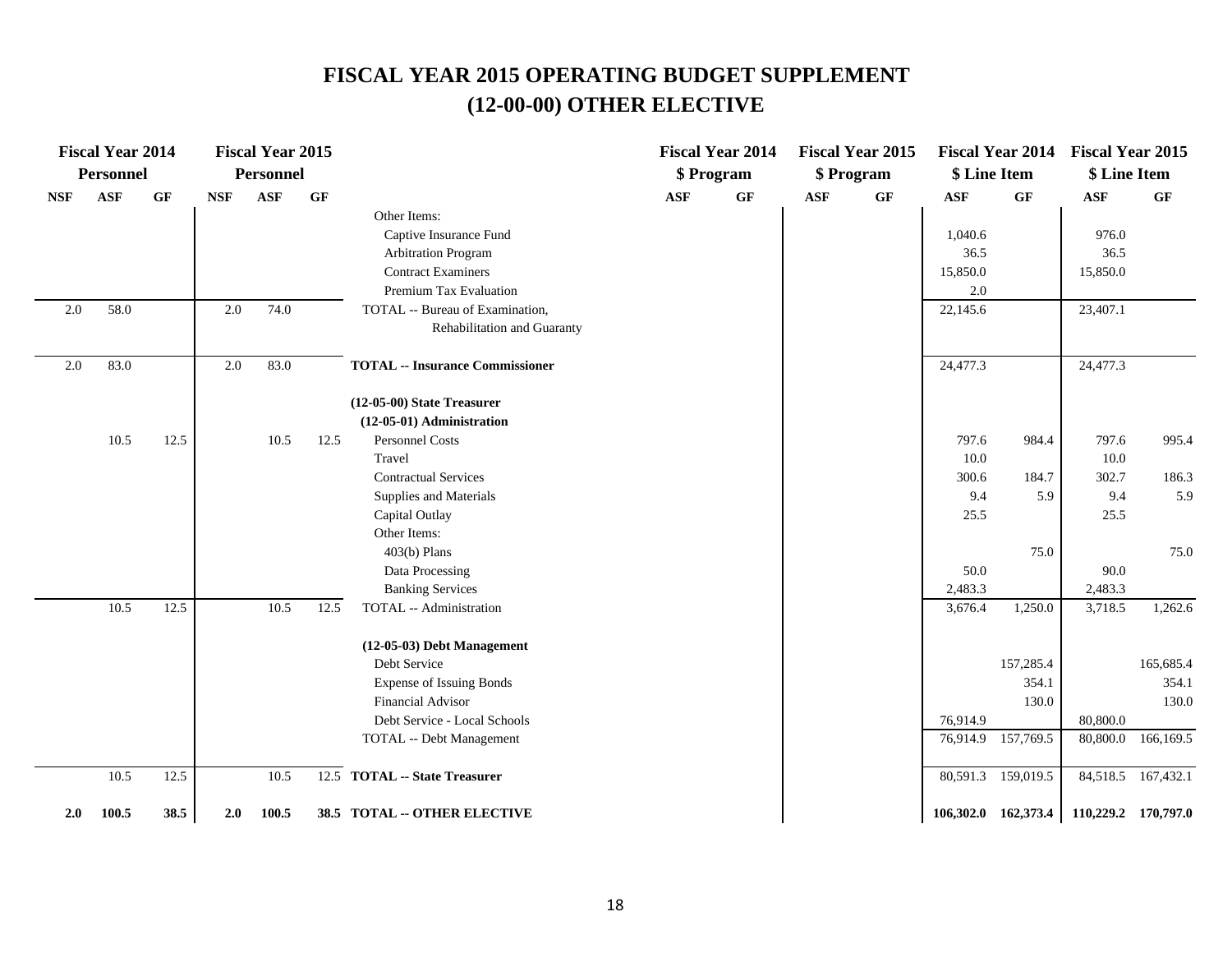# **FISCAL YEAR 2015 OPERATING BUDGET SUPPLEMENT (15-00-00) LEGAL**

|            | <b>Fiscal Year 2014</b> |           |            | <b>Fiscal Year 2015</b> |       |                                           |     | <b>Fiscal Year 2014</b> |            | <b>Fiscal Year 2015</b> | <b>Fiscal Year 2014</b> |          | <b>Fiscal Year 2015</b> |                 |
|------------|-------------------------|-----------|------------|-------------------------|-------|-------------------------------------------|-----|-------------------------|------------|-------------------------|-------------------------|----------|-------------------------|-----------------|
|            | Personnel               |           |            | Personnel               |       |                                           |     | \$ Program              |            | \$ Program              | \$ Line Item            |          | \$ Line Item            |                 |
| <b>NSF</b> | <b>ASF</b>              | <b>GF</b> | <b>NSF</b> | ASF                     | GF    |                                           | ASF | $\bf{G} \bf{F}$         | <b>ASF</b> | $\bf{G} \bf{F}$         | <b>ASF</b>              | GF       | $\mathbf{ASF}$          | $\bf{G} \bf{F}$ |
|            |                         |           |            |                         |       | (15-01-01) Office of Attorney General     |     |                         |            |                         |                         |          |                         |                 |
| 43.0       | 59.2                    | 301.8     | 44.0       | 60.2                    | 306.8 | Personnel Costs                           |     |                         |            |                         | 1,817.3                 | 30,151.1 | 1,935.9                 | 30,733.5        |
|            |                         |           |            |                         |       | Travel                                    |     |                         |            |                         | 24.0                    | 3.5      | 24.0                    | $3.5$           |
|            |                         |           |            |                         |       | <b>Contractual Services</b>               |     |                         |            |                         | 107.3                   | 2,624.4  | 107.3                   | 2,729.8         |
|            |                         |           |            |                         |       | Energy                                    |     |                         |            |                         |                         | 55.8     |                         | 55.8            |
|            |                         |           |            |                         |       | Supplies and Materials                    |     |                         |            |                         | 20.0                    | 61.4     | 20.0                    | 41.4            |
|            |                         |           |            |                         |       | Capital Outlay                            |     |                         |            |                         | 6.0                     | 81.0     | 6.0                     | 81.0            |
|            |                         |           |            |                         |       | Other Items:                              |     |                         |            |                         |                         |          |                         |                 |
|            |                         |           |            |                         |       | Programmatic Operations                   |     |                         |            |                         | 25.2                    |          | 25.2                    |                 |
|            |                         |           |            |                         |       | Extradition                               |     |                         |            |                         |                         | 115.0    |                         | 115.0           |
|            |                         |           |            |                         |       | <b>Victims Rights</b>                     |     |                         |            |                         | 192.1                   | 273.8    | 192.1                   | 272.6           |
|            |                         |           |            |                         |       | Medicaid Fraud Program                    |     |                         |            |                         | 30.6                    |          | 30.6                    |                 |
|            |                         |           |            |                         |       | Securities Administration                 |     |                         |            |                         | 1,000.8                 |          | 1,000.8                 |                 |
|            |                         |           |            |                         |       | Child Support                             |     |                         |            |                         | 1,646.8                 |          | 1,646.8                 |                 |
|            |                         |           |            |                         |       | <b>Consumer Protection</b>                |     |                         |            |                         | 1,324.9                 |          | 1,324.9                 |                 |
|            |                         |           |            |                         |       | <b>AG Opinion Fund</b>                    |     |                         |            |                         | 15.0                    |          | 15.0                    |                 |
|            |                         |           |            |                         |       | <b>Transcription Services</b>             |     |                         |            |                         |                         | 350.0    |                         | 350.0           |
|            |                         |           |            |                         |       | National Mortgage Settlement              |     |                         |            |                         | 2,770.2                 |          | 1,390.2                 |                 |
|            |                         |           |            |                         |       | Tobacco Fund:                             |     |                         |            |                         |                         |          |                         |                 |
|            | 2.0                     |           |            | 2.0                     |       | Personnel Costs                           |     |                         |            |                         | 211.0                   |          | 211.0                   |                 |
|            |                         |           |            |                         |       | Victim Compensation Assistance Program:   |     |                         |            |                         |                         |          |                         |                 |
|            | $8.0\,$                 |           |            | 8.0                     |       | Personnel Costs                           |     |                         |            |                         | 525.0                   |          | 525.0                   |                 |
|            |                         |           |            |                         |       | Revenue Refund                            |     |                         |            |                         | 1.5                     |          | $1.5\,$                 |                 |
|            |                         |           |            |                         |       | Violent Crime Grants                      |     |                         |            |                         | 2,500.0                 |          | 2,500.0                 |                 |
| 43.0       | 69.2                    | 301.8     | 44.0       | 70.2                    |       | 306.8 TOTAL -- Office of Attorney General |     |                         |            |                         | 12,217.7                | 33,716.0 | 10,956.3                | 34,382.6        |
|            |                         |           |            |                         |       | (15-02-01) Public Defender                |     |                         |            |                         |                         |          |                         |                 |
|            |                         | 143.0     |            |                         | 144.0 | <b>Personnel Costs</b>                    |     |                         |            |                         |                         | 15,529.6 |                         | 15,770.9        |
|            |                         |           |            |                         |       | Travel                                    |     |                         |            |                         |                         | 10.0     |                         | $10.0\,$        |
|            |                         |           |            |                         |       | <b>Contractual Services</b>               |     |                         |            |                         |                         | 1,330.3  |                         | 1,380.6         |
|            |                         |           |            |                         |       | Supplies and Materials                    |     |                         |            |                         |                         | 60.8     |                         | 60.8            |
|            |                         |           |            |                         |       | Capital Outlay                            |     |                         |            |                         |                         | 3.8      |                         | 3.8             |
|            |                         |           |            |                         |       | Office of Conflict Counsel:               |     |                         |            |                         |                         |          |                         |                 |
|            |                         |           |            |                         |       | <b>Conflict Attorneys</b>                 |     |                         |            |                         |                         | 3,716.0  |                         | 4,516.0         |
|            |                         | 143.0     |            |                         |       | 144.0 TOTAL -- Public Defender            |     |                         |            |                         |                         | 20,650.5 |                         | 21,742.1        |
|            |                         |           |            |                         |       |                                           |     |                         |            |                         |                         |          |                         |                 |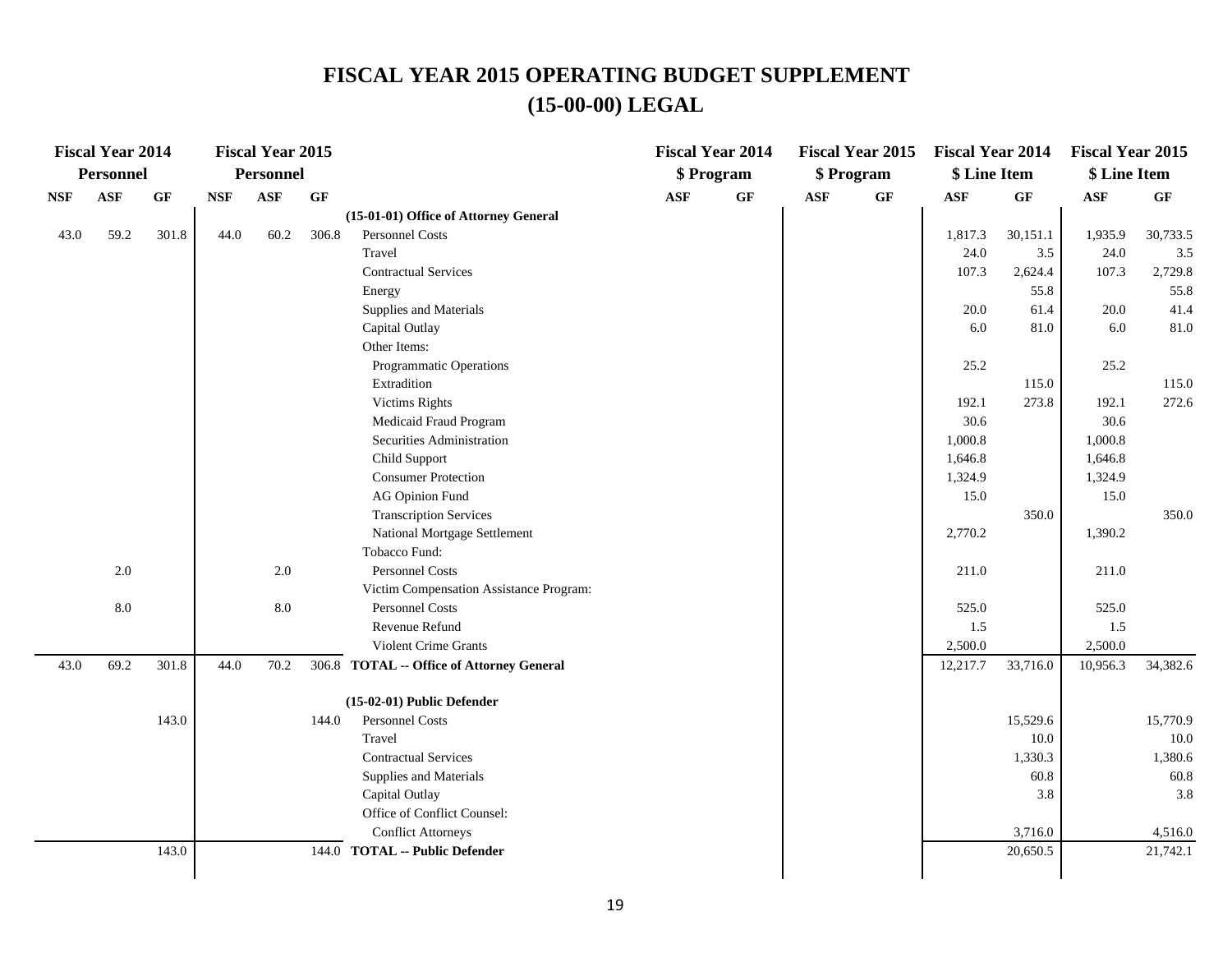## **FISCAL YEAR 2015 OPERATING BUDGET SUPPLEMENT (15-00-00) LEGAL**

|            | <b>Fiscal Year 2014</b> |       |            | <b>Fiscal Year 2015</b> |    |                      | <b>Fiscal Year 2014</b> |            |  |            |    | Fiscal Year 2015 Fiscal Year 2014 |          | <b>Fiscal Year 2015</b> |          |
|------------|-------------------------|-------|------------|-------------------------|----|----------------------|-------------------------|------------|--|------------|----|-----------------------------------|----------|-------------------------|----------|
|            | <b>Personnel</b>        |       |            | Personnel               |    |                      |                         | \$ Program |  | \$ Program |    | \$ Line Item                      |          | \$ Line Item            |          |
| <b>NSF</b> | ASF                     | GF    | <b>NSF</b> | ASF                     | GF |                      | ASF                     | GF<br>ASF  |  |            | GF | ASF                               | GF       | ASF                     | GF       |
| 43.0       | 69.2                    | 444.8 | 44.0       | 70.2                    |    | 450.8 TOTAL -- LEGAL |                         |            |  |            |    | 12,217.7                          | 54,366.5 | 10,956.3                | 56,124.7 |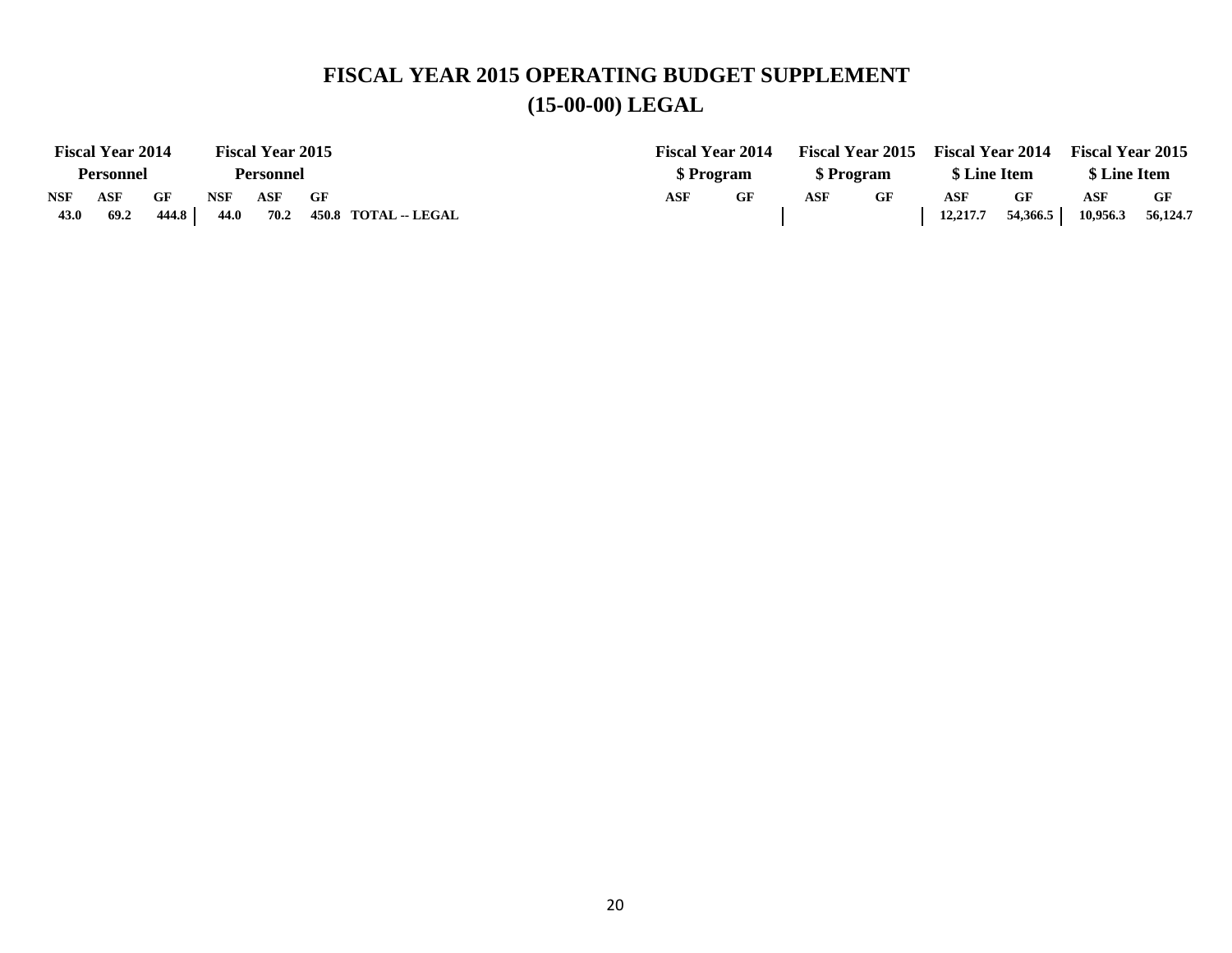|            | <b>Fiscal Year 2014</b> |            |            | <b>Fiscal Year 2015</b> |      |                                                      | <b>Fiscal Year 2014</b> |                | <b>Fiscal Year 2015</b> |                | <b>Fiscal Year 2014</b> |         | <b>Fiscal Year 2015</b> |         |
|------------|-------------------------|------------|------------|-------------------------|------|------------------------------------------------------|-------------------------|----------------|-------------------------|----------------|-------------------------|---------|-------------------------|---------|
|            | <b>Personnel</b>        |            |            | <b>Personnel</b>        |      |                                                      | \$ Program              |                | \$ Program              |                | \$ Line Item            |         | \$ Line Item            |         |
| <b>NSF</b> | $\mathbf{ASF}$          | GF         | <b>NSF</b> | ASF                     | GF   |                                                      | ASF                     | GF             | <b>ASF</b>              | GF             | <b>ASF</b>              | GF      | $\mathbf{ASF}$          | GF      |
|            |                         |            |            |                         |      | $(20-01-00)$ Office of the Secretary                 |                         |                |                         |                |                         |         |                         |         |
|            | 11.5                    | 39.5       |            | 12.5                    | 39.5 | Personnel Costs                                      |                         |                |                         |                | 918.4                   | 2,768.3 | 1,100.6                 | 2,745.1 |
|            |                         |            |            |                         |      | Travel                                               |                         |                |                         |                | 44.1                    | 23.5    | 44.1                    | 26.5    |
|            |                         |            |            |                         |      | <b>Contractual Services</b>                          |                         |                |                         |                | 1,938.0                 | 362.4   | 2,123.0                 | 346.4   |
|            |                         |            |            |                         |      | Energy                                               |                         |                |                         |                |                         | 54.4    |                         | 54.4    |
|            |                         |            |            |                         |      | Supplies and Materials                               |                         |                |                         |                | 108.3                   | 60.0    | 108.3                   | 52.7    |
|            |                         |            |            |                         |      | Capital Outlay                                       |                         |                |                         |                | 168.0                   |         | 168.0                   |         |
|            |                         |            |            |                         |      | Other Items:                                         |                         |                |                         |                |                         |         |                         |         |
|            |                         |            |            |                         |      | <b>International Trade</b>                           |                         |                |                         |                |                         | 192.5   |                         | 217.4   |
|            |                         |            |            |                         |      | Italian/American Commission                          |                         |                |                         |                |                         | 55.0    |                         | 55.0    |
|            |                         |            |            |                         |      | Delaware Center for Global Trade                     |                         |                |                         |                |                         | 192.5   |                         | 217.5   |
|            |                         |            |            |                         |      | International Council of Delaware                    |                         |                |                         |                |                         | 192.5   |                         | 192.5   |
|            |                         |            |            |                         |      | <b>Veterans Commission Trust Fund</b>                |                         |                |                         |                |                         | 25.0    |                         | 25.0    |
|            | 11.5                    | 39.5       |            | 12.5                    |      | 39.5 TOTAL -- Office of the Secretary                |                         |                |                         |                | 3,176.8                 | 3,926.1 | 3,544.0                 | 3,932.5 |
|            | 8.0                     | 10.0       |            | 9.0                     | 10.0 | (-01) Administration                                 | 2,421.9                 | 1,519.5        | 2,774.1                 | 1,576.5        |                         |         |                         |         |
|            |                         | 22.0       |            |                         | 22.0 | (-02) Delaware Commission of Veterans Affairs        | 120.0                   | 1,701.2        | 120.0                   | 1,650.5        |                         |         |                         |         |
|            | 3.5                     | 1.5        |            | 3.5                     | 1.5  | (-06) Government Information Center                  | 634.9                   | 125.3          | 649.9                   | 126.4          |                         |         |                         |         |
|            |                         | 2.0        |            |                         | 2.0  | (-08) Public Integrity Commission                    |                         | 192.2          |                         | 193.5          |                         |         |                         |         |
|            |                         | 4.0        |            |                         | 4.0  | (-09) Employment Relations Boards                    |                         | 387.9          |                         | 385.6          |                         |         |                         |         |
|            | 11.5                    | 39.5       |            | 12.5                    |      | 39.5 TOTAL -- Internal Program Units                 | 3,176.8                 | 3,926.1        | 3,544.0                 | 3,932.5        |                         |         |                         |         |
|            |                         |            |            |                         |      | (20-02-00) Human Relations/Commission                |                         |                |                         |                |                         |         |                         |         |
|            |                         |            |            |                         |      | for Women                                            |                         |                |                         |                |                         |         |                         |         |
| 1.0        |                         | 8.0        | 1.0        |                         | 8.0  | Personnel Costs                                      |                         |                |                         |                |                         | 504.1   |                         | 508.3   |
|            |                         |            |            |                         |      | Travel                                               |                         |                |                         |                |                         | 6.6     |                         | 6.6     |
|            |                         |            |            |                         |      | <b>Contractual Services</b>                          |                         |                |                         |                |                         | 61.5    |                         | 54.7    |
|            |                         |            |            |                         |      | Supplies and Materials                               |                         |                |                         |                |                         | 8.8     |                         | 8.8     |
|            |                         |            |            |                         |      | Capital Outlay                                       |                         |                |                         |                |                         | 2.0     |                         | 2.0     |
|            |                         |            |            |                         |      | Other Item:                                          |                         |                |                         |                |                         |         |                         |         |
|            |                         |            |            |                         |      | Human Relations Annual Conference                    |                         |                |                         |                | 6.0                     |         | 6.0                     |         |
| 1.0        |                         | 8.0        | 1.0        |                         |      | 8.0 TOTAL -- Human Relations/Commission<br>for Women |                         |                |                         |                | 6.0                     | 583.0   | 6.0                     | 580.4   |
|            |                         |            |            |                         |      | (-01) Human Relations/Commission for Women           |                         |                |                         |                |                         |         |                         |         |
| 1.0<br>1.0 |                         | 8.0<br>8.0 | 1.0<br>1.0 |                         | 8.0  | 8.0 TOTAL -- Internal Program Unit                   | 6.0<br>6.0              | 583.0<br>583.0 | 6.0<br>6.0              | 580.4<br>580.4 |                         |         |                         |         |
|            |                         |            |            |                         |      |                                                      |                         |                |                         |                |                         |         |                         |         |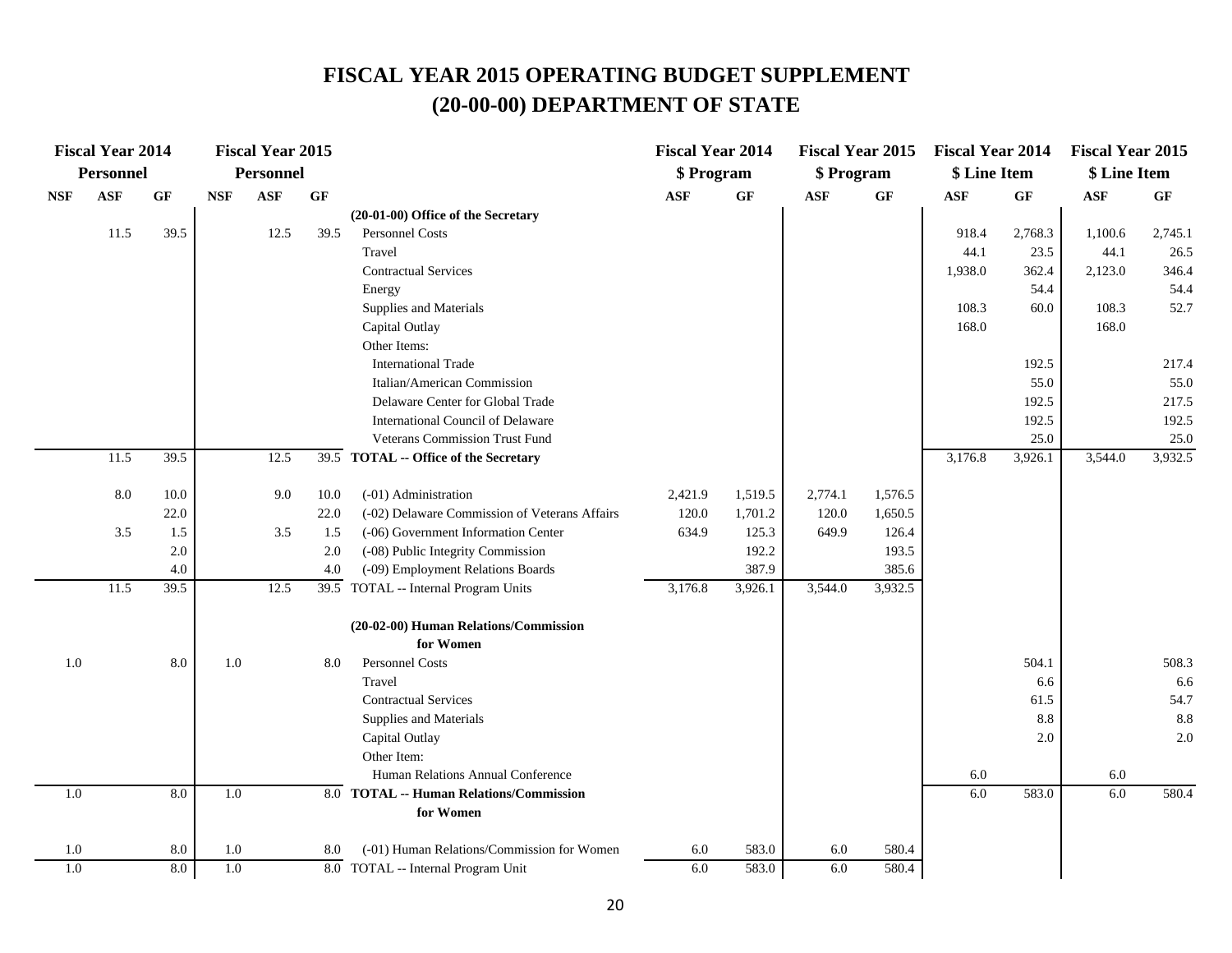|            | <b>Fiscal Year 2014</b> |      |            | <b>Fiscal Year 2015</b> |      |                                          | <b>Fiscal Year 2014</b> |       | <b>Fiscal Year 2015</b> |       | <b>Fiscal Year 2014</b> |                 | <b>Fiscal Year 2015</b> |                 |
|------------|-------------------------|------|------------|-------------------------|------|------------------------------------------|-------------------------|-------|-------------------------|-------|-------------------------|-----------------|-------------------------|-----------------|
|            | <b>Personnel</b>        |      |            | <b>Personnel</b>        |      |                                          | \$ Program              |       | \$ Program              |       | \$ Line Item            |                 | \$ Line Item            |                 |
| <b>NSF</b> | $\mathbf{ASF}$          | GF   | <b>NSF</b> | ASF                     | GF   |                                          | $\mathbf{ASF}$          | GF    | <b>ASF</b>              | GF    | $\mathbf{ASF}$          | $\bf{G} \bf{F}$ | $\mathbf{ASF}$          | $\bf{G} \bf{F}$ |
|            |                         |      |            |                         |      | (20-03-00) Delaware Public Archives      |                         |       |                         |       |                         |                 |                         |                 |
|            | 15.0                    | 15.0 |            | 15.0                    | 15.0 | <b>Personnel Costs</b>                   |                         |       |                         |       | 935.8                   | 899.9           | 910.8                   | 936.3           |
|            |                         |      |            |                         |      | Travel                                   |                         |       |                         |       | 3.8                     |                 | 3.8                     |                 |
|            |                         |      |            |                         |      | <b>Contractual Services</b>              |                         |       |                         |       | 284.6                   |                 | 284.6                   |                 |
|            |                         |      |            |                         |      | Supplies and Materials                   |                         |       |                         |       | 32.4                    |                 | 32.4                    |                 |
|            |                         |      |            |                         |      | Capital Outlay                           |                         |       |                         |       | 31.0                    |                 | 31.0                    |                 |
|            |                         |      |            |                         |      | Other Items:                             |                         |       |                         |       |                         |                 |                         |                 |
|            |                         |      |            |                         |      | Delaware Heritage Office                 |                         |       |                         |       |                         | 14.9            |                         | 14.9            |
|            |                         |      |            |                         |      | Document Conservation Fund               |                         |       |                         |       | 10.0                    |                 | 10.0                    |                 |
|            |                         |      |            |                         |      | Historical Marker Maintenance            |                         |       |                         |       | 15.0                    |                 | 15.0                    |                 |
|            |                         |      |            |                         |      | Operations                               |                         |       |                         |       | 60.0                    |                 | 60.0                    |                 |
|            | 15.0                    | 15.0 |            | 15.0                    |      | 15.0 TOTAL -- Delaware Public Archives   |                         |       |                         |       | 1,372.6                 | 914.8           | 1,347.6                 | 951.2           |
|            | 15.0                    | 15.0 |            | 15.0                    | 15.0 | (-01) Delaware Public Archives           | 1,372.6                 | 914.8 | 1,347.6                 | 951.2 |                         |                 |                         |                 |
|            | 15.0                    | 15.0 |            | 15.0                    |      | 15.0 TOTAL -- Internal Program Unit      | 1,372.6                 | 914.8 | 1,347.6                 | 951.2 |                         |                 |                         |                 |
|            |                         |      |            |                         |      |                                          |                         |       |                         |       |                         |                 |                         |                 |
|            |                         |      |            |                         |      | (20-04-00) Regulation and Licensing      |                         |       |                         |       |                         |                 |                         |                 |
|            | 77.0                    |      | 0.5        | 76.5                    |      | <b>Personnel Costs</b>                   |                         |       |                         |       | 7.047.5                 |                 | 6,817.5                 |                 |
|            |                         |      |            |                         |      | Travel                                   |                         |       |                         |       | 151.4                   |                 | 151.4                   |                 |
|            |                         |      |            |                         |      | <b>Contractual Services</b>              |                         |       |                         |       | 3,761.0                 |                 | 4,003.8                 |                 |
|            |                         |      |            |                         |      | Supplies and Materials                   |                         |       |                         |       | 67.9                    |                 | 67.9                    |                 |
|            |                         |      |            |                         |      | Capital Outlay                           |                         |       |                         |       | 60.4                    |                 | 70.4                    |                 |
|            |                         |      |            |                         |      | Other Items:                             |                         |       |                         |       |                         |                 |                         |                 |
|            |                         |      |            |                         |      | Real Estate Guaranty Fund                |                         |       |                         |       | 100.0                   |                 | 100.0                   |                 |
|            |                         |      |            |                         |      | <b>Examination Costs</b>                 |                         |       |                         |       | 54.5                    |                 | 54.5                    |                 |
|            |                         |      |            |                         |      | Motor Vehicle Franchise Fund             |                         |       |                         |       | 15.0                    |                 | 15.0                    |                 |
|            | 77.0                    |      | 0.5        | 76.5                    |      | <b>TOTAL -- Regulation and Licensing</b> |                         |       |                         |       | 11,257.7                |                 | 11,280.5                |                 |
|            | 41.0                    |      |            | 41.0                    |      | (-01) Professional Regulation            | 5,923.5                 |       | 6,086.3                 |       |                         |                 |                         |                 |
|            | 31.0                    |      | 0.5        | 29.5                    |      | (-02) Public Service Commission          | 4,394.0                 |       | 4,203.0                 |       |                         |                 |                         |                 |
|            | 5.0                     |      |            | $6.0\,$                 |      | (-03) Public Advocate                    | 940.2                   |       | 991.2                   |       |                         |                 |                         |                 |
|            | 77.0                    |      | 0.5        | 76.5                    |      | TOTAL -- Internal Program Units          | 11,257.7                |       | 11,280.5                |       |                         |                 |                         |                 |
|            |                         |      |            |                         |      |                                          |                         |       |                         |       |                         |                 |                         |                 |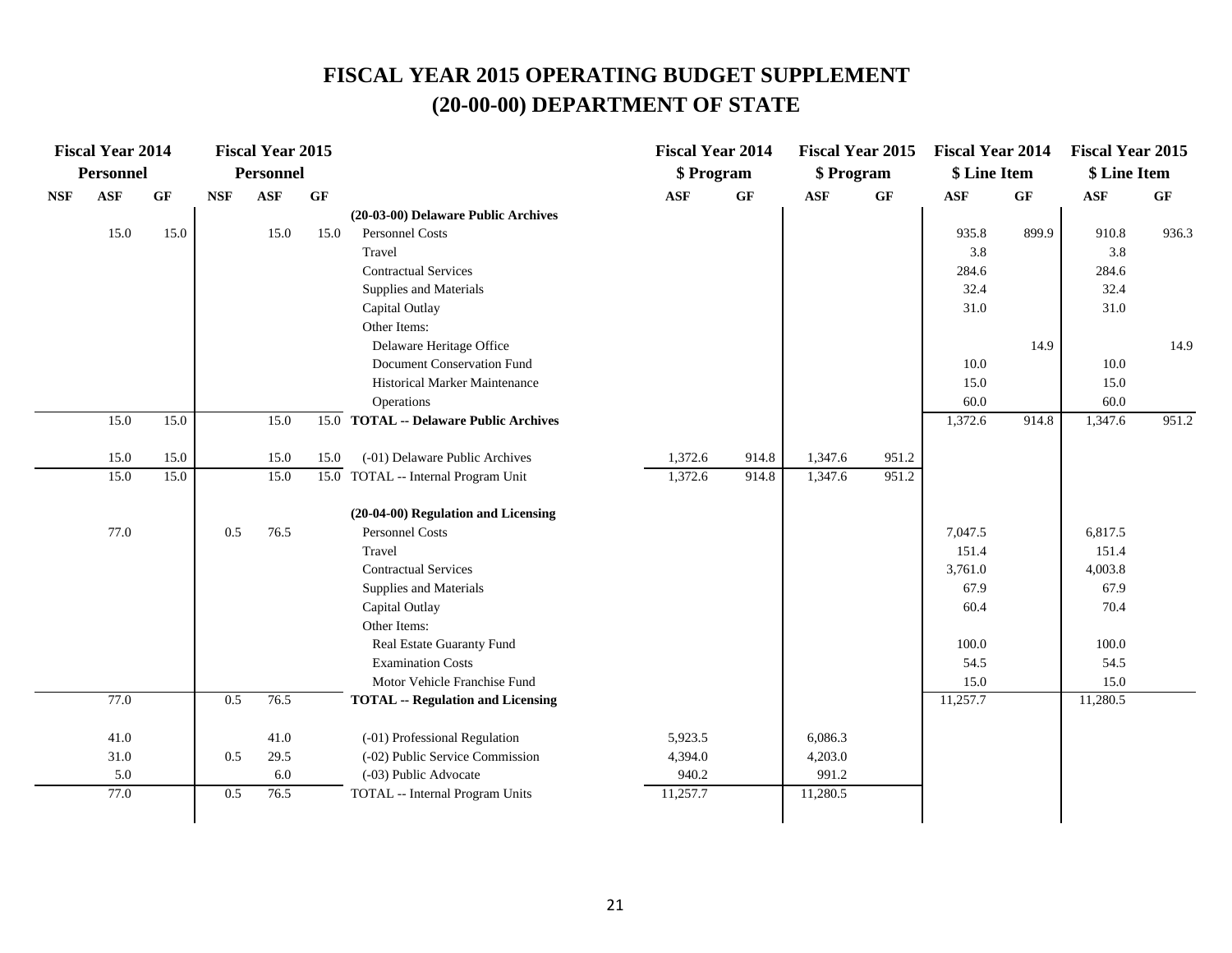|            | <b>Fiscal Year 2014</b> |           |            | <b>Fiscal Year 2015</b> |      |                                               | <b>Fiscal Year 2014</b> |         | <b>Fiscal Year 2015</b> |                 | <b>Fiscal Year 2014</b> |               | <b>Fiscal Year 2015</b> |               |
|------------|-------------------------|-----------|------------|-------------------------|------|-----------------------------------------------|-------------------------|---------|-------------------------|-----------------|-------------------------|---------------|-------------------------|---------------|
|            | <b>Personnel</b>        |           |            | Personnel               |      |                                               | \$ Program              |         | \$ Program              |                 | \$ Line Item            |               | \$ Line Item            |               |
| <b>NSF</b> | ASF                     | <b>GF</b> | <b>NSF</b> | <b>ASF</b>              | GF   |                                               | $\mathbf{ASF}$          | GF      | $\mathbf{ASF}$          | $\bf{G} \bf{F}$ | ASF                     | GF            | $\mathbf{ASF}$          | GF            |
|            |                         |           |            |                         |      | $(20-05-00)$ Corporations                     |                         |         |                         |                 |                         |               |                         |               |
|            | 112.0                   |           |            | 112.0                   |      | <b>Personnel Costs</b>                        |                         |         |                         |                 | 7,126.3                 |               | 7,276.3                 |               |
|            |                         |           |            |                         |      | Travel                                        |                         |         |                         |                 | 27.0                    |               | 27.0                    |               |
|            |                         |           |            |                         |      | <b>Contractual Services</b>                   |                         |         |                         |                 | 4,385.2                 |               | 3,525.2                 |               |
|            |                         |           |            |                         |      | Supplies and Materials                        |                         |         |                         |                 | 73.0                    |               | 63.0                    |               |
|            |                         |           |            |                         |      | Capital Outlay                                |                         |         |                         |                 | 505.0                   |               | 505.0                   |               |
|            |                         |           |            |                         |      | Other Items:                                  |                         |         |                         |                 |                         |               |                         |               |
|            |                         |           |            |                         |      | <b>Computer Time Costs</b>                    |                         |         |                         |                 | 1,400.0                 |               | 1,870.0                 |               |
|            |                         |           |            |                         |      | Technology Infrastructure Fund                |                         |         |                         |                 | 7,500.0                 |               | 7,500.0                 |               |
|            | 112.0                   |           |            | 112.0                   |      | <b>TOTAL -- Corporations</b>                  |                         |         |                         |                 | 21,016.5                |               | 20,766.5                |               |
|            |                         |           |            |                         |      |                                               |                         |         |                         |                 |                         |               |                         |               |
|            | 112.0                   |           |            | 112.0                   |      | (-01) Corporations                            | 21,016.5                |         | 20,766.5                |                 |                         |               |                         |               |
|            | 112.0                   |           |            | 112.0                   |      | TOTAL -- Internal Program Unit                | 21,016.5                |         | 20,766.5                |                 |                         |               |                         |               |
|            |                         |           |            |                         |      |                                               |                         |         |                         |                 |                         |               |                         |               |
|            |                         |           |            |                         |      | (20-06-00) Historical and Cultural Affairs    |                         |         |                         |                 |                         |               |                         |               |
| 5.4        | 13.1                    | 29.5      | 5.4        | 13.1                    | 29.5 | Personnel Costs<br>Travel                     |                         |         |                         |                 | 953.6                   | 2,079.2       | 993.6<br>8.2            | 2,099.2       |
|            |                         |           |            |                         |      |                                               |                         |         |                         |                 | 8.2                     | 1.3           |                         | 1.3           |
|            |                         |           |            |                         |      | <b>Contractual Services</b>                   |                         |         |                         |                 | 312.6                   | 93.6          | 312.6                   | 93.6          |
|            |                         |           |            |                         |      | Energy                                        |                         |         |                         |                 | 49.9                    | 313.3<br>39.6 | 49.9<br>14.1            | 313.3<br>39.6 |
|            |                         |           |            |                         |      | Supplies and Materials<br>Capital Outlay      |                         |         |                         |                 | 14.1<br>0.2             | 3.0           | 0.2                     | 3.0           |
|            |                         |           |            |                         |      | Other Items:                                  |                         |         |                         |                 |                         |               |                         |               |
|            |                         |           |            |                         |      | <b>Museum Operations</b>                      |                         |         |                         |                 |                         | 24.0          |                         | 24.0          |
|            |                         |           |            |                         |      | Museum Conservation Fund                      |                         |         |                         |                 |                         | 9.5           |                         | 9.5           |
|            |                         |           |            |                         |      | <b>Conference Center Operations</b>           |                         |         |                         |                 | 32.1                    |               | 32.1                    |               |
|            |                         |           |            |                         |      | <b>Museum Sites</b>                           |                         |         |                         |                 | 29.6                    |               | 29.6                    |               |
|            |                         |           |            |                         |      | Dayett Mills                                  |                         |         |                         |                 | 12.6                    | 30.0          | 12.6                    | 30.0          |
| 5.4        | 13.1                    | 29.5      | 5.4        | 13.1                    |      | 29.5 TOTAL -- Historical and Cultural Affairs |                         |         |                         |                 | 1,412.9                 | 2,593.5       | 1,452.9                 | 2,613.5       |
|            |                         |           |            |                         |      |                                               |                         |         |                         |                 |                         |               |                         |               |
| 5.4        | 13.1                    | 29.5      | 5.4        | 13.1                    | 29.5 | (-01) Office of the Director                  | 1,412.9                 | 2,593.5 | 1,452.9                 | 2,613.5         |                         |               |                         |               |
| 5.4        | 13.1                    | 29.5      | 5.4        | 13.1                    |      | 29.5 TOTAL -- Internal Program Unit           | 1,412.9                 | 2,593.5 | 1,452.9                 | 2,613.5         |                         |               |                         |               |
|            |                         |           |            |                         |      |                                               |                         |         |                         |                 |                         |               |                         |               |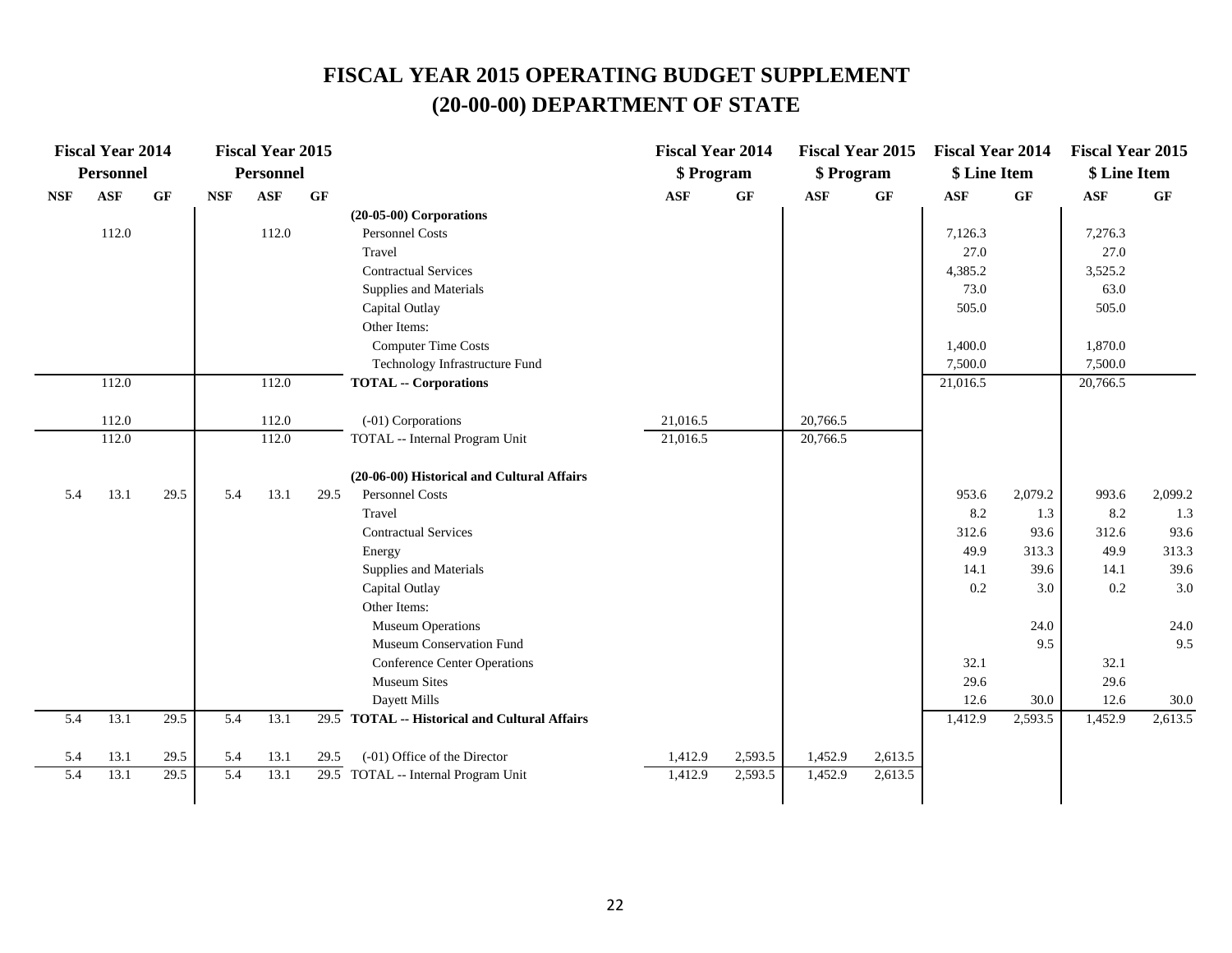|                  | <b>Fiscal Year 2014</b> |                  |                  | <b>Fiscal Year 2015</b> |     |                                    | <b>Fiscal Year 2014</b> |         |            | <b>Fiscal Year 2015</b> | <b>Fiscal Year 2014</b> |                 | <b>Fiscal Year 2015</b> |         |
|------------------|-------------------------|------------------|------------------|-------------------------|-----|------------------------------------|-------------------------|---------|------------|-------------------------|-------------------------|-----------------|-------------------------|---------|
|                  | Personnel               |                  |                  | Personnel               |     |                                    | \$ Program              |         | \$ Program |                         | \$ Line Item            |                 | \$ Line Item            |         |
| <b>NSF</b>       | <b>ASF</b>              | $\bf{G} \bf{F}$  | <b>NSF</b>       | ASF                     | GF  |                                    | <b>ASF</b>              | GF      | <b>ASF</b> | $\bf{G} \bf{F}$         | <b>ASF</b>              | $\bf{G} \bf{F}$ | <b>ASF</b>              | GF      |
|                  |                         |                  |                  |                         |     | $(20-07-00)$ Arts                  |                         |         |            |                         |                         |                 |                         |         |
| 3.0              | 2.0                     | 3.0              | 3.0              | 2.0                     | 3.0 | <b>Personnel Costs</b>             |                         |         |            |                         | 167.2                   | 243.2           | 167.2                   | 271.1   |
|                  |                         |                  |                  |                         |     | Travel                             |                         |         |            |                         |                         | 0.9             |                         | 0.9     |
|                  |                         |                  |                  |                         |     | <b>Contractual Services</b>        |                         |         |            |                         |                         | 63.8            |                         | 60.4    |
|                  |                         |                  |                  |                         |     | Supplies and Materials             |                         |         |            |                         |                         | 3.0             |                         | 3.0     |
|                  |                         |                  |                  |                         |     | Other Items:                       |                         |         |            |                         |                         |                 |                         |         |
|                  |                         |                  |                  |                         |     | Art for the Disadvantaged          |                         |         |            |                         |                         | 10.0            |                         | 10.0    |
|                  |                         |                  |                  |                         |     | Delaware Art                       |                         |         |            |                         | 600.0                   | 615.1           | 600.0                   | 615.1   |
|                  |                         |                  |                  |                         |     | Delaware Arts Trust Fund           |                         |         |            |                         | 1,600.0                 |                 | 1,600.0                 |         |
| 3.0              | 2.0                     | 3.0              | 3.0              | 2.0                     |     | 3.0 TOTAL -- Arts                  |                         |         |            |                         | 2,367.2                 | 936.0           | 2,367.2                 | 960.5   |
| 3.0              | 2.0                     | 3.0              | 3.0              | 2.0                     | 3.0 | (-01) Office of the Director       | 2,367.2                 | 936.0   | 2,367.2    | 960.5                   |                         |                 |                         |         |
| $\overline{3.0}$ | $\overline{2.0}$        | $\overline{3.0}$ | $\overline{3.0}$ | 2.0                     |     | 3.0 TOTAL -- Internal Program Unit | 2,367.2                 | 936.0   | 2,367.2    | 960.5                   |                         |                 |                         |         |
|                  |                         |                  |                  |                         |     |                                    |                         |         |            |                         |                         |                 |                         |         |
|                  |                         |                  |                  |                         |     | $(20-08-00)$ Libraries             |                         |         |            |                         |                         |                 |                         |         |
| 7.0              | 4.0                     | 4.0              | 7.0              | 4.0                     | 4.0 | Personnel Costs                    |                         |         |            |                         | 255.2                   | 379.5           | 285.2                   | 382.8   |
|                  |                         |                  |                  |                         |     | Travel                             |                         |         |            |                         |                         | 0.5             |                         | 0.5     |
|                  |                         |                  |                  |                         |     | <b>Contractual Services</b>        |                         |         |            |                         |                         | 62.1            |                         | 59.6    |
|                  |                         |                  |                  |                         |     | Supplies and Materials             |                         |         |            |                         |                         | 19.6            |                         | 19.6    |
|                  |                         |                  |                  |                         |     | Capital Outlay                     |                         |         |            |                         |                         | 7.0             |                         | 7.0     |
|                  |                         |                  |                  |                         |     | Other Items:                       |                         |         |            |                         |                         |                 |                         |         |
|                  |                         |                  |                  |                         |     | Library Standards                  |                         |         |            |                         | 1,760.8                 | 2,536.1         | 1,760.8                 | 2,535.6 |
|                  |                         |                  |                  |                         |     | Delaware Electronic Library        |                         |         |            |                         | 350.0                   |                 | 350.0                   |         |
|                  |                         |                  |                  |                         |     | DELNET - Statewide                 |                         |         |            |                         | 50.0                    | 585.0           | 50.0                    | 585.0   |
|                  |                         |                  |                  |                         |     | <b>Public Education Project</b>    |                         |         |            |                         | 50.0                    |                 | 50.0                    |         |
| 7.0              | 4.0                     | 4.0              | 7.0              | 4.0                     |     | 4.0 TOTAL -- Libraries             |                         |         |            |                         | 2,466.0                 | 3,589.8         | 2,496.0                 | 3,590.1 |
| 7.0              | 4.0                     | 4.0              | 7.0              | 4.0                     | 4.0 | (-01) Libraries                    | 2,466.0                 | 3,589.8 | 2,496.0    | 3,590.1                 |                         |                 |                         |         |
| 7.0              | 4.0                     | 4.0              | 7.0              | 4.0                     |     | 4.0 TOTAL -- Internal Program Unit | 2,466.0                 | 3,589.8 | 2,496.0    | 3,590.1                 |                         |                 |                         |         |
|                  |                         |                  |                  |                         |     |                                    |                         |         |            |                         |                         |                 |                         |         |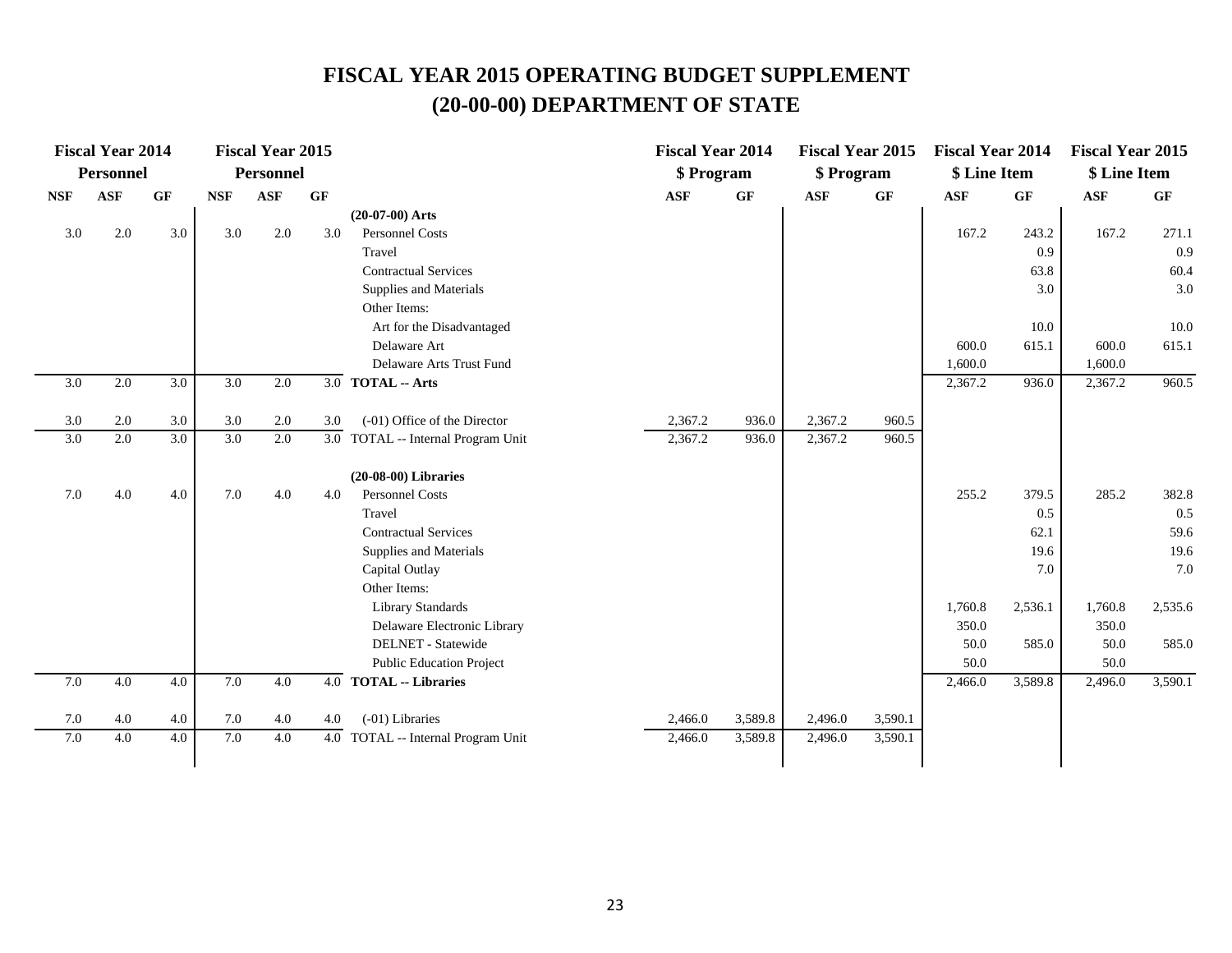|            | <b>Fiscal Year 2014</b> |           |            | <b>Fiscal Year 2015</b> |       |                                          | <b>Fiscal Year 2014</b> |          |            | <b>Fiscal Year 2015</b> | <b>Fiscal Year 2014</b> |          | <b>Fiscal Year 2015</b> |           |
|------------|-------------------------|-----------|------------|-------------------------|-------|------------------------------------------|-------------------------|----------|------------|-------------------------|-------------------------|----------|-------------------------|-----------|
|            | Personnel               |           |            | <b>Personnel</b>        |       |                                          | \$ Program              |          | \$ Program |                         | \$ Line Item            |          | \$ Line Item            |           |
| <b>NSF</b> | <b>ASF</b>              | <b>GF</b> | <b>NSF</b> | <b>ASF</b>              | GF    |                                          | <b>ASF</b>              | GF       | <b>ASF</b> | GF                      | <b>ASF</b>              | GF       | <b>ASF</b>              | <b>GF</b> |
|            |                         |           |            |                         |       | $(20-09-00)$ Veterans Home               |                         |          |            |                         |                         |          |                         |           |
|            | 83.0                    | 145.0     |            | 82.0                    | 145.0 | <b>Personnel Costs</b>                   |                         |          |            |                         | 3,730.0                 | 9,398.0  | 3,901.0                 | 9,498.0   |
|            |                         |           |            |                         |       | Travel                                   |                         |          |            |                         |                         | 3.4      |                         | 3.4       |
|            |                         |           |            |                         |       | <b>Contractual Services</b>              |                         |          |            |                         | 542.6                   | 1,326.9  | 542.6                   | 1,293.0   |
|            |                         |           |            |                         |       | Energy                                   |                         |          |            |                         |                         | 551.3    |                         | 551.3     |
|            |                         |           |            |                         |       | Supplies and Materials                   |                         |          |            |                         | 766.6                   | 883.1    | 766.6                   | 857.9     |
|            |                         |           |            |                         |       | Capital Outlay                           |                         |          |            |                         |                         | 112.0    |                         | 112.0     |
|            | 83.0                    | 145.0     |            | 82.0                    | 145.0 | <b>TOTAL -- Veterans Home</b>            |                         |          |            |                         | 5,039.2                 | 12,274.7 | 5,210.2                 | 12,315.6  |
|            | 83.0                    | 145.0     |            | 82.0                    | 145.0 | $(-01)$ Veterans Home                    | 5,039.2                 | 12,274.7 | 5,210.2    | 12,315.6                |                         |          |                         |           |
|            | 83.0                    | 145.0     |            | 82.0                    |       | 145.0 TOTAL -- Internal Program Unit     | 5,039.2                 | 12,274.7 | 5,210.2    | 12,315.6                |                         |          |                         |           |
|            |                         |           |            |                         |       |                                          |                         |          |            |                         |                         |          |                         |           |
|            |                         |           |            |                         |       | (20-15-00) State Banking Commission      |                         |          |            |                         |                         |          |                         |           |
|            | 36.0                    |           |            | 36.0                    |       | <b>Personnel Costs</b>                   |                         |          |            |                         | 2,888.2                 |          | 2,858.2                 |           |
|            |                         |           |            |                         |       | Travel                                   |                         |          |            |                         | 80.0                    |          | 80.0                    |           |
|            |                         |           |            |                         |       | <b>Contractual Services</b>              |                         |          |            |                         | 955.0                   |          | 755.0                   |           |
|            |                         |           |            |                         |       | Supplies and Materials                   |                         |          |            |                         | 20.0                    |          | 20.0                    |           |
|            |                         |           |            |                         |       | Capital Outlay                           |                         |          |            |                         | 67.5                    |          | 67.5                    |           |
|            | 36.0                    |           |            | 36.0                    |       | <b>TOTAL</b> -- State Banking Commission |                         |          |            |                         | 4,010.7                 |          | 3,780.7                 |           |
|            | 36.0                    |           |            | 36.0                    |       | (-01) State Banking Commission           | 4.010.7                 |          | 3,780.7    |                         |                         |          |                         |           |
|            | 36.0                    |           |            | 36.0                    |       | TOTAL -- Internal Program Unit           | 4,010.7                 |          | 3,780.7    |                         |                         |          |                         |           |
| 16.4       | 353.6                   | 244.0     | 16.9       | 353.1                   |       | 244.0 TOTAL -- DEPARTMENT OF STATE       |                         |          |            |                         | 52,125.6                | 24,817.9 | 52,251.6                | 24,943.8  |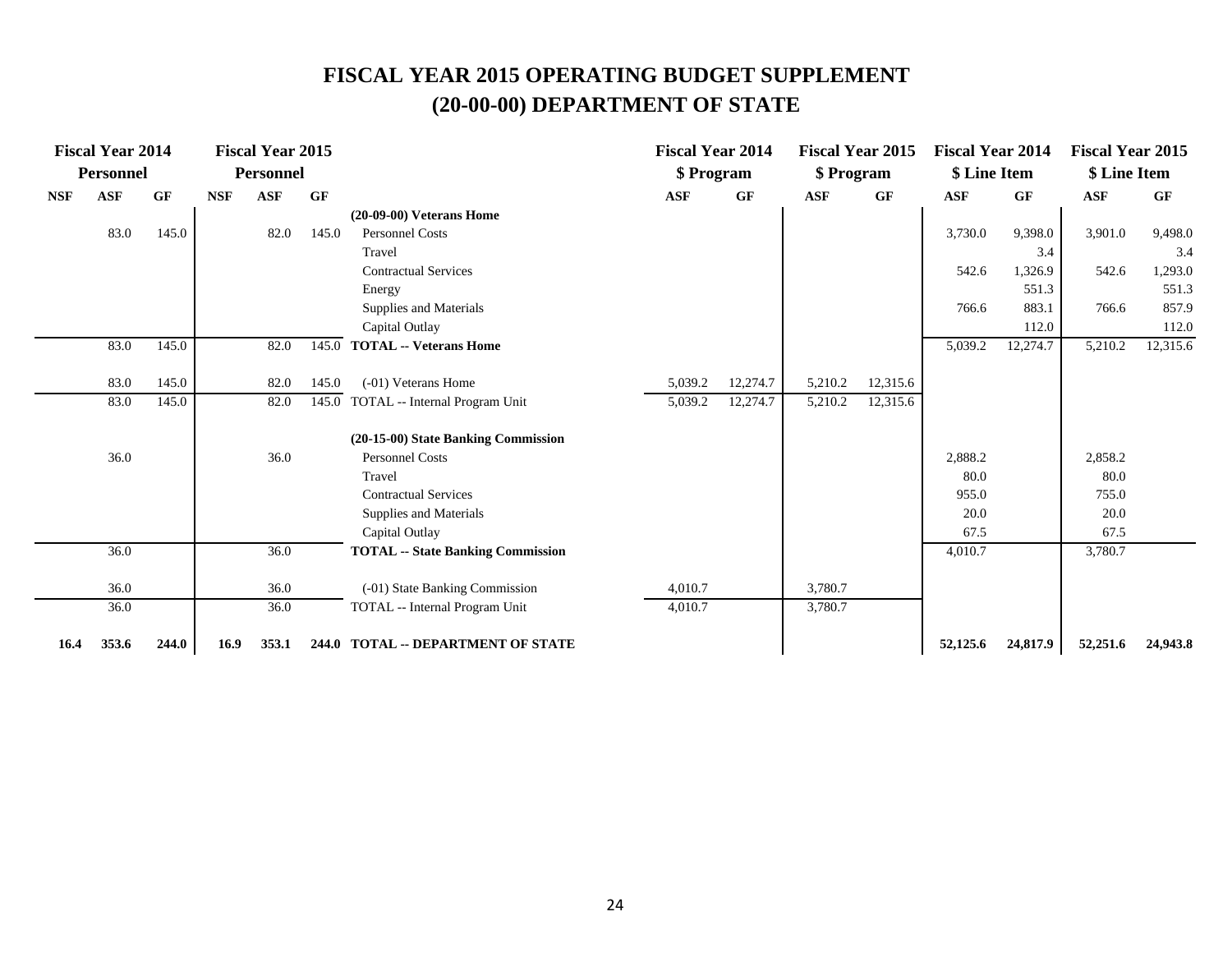|            | <b>Fiscal Year 2014</b> |           |            | <b>Fiscal Year 2015</b> |      |                                       | <b>Fiscal Year 2014</b> |         | <b>Fiscal Year 2015</b> |         | <b>Fiscal Year 2014</b> |           | <b>Fiscal Year 2015</b> |         |
|------------|-------------------------|-----------|------------|-------------------------|------|---------------------------------------|-------------------------|---------|-------------------------|---------|-------------------------|-----------|-------------------------|---------|
|            | <b>Personnel</b>        |           |            | <b>Personnel</b>        |      |                                       | \$ Program              |         | \$ Program              |         | \$ Line Item            |           | \$ Line Item            |         |
| <b>NSF</b> | <b>ASF</b>              | <b>GF</b> | <b>NSF</b> | <b>ASF</b>              | GF   |                                       | <b>ASF</b>              | GF      | <b>ASF</b>              | GF      | <b>ASF</b>              | <b>GF</b> | ASF                     | GF      |
|            |                         |           |            |                         |      | (25-01-00) Office of the Secretary    |                         |         |                         |         |                         |           |                         |         |
|            |                         | 17.0      |            |                         | 16.0 | <b>Personnel Costs</b>                |                         |         |                         |         |                         | 2,042.1   |                         | 1,956.8 |
|            |                         |           |            |                         |      | Travel                                |                         |         |                         |         |                         | 2.5       |                         | 2.5     |
|            |                         |           |            |                         |      | <b>Contractual Services</b>           |                         |         |                         |         |                         | 115.7     |                         | 115.5   |
|            |                         |           |            |                         |      | Supplies and Materials                |                         |         |                         |         |                         | 3.7       |                         | 3.7     |
|            |                         |           |            |                         |      | Other Items:                          |                         |         |                         |         |                         |           |                         |         |
|            | 18.0                    |           |            | 17.0                    |      | <b>Information System Development</b> |                         |         |                         |         | 2,924.6                 |           | 2,924.6                 |         |
|            | 20.0                    |           |            | 20.0                    |      | Escheat                               |                         |         |                         |         | 2,625.1                 |           | 2,625.1                 |         |
|            |                         |           |            |                         |      | <b>Escheat Enforcement</b>            |                         |         |                         |         | 42,000.0                |           | 42,000.0                |         |
|            | 38.0                    | 17.0      |            | 37.0                    |      | 16.0 TOTAL -- Office of the Secretary |                         |         |                         |         | 47,549.7                | 2,164.0   | 47,549.7                | 2,078.5 |
|            | 38.0                    | 17.0      |            | 37.0                    | 16.0 | (-01) Office of the Secretary         | 47,549.7                | 2,164.0 | 47,549.7                | 2,078.5 |                         |           |                         |         |
|            | 38.0                    | 17.0      |            | 37.0                    |      | 16.0 TOTAL -- Internal Program Unit   | 47,549.7                | 2,164.0 | 47,549.7                | 2,078.5 |                         |           |                         |         |
|            |                         |           |            |                         |      | $(25-05-00)$ Accounting               |                         |         |                         |         |                         |           |                         |         |
|            | 7.5                     | 49.5      |            | 10.3                    | 47.7 | <b>Personnel Costs</b>                |                         |         |                         |         | 627.8                   | 3,779.4   | 809.9                   | 3,735.2 |
|            |                         |           |            |                         |      | Travel                                |                         |         |                         |         | 12.0                    | 1.5       | 12.0                    | 1.5     |
|            |                         |           |            |                         |      | <b>Contractual Services</b>           |                         |         |                         |         | 12.0                    | 316.5     | 12.0                    | 316.4   |
|            |                         |           |            |                         |      | Supplies and Materials                |                         |         |                         |         | 1.5                     | 10.3      | 1.5                     | 10.3    |
|            |                         |           |            |                         |      | Capital Outlay                        |                         |         |                         |         | 5.0                     | 37.8      | 5.0                     | 37.8    |
|            |                         |           |            |                         |      | Other Item:                           |                         |         |                         |         |                         |           |                         |         |
|            |                         |           |            |                         |      | <b>ERP</b> Operational Funds          |                         |         |                         |         |                         | 1,629.3   |                         | 1,478.0 |
|            | 7.5                     | 49.5      |            | 10.3                    |      | $\overline{47.7}$ TOTAL -- Accounting |                         |         |                         |         | 658.3                   | 5,774.8   | 840.4                   | 5,579.2 |
|            | 7.5                     | 49.5      |            | 10.3                    | 47.7 | (-01) Accounting                      | 658.3                   | 5,774.8 | 840.4                   | 5,579.2 |                         |           |                         |         |
|            | 7.5                     | 49.5      |            | 10.3                    |      | 47.7 TOTAL -- Internal Program Unit   | 658.3                   | 5,774.8 | 840.4                   | 5,579.2 |                         |           |                         |         |
|            |                         |           |            |                         |      |                                       |                         |         |                         |         |                         |           |                         |         |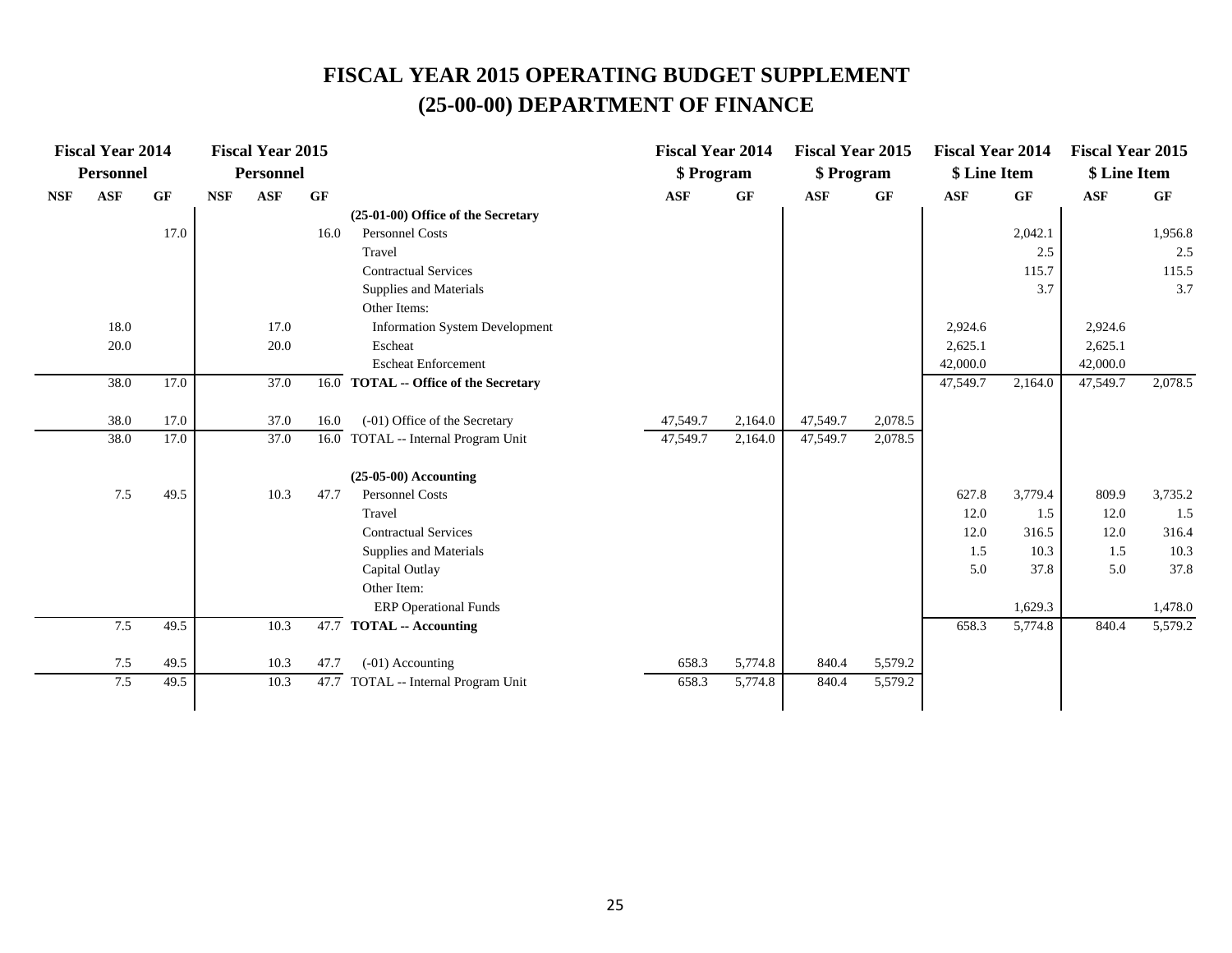|            | <b>Fiscal Year 2014</b> |           |            | <b>Fiscal Year 2015</b> |      |                                                  | <b>Fiscal Year 2014</b> |         | <b>Fiscal Year 2015</b> |         | <b>Fiscal Year 2014</b> |          | <b>Fiscal Year 2015</b> |          |
|------------|-------------------------|-----------|------------|-------------------------|------|--------------------------------------------------|-------------------------|---------|-------------------------|---------|-------------------------|----------|-------------------------|----------|
|            | <b>Personnel</b>        |           |            | <b>Personnel</b>        |      |                                                  | \$ Program              |         | \$ Program              |         | \$ Line Item            |          | \$ Line Item            |          |
| <b>NSF</b> | <b>ASF</b>              | <b>GF</b> | <b>NSF</b> | ASF                     | GF   |                                                  | ASF                     | GF      | <b>ASF</b>              | GF      | <b>ASF</b>              | GF       | ASF                     | GF       |
|            |                         |           |            |                         |      | $(25-06-00)$ Revenue                             |                         |         |                         |         |                         |          |                         |          |
|            |                         | 80.0      |            |                         | 81.0 | <b>Personnel Costs</b>                           |                         |         |                         |         |                         | 5,944.6  |                         | 6,001.7  |
|            |                         |           |            |                         |      | Travel                                           |                         |         |                         |         |                         | 5.0      |                         | 5.0      |
|            |                         |           |            |                         |      | <b>Contractual Services</b>                      |                         |         |                         |         |                         | 1,065.8  |                         | 1,054.7  |
|            |                         |           |            |                         |      | Energy                                           |                         |         |                         |         |                         | 8.4      |                         | 8.4      |
|            |                         |           |            |                         |      | Supplies and Materials                           |                         |         |                         |         |                         | 96.4     |                         | 96.4     |
|            |                         |           |            |                         |      | Capital Outlay                                   |                         |         |                         |         |                         | 58.4     |                         | 58.4     |
|            |                         |           |            |                         |      | Other Item:                                      |                         |         |                         |         |                         |          |                         |          |
|            | 46.0                    |           |            | 46.0                    |      | <b>Delinquent Collections</b>                    |                         |         |                         |         | 5,389.8                 |          | 5,749.8                 |          |
|            | 46.0                    | 80.0      |            | 46.0                    |      | 81.0 TOTAL -- Revenue                            |                         |         |                         |         | 5,389.8                 | 7,178.6  | 5,749.8                 | 7,224.6  |
|            | 46.0                    | 80.0      |            | 46.0                    | 81.0 | $(-01)$ Revenue                                  | 5,389.8                 | 7,178.6 | 5,749.8                 | 7,224.6 |                         |          |                         |          |
|            | 46.0                    | 80.0      |            | 46.0                    |      | $\overline{81.0}$ TOTAL -- Internal Program Unit | 5,389.8                 | 7,178.6 | 5,749.8                 | 7,224.6 |                         |          |                         |          |
|            |                         |           |            |                         |      |                                                  |                         |         |                         |         |                         |          |                         |          |
|            |                         |           |            |                         |      | (25-07-00) State Lottery Office                  |                         |         |                         |         |                         |          |                         |          |
|            | 63.0                    |           |            | 63.0                    |      | Personnel Costs                                  |                         |         |                         |         | 4,148.2                 |          | 4,468.2                 |          |
|            |                         |           |            |                         |      | Travel                                           |                         |         |                         |         | 50.0                    |          | 50.0                    |          |
|            |                         |           |            |                         |      | <b>Contractual Services</b>                      |                         |         |                         |         | 52,385.6                |          | 51,865.6                |          |
|            |                         |           |            |                         |      | Supplies and Materials                           |                         |         |                         |         | 54.9                    |          | 54.9                    |          |
|            |                         |           |            |                         |      | Capital Outlay                                   |                         |         |                         |         | 219.5                   |          | 219.5                   |          |
|            | 63.0                    |           |            | 63.0                    |      | <b>TOTAL -- State Lottery Office</b>             |                         |         |                         |         | 56,858.2                |          | 56,658.2                |          |
|            | 63.0                    |           |            | 63.0                    |      | (-01) State Lottery Office                       | 56,858.2                |         | 56,658.2                |         |                         |          |                         |          |
|            | 63.0                    |           |            | 63.0                    |      | TOTAL -- Internal Program Unit                   | 56,858.2                |         | 56,658.2                |         |                         |          |                         |          |
|            | 154.5                   | 146.5     |            | 156.3                   |      | 144.7 TOTAL -- DEPARTMENT OF FINANCE             |                         |         |                         |         | 110,456.0               | 15,117.4 | 110,798.1               | 14,882.3 |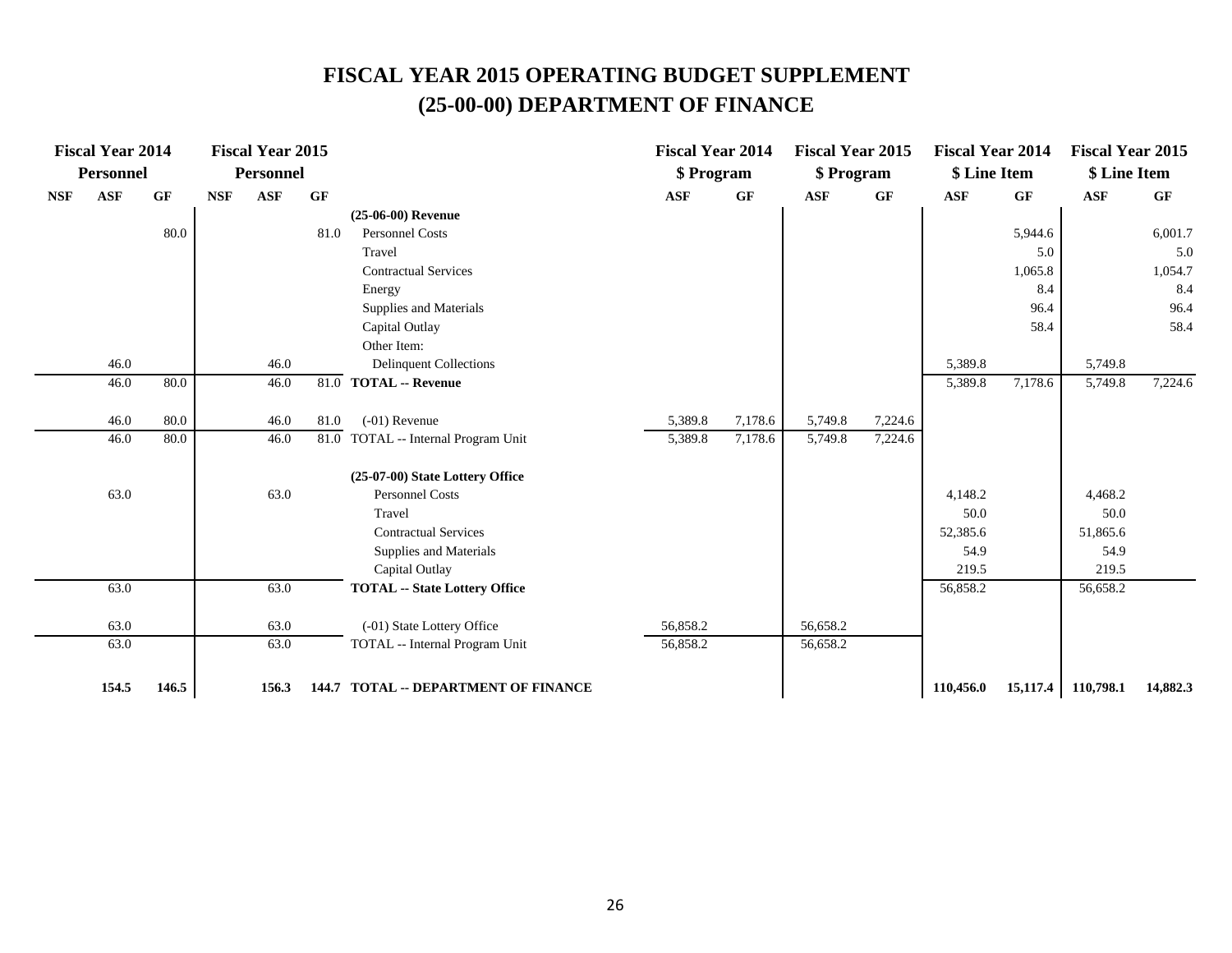|            | <b>Fiscal Year 2014</b> |       |            | <b>Fiscal Year 2015</b> |       |                                            | <b>Fiscal Year 2014</b> |                 | <b>Fiscal Year 2015</b> |          | <b>Fiscal Year 2014</b> |          | <b>Fiscal Year 2015</b> |                 |
|------------|-------------------------|-------|------------|-------------------------|-------|--------------------------------------------|-------------------------|-----------------|-------------------------|----------|-------------------------|----------|-------------------------|-----------------|
|            | <b>Personnel</b>        |       |            | Personnel               |       |                                            | \$ Program              |                 | \$ Program              |          | \$ Line Item            |          | \$ Line Item            |                 |
| <b>NSF</b> | <b>ASF</b>              | GF    | <b>NSF</b> | <b>ASF</b>              | GF    |                                            | $\mathbf{ASF}$          | $\bf{G} \bf{F}$ | <b>ASF</b>              | GF       | $\mathbf{ASF}$          | GF       | <b>ASF</b>              | $\bf{G} \bf{F}$ |
|            |                         |       |            |                         |       | (35-01-00) Administration                  |                         |                 |                         |          |                         |          |                         |                 |
| 114.9      | 34.0                    | 512.0 | 106.2      | 34.0                    | 519.7 | <b>Personnel Costs</b>                     |                         |                 |                         |          | 1,898.4                 | 28,054.3 | 1,898.4                 | 28,479.4        |
|            |                         |       |            |                         |       | Travel                                     |                         |                 |                         |          | 15.5                    |          | 15.5                    |                 |
|            |                         |       |            |                         |       | <b>Contractual Services</b>                |                         |                 |                         |          | 1,070.6                 | 5,623.7  | 1,070.6                 | 5,426.4         |
|            |                         |       |            |                         |       | Energy                                     |                         |                 |                         |          | 212.5                   | 2.0      | 212.5                   | 2.0             |
|            |                         |       |            |                         |       | Supplies and Materials                     |                         |                 |                         |          | 134.7                   | 822.5    | 134.7                   | 822.5           |
|            |                         |       |            |                         |       | Capital Outlay                             |                         |                 |                         |          | 85.0                    | 1.2      | 85.0                    | 1.2             |
|            |                         |       |            |                         |       | Tobacco Fund:                              |                         |                 |                         |          |                         |          |                         |                 |
|            |                         |       |            |                         |       | Money Follows the Person                   |                         |                 |                         |          | 30.0                    |          | 30.0                    |                 |
|            |                         |       |            |                         |       | Other Items:                               |                         |                 |                         |          |                         |          |                         |                 |
|            |                         |       |            |                         |       | <b>DIMER Operations</b>                    |                         |                 |                         |          |                         | 2,130.0  |                         | 2,130.0         |
|            |                         |       |            |                         |       | <b>DIDER</b> Operations                    |                         |                 |                         |          |                         | 515.5    |                         | 515.5           |
|            |                         |       |            |                         |       | Revenue Management                         |                         |                 |                         |          | 269.2                   |          | 269.2                   |                 |
|            |                         |       |            |                         |       | Program Integrity                          |                         |                 |                         |          | 232.8                   |          | 232.8                   |                 |
|            |                         |       |            |                         |       | Nurse Recruitment                          |                         |                 |                         |          |                         | 15.0     |                         | 15.0            |
|            |                         |       |            |                         |       | Birth to Three Program                     |                         |                 |                         |          | 400.0                   | 3,523.0  | 400.0                   | 3,534.6         |
|            |                         |       |            |                         |       | <b>EBT</b>                                 |                         |                 |                         |          |                         | 466.8    |                         | 436.8           |
|            |                         |       |            |                         |       | Operations                                 |                         |                 |                         |          | 1,406.7                 |          | 1,406.7                 |                 |
|            |                         |       |            |                         |       | DHSS/IRM                                   |                         |                 |                         |          | 2,550.0                 |          | 2,550.0                 |                 |
|            |                         |       |            |                         |       | <b>IRM License and Maintenance</b>         |                         |                 |                         |          |                         | 64.0     |                         | 64.0            |
|            |                         |       |            |                         |       | Dashboard Maintenance User Fee             |                         |                 |                         |          | 250.0                   |          | 250.0                   |                 |
|            |                         |       |            |                         |       | Brain Injury Trust Fund                    |                         |                 |                         |          |                         | 25.0     |                         |                 |
| 114.9      | 34.0                    | 512.0 | 106.2      | 34.0                    |       | 519.7 TOTAL -- Administration              |                         |                 |                         |          | 8,555.4                 | 41,243.0 | 8,555.4                 | 41,427.4        |
| 2.9        | 0.5                     | 41.6  | 2.9        | 0.5                     | 46.6  | (-10) Office of the Secretary              | 194.0                   | 5,198.8         | 194.0                   | 5,105.2  |                         |          |                         |                 |
| 112.0      | 33.5                    | 193.4 | 103.3      | 33.5                    | 202.1 | (-20) Management Services                  | 6,954.7                 | 18,790.6        | 6,954.7                 | 18,920.3 |                         |          |                         |                 |
|            |                         | 277.0 |            |                         | 271.0 | (-30) Facility Operations                  | 1,406.7                 | 17,253.6        | 1,406.7                 | 17,401.9 |                         |          |                         |                 |
| 114.9      | 34.0                    | 512.0 | 106.2      | 34.0                    |       | 519.7 TOTAL -- Internal Program Units      | 8,555.4                 | 41,243.0        | 8,555.4                 | 41,427.4 |                         |          |                         |                 |
|            |                         |       |            |                         |       | (35-02-00) Medicaid and Medical Assistance |                         |                 |                         |          |                         |          |                         |                 |
| 106.3      |                         | 74.6  | 106.3      |                         | 74.6  | Personnel Costs                            |                         |                 |                         |          |                         | 5,121.4  |                         | 5,176.7         |
|            |                         |       |            |                         |       | Travel                                     |                         |                 |                         |          |                         | 0.1      |                         | 0.1             |
|            |                         |       |            |                         |       | <b>Contractual Services</b>                |                         |                 |                         |          |                         | 4,670.1  |                         | 3,967.3         |
|            |                         |       |            |                         |       | Energy                                     |                         |                 |                         |          |                         | 30.1     |                         | 30.1            |
|            |                         |       |            |                         |       | Supplies and Materials                     |                         |                 |                         |          |                         | 35.7     |                         | 35.7            |
|            |                         |       |            |                         |       | Capital Outlay                             |                         |                 |                         |          |                         | 6.6      |                         | 6.6             |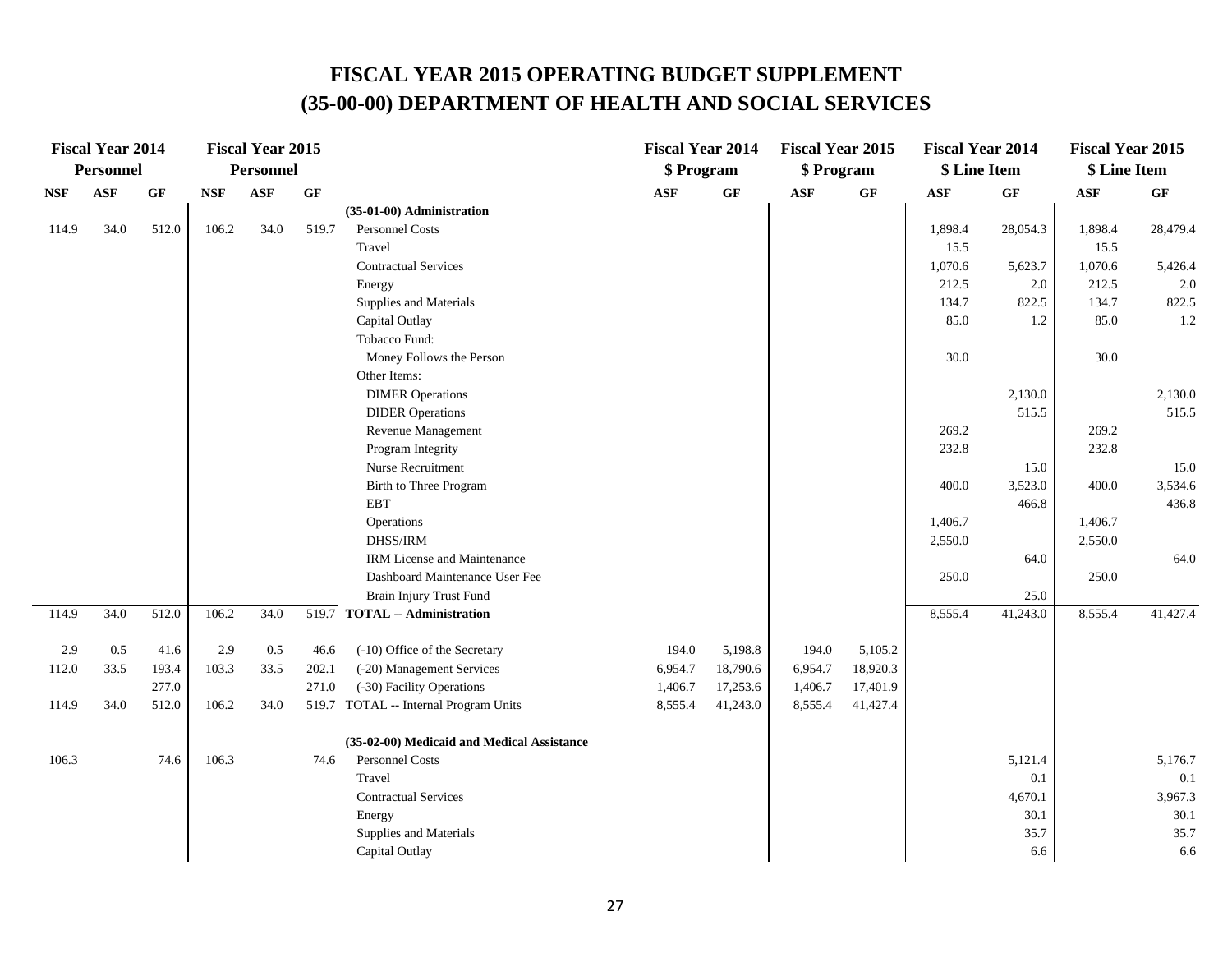|            | <b>Fiscal Year 2014</b> |          |            | <b>Fiscal Year 2015</b> |      |                                                    |            | <b>Fiscal Year 2014</b> | <b>Fiscal Year 2015</b> |                    |            | <b>Fiscal Year 2014</b> | <b>Fiscal Year 2015</b> |                 |
|------------|-------------------------|----------|------------|-------------------------|------|----------------------------------------------------|------------|-------------------------|-------------------------|--------------------|------------|-------------------------|-------------------------|-----------------|
|            | <b>Personnel</b>        |          |            | <b>Personnel</b>        |      |                                                    |            | \$ Program              | \$ Program              |                    |            | \$ Line Item            | \$ Line Item            |                 |
| <b>NSF</b> | <b>ASF</b>              | $\bf GF$ | <b>NSF</b> | ASF                     | GF   |                                                    | <b>ASF</b> | GF                      | <b>ASF</b>              | GF                 | <b>ASF</b> | GF                      | ASF                     | GF              |
|            |                         |          |            |                         |      | Tobacco Fund:                                      |            |                         |                         |                    |            |                         |                         |                 |
|            |                         |          |            |                         |      | Prescription Drug Program                          |            |                         |                         |                    | 2,346.0    |                         | 2,346.0                 |                 |
|            |                         |          |            |                         |      | Medical Assistance Transition                      |            |                         |                         |                    | 3,760.0    |                         | 4,068.7                 |                 |
|            |                         |          |            |                         |      | Medicaid                                           |            |                         |                         |                    | 1,000.0    |                         | 1,000.0                 |                 |
|            | 1.0                     |          |            | $1.0\,$                 |      | Money Follows the Person                           |            |                         |                         |                    | 407.4      |                         | 433.5                   |                 |
|            |                         |          |            |                         |      | Delaware Healthy Children Program                  |            |                         |                         |                    |            |                         | 4,300.0                 |                 |
|            |                         |          |            |                         |      | Cancer Council Recommendations:                    |            |                         |                         |                    |            |                         |                         |                 |
|            |                         |          |            |                         |      | <b>Breast and Cervical Cancer Treatment</b>        |            |                         |                         |                    | 600.0      |                         | 600.0                   |                 |
|            |                         |          |            |                         |      | Other Items:                                       |            |                         |                         |                    |            |                         |                         |                 |
|            |                         |          |            |                         |      | Medicaid                                           |            |                         |                         |                    | 21,800.0   | 652,286.9               | 21,800.0                | 681,600.6       |
|            |                         |          |            |                         |      | Medicaid for Workers with Disabilities             |            |                         |                         |                    | 47.5       |                         | 47.5                    |                 |
|            |                         |          |            |                         |      | Medicaid/NonState                                  |            |                         |                         |                    | 200.0      |                         | 200.0                   |                 |
|            |                         |          |            |                         |      | DOC Medicaid                                       |            |                         |                         |                    | 1,500.0    |                         | 1,500.0                 |                 |
|            |                         |          |            |                         |      | Medicaid Other                                     |            |                         |                         |                    | 500.0      |                         | 500.0                   |                 |
|            |                         |          |            |                         |      | <b>DPH</b> Fees                                    |            |                         |                         |                    | 300.0      |                         | 300.0                   |                 |
|            |                         |          |            |                         |      | Delaware Healthy Children Program                  |            |                         |                         |                    |            | 5,762.2                 |                         | 1,462.2         |
|            |                         |          |            |                         |      | Delaware Healthy Children Program Premiums         |            |                         |                         |                    | 600.0      |                         | 600.0                   |                 |
|            |                         |          |            |                         |      | Delaware Healthy Children Program - DSCYF          |            |                         |                         |                    | 800.0      |                         | 800.0                   |                 |
|            |                         |          |            |                         |      | <b>Cost Recovery</b>                               |            |                         |                         |                    | 275.1      |                         | 275.1                   |                 |
|            |                         |          |            |                         |      | Renal                                              |            |                         |                         |                    |            | 929.5                   |                         | 929.5           |
|            |                         |          |            |                         |      | Medicaid Long Term Care                            |            |                         |                         |                    | 20,115.0   |                         | 20,115.0                |                 |
|            |                         |          |            |                         |      | Disproportionate Share Hospital                    |            |                         |                         |                    |            | 4,000.0                 |                         | 3,901.4         |
|            |                         |          |            |                         |      | Nursing Home Quality Assessment                    |            |                         |                         |                    | 10,800.0   |                         | 10,800.0                |                 |
| 106.3      | 1.0                     | 74.6     | 106.3      | 1.0                     |      | 74.6 TOTAL -- Medicaid and Medical Assistance      |            |                         |                         |                    | 65,051.0   | 672,842.6               | 69,685.8                | 697,110.2       |
| 106.3      | 1.0                     | 74.6     | 106.3      | 1.0                     | 74.6 | (-01) Medicaid and Medical Assistance              |            | 65,051.0 672,842.6      |                         | 69,685.8 697,110.2 |            |                         |                         |                 |
| 106.3      | 1.0                     | 74.6     | 106.3      | 1.0                     |      | 74.6 TOTAL -- Internal Program Unit                |            | 65,051.0 672,842.6      |                         | 69,685.8 697,110.2 |            |                         |                         |                 |
|            |                         |          |            |                         |      |                                                    |            |                         |                         |                    |            |                         |                         |                 |
|            |                         |          |            |                         |      | (35-04-00) Medical Examiner                        |            |                         |                         |                    |            |                         |                         |                 |
|            |                         | 49.0     |            |                         | 50.0 | Personnel Costs                                    |            |                         |                         |                    |            | 3,904.9                 |                         | 3,948.2         |
|            |                         |          |            |                         |      | Travel                                             |            |                         |                         |                    |            | 0.3                     |                         | 0.3             |
|            |                         |          |            |                         |      | <b>Contractual Services</b>                        |            |                         |                         |                    |            | 345.8                   |                         | 345.8           |
|            |                         |          |            |                         |      | Energy                                             |            |                         |                         |                    |            | 102.3                   |                         | 102.3           |
|            |                         |          |            |                         |      | Supplies and Materials                             |            |                         |                         |                    |            | 494.1                   |                         | 494.1           |
|            |                         | 49.0     |            |                         | 50.0 | Capital Outlay<br><b>TOTAL -- Medical Examiner</b> |            |                         |                         |                    |            | 38.6<br>4,886.0         |                         | 38.6<br>4,929.3 |
|            |                         |          |            |                         |      |                                                    |            |                         |                         |                    |            |                         |                         |                 |
|            |                         |          |            |                         |      |                                                    |            |                         |                         |                    |            |                         |                         |                 |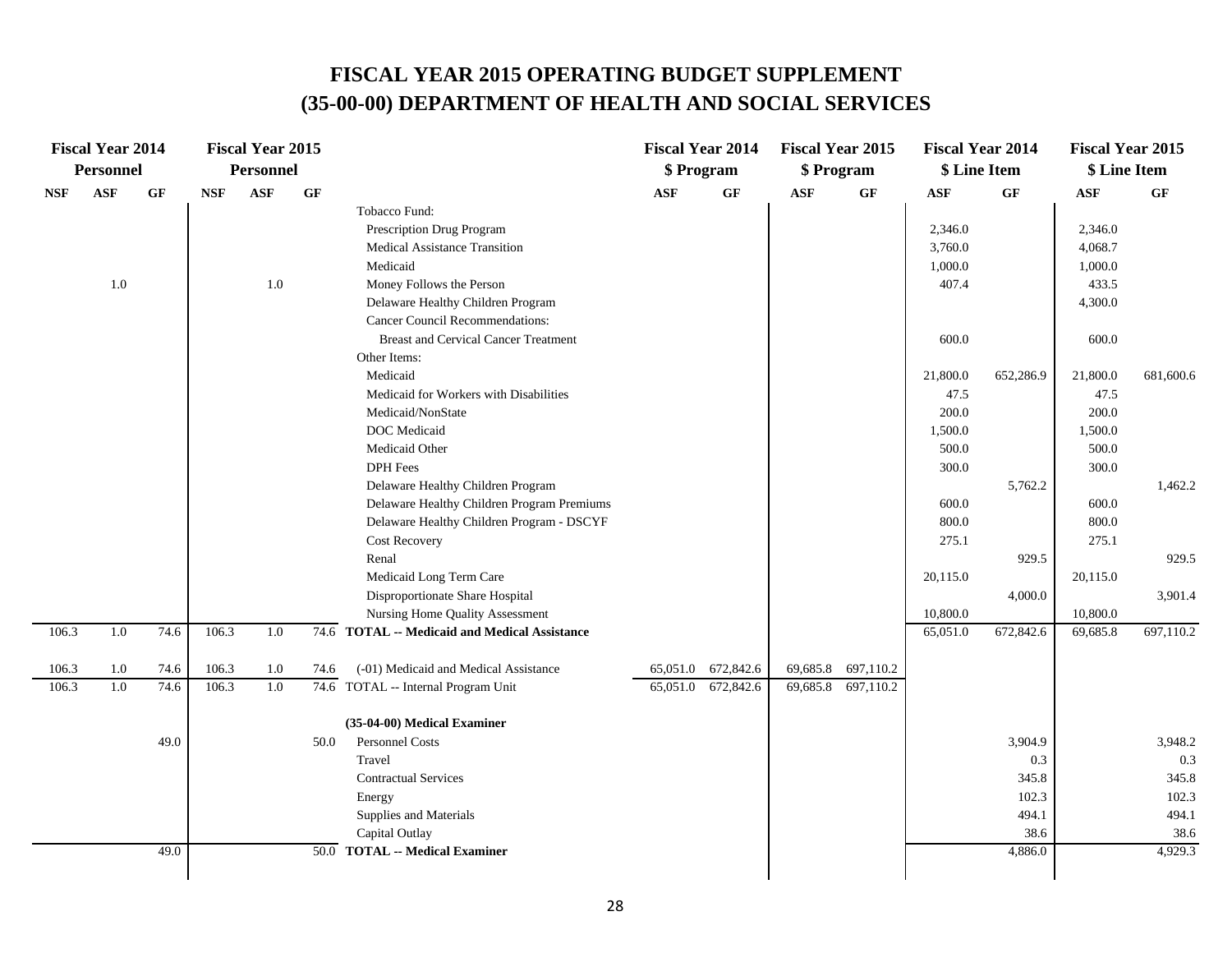|                             | <b>Fiscal Year 2014</b> |          |            | <b>Fiscal Year 2015</b> |                 |                                         |                | <b>Fiscal Year 2014</b> |                | <b>Fiscal Year 2015</b> | <b>Fiscal Year 2014</b> |          | <b>Fiscal Year 2015</b> |          |
|-----------------------------|-------------------------|----------|------------|-------------------------|-----------------|-----------------------------------------|----------------|-------------------------|----------------|-------------------------|-------------------------|----------|-------------------------|----------|
|                             | <b>Personnel</b>        |          |            | <b>Personnel</b>        |                 |                                         |                | \$Program               |                | \$ Program              | \$ Line Item            |          | \$ Line Item            |          |
| $\ensuremath{\mathbf{NSF}}$ | ASF                     | $\bf GF$ | <b>NSF</b> | <b>ASF</b>              | $\bf{G} \bf{F}$ |                                         | $\mathbf{ASF}$ | $\bf GF$                | $\mathbf{ASF}$ | $\bf GF$                | $\mathbf{ASF}$          | GF       | $\mathbf{ASF}$          | GF       |
|                             |                         | 49.0     |            |                         | 50.0            | (-01) Medical Examiner                  |                | 4,886.0                 |                | 4,929.3                 |                         |          |                         |          |
|                             |                         | 49.0     |            |                         |                 | 50.0 TOTAL -- Internal Program Unit     |                | 4,886.0                 |                | 4,929.3                 |                         |          |                         |          |
|                             |                         |          |            |                         |                 |                                         |                |                         |                |                         |                         |          |                         |          |
|                             |                         |          |            |                         |                 | (35-05-00) Public Health                |                |                         |                |                         |                         |          |                         |          |
| 212.5                       | 54.0                    | 344.0    | 211.5      | 52.0                    | 346.0           | Personnel Costs                         |                |                         |                |                         | 620.4                   | 22,452.0 | 620.4                   | 22,680.1 |
|                             |                         |          |            |                         |                 | <b>Contractual Services</b>             |                |                         |                |                         | 211.9                   | 3,573.9  | 211.9                   | 3,543.0  |
|                             |                         |          |            |                         |                 | Energy                                  |                |                         |                |                         |                         | 373.0    |                         | 373.0    |
|                             |                         |          |            |                         |                 | Supplies and Materials                  |                |                         |                |                         | 60.0                    | 897.5    | 60.0                    | 897.5    |
|                             |                         |          |            |                         |                 | Capital Outlay                          |                |                         |                |                         |                         | 24.9     |                         | 24.9     |
|                             |                         |          |            |                         |                 | Tobacco Fund:                           |                |                         |                |                         |                         |          |                         |          |
|                             |                         |          |            |                         |                 | Personnel Costs                         |                |                         |                |                         | 590.2                   |          | 590.2                   |          |
|                             |                         |          |            |                         |                 | <b>Contractual Services</b>             |                |                         |                |                         | 2,611.3                 |          | 2,500.3                 |          |
|                             |                         |          |            |                         |                 | Diabetes                                |                |                         |                |                         | 322.7                   |          | 322.7                   |          |
|                             |                         |          |            |                         |                 | New Nurse Development                   |                |                         |                |                         | 2,092.3                 |          | 2,092.3                 |          |
|                             |                         |          |            |                         |                 | Public Access Defibrillation Initiative |                |                         |                |                         | 67.7                    |          | 67.7                    |          |
|                             |                         |          |            |                         |                 | <b>Cancer Council Recommendations</b>   |                |                         |                |                         | 12,030.7                |          | 12,030.7                |          |
|                             |                         |          |            |                         |                 | <b>Pilot Projects</b>                   |                |                         |                |                         | 478.4                   |          | 478.4                   |          |
|                             |                         |          |            |                         |                 | Other Items:                            |                |                         |                |                         |                         |          |                         |          |
|                             |                         |          |            |                         |                 | Rodent Control                          |                |                         |                |                         |                         | 50.0     |                         | 50.0     |
|                             |                         |          |            |                         |                 | Tuberculosis                            |                |                         |                |                         | 115.0                   |          | 115.0                   |          |
|                             |                         |          |            |                         |                 | Child Development Watch                 |                |                         |                |                         | 687.7                   |          | 687.7                   |          |
|                             |                         |          |            |                         |                 | Preschool Diagnosis and Treatment       |                |                         |                |                         |                         | 66.0     |                         | 66.0     |
|                             |                         |          |            |                         |                 | Immunizations                           |                |                         |                |                         |                         | 118.2    |                         | 118.2    |
|                             |                         |          |            |                         |                 | School Based Health Centers             |                |                         |                |                         |                         | 5,535.3  |                         | 5,235.3  |
|                             |                         |          |            |                         |                 | Hepatitis B                             |                |                         |                |                         |                         | 40.0     |                         | 40.0     |
|                             |                         |          |            |                         |                 | Needle Exchange Program                 |                |                         |                |                         |                         | 230.5    |                         | 230.5    |
|                             |                         |          |            |                         |                 | Rabies Control                          |                |                         |                |                         |                         | 222.0    |                         | 222.0    |
|                             |                         |          |            |                         |                 | Vanity Birth Certificates               |                |                         |                |                         | 14.7                    |          | 14.7                    |          |
|                             |                         |          |            |                         |                 | Public Water                            |                |                         |                |                         | 60.0                    |          | 60.0                    |          |
|                             |                         |          |            |                         |                 | Medicaid Enhancements                   |                |                         |                |                         | 205.0                   |          | 205.0                   |          |
|                             |                         |          |            |                         |                 | <b>Infant Mortality</b>                 |                |                         |                |                         | 150.0                   |          | 150.0                   |          |
|                             |                         |          |            |                         |                 | Medicaid AIDS Waiver                    |                |                         |                |                         | 1,500.0                 |          | 1,500.0                 |          |
|                             |                         |          |            |                         |                 | <b>Family Planning</b>                  |                |                         |                |                         | 325.0                   |          | 325.0                   |          |
|                             |                         |          |            |                         |                 | Newborn                                 |                |                         |                |                         | 1,620.0                 |          | 1,620.0                 |          |
|                             |                         |          |            |                         |                 | <b>Indirect Costs</b>                   |                |                         |                |                         | 533.4                   |          | 533.4                   |          |
|                             |                         |          |            |                         |                 | Child Health                            |                |                         |                |                         | 1,582.3                 |          | 1,582.3                 |          |
|                             |                         |          |            |                         |                 | Food Inspection                         |                |                         |                |                         | 21.0                    |          | 21.0                    |          |
|                             |                         |          |            |                         |                 |                                         |                |                         |                |                         |                         |          |                         |          |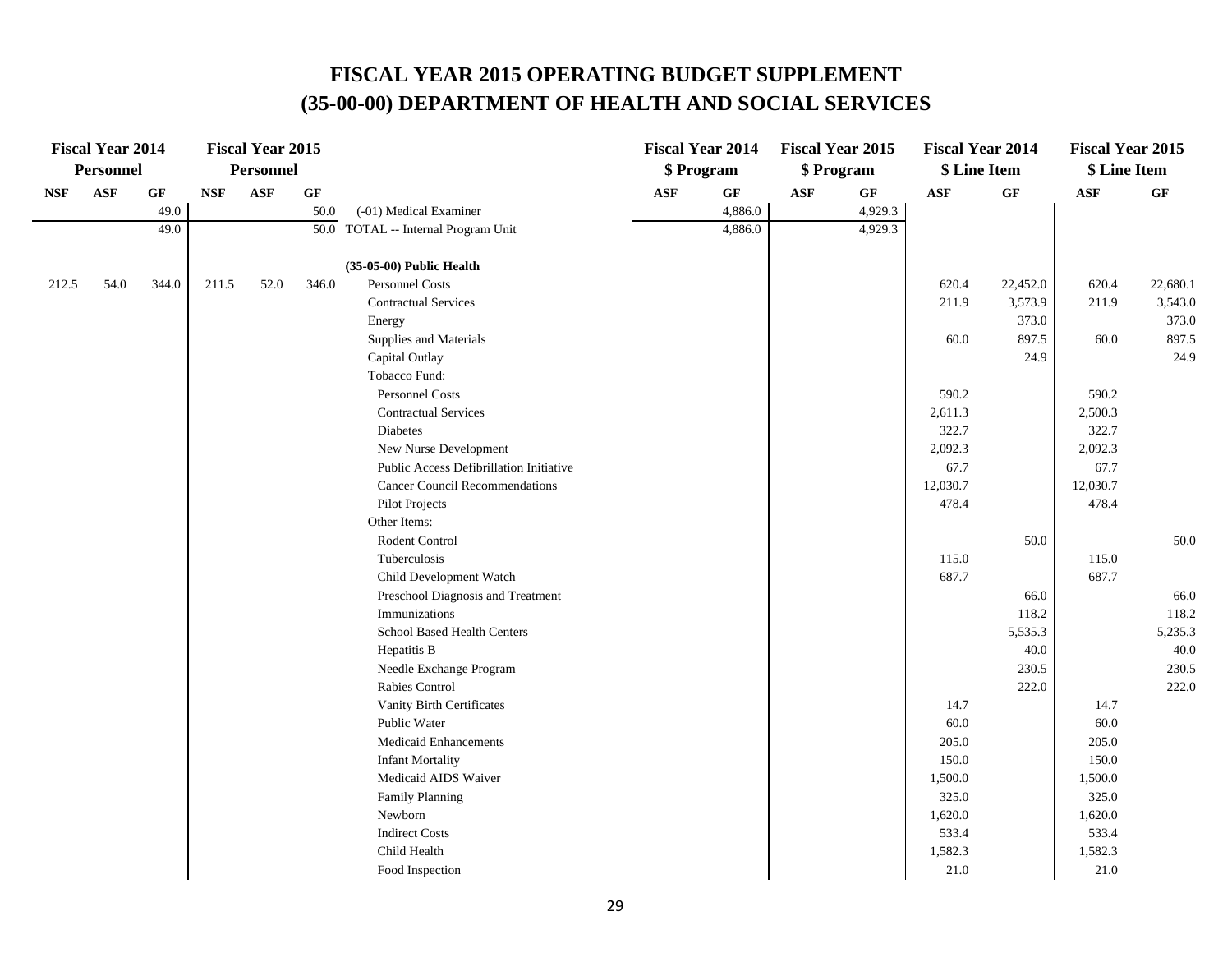|            | <b>Fiscal Year 2014</b> |          |            | <b>Fiscal Year 2015</b> |       |                                               | <b>Fiscal Year 2014</b> |          | <b>Fiscal Year 2015</b> |          | <b>Fiscal Year 2014</b> |          | <b>Fiscal Year 2015</b> |          |
|------------|-------------------------|----------|------------|-------------------------|-------|-----------------------------------------------|-------------------------|----------|-------------------------|----------|-------------------------|----------|-------------------------|----------|
|            | Personnel               |          |            | <b>Personnel</b>        |       |                                               | \$ Program              |          | \$ Program              |          | \$ Line Item            |          | \$ Line Item            |          |
| <b>NSF</b> | <b>ASF</b>              | $\bf GF$ | <b>NSF</b> | <b>ASF</b>              | GF    |                                               | <b>ASF</b>              | GF       | <b>ASF</b>              | GF       | ASF                     | GF       | <b>ASF</b>              | GF       |
|            |                         |          |            |                         |       | Food Permits                                  |                         |          |                         |          | 575.0                   |          | 575.0                   |          |
|            |                         |          |            |                         |       | Medicaid Contractors/Lab Testing and Analysis |                         |          |                         |          | 1,005.0                 |          | 1,005.0                 |          |
|            |                         |          |            |                         |       | Water Operator Certification                  |                         |          |                         |          | 22.0                    |          | 22.0                    |          |
|            |                         |          |            |                         |       | <b>Health Statistics</b>                      |                         |          |                         |          | 1,200.0                 |          | 1,200.0                 |          |
|            |                         |          |            |                         |       | <b>Infant Mortality Task Force</b>            |                         |          |                         |          |                         | 4,742.4  |                         | 4,668.4  |
|            |                         |          |            |                         |       | J-1 VISA                                      |                         |          |                         |          | 13.5                    |          | 13.5                    |          |
|            |                         |          |            |                         |       | <b>HFLC</b>                                   |                         |          |                         |          | 30.0                    |          | 30.0                    |          |
|            |                         |          |            |                         |       | <b>Distressed Cemeteries</b>                  |                         |          |                         |          | 100.0                   |          | 100.0                   |          |
|            |                         |          |            |                         |       | Plumbing Inspection                           |                         |          |                         |          | 400.0                   |          | 400.0                   |          |
|            |                         |          |            |                         |       | Cancer Council                                |                         |          |                         |          |                         | 331.3    |                         | 331.3    |
|            |                         |          |            |                         |       | Gift of Life                                  |                         |          |                         |          |                         | 38.7     |                         | 38.7     |
|            |                         |          |            |                         |       | Delaware Organ and Tissue Program             |                         |          |                         |          |                         | 7.7      |                         | 7.7      |
|            |                         |          |            |                         |       | Developmental Screening                       |                         |          |                         |          |                         | 115.3    |                         | 115.3    |
|            |                         |          |            |                         |       | <b>Uninsured Action Plan</b>                  |                         |          |                         |          |                         | 234.1    |                         | 234.1    |
|            |                         |          |            |                         |       | <b>Health Disparities</b>                     |                         |          |                         |          |                         | 50.6     |                         | 50.6     |
|            |                         |          |            | 1.7                     | 0.3   | Medical Marijuana                             |                         |          |                         |          | 480.1                   |          | 480.1                   | 70.0     |
|            |                         |          |            |                         |       | <b>DIMES</b>                                  |                         |          |                         |          |                         | 300.0    |                         | 300.0    |
|            |                         | 5.0      |            |                         | 5.0   | Animal Welfare                                |                         |          |                         |          | 413.3                   | 300.0    | 413.3                   | 706.0    |
|            |                         |          |            |                         |       | Sickle Cell                                   |                         |          |                         |          |                         |          |                         | 169.5    |
|            |                         |          |            |                         |       | Nurse Family Partnership                      |                         |          |                         |          |                         |          |                         | 1,300.0  |
| 212.5      | 54.0                    | 349.0    | 211.5      | 53.7                    |       | 351.3 TOTAL -- Public Health                  |                         |          |                         |          | 30,138.6                | 39,703.4 | 30,027.6                | 41,472.1 |
| 4.0        | 6.0                     | 43.0     | 4.0        | 6.0                     | 43.0  | (-10) Director's Office/Support Services      | 2,023.9                 | 3,438.9  | 2,023.9                 | 3,870.3  |                         |          |                         |          |
| 207.5      | 48.0                    | 299.0    | 206.5      | 47.7                    | 301.3 | (-20) Community Health                        | 28,047.0                | 35,070.6 | 27,936.0                | 36,404.0 |                         |          |                         |          |
| 1.0        |                         | 7.0      | 1.0        |                         | 7.0   | (-30) Emergency Medical Services              | 67.7                    | 1,193.9  | 67.7                    | 1,197.8  |                         |          |                         |          |
| 212.5      | 54.0                    | 349.0    | 211.5      | 53.7                    |       | 351.3 TOTAL -- Internal Program Units         | 30,138.6                | 39,703.4 | 30,027.6                | 41,472.1 |                         |          |                         |          |
|            |                         |          |            |                         |       | (35-06-00) Substance Abuse and Mental Health  |                         |          |                         |          |                         |          |                         |          |
| 3.0        | 1.0                     | 619.7    | 3.0        | 1.0                     | 622.7 | <b>Personnel Costs</b>                        |                         |          |                         |          | 299.4                   | 40,773.7 | 299.4                   | 41,122.6 |
|            |                         |          |            |                         |       | Travel                                        |                         |          |                         |          |                         | 6.9      |                         | 6.9      |
|            |                         |          |            |                         |       | <b>Contractual Services</b>                   |                         |          |                         |          | 1,569.9                 | 29,834.7 | 1,569.9                 | 30,263.7 |
|            |                         |          |            |                         |       | Energy                                        |                         |          |                         |          |                         | 1,635.9  |                         | 1,635.9  |
|            |                         |          |            |                         |       | Supplies and Materials                        |                         |          |                         |          | 1,000.6                 | 3,337.7  | 1,000.6                 | 3,537.7  |
|            |                         |          |            |                         |       | Capital Outlay                                |                         |          |                         |          | 9.0                     | 184.0    | 9.0                     | 184.0    |
|            |                         |          |            |                         |       |                                               |                         |          |                         |          |                         |          |                         |          |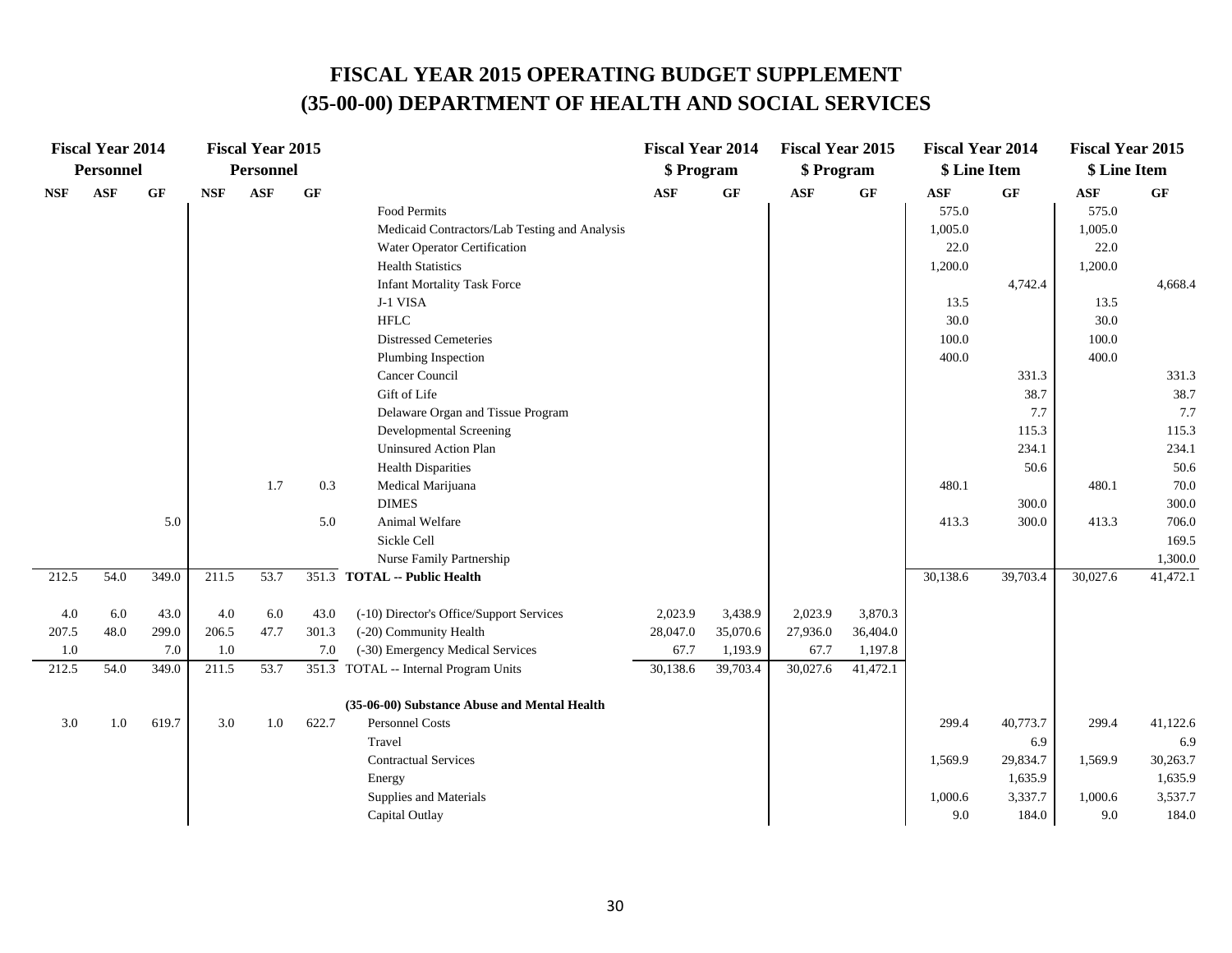|                  | <b>Fiscal Year 2014</b> |       |            | <b>Fiscal Year 2015</b> |       |                                                  | <b>Fiscal Year 2014</b> |           | <b>Fiscal Year 2015</b> |           | <b>Fiscal Year 2014</b> |           | <b>Fiscal Year 2015</b> |           |
|------------------|-------------------------|-------|------------|-------------------------|-------|--------------------------------------------------|-------------------------|-----------|-------------------------|-----------|-------------------------|-----------|-------------------------|-----------|
|                  | <b>Personnel</b>        |       |            | <b>Personnel</b>        |       |                                                  | \$ Program              |           | \$ Program              |           | \$ Line Item            |           | \$ Line Item            |           |
| <b>NSF</b>       | $\mathbf{ASF}$          | GF    | <b>NSF</b> | ASF                     | GF    |                                                  | <b>ASF</b>              | GF        | $\bf{ASF}$              | GF        | ASF                     | <b>GF</b> | ASF                     | GF        |
|                  |                         |       |            |                         |       | Tobacco Fund:                                    |                         |           |                         |           |                         |           |                         |           |
|                  |                         |       |            |                         |       | <b>Contractual Services</b>                      |                         |           |                         |           | 128.4                   |           | 128.4                   |           |
|                  |                         |       |            |                         |       | Transitional Housing for Detoxification          |                         |           |                         |           | 159.9                   |           | 159.9                   |           |
|                  |                         |       |            |                         |       | Heroin Residential Program                       |                         |           |                         |           | 327.2                   |           | 327.2                   |           |
|                  |                         |       |            |                         |       | Delaware School Study                            |                         |           |                         |           | 20.6                    |           | 20.6                    |           |
|                  |                         |       |            |                         |       | Limen House                                      |                         |           |                         |           | 54.4                    |           | 54.4                    |           |
|                  |                         |       |            |                         |       | Other Items:                                     |                         |           |                         |           |                         |           |                         |           |
|                  |                         |       |            |                         |       | Medicare Part D                                  |                         |           |                         |           | 1,119.0                 |           | 1,119.0                 |           |
|                  |                         |       |            |                         |       | <b>TEFRA</b>                                     |                         |           |                         |           | 100.0                   |           | 100.0                   |           |
|                  |                         |       |            |                         |       | DPC Disproportionate Share                       |                         |           |                         |           | 1,050.0                 |           | 1,050.0                 |           |
|                  |                         |       |            |                         |       | <b>DPC</b> Industries                            |                         |           |                         |           |                         | 38.1      |                         | 38.1      |
|                  |                         |       |            |                         |       | <b>DOC</b> Assessments                           |                         |           |                         |           | 655.0                   |           | 780.0                   |           |
|                  |                         |       |            |                         |       | Kent/Sussex Detox Center                         |                         |           |                         |           | 300.0                   |           | 300.0                   |           |
|                  |                         |       |            |                         |       | <b>CMH</b> Group Homes                           |                         |           |                         |           |                         | 7,324.2   |                         | 7,258.2   |
|                  |                         |       |            |                         |       | <b>Community Placements</b>                      |                         |           |                         |           |                         | 17,652.6  |                         | 21,240.9  |
|                  |                         |       |            |                         |       | <b>Community Housing Supports</b>                |                         |           |                         |           |                         | 1,600.0   |                         | 1,600.0   |
| 3.0              | 1.0                     | 619.7 | 3.0        | 1.0                     |       | 622.7 TOTAL -- Substance Abuse and Mental Health |                         |           |                         |           | 6,793.4                 | 102,387.8 | 6,918.4                 | 106,888.0 |
| $0.2\,$          |                         | 83.8  | 0.2        |                         | 84.8  | (-10) Administration                             | 60.0                    | 5,479.7   | 60.0                    | 5,647.0   |                         |           |                         |           |
| 1.0              |                         | 89.0  | 1.0        |                         | 89.0  | (-20) Community Mental Health                    | 2,305.0                 | 51,705.4  | 2,305.0                 | 55,674.7  |                         |           |                         |           |
| $0.8\,$          |                         | 416.9 | 0.8        |                         | 418.9 | (-30) Delaware Psychiatric Center                | 2,196.8                 | 33,230.6  | 2,196.8                 | 33,017.9  |                         |           |                         |           |
| 1.0              | 1.0                     | 30.0  | 1.0        | 1.0                     | 30.0  | (-40) Substance Abuse                            | 2,231.6                 | 11,972.1  | 2,356.6                 | 12,548.4  |                         |           |                         |           |
| $\overline{3.0}$ | 1.0                     | 619.7 | 3.0        | 1.0                     | 622.7 | TOTAL -- Internal Program Units                  | 6,793.4                 | 102,387.8 | 6,918.4                 | 106,888.0 |                         |           |                         |           |
|                  |                         |       |            |                         |       | (35-07-00) Social Services                       |                         |           |                         |           |                         |           |                         |           |
| 191.9            |                         | 184.8 | 191.9      |                         | 184.8 | <b>Personnel Costs</b>                           |                         |           |                         |           |                         | 11,762.8  |                         | 11,895.5  |
|                  |                         |       |            |                         |       | Travel                                           |                         |           |                         |           |                         | 0.9       |                         | 0.9       |
|                  |                         |       |            |                         |       | <b>Contractual Services</b>                      |                         |           |                         |           |                         | 2,774.0   |                         | 3,271.6   |
|                  |                         |       |            |                         |       | Energy                                           |                         |           |                         |           |                         | 86.8      |                         | 86.8      |
|                  |                         |       |            |                         |       | Supplies and Materials                           |                         |           |                         |           |                         | 95.1      |                         | 95.1      |
|                  |                         |       |            |                         |       | Capital Outlay                                   |                         |           |                         |           |                         | 51.3      |                         | 51.3      |
|                  |                         |       |            |                         |       | Tobacco Fund:                                    |                         |           |                         |           |                         |           |                         |           |
|                  |                         |       |            |                         |       | <b>SSI</b> Supplement                            |                         |           |                         |           | 1,072.0                 |           | 1,072.0                 |           |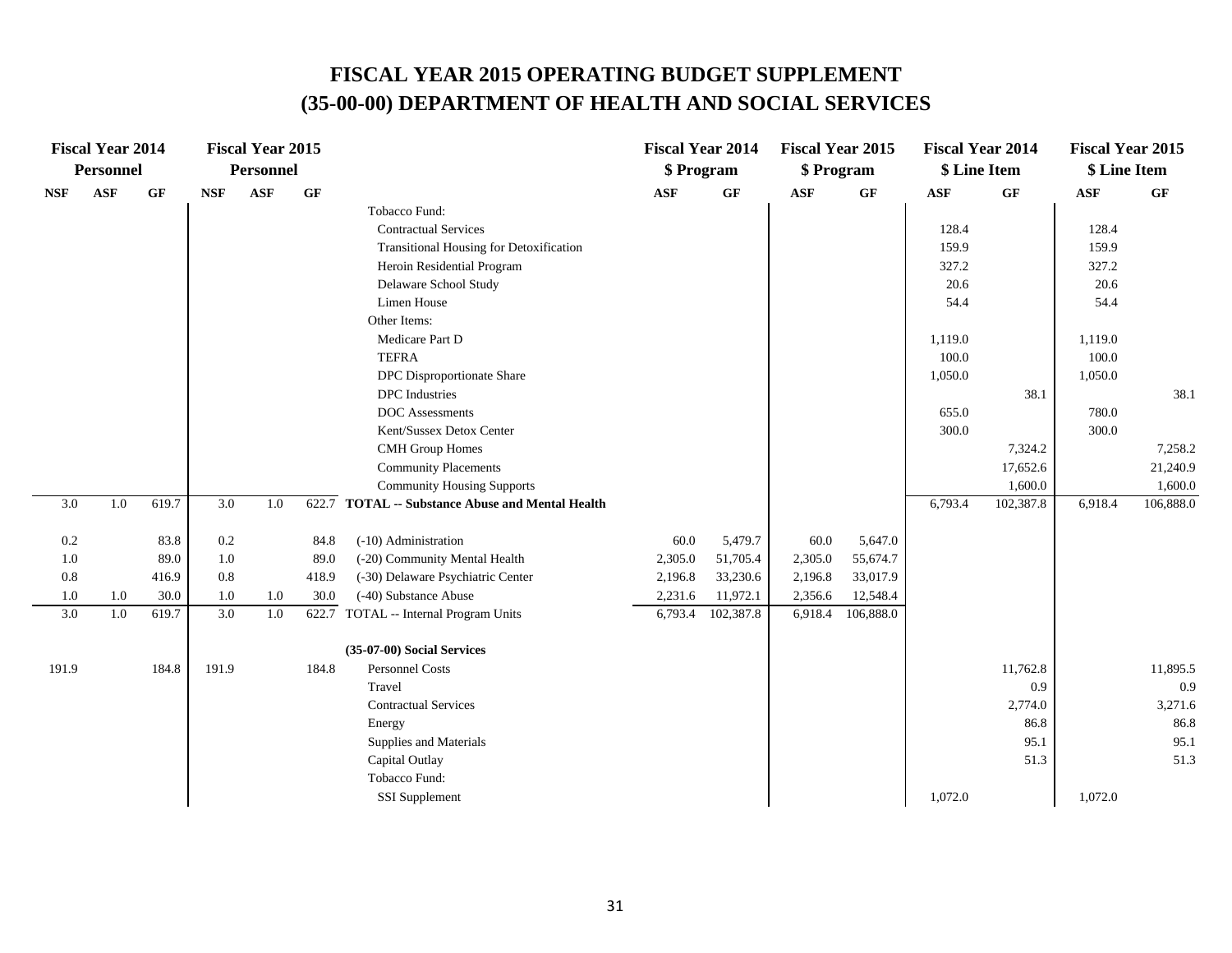|            | <b>Fiscal Year 2014</b> |          |            | <b>Fiscal Year 2015</b> |          |                                                                              | <b>Fiscal Year 2014</b> |          | <b>Fiscal Year 2015</b> |          | <b>Fiscal Year 2014</b> |          | <b>Fiscal Year 2015</b> |          |
|------------|-------------------------|----------|------------|-------------------------|----------|------------------------------------------------------------------------------|-------------------------|----------|-------------------------|----------|-------------------------|----------|-------------------------|----------|
|            | <b>Personnel</b>        |          |            | <b>Personnel</b>        |          |                                                                              | \$ Program              |          | \$ Program              |          | \$ Line Item            |          | \$ Line Item            |          |
| <b>NSF</b> | <b>ASF</b>              | $\bf GF$ | <b>NSF</b> | <b>ASF</b>              | $\bf GF$ |                                                                              | <b>ASF</b>              | GF       | <b>ASF</b>              | GF       | <b>ASF</b>              | $\bf GF$ | <b>ASF</b>              | GF       |
|            |                         |          |            |                         |          | Other Items:                                                                 |                         |          |                         |          |                         |          |                         |          |
|            |                         |          |            |                         |          | <b>Cost Recovery</b>                                                         |                         |          |                         |          | 75.1                    |          | 75.1                    |          |
|            |                         |          |            |                         |          | <b>TANF Cash Assistance</b>                                                  |                         |          |                         |          |                         | 19,100.0 |                         | 17,730.0 |
|            |                         |          |            |                         |          | TANF Child Support Pass Through                                              |                         |          |                         |          | 1,200.0                 |          | 1,200.0                 |          |
|            |                         |          |            |                         |          | Child Care                                                                   |                         |          |                         |          |                         | 38,490.8 |                         | 34,690.8 |
|            |                         |          |            |                         |          | <b>Emergency Assistance</b>                                                  |                         |          |                         |          |                         | 1,603.9  |                         | 1,603.9  |
|            |                         |          |            |                         |          | <b>Employment and Training</b>                                               |                         |          |                         |          |                         | 2,419.7  |                         | 2,419.7  |
|            |                         |          |            |                         |          | General Assistance                                                           |                         |          |                         |          |                         | 5,328.3  |                         | 5,278.3  |
| 191.9      |                         | 184.8    | 191.9      |                         |          | 184.8 TOTAL -- Social Services                                               |                         |          |                         |          | 2,347.1                 | 81,713.6 | 2,347.1                 | 77,123.9 |
| 191.9      |                         | 184.8    | 191.9      |                         | 184.8    | (-01) Social Services                                                        | 2,347.1                 | 81,713.6 | 2,347.1                 | 77,123.9 |                         |          |                         |          |
| 191.9      |                         | 184.8    | 191.9      |                         |          | 184.8 TOTAL -- Internal Program Unit                                         | 2,347.1                 | 81,713.6 | 2,347.1                 | 77,123.9 |                         |          |                         |          |
|            |                         |          |            |                         |          | TOTAL -- Temporary Assistance for Needy Families (TANF)<br>NSF appropriation |                         |          |                         |          |                         | 32,291.0 |                         | 32,291.0 |
|            |                         |          |            |                         |          | (35-08-00) Visually Impaired                                                 |                         |          |                         |          |                         |          |                         |          |
| 21.2       | 2.1                     | 33.7     | 20.7       | 2.0                     | 32.3     | <b>Personnel Costs</b>                                                       |                         |          |                         |          | 109.9                   | 2,569.1  | 109.9                   | 2,594.2  |
|            |                         |          |            |                         |          | Travel                                                                       |                         |          |                         |          |                         | 1.5      |                         | 1.5      |
|            |                         |          |            |                         |          | <b>Contractual Services</b>                                                  |                         |          |                         |          | 1.5                     | 432.0    | 1.5                     | 424.3    |
|            |                         |          |            |                         |          | Energy                                                                       |                         |          |                         |          |                         | 81.1     |                         | 81.1     |
|            |                         |          |            |                         |          | Supplies and Materials                                                       |                         |          |                         |          |                         | 67.3     |                         | 67.3     |
|            |                         |          |            |                         |          | Capital Outlay                                                               |                         |          |                         |          | 4.0                     | 39.1     | 4.0                     | 39.1     |
|            |                         |          |            |                         |          | Other Items:                                                                 |                         |          |                         |          |                         |          |                         |          |
|            |                         |          |            |                         |          | <b>BEP Unassigned Vending</b>                                                |                         |          |                         |          | 175.0                   |          | 175.0                   |          |
|            |                         |          |            |                         |          | <b>BEP</b> Independence                                                      |                         |          |                         |          | 450.0                   |          | 450.0                   |          |
|            |                         |          |            |                         |          | <b>BEP</b> Vending                                                           |                         |          |                         |          | 425.0                   |          | 425.0                   |          |
| 21.2       | 2.1                     | 33.7     | 20.7       | 2.0                     |          | 32.3 TOTAL -- Visually Impaired                                              |                         |          |                         |          | 1,165.4                 | 3,190.1  | 1,165.4                 | 3,207.5  |
|            |                         |          |            |                         |          |                                                                              |                         |          |                         |          |                         |          |                         |          |
| 21.2       | 2.1                     | 33.7     | 20.7       | 2.0                     | 32.3     | (-01) Visually Impaired Services                                             | 1,165.4                 | 3,190.1  | 1,165.4                 | 3,207.5  |                         |          |                         |          |
| 21.2       | 2.1                     | 33.7     | 20.7       | 2.0                     |          | 32.3 TOTAL -- Internal Program Unit                                          | 1,165.4                 | 3,190.1  | 1,165.4                 | 3,207.5  |                         |          |                         |          |
|            |                         |          |            |                         |          |                                                                              |                         |          |                         |          |                         |          |                         |          |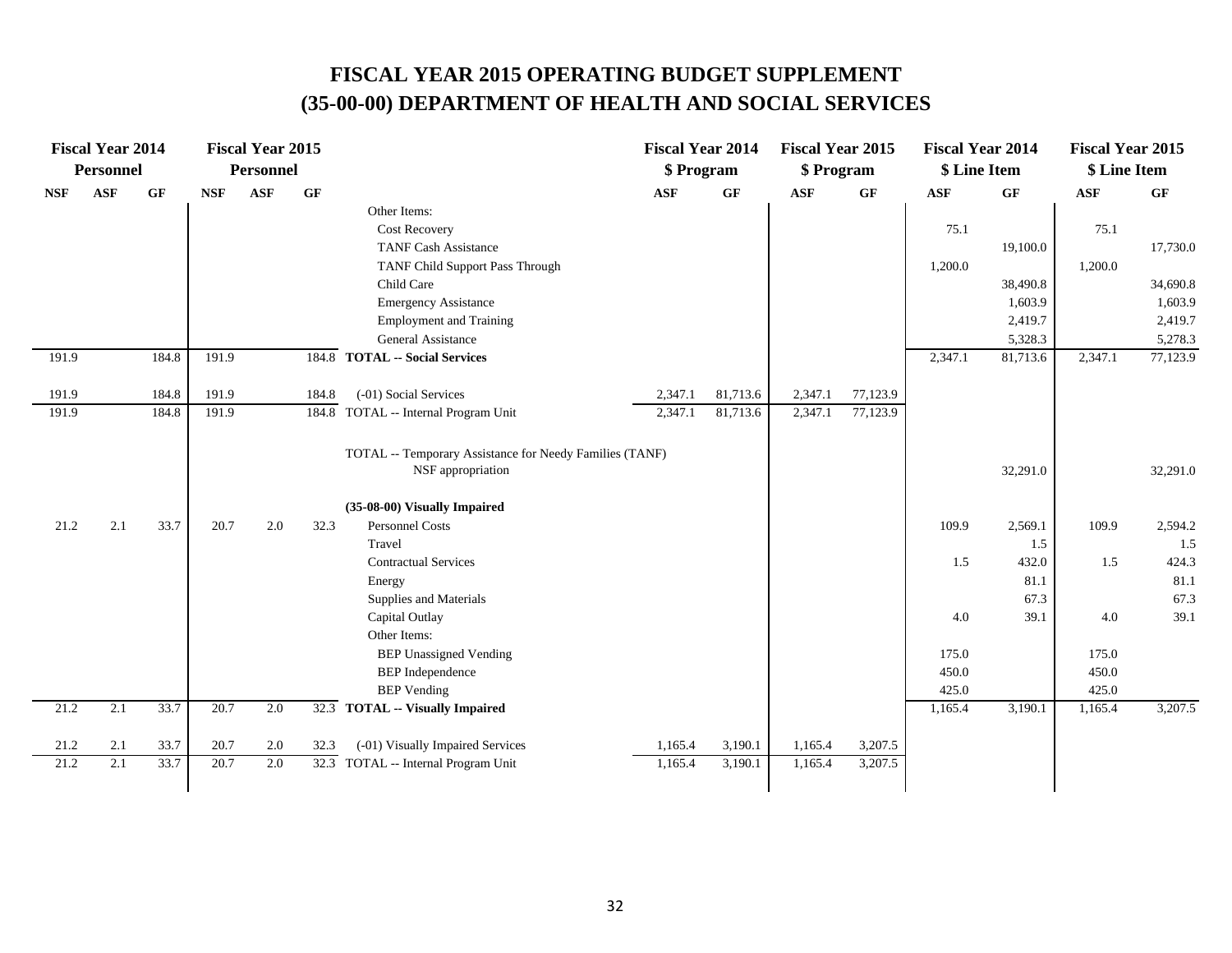|            | <b>Fiscal Year 2014</b> |       |            | <b>Fiscal Year 2015</b> |       |                                                   | <b>Fiscal Year 2014</b> |         | <b>Fiscal Year 2015</b> |                 | <b>Fiscal Year 2014</b> |          | <b>Fiscal Year 2015</b> |          |
|------------|-------------------------|-------|------------|-------------------------|-------|---------------------------------------------------|-------------------------|---------|-------------------------|-----------------|-------------------------|----------|-------------------------|----------|
|            | <b>Personnel</b>        |       |            | <b>Personnel</b>        |       |                                                   | \$ Program              |         | \$ Program              |                 | \$ Line Item            |          | \$ Line Item            |          |
| <b>NSF</b> | <b>ASF</b>              | GF    | <b>NSF</b> | <b>ASF</b>              | GF    |                                                   | <b>ASF</b>              | GF      | <b>ASF</b>              | $\bf{G} \bf{F}$ | <b>ASF</b>              | GF       | <b>ASF</b>              | GF       |
|            |                         |       |            |                         |       | (35-09-00) Long Term Care Residents Protection    |                         |         |                         |                 |                         |          |                         |          |
| 16.5       |                         | 35.5  | 16.5       |                         | 35.5  | <b>Personnel Costs</b>                            |                         |         |                         |                 |                         | 2,265.2  |                         | 2,292.0  |
|            |                         |       |            |                         |       | Travel                                            |                         |         |                         |                 |                         | 0.3      |                         | 0.3      |
|            |                         |       |            |                         |       | <b>Contractual Services</b>                       |                         |         |                         |                 |                         | 122.5    |                         | 121.2    |
|            |                         |       |            |                         |       | Energy                                            |                         |         |                         |                 |                         | 9.1      |                         | 9.1      |
|            |                         |       |            |                         |       | Supplies and Materials                            |                         |         |                         |                 |                         | 15.4     |                         | 15.4     |
| 16.5       |                         | 35.5  | 16.5       |                         |       | 35.5 TOTAL -- Long Term Care Residents Protection |                         |         |                         |                 |                         | 2,412.5  |                         | 2,438.0  |
| 16.5       |                         | 35.5  | 16.5       |                         | 35.5  | (-01) Long Term Care Residents Protection         |                         | 2,412.5 |                         | 2,438.0         |                         |          |                         |          |
| 16.5       |                         | 35.5  | 16.5       |                         |       | 35.5 TOTAL -- Internal Program Unit               |                         | 2,412.5 |                         | 2,438.0         |                         |          |                         |          |
|            |                         |       |            |                         |       | (35-10-00) Child Support Enforcement              |                         |         |                         |                 |                         |          |                         |          |
| 129.9      | 2.5                     | 53.7  | 129.9      | $2.5\,$                 | 53.7  | Personnel Costs                                   |                         |         |                         |                 | 188.0                   | 3,210.6  | 188.0                   | 3,250.8  |
|            |                         |       |            |                         |       | Travel                                            |                         |         |                         |                 | 9.6                     |          | 9.6                     |          |
|            |                         |       |            |                         |       | <b>Contractual Services</b>                       |                         |         |                         |                 | 794.3                   | 647.3    | 794.3                   | 646.1    |
|            |                         |       |            |                         |       | Energy                                            |                         |         |                         |                 | 30.0                    | 13.3     | 30.0                    | 13.3     |
|            |                         |       |            |                         |       | Supplies and Materials                            |                         |         |                         |                 | 23.0                    |          | 23.0                    |          |
|            |                         |       |            |                         |       | Capital Outlay                                    |                         |         |                         |                 | 162.9                   |          | 162.9                   |          |
|            |                         |       |            |                         |       | Other Item:                                       |                         |         |                         |                 |                         |          |                         |          |
|            |                         |       |            |                         |       | Recoupment                                        |                         |         |                         |                 | 25.0                    |          | 25.0                    |          |
| 129.9      | 2.5                     | 53.7  | 129.9      | 2.5                     |       | 53.7 TOTAL -- Child Support Enforcement           |                         |         |                         |                 | 1,232.8                 | 3,871.2  | 1,232.8                 | 3,910.2  |
| 129.9      | 2.5                     | 53.7  | 129.9      | 2.5                     | 53.7  | (-01) Child Support Enforcement                   | 1,232.8                 | 3,871.2 | 1,232.8                 | 3,910.2         |                         |          |                         |          |
| 129.9      | 2.5                     | 53.7  | 129.9      | 2.5                     |       | 53.7 TOTAL -- Internal Program Unit               | 1,232.8                 | 3,871.2 | 1,232.8                 | 3,910.2         |                         |          |                         |          |
|            |                         |       |            |                         |       | (35-11-00) Developmental Disabilities Services    |                         |         |                         |                 |                         |          |                         |          |
| 3.0        |                         | 550.5 | 3.0        |                         | 548.5 | <b>Personnel Costs</b>                            |                         |         |                         |                 | 42.4                    | 33,236.1 | 42.4                    | 33,667.6 |
|            |                         |       |            |                         |       | Travel                                            |                         |         |                         |                 |                         | 1.3      |                         | 1.3      |
|            |                         |       |            |                         |       | <b>Contractual Services</b>                       |                         |         |                         |                 | 2,371.2                 | 3,643.6  |                         | 3,279.1  |
|            |                         |       |            |                         |       | Energy                                            |                         |         |                         |                 |                         | 1,042.1  |                         | 1,042.1  |
|            |                         |       |            |                         |       | Supplies and Materials                            |                         |         |                         |                 |                         | 886.7    |                         | 886.7    |
|            |                         |       |            |                         |       | Capital Outlay                                    |                         |         |                         |                 |                         | 15.0     |                         | 15.0     |
|            |                         |       |            |                         |       | Tobacco Fund:                                     |                         |         |                         |                 |                         |          |                         |          |
|            |                         |       |            |                         |       | Family Support                                    |                         |         |                         |                 | 63.2                    |          | 63.2                    |          |

÷.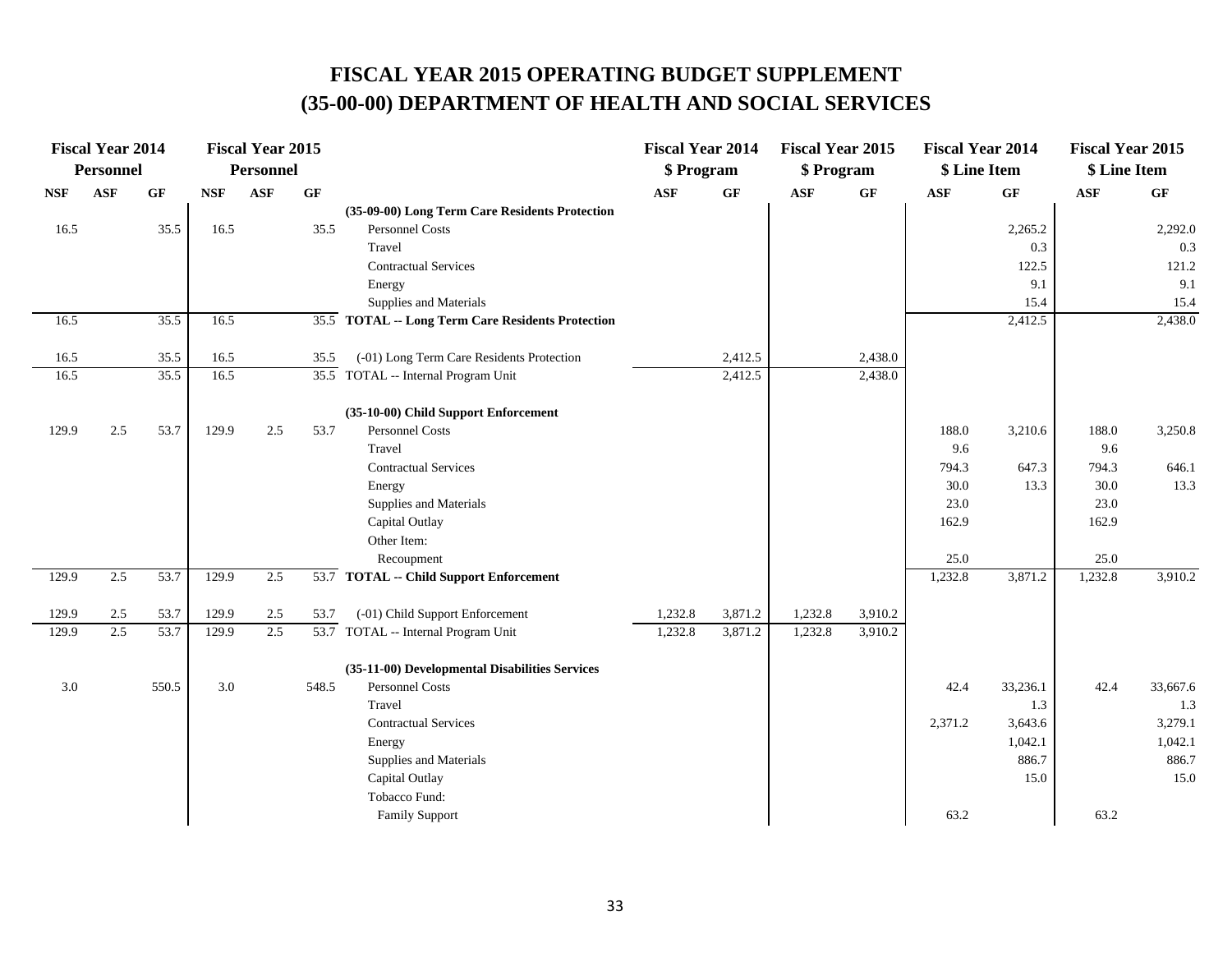|                  | <b>Fiscal Year 2014</b> |          |            | <b>Fiscal Year 2015</b> |       |                                                    | <b>Fiscal Year 2014</b> |          | <b>Fiscal Year 2015</b> |                 | <b>Fiscal Year 2014</b> |          | <b>Fiscal Year 2015</b> |          |
|------------------|-------------------------|----------|------------|-------------------------|-------|----------------------------------------------------|-------------------------|----------|-------------------------|-----------------|-------------------------|----------|-------------------------|----------|
|                  | Personnel               |          |            | <b>Personnel</b>        |       |                                                    | \$ Program              |          | \$ Program              |                 | \$ Line Item            |          | \$ Line Item            |          |
| <b>NSF</b>       | <b>ASF</b>              | $\bf GF$ | <b>NSF</b> | ASF                     | GF    |                                                    | <b>ASF</b>              | $\bf GF$ | <b>ASF</b>              | $\bf{G} \bf{F}$ | <b>ASF</b>              | GF       | $\mathbf{ASF}$          | GF       |
|                  |                         |          |            |                         |       | Other Items:                                       |                         |          |                         |                 |                         |          |                         |          |
|                  |                         |          |            |                         |       | Music Stipends                                     |                         |          |                         |                 |                         | 1.1      |                         | 1.1      |
|                  |                         |          |            |                         |       | <b>Assisted Living</b>                             |                         |          |                         |                 | 300.0                   |          | 300.0                   |          |
|                  |                         |          |            |                         |       | Purchase of Care                                   |                         |          |                         |                 | 2,432.3                 | 20,303.3 |                         |          |
|                  |                         |          |            |                         |       | Purchase of Community Services                     |                         |          |                         |                 |                         | 5,159.7  | 4,803.5                 | 27,785.9 |
|                  |                         |          |            |                         |       | <b>Stockley Transition Plan</b>                    |                         |          |                         |                 |                         | 526.2    |                         |          |
|                  |                         |          |            |                         |       | Transportation                                     |                         |          |                         |                 |                         | 587.6    |                         |          |
| 3.0              |                         | 550.5    | 3.0        |                         |       | 548.5 TOTAL -- Developmental Disabilities Services |                         |          |                         |                 | 5,209.1                 | 65,402.7 | 5,209.1                 | 66,678.8 |
| $3.0\,$          |                         | 64.0     | 3.0        |                         | 64.0  | (-10) Administration                               | 42.4                    | 5,034.3  | 42.4                    | 5,082.0         |                         |          |                         |          |
|                  |                         | 258.0    |            |                         | 265.0 | (-20) Stockley Center                              | 300.0                   | 21,847.8 | 300.0                   | 22,012.3        |                         |          |                         |          |
|                  |                         | 228.5    |            |                         | 219.5 | (-30) Community Services                           | 4,866.7                 | 38,520.6 | 4,866.7                 | 39,584.5        |                         |          |                         |          |
| $\overline{3.0}$ |                         | 550.5    | 3.0        |                         |       | 548.5 TOTAL -- Internal Program Units              | 5,209.1                 | 65,402.7 | 5,209.1                 | 66,678.8        |                         |          |                         |          |
|                  |                         |          |            |                         |       | (35-12-00) State Service Centers                   |                         |          |                         |                 |                         |          |                         |          |
| 16.3             |                         | 104.3    | 16.3       |                         | 103.3 | Personnel Costs                                    |                         |          |                         |                 |                         | 5,846.5  |                         | 5,843.0  |
|                  |                         |          |            |                         |       | Travel                                             |                         |          |                         |                 | 7.8                     | 0.1      | 7.8                     | 0.1      |
|                  |                         |          |            |                         |       | <b>Contractual Services</b>                        |                         |          |                         |                 | 320.1                   | 1,522.8  | 320.1                   | 1,496.5  |
|                  |                         |          |            |                         |       | Energy                                             |                         |          |                         |                 | 231.3                   | 891.9    | 231.3                   | 891.9    |
|                  |                         |          |            |                         |       | Supplies and Materials                             |                         |          |                         |                 | 64.1                    | 80.6     | 64.1                    | 80.6     |
|                  |                         |          |            |                         |       | Capital Outlay                                     |                         |          |                         |                 | 39.8                    | 7.3      | 39.8                    | 7.3      |
|                  |                         |          |            |                         |       | Other Items:                                       |                         |          |                         |                 |                         |          |                         |          |
|                  |                         |          |            |                         |       | <b>Family Support</b>                              |                         |          |                         |                 |                         | 394.1    |                         | 398.0    |
|                  |                         |          |            |                         |       | <b>Community Food Program</b>                      |                         |          |                         |                 |                         | 432.4    |                         | 433.7    |
|                  |                         |          |            |                         |       | <b>Emergency Assistance</b>                        |                         |          |                         |                 |                         | 1,642.2  |                         | 1,658.6  |
|                  |                         |          |            |                         |       | Kinship Care                                       |                         |          |                         |                 |                         | 70.0     |                         | 70.0     |
|                  |                         |          |            |                         |       | Hispanic Affairs                                   |                         |          |                         |                 |                         | 50.3     |                         | 50.3     |
| 16.3             |                         | 104.3    | 16.3       |                         | 103.3 | <b>TOTAL -- State Service Centers</b>              |                         |          |                         |                 | 663.1                   | 10,938.2 | 663.1                   | 10,930.0 |
| 16.3             |                         | 104.3    | 16.3       |                         | 103.3 | (-30) State Service Centers                        | 663.1                   | 10,938.2 | 663.1                   | 10,930.0        |                         |          |                         |          |
| 16.3             |                         | 104.3    | 16.3       |                         | 103.3 | TOTAL -- Internal Program Unit                     | 663.1                   | 10,938.2 | 663.1                   | 10,930.0        |                         |          |                         |          |
|                  |                         |          |            |                         |       | (35-14-00) Services for Aging and Adults           |                         |          |                         |                 |                         |          |                         |          |
|                  |                         |          |            |                         |       | with Physical Disabilities                         |                         |          |                         |                 |                         |          |                         |          |
| 28.6             |                         | 798.9    | 28.6       |                         | 797.4 | Personnel Costs                                    |                         |          |                         |                 |                         | 43,525.4 |                         | 44,077.3 |
|                  |                         |          |            |                         |       | Travel                                             |                         |          |                         |                 |                         | 1.9      |                         | 1.9      |
|                  |                         |          |            |                         |       | <b>Contractual Services</b>                        |                         |          |                         |                 |                         | 11,815.9 |                         | 12,710.1 |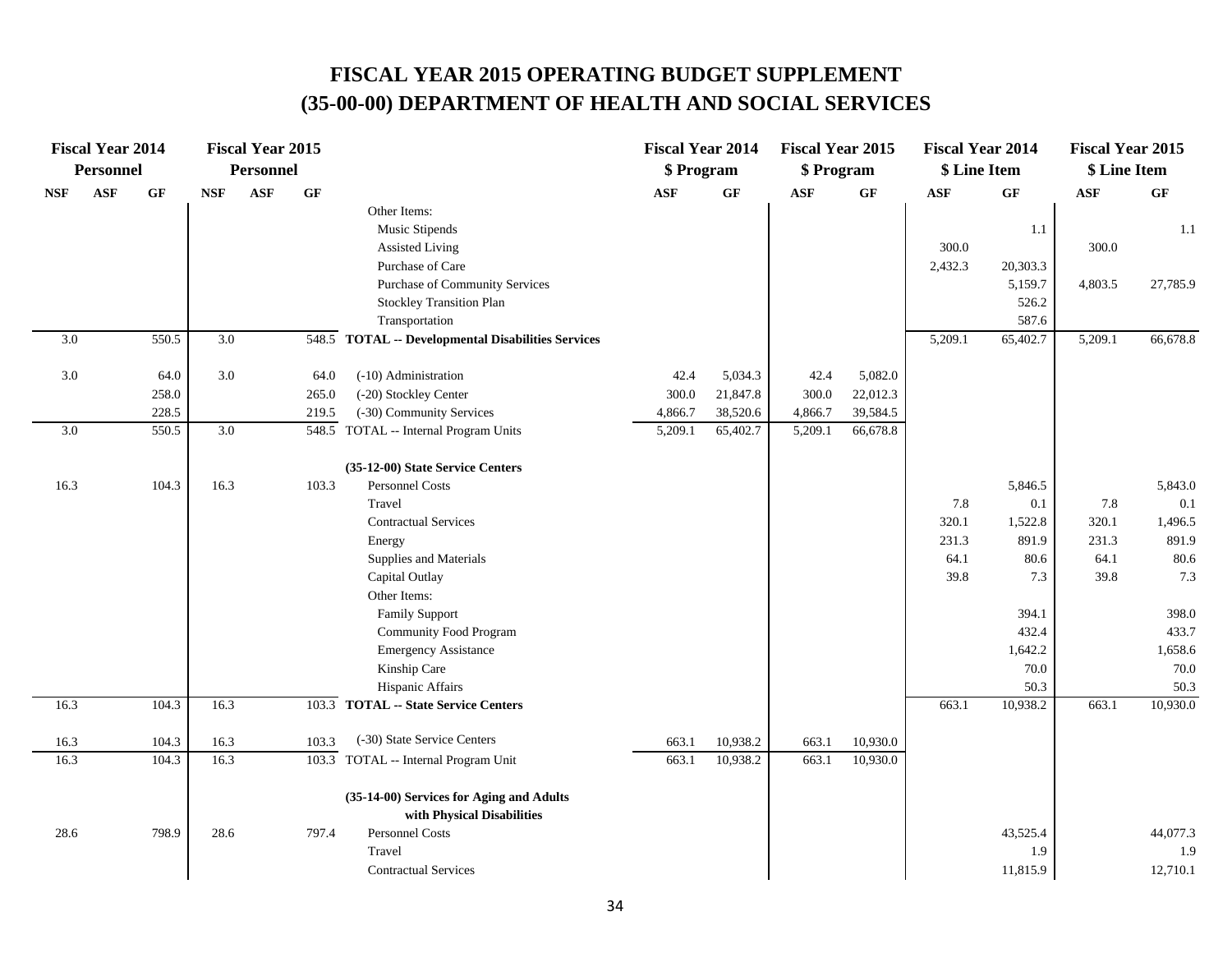|            | <b>Fiscal Year 2014</b> |         |            | <b>Fiscal Year 2015</b> |       |                                                                          |            | <b>Fiscal Year 2014</b> | <b>Fiscal Year 2015</b> |          |            | <b>Fiscal Year 2014</b> |            | <b>Fiscal Year 2015</b> |
|------------|-------------------------|---------|------------|-------------------------|-------|--------------------------------------------------------------------------|------------|-------------------------|-------------------------|----------|------------|-------------------------|------------|-------------------------|
|            | <b>Personnel</b>        |         |            | <b>Personnel</b>        |       |                                                                          |            | \$ Program              | \$ Program              |          |            | \$ Line Item            |            | \$ Line Item            |
| <b>NSF</b> | <b>ASF</b>              | GF      | <b>NSF</b> | ASF                     | GF    |                                                                          | <b>ASF</b> | GF                      | <b>ASF</b>              | GF       | <b>ASF</b> | GF                      | <b>ASF</b> | GF                      |
|            |                         |         |            |                         |       | Energy                                                                   |            |                         |                         |          | 25.0       | 2,128.5                 | 5.0        | 2,128.5                 |
|            |                         |         |            |                         |       | Supplies and Materials                                                   |            |                         |                         |          |            | 2,308.6                 |            | 2,308.6                 |
|            |                         |         |            |                         |       | Capital Outlay                                                           |            |                         |                         |          |            | 69.3                    |            | 69.3                    |
|            |                         |         |            |                         |       | Tobacco Fund:                                                            |            |                         |                         |          |            |                         |            |                         |
|            | 0.5                     |         |            |                         |       | Money Follows the Person                                                 |            |                         |                         |          | 26.1       |                         |            |                         |
|            |                         |         |            |                         |       | <b>Attendant Care</b>                                                    |            |                         |                         |          | 686.1      |                         | 686.1      |                         |
|            |                         |         |            |                         |       | Caregivers Support                                                       |            |                         |                         |          | 160.8      |                         | 160.8      |                         |
|            |                         |         |            |                         |       | Respite Care                                                             |            |                         |                         |          | 18.1       |                         | 18.1       |                         |
|            |                         |         |            |                         |       | Other Items:                                                             |            |                         |                         |          |            |                         |            |                         |
|            |                         |         |            |                         |       | <b>Community Based Services</b>                                          |            |                         |                         |          | 500.0      | 3.0                     | 500.0      | 3.0                     |
|            |                         |         |            |                         |       | <b>Nutrition Program</b>                                                 |            |                         |                         |          |            | 789.9                   |            | 789.9                   |
|            |                         |         |            |                         |       | Long Term Care                                                           |            |                         |                         |          |            | 249.1                   |            | 249.1                   |
|            |                         |         |            |                         |       | Long Term Care Prospective Payment                                       |            |                         |                         |          | 114.0      |                         | 69.5       |                         |
|            |                         |         |            |                         |       | IV Therapy                                                               |            |                         |                         |          | 559.0      |                         | 559.0      |                         |
|            |                         |         |            |                         |       | Medicare Part D                                                          |            |                         |                         |          | 2,009.8    |                         | 1,824.3    |                         |
|            |                         |         |            |                         |       | Hospice                                                                  |            |                         |                         |          | 25.0       |                         | 25.0       |                         |
|            |                         |         |            |                         |       | Respite Care                                                             |            |                         |                         |          |            | 110.0                   |            | 110.0                   |
|            |                         |         |            |                         |       | Senior Trust Fund                                                        |            |                         |                         |          | 15.0       |                         | 15.0       |                         |
|            |                         |         |            |                         |       | Medicare Part C - DHCI                                                   |            |                         |                         |          |            |                         | 125.0      |                         |
|            |                         |         |            |                         |       | Medicare Part C - EPBH                                                   |            |                         |                         |          |            |                         | 125.0      |                         |
| 28.6       | 0.5                     | 798.9   | 28.6       |                         |       | 797.4 TOTAL -- Services for Aging and Adults                             |            |                         |                         |          | 4,138.9    | 61,001.6                | 4,112.8    | 62,447.7                |
|            |                         |         |            |                         |       | with Physical Disabilities                                               |            |                         |                         |          |            |                         |            |                         |
| 28.6       | 0.5                     | 64.8    | 28.6       |                         | 64.3  | (-01) Services for Aging and Adults with<br><b>Physical Disabilities</b> | 1,406.1    | 11,886.1                | 1,380.0                 | 12,833.9 |            |                         |            |                         |
|            |                         | 456.3   |            |                         | 455.3 | (-20) Hospital for the Chronically Ill                                   | 2,563.4    | 30,068.5                | 2,492.9                 | 30,376.1 |            |                         |            |                         |
|            |                         | 141.8   |            |                         | 141.8 | (-30) Emily Bissell                                                      | 144.4      | 10,216.2                | 234.9                   | 10,316.0 |            |                         |            |                         |
|            |                         | 136.0   |            |                         | 136.0 | (-40) Governor Bacon                                                     | 25.0       | 8,830.8                 | 5.0                     | 8,921.7  |            |                         |            |                         |
| 28.6       | 0.5                     | 798.9   | 28.6       |                         |       | 797.4 TOTAL -- Internal Program Units                                    | 4,138.9    | 61,001.6                | 4,112.8                 | 62,447.7 |            |                         |            |                         |
| 844.1      | 95.1                    | 3,365.7 | 833.9      | 94.2                    |       | 3,373.8 TOTAL -- DEPARTMENT OF                                           |            |                         |                         |          | 125,294.8  | 1,089,592.7             | 129,917.5  | 1,118,563.1             |
|            |                         |         |            |                         |       | <b>HEALTH AND SOCIAL</b>                                                 |            |                         |                         |          |            |                         |            |                         |
|            |                         |         |            |                         |       | <b>SERVICES</b>                                                          |            |                         |                         |          |            |                         |            |                         |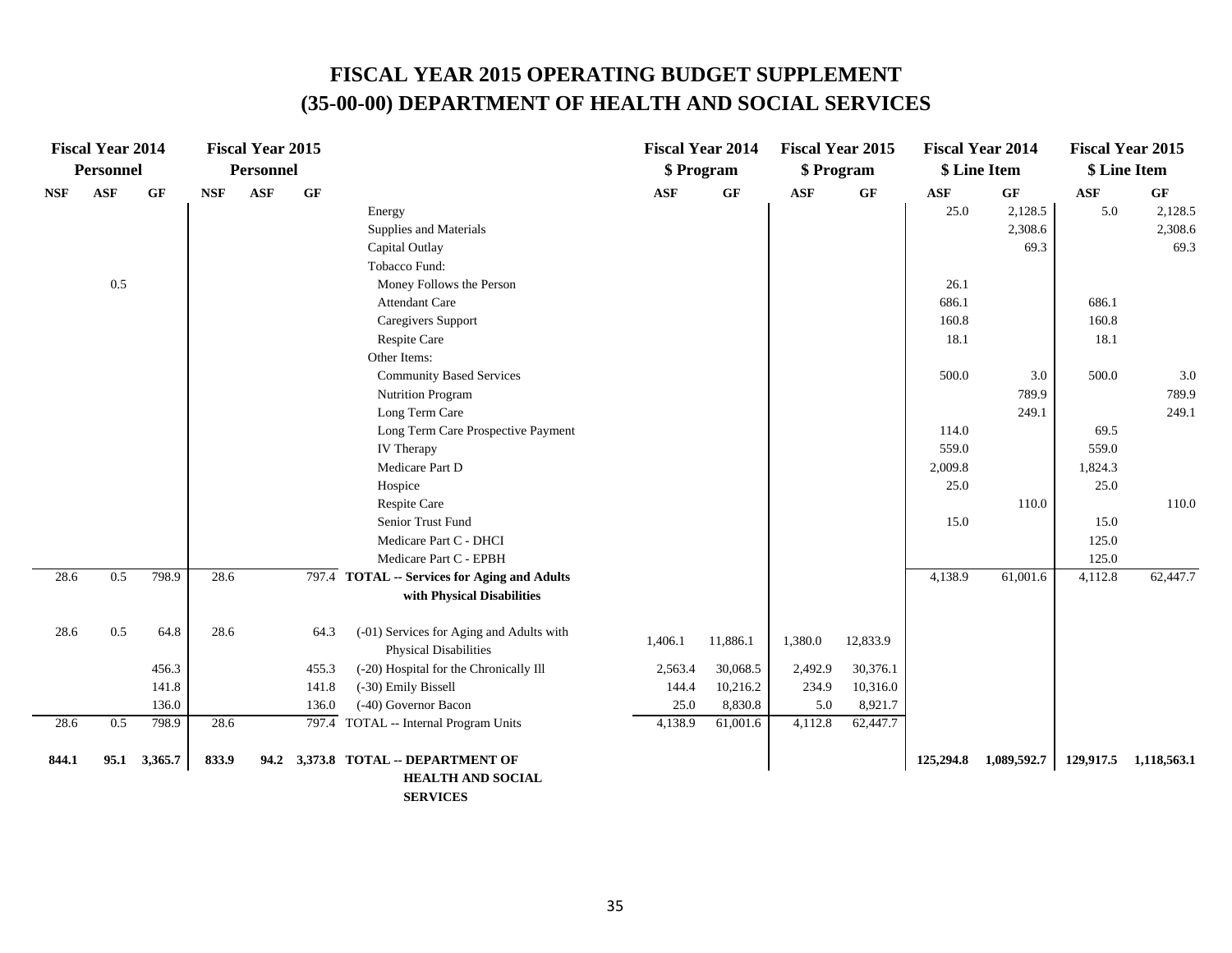### **FISCAL YEAR 2015 OPERATING BUDGET SUPPLEMENT (37-00-00) DEPARTMENT OF SERVICES FOR CHILDREN, YOUTH AND THEIR FAMILIES**

|      | <b>Fiscal Year 2014</b> |       |            | <b>Fiscal Year 2015</b> |                 |                                                      | <b>Fiscal Year 2014</b> |          | <b>Fiscal Year 2015</b> |                 | <b>Fiscal Year 2014</b> |          | <b>Fiscal Year 2015</b> |          |
|------|-------------------------|-------|------------|-------------------------|-----------------|------------------------------------------------------|-------------------------|----------|-------------------------|-----------------|-------------------------|----------|-------------------------|----------|
|      | <b>Personnel</b>        |       |            | Personnel               |                 |                                                      | \$ Program              |          | \$ Program              |                 | \$ Line Item            |          | \$ Line Item            |          |
| NSF  | <b>ASF</b>              | GF    | <b>NSF</b> | <b>ASF</b>              | $\bf{G} \bf{F}$ |                                                      | <b>ASF</b>              | GF       | <b>ASF</b>              | $\bf{G} \bf{F}$ | ASF                     | GF       | $\mathbf{ASF}$          | $\bf GF$ |
|      |                         |       |            |                         |                 | (37-01-00) Management Support Services               |                         |          |                         |                 |                         |          |                         |          |
| 13.2 | 24.7                    | 165.9 | 12.3       | 6.7                     | 184.8           | Personnel Costs                                      |                         |          |                         |                 | 1,730.7                 | 14,496.9 | 422.8                   | 15,946.4 |
|      |                         |       |            |                         |                 | Travel                                               |                         |          |                         |                 | 21.7                    | 3.0      |                         | 24.7     |
|      |                         |       |            |                         |                 | <b>Contractual Services</b>                          |                         |          |                         |                 | 465.2                   | 3,032.7  |                         | 3,670.6  |
|      |                         |       |            |                         |                 | Energy                                               |                         |          |                         |                 |                         | 21.6     |                         | 21.6     |
|      |                         |       |            |                         |                 | Supplies and Materials                               |                         |          |                         |                 | 69.9                    | 256.2    |                         | 246.1    |
|      |                         |       |            |                         |                 | Capital Outlay                                       |                         |          |                         |                 | 27.0                    | 19.8     |                         | 46.8     |
|      |                         |       |            |                         |                 | Other Items:                                         |                         |          |                         |                 |                         |          |                         |          |
|      |                         |       |            |                         |                 | MIS Development                                      |                         |          |                         |                 |                         | 646.6    |                         | 646.6    |
|      |                         |       |            |                         |                 | K-5 Early Intervention                               |                         |          |                         |                 |                         | 54.1     |                         | 54.1     |
|      |                         |       |            |                         |                 | Population Contingency                               |                         |          |                         |                 |                         |          | 2,500.0                 |          |
|      |                         |       |            |                         |                 | <b>Agency Operations</b>                             |                         |          |                         |                 | 187.0                   |          |                         | 140.0    |
|      |                         |       |            |                         |                 | Services Integration                                 |                         |          |                         |                 | 102.1                   |          |                         | 61.1     |
|      |                         |       |            |                         |                 | Maintenance and Restoration                          |                         |          |                         |                 | 100.0                   |          |                         |          |
|      |                         |       |            |                         |                 | Family and Child Tracking System II Development      |                         |          |                         |                 | 3,750.0                 |          |                         |          |
| 13.2 | 24.7                    | 165.9 | 12.3       | 6.7                     |                 | 184.8 TOTAL -- Management Support Services           |                         |          |                         |                 | 6,453.6                 | 18,530.9 | 2,922.8                 | 20,858.0 |
|      | 3.0                     | 6.0   |            |                         | 9.0             | (-10) Office of the Secretary                        | 342.7                   | 810.8    | 2,500.0                 | 1,119.6         |                         |          |                         |          |
| 3.0  | 2.0                     | 21.5  | 3.0        |                         | 23.5            | (-15) Office of the Director                         | 317.5                   | 2,041.9  |                         | 2,376.6         |                         |          |                         |          |
| 7.0  | 7.2                     | 22.9  | 7.0        | 4.2                     | 25.9            | (-20) Fiscal Services                                | 454.9                   | 1,670.5  | 171.4                   | 1,956.1         |                         |          |                         |          |
| 0.8  | 2.0                     | 14.2  | 0.8        |                         | 16.2            | (-25) Facilities Management                          | 235.5                   | 3,082.6  |                         | 3,324.1         |                         |          |                         |          |
|      | 2.0                     | 17.0  |            |                         | 19.0            | (-30) Human Resources                                | 153.7                   | 1,314.7  |                         | 1,451.9         |                         |          |                         |          |
|      | 6.0                     | 66.0  |            |                         | 72.0            | (-40) Education Services                             | 484.6                   | 6,644.7  |                         | 7,186.6         |                         |          |                         |          |
| 2.4  | $2.5\,$                 | 18.3  | 1.5        | 2.5                     | 19.2            | (-50) Management Information Systems                 | 4,464.7                 | 2,965.7  | 251.4                   | 3,443.1         |                         |          |                         |          |
| 13.2 | 24.7                    | 165.9 | 12.3       | 6.7                     |                 | 184.8 TOTAL -- Internal Program Units                | 6,453.6                 | 18,530.9 | 2,922.8                 | 20,858.0        |                         |          |                         |          |
|      |                         |       |            |                         |                 | (37-04-00) Prevention and Behavioral Health Services |                         |          |                         |                 |                         |          |                         |          |
| 4.0  | 25.5                    | 194.0 | 4.0        | 72.5                    | 145.0           | Personnel Costs                                      |                         |          |                         |                 | 1,893.8                 | 14,050.6 | 4,568.1                 | 11,109.7 |
|      |                         |       |            |                         |                 | Travel                                               |                         |          |                         |                 | 9.6                     | 5.8      | 10.5                    | 4.9      |
|      |                         |       |            |                         |                 | <b>Contractual Services</b>                          |                         |          |                         |                 | 10,496.6                | 20,795.9 | 13,527.9                | 19,038.1 |
|      |                         |       |            |                         |                 | Energy                                               |                         |          |                         |                 |                         | 129.0    |                         | 129.0    |
|      |                         |       |            |                         |                 | Supplies and Materials                               |                         |          |                         |                 | 26.5                    | 284.0    | 96.4                    | 214.1    |
|      |                         |       |            |                         |                 | Capital Outlay                                       |                         |          |                         |                 |                         | 7.7      |                         | 7.7      |
|      |                         |       |            |                         |                 | Tobacco Fund:                                        |                         |          |                         |                 |                         |          |                         |          |
|      |                         |       |            |                         |                 | Prevention Programs for Youth                        |                         |          |                         |                 | 42.4                    |          | 42.4                    |          |
|      |                         |       |            |                         |                 |                                                      |                         |          |                         |                 |                         |          |                         |          |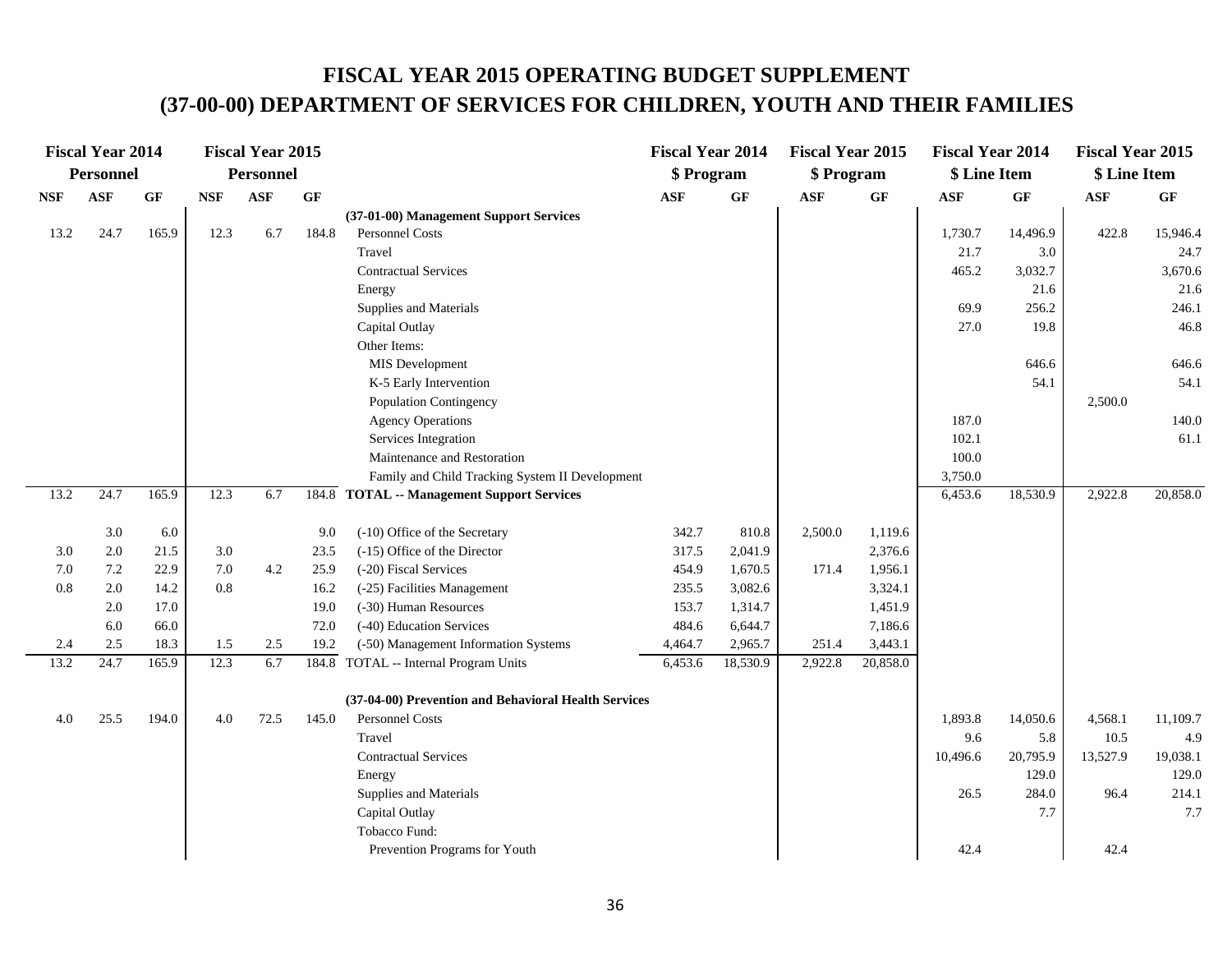# **FISCAL YEAR 2015 OPERATING BUDGET SUPPLEMENT (37-00-00) DEPARTMENT OF SERVICES FOR CHILDREN, YOUTH AND THEIR FAMILIES**

|            | <b>Fiscal Year 2014</b> |       |            | <b>Fiscal Year 2015</b> |                 |                                                          | <b>Fiscal Year 2014</b> |          | <b>Fiscal Year 2015</b> |                 | <b>Fiscal Year 2014</b> |          | <b>Fiscal Year 2015</b> |          |
|------------|-------------------------|-------|------------|-------------------------|-----------------|----------------------------------------------------------|-------------------------|----------|-------------------------|-----------------|-------------------------|----------|-------------------------|----------|
|            | <b>Personnel</b>        |       |            | <b>Personnel</b>        |                 |                                                          | \$ Program              |          | \$ Program              |                 | \$ Line Item            |          | \$ Line Item            |          |
| <b>NSF</b> | <b>ASF</b>              | GF    | <b>NSF</b> | <b>ASF</b>              | $\bf{G} \bf{F}$ |                                                          | <b>ASF</b>              | GF       | <b>ASF</b>              | $\bf{G} \bf{F}$ | <b>ASF</b>              | GF       | <b>ASF</b>              | GF       |
|            |                         |       |            |                         |                 | Other Items:                                             |                         |          |                         |                 |                         |          |                         |          |
|            |                         | 2.0   |            |                         | 2.0             | Birth to Three Program                                   |                         |          |                         |                 |                         | 133.0    |                         | 133.0    |
|            |                         | 58.0  |            |                         | 58.0            | K-5 Early Intervention                                   |                         |          |                         |                 |                         | 4,338.2  |                         | 4,383.5  |
|            |                         |       |            |                         |                 | MIS Maintenance                                          |                         |          |                         |                 | 16.0                    |          | 16.0                    |          |
|            |                         |       |            |                         |                 | <b>Targeted Prevention Programs</b>                      |                         |          |                         |                 |                         | 2,225.0  |                         | 2,225.0  |
|            |                         |       |            |                         |                 | Middle School Behavioral Health Consultants              |                         |          |                         |                 |                         | 3,300.0  |                         | 3,300.0  |
| 4.0        | 25.5                    | 254.0 | 4.0        | 72.5                    |                 | 205.0 TOTAL -- Prevention and Behavioral Health Services |                         |          |                         |                 | 12,484.9                | 45,269.2 | 18,261.3                | 40,545.0 |
| 1.0        | 20.5                    | 92.0  | 1.0        | 63.5                    | 49.0            | (-10) Managed Care Organization                          | 1,821.0                 | 8,802.3  | 5,929.2                 | 4,424.2         |                         |          |                         |          |
| 3.0        | 5.0                     | 67.0  | 3.0        | 5.0                     | 66.0            | (-20) Prevention/Early Intervention                      | 740.8                   | 11,009.1 | 1,075.3                 | 10,513.1        |                         |          |                         |          |
|            |                         | 23.0  |            | 4.0                     | 19.0            | (-30) Periodic Treatment                                 | 3,710.2                 | 11,489.4 | 5,043.9                 | 11,661.7        |                         |          |                         |          |
|            |                         | 72.0  |            |                         | 71.0            | (-40) 24 Hour Treatment                                  | 6,212.9                 | 13,968.4 | 6,212.9                 | 13,946.0        |                         |          |                         |          |
| 4.0        | 25.5                    | 254.0 | 4.0        | 72.5                    |                 | 205.0 TOTAL -- Internal Program Units                    | 12,484.9                | 45,269.2 | 18,261.3                | 40,545.0        |                         |          |                         |          |
|            |                         |       |            |                         |                 | (37-05-00) Youth Rehabilitative Services                 |                         |          |                         |                 |                         |          |                         |          |
| 4.0        | 23.0                    | 346.0 | 4.0        |                         | 369.0           | Personnel Costs                                          |                         |          |                         |                 | 1,338.2                 | 23,676.5 |                         | 25,282.2 |
|            |                         |       |            |                         |                 | Travel                                                   |                         |          |                         |                 | 10.5                    | 8.1      |                         | 18.6     |
|            |                         |       |            |                         |                 | <b>Contractual Services</b>                              |                         |          |                         |                 | 641.7                   | 13,699.1 |                         | 14,456.3 |
|            |                         |       |            |                         |                 | Energy                                                   |                         |          |                         |                 |                         | 937.2    |                         | 937.2    |
|            |                         |       |            |                         |                 | Supplies and Materials                                   |                         |          |                         |                 | 84.0                    | 1,353.4  |                         | 1,437.4  |
|            |                         |       |            |                         |                 | Capital Outlay                                           |                         |          |                         |                 |                         | 7.4      |                         | 7.4      |
| 4.0        | 23.0                    | 346.0 | 4.0        |                         | 369.0           | <b>TOTAL -- Youth Rehabilitative Services</b>            |                         |          |                         |                 | 2,074.4                 | 39,681.7 |                         | 42,139.1 |
|            | 2.0                     | 8.0   |            |                         | 11.0            | (-10) Office of the Director                             | 140.2                   | 766.7    |                         | 915.2           |                         |          |                         |          |
| 4.0        | 6.0                     | 81.0  | 4.0        |                         | 87.0            | (-30) Community Services                                 | 633.3                   | 18,189.5 |                         | 19,009.1        |                         |          |                         |          |
|            | 15.0                    | 257.0 |            |                         | 271.0           | (-50) Secure Care                                        | 1,300.9                 | 20,725.5 |                         | 22,214.8        |                         |          |                         |          |
| 4.0        | 23.0                    | 346.0 | 4.0        |                         |                 | 369.0 TOTAL -- Internal Program Units                    | 2,074.4                 | 39,681.7 |                         | 42,139.1        |                         |          |                         |          |
|            |                         |       |            |                         |                 | (37-06-00) Family Services                               |                         |          |                         |                 |                         |          |                         |          |
| 29.9       | 24.9                    | 288.9 | 29.9       | 18.9                    | 295.9           | Personnel Costs                                          |                         |          |                         |                 | 1,897.9                 | 19,995.4 | 1,528.0                 | 20,602.9 |
|            |                         |       |            |                         |                 | Travel                                                   |                         |          |                         |                 | 20.9                    | 2.0      |                         | 22.9     |
|            |                         |       |            |                         |                 | <b>Contractual Services</b>                              |                         |          |                         |                 | 641.8                   | 2,793.6  | 515.0                   | 3,284.1  |
|            |                         |       |            |                         |                 | Energy                                                   |                         |          |                         |                 |                         | 5.2      |                         | 5.2      |
|            |                         |       |            |                         |                 | Supplies and Materials                                   |                         |          |                         |                 | 21.7                    | 71.3     |                         | 93.0     |
|            |                         |       |            |                         |                 | Capital Outlay                                           |                         |          |                         |                 | 6.0                     | 9.3      |                         | 15.3     |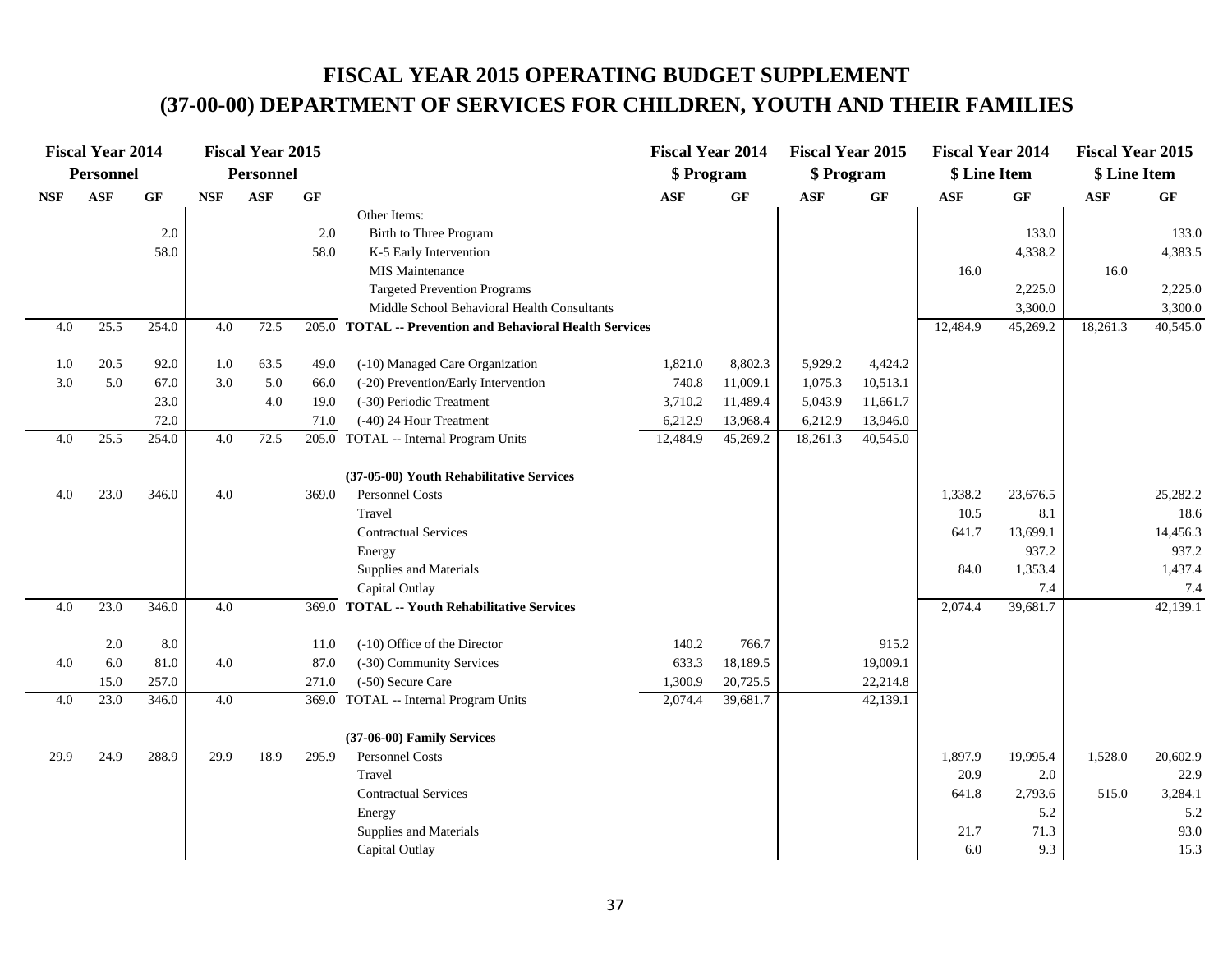# **FISCAL YEAR 2015 OPERATING BUDGET SUPPLEMENT (37-00-00) DEPARTMENT OF SERVICES FOR CHILDREN, YOUTH AND THEIR FAMILIES**

|            | <b>Fiscal Year 2014</b><br><b>Personnel</b> |         |            | <b>Fiscal Year 2015</b><br><b>Personnel</b> |           |                                                                                         | <b>Fiscal Year 2014</b><br>\$ Program |          | <b>Fiscal Year 2015</b><br>\$ Program |           |            | <b>Fiscal Year 2014</b><br>\$ Line Item |            | <b>Fiscal Year 2015</b><br>\$ Line Item |
|------------|---------------------------------------------|---------|------------|---------------------------------------------|-----------|-----------------------------------------------------------------------------------------|---------------------------------------|----------|---------------------------------------|-----------|------------|-----------------------------------------|------------|-----------------------------------------|
| <b>NSF</b> | <b>ASF</b>                                  | GF      | <b>NSF</b> | <b>ASF</b>                                  | <b>GF</b> |                                                                                         | <b>ASF</b>                            | GF       | <b>ASF</b>                            | <b>GF</b> | <b>ASF</b> | GF                                      | <b>ASF</b> | <b>GF</b>                               |
|            |                                             |         |            |                                             |           | Other Items:                                                                            |                                       |          |                                       |           |            |                                         |            |                                         |
|            |                                             |         |            |                                             |           | <b>Emergency Material Assistance</b>                                                    |                                       |          |                                       |           |            | 31.0                                    |            | 31.0                                    |
|            |                                             |         |            |                                             |           | <b>DFS</b> Decentralization                                                             |                                       |          |                                       |           | 113.3      |                                         |            |                                         |
|            |                                             |         |            |                                             |           | Child Welfare/Contractual Services                                                      |                                       |          |                                       |           |            | 26,079.5                                |            | 25,758.3                                |
|            |                                             |         |            |                                             |           | Pass Throughs                                                                           |                                       |          |                                       |           |            | 1,238.9                                 |            | 1,252.9                                 |
| 29.9       | 24.9                                        | 288.9   | 29.9       | 18.9                                        | 295.9     | <b>TOTAL -- Family Services</b>                                                         |                                       |          |                                       |           | 2,701.6    | 50,226.2                                | 2,043.0    | 51,065.6                                |
|            |                                             |         |            |                                             |           |                                                                                         |                                       |          |                                       |           |            |                                         |            |                                         |
| 18.1       | 3.9                                         | 47.0    | 18.1       | 3.9                                         | 47.0      | $(-10)$ Office of the Director                                                          | 459.4                                 | 6,637.0  | 304.7                                 | 6,824.6   |            |                                         |            |                                         |
| 2.0        | 14.0                                        | 109.6   | 2.0        | 8.0                                         | 116.6     | (-30) Intake/Investigation                                                              | 1,015.9                               | 7,507.2  | 646.0                                 | 7,977.1   |            |                                         |            |                                         |
| 9.8        | 7.0                                         | 132.3   | 9.8        | 7.0                                         | 132.3     | (-40) Intervention/Treatment                                                            | 1,226.3                               | 36,082.0 | 1,092.3                               | 36,263.9  |            |                                         |            |                                         |
| 29.9       | 24.9                                        | 288.9   | 29.9       | 18.9                                        | 295.9     | <b>TOTAL</b> -- Internal Program Units                                                  | 2,701.6                               | 50,226.2 | 2,043.0                               | 51,065.6  |            |                                         |            |                                         |
|            |                                             |         |            |                                             |           |                                                                                         |                                       |          |                                       |           |            |                                         |            |                                         |
| 51.1       | 98.1                                        | 1,054.8 | 50.2       | 98.1                                        | 1,054.7   | <b>TOTAL -- DEPARTMENT OF SERVICES</b>                                                  |                                       |          |                                       |           | 23,714.5   | 153,708.0                               | 23,227.1   | 154,607.7                               |
|            |                                             |         |            |                                             |           | <b>FOR CHILDREN, YOUTH AND</b>                                                          |                                       |          |                                       |           |            |                                         |            |                                         |
|            |                                             |         |            |                                             |           | $\mathbf{m}$ , $\mathbf{m}$ , $\mathbf{m}$ , $\mathbf{m}$ , $\mathbf{m}$ , $\mathbf{m}$ |                                       |          |                                       |           |            |                                         |            |                                         |

 **THEIR FAMILIES**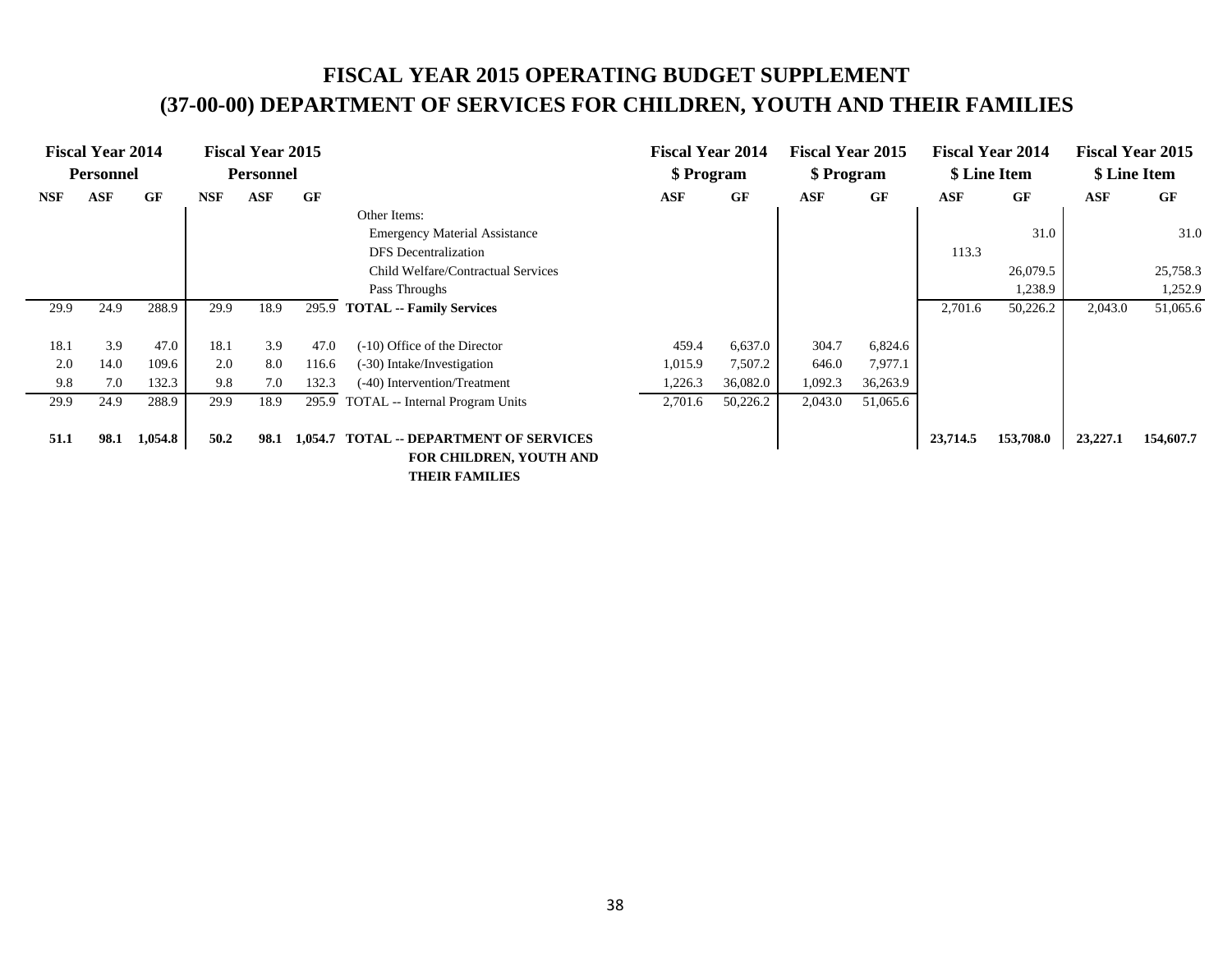|            | <b>Fiscal Year 2014</b> |              |            | <b>Fiscal Year 2015</b> |              |                                                                    |            | <b>Fiscal Year 2014</b> | <b>Fiscal Year 2015</b> |                    |            | <b>Fiscal Year 2014</b> | <b>Fiscal Year 2015</b> |          |
|------------|-------------------------|--------------|------------|-------------------------|--------------|--------------------------------------------------------------------|------------|-------------------------|-------------------------|--------------------|------------|-------------------------|-------------------------|----------|
|            | <b>Personnel</b>        |              |            | <b>Personnel</b>        |              |                                                                    |            | \$ Program              | \$ Program              |                    |            | \$ Line Item            | \$ Line Item            |          |
| <b>NSF</b> | <b>ASF</b>              | <b>GF</b>    | <b>NSF</b> | <b>ASF</b>              | <b>GF</b>    |                                                                    | <b>ASF</b> | $\bf{G} \bf{F}$         | <b>ASF</b>              | GF                 | <b>ASF</b> | <b>GF</b>               | $\mathbf{ASF}$          | GF       |
|            |                         |              |            |                         |              | (38-01-00) Administration                                          |            |                         |                         |                    |            |                         |                         |          |
|            |                         | 318.0        |            |                         | 115.0        | Personnel Costs                                                    |            |                         |                         |                    |            | 20,900.2                |                         | 7,455.3  |
|            |                         |              |            |                         |              | Travel                                                             |            |                         |                         |                    |            | 3.1                     |                         | 9.4      |
|            |                         |              |            |                         |              | <b>Contractual Services</b>                                        |            |                         |                         |                    |            | 2,110.5                 |                         | 1,624.3  |
|            |                         |              |            |                         |              | Energy                                                             |            |                         |                         |                    |            | 183.8                   |                         | 183.8    |
|            |                         |              |            |                         |              | Supplies and Materials                                             |            |                         |                         |                    |            | 8,120.0                 |                         | 166.2    |
|            |                         |              |            |                         |              | Capital Outlay                                                     |            |                         |                         |                    |            | 78.5                    |                         |          |
|            |                         |              |            |                         |              | Other Items:                                                       |            |                         |                         |                    |            |                         |                         |          |
|            |                         |              |            |                         |              | <b>Information Technology</b>                                      |            |                         |                         |                    |            | 1,310.5                 |                         | 1,310.5  |
|            |                         |              |            |                         |              | Drug Testing                                                       |            |                         |                         |                    |            | 52.3                    |                         | 52.3     |
|            |                         |              |            |                         |              | Central Supply Warehouse                                           |            |                         |                         |                    |            | 95.0                    |                         |          |
|            |                         |              |            |                         |              | HOPE Commission                                                    |            |                         |                         |                    |            |                         |                         | 270.0    |
|            |                         | 318.0        |            |                         |              | 115.0 TOTAL -- Administration                                      |            |                         |                         |                    |            | 32,853.9                |                         | 11,071.8 |
|            |                         |              |            |                         |              |                                                                    |            |                         |                         |                    |            |                         |                         |          |
|            |                         | 17.0<br>68.0 |            |                         | 19.0<br>68.0 | (-01) Office of the Commissioner<br>(-02) Human Resources/Employee |            | 1,714.6<br>4,008.4      |                         | 2,025.1<br>4,079.6 |            |                         |                         |          |
|            |                         |              |            |                         |              | Development Center                                                 |            |                         |                         |                    |            |                         |                         |          |
|            |                         | 15.0         |            |                         | 15.0         | (-10) Administrative Services                                      |            | 2,716.5                 |                         | 2,724.2            |            |                         |                         |          |
|            |                         | 40.0         |            |                         |              | (-12) Central Offender Records                                     |            | 2,063.9                 |                         |                    |            |                         |                         |          |
|            |                         | 14.0         |            |                         | 13.0         | (-14) Information Technology                                       |            | 2,334.7                 |                         | 2,242.9            |            |                         |                         |          |
|            |                         | 88.0         |            |                         |              | (-20) Food Services                                                |            | 14,666.8                |                         |                    |            |                         |                         |          |
|            |                         | 76.0         |            |                         |              | (-40) Facilities Maintenance                                       |            | 5,349.0                 |                         |                    |            |                         |                         |          |
|            |                         | 318.0        |            |                         |              | 115.0 TOTAL -- Internal Program Units                              |            | 32,853.9                |                         | 11,071.8           |            |                         |                         |          |
|            |                         |              |            |                         |              | (38-02-00) Correctional Healthcare Services                        |            |                         |                         |                    |            |                         |                         |          |
|            |                         | 12.0         |            |                         | 12.0         | <b>Personnel Costs</b>                                             |            |                         |                         |                    |            | 1,148.4                 |                         | 1,157.7  |
|            |                         |              |            |                         |              | <b>Contractual Services</b>                                        |            |                         |                         |                    |            |                         | 341.7                   |          |
|            |                         |              |            |                         |              | <b>Medical Services</b>                                            |            |                         |                         |                    |            | 47,640.1                |                         | 51,004.2 |
|            |                         |              |            |                         |              | Drug and Alcohol Treatment                                         |            |                         |                         |                    |            | 6,605.4                 |                         | 6,605.4  |
|            |                         |              |            |                         |              | Other Item:                                                        |            |                         |                         |                    |            |                         |                         |          |
|            |                         |              |            |                         |              | Victim's Voices Heard                                              |            |                         |                         |                    |            |                         |                         | 50.0     |
|            |                         | 12.0         |            |                         |              | 12.0 TOTAL -- Correctional Healthcare Services                     |            |                         |                         |                    |            | 55,393.9                | 341.7                   | 58,817.3 |
|            |                         | 12.0         |            |                         | 12.0         | (-01) Medical Treatment and Services                               |            | 55,393.9                | 341.7                   | 58,817.3           |            |                         |                         |          |
|            |                         | 12.0         |            |                         | 12.0         | TOTAL -- Internal Program Unit                                     |            | 55,393.9                | 341.7                   | 58,817.3           |            |                         |                         |          |
|            |                         |              |            |                         |              |                                                                    |            |                         |                         |                    |            |                         |                         |          |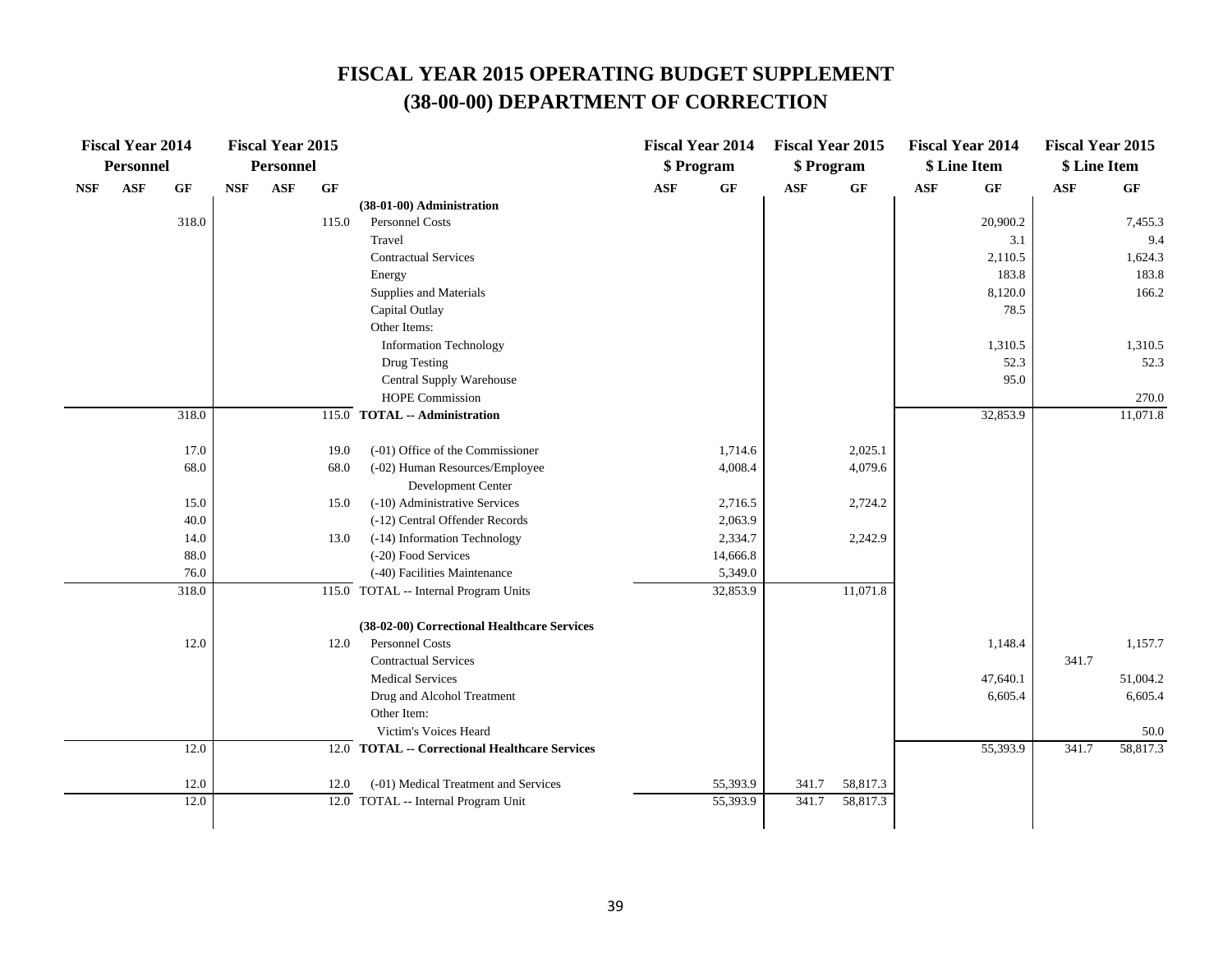|            | <b>Fiscal Year 2014</b> |              |            | <b>Fiscal Year 2015</b> |              |                                                   | <b>Fiscal Year 2014</b> |                   | <b>Fiscal Year 2015</b> |                 | <b>Fiscal Year 2014</b> |           | <b>Fiscal Year 2015</b> |                 |
|------------|-------------------------|--------------|------------|-------------------------|--------------|---------------------------------------------------|-------------------------|-------------------|-------------------------|-----------------|-------------------------|-----------|-------------------------|-----------------|
|            | Personnel               |              |            | <b>Personnel</b>        |              |                                                   | \$ Program              |                   | \$ Program              |                 | \$ Line Item            |           | \$ Line Item            |                 |
| <b>NSF</b> | $\mathbf{ASF}$          | <b>GF</b>    | <b>NSF</b> | $\mathbf{ASF}$          | <b>GF</b>    |                                                   | <b>ASF</b>              | GF                | <b>ASF</b>              | $\bf{G} \bf{F}$ | <b>ASF</b>              | GF        | $\bf{ASF}$              | $\bf{G} \bf{F}$ |
|            |                         |              |            |                         |              | (38-04-00) Prisons                                |                         |                   |                         |                 |                         |           |                         |                 |
|            |                         | 10.0 1,614.7 |            |                         | 10.0 1,777.7 | <b>Personnel Costs</b>                            |                         |                   |                         |                 | 866.4                   | 116,916.1 | 866.4                   | 131,567.8       |
|            |                         |              |            |                         |              | Travel                                            |                         |                   |                         |                 | 19.0                    | 14.8      | 19.0                    | 15.4            |
|            |                         |              |            |                         |              | <b>Contractual Services</b>                       |                         |                   |                         |                 | 480.2                   | 3,468.3   | 480.2                   | 3,879.4         |
|            |                         |              |            |                         |              | Energy                                            |                         |                   |                         |                 |                         | 7,573.6   |                         | 7,276.6         |
|            |                         |              |            |                         |              | Supplies and Materials                            |                         |                   |                         |                 | 1,847.6                 | 2,984.9   | 1,847.6                 | 11,123.3        |
|            |                         |              |            |                         |              | Capital Outlay                                    |                         |                   |                         |                 | 132.0                   | 20.9      | 132.0                   | 99.4            |
|            |                         |              |            |                         |              | Other Items:                                      |                         |                   |                         |                 |                         |           |                         |                 |
|            |                         |              |            |                         |              | <b>Emergency Preparedness</b>                     |                         |                   |                         |                 |                         | 23.6      |                         | 23.6            |
|            |                         |              |            |                         |              | Gate Money                                        |                         |                   |                         |                 |                         | 19.0      |                         | 19.0            |
|            |                         |              |            |                         |              | Prison Arts                                       |                         |                   |                         |                 |                         | 83.0      |                         | 83.6            |
|            |                         |              |            |                         |              | <b>JTVCC</b> Fence                                |                         |                   |                         |                 |                         | 23.0      |                         | 23.0            |
|            |                         |              |            |                         |              | Central Supply Warehouse                          |                         |                   |                         |                 |                         |           |                         | 95.0            |
|            | 10.0                    | 1,614.7      |            |                         |              | 10.0 1,777.7 TOTAL -- Prisons                     |                         |                   |                         |                 | 3,345.2                 | 131,127.2 | 3,345.2                 | 154,206.1       |
|            |                         |              |            |                         |              | (-01) Bureau Chief - Prisons                      |                         | 3,261.2           |                         | 989.9           |                         |           |                         |                 |
|            |                         | 6.0<br>698.0 |            |                         | 6.0<br>697.0 | (-03) James T. Vaughn Correctional Center         |                         | 54,806.8          |                         | 56,948.1        |                         |           |                         |                 |
|            |                         | 379.0        |            |                         | 379.0        | (-04) Sussex Correctional Institution             |                         | 29,852.8          |                         | 30,868.8        |                         |           |                         |                 |
|            |                         | 97.0         |            |                         | 97.0         | (-05) Delores J. Baylor Correctional Institution  |                         | 7,874.2           |                         | 8,165.2         |                         |           |                         |                 |
|            |                         | 356.0        |            |                         | 356.0        | (-06) Howard R. Young Correctional Institution    |                         | 25,927.9          |                         | 27,020.4        |                         |           |                         |                 |
|            |                         | 58.0         |            |                         | 58.0         | (-08) Special Operations                          |                         | 7,043.5           |                         | 7,154.8         |                         |           |                         |                 |
|            | 10.0                    | 15.0         |            | $10.0\,$                | 15.0         | (-09) Delaware Correctional Industries            | 3,345.2                 | 1,361.2           | 3,345.2                 | 1,399.7         |                         |           |                         |                 |
|            |                         | 5.7          |            |                         | 5.7          | (-11) Education                                   |                         | 999.6             |                         | 1,007.2         |                         |           |                         |                 |
|            |                         |              |            |                         | 88.0         | (-20) Food Services                               |                         |                   |                         | 15,172.5        |                         |           |                         |                 |
|            |                         |              |            |                         | 76.0         | (-40) Facilities Maintenance                      |                         |                   |                         | 5,479.5         |                         |           |                         |                 |
|            | 10.0                    | 1,614.7      |            |                         |              | 10.0 1,777.7 TOTAL -- Internal Program Units      |                         | 3,345.2 131,127.2 | 3,345.2                 | 154,206.1       |                         |           |                         |                 |
|            |                         |              |            |                         |              |                                                   |                         |                   |                         |                 |                         |           |                         |                 |
|            |                         |              |            |                         |              | (38-06-00) Community Corrections                  |                         |                   |                         |                 |                         |           |                         |                 |
| $1.0\,$    |                         | 606.0        | 1.0        |                         | 646.0        | <b>Personnel Costs</b>                            |                         |                   |                         |                 |                         | 43,321.9  |                         | 46,071.8        |
|            |                         |              |            |                         |              | Travel                                            |                         |                   |                         |                 |                         | 10.2      | 5.0                     | 18.3            |
|            |                         |              |            |                         |              | <b>Contractual Services</b>                       |                         |                   |                         |                 | 220.0                   | 5,437.2   | 95.0                    | 5,425.8         |
|            |                         |              |            |                         |              | Energy                                            |                         |                   |                         |                 | 40.0                    | 875.3     | 40.0                    | 1,191.1         |
|            |                         |              |            |                         |              | Supplies and Materials                            |                         |                   |                         |                 | 397.7                   | 634.1     | 392.7                   | 584.3           |
|            |                         |              |            |                         |              | Capital Outlay                                    |                         |                   |                         |                 | 95.0                    | 26.4      | 95.0                    | 101.4           |
| $1.0\,$    |                         | 606.0        | 1.0        |                         |              | $\overline{646.0}$ TOTAL -- Community Corrections |                         |                   |                         |                 | 752.7                   | 50,305.1  | 627.7                   | 53,392.7        |
|            |                         |              |            |                         |              |                                                   |                         |                   |                         |                 |                         |           |                         |                 |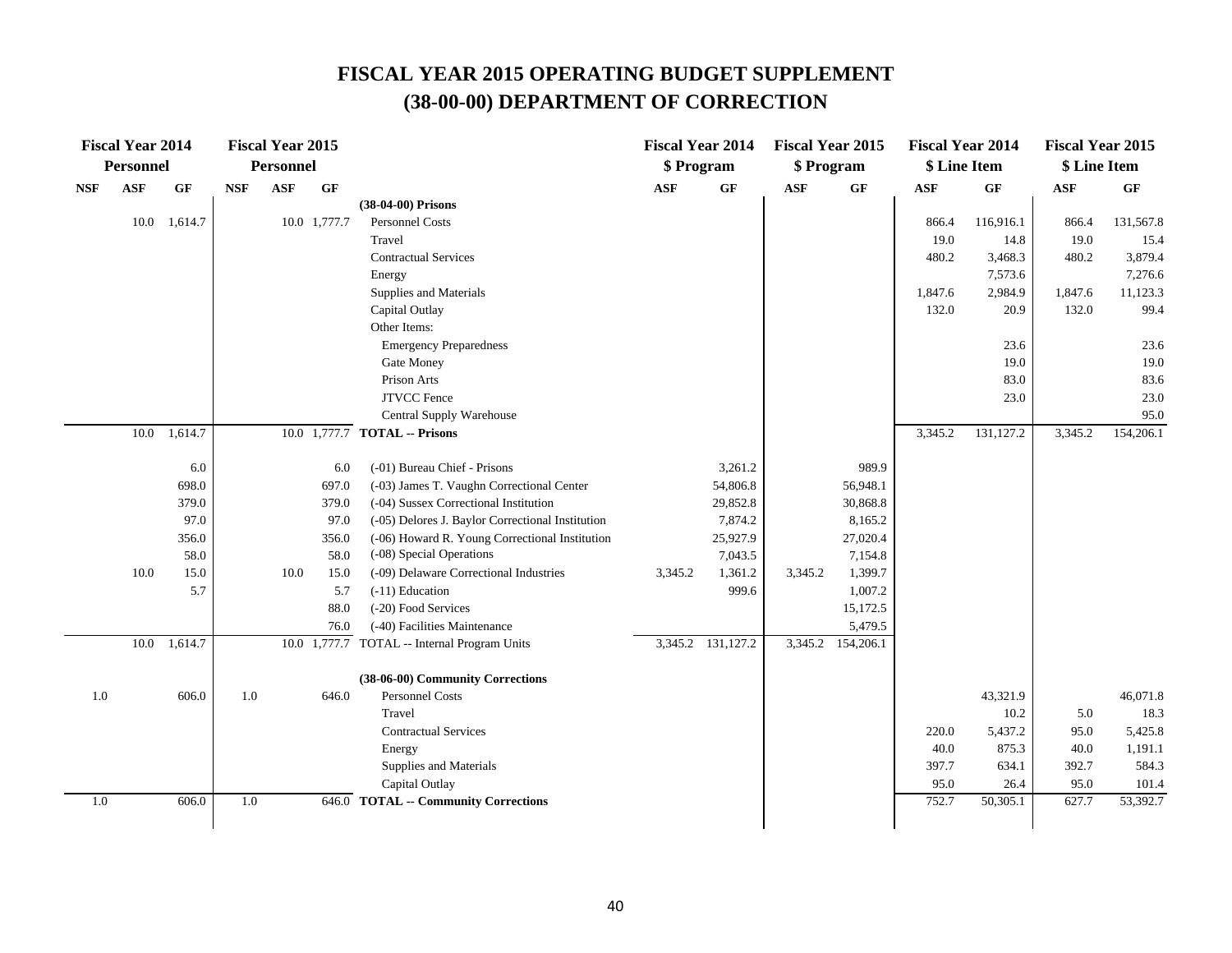|            | <b>Fiscal Year 2014</b><br><b>Personnel</b> |         |            | <b>Fiscal Year 2015</b><br><b>Personnel</b> |       |                                                | <b>Fiscal Year 2014</b><br>\$ Program |          | <b>Fiscal Year 2015</b><br>\$ Program |          |            | <b>Fiscal Year 2014</b><br>\$ Line Item |         | <b>Fiscal Year 2015</b><br>\$ Line Item |
|------------|---------------------------------------------|---------|------------|---------------------------------------------|-------|------------------------------------------------|---------------------------------------|----------|---------------------------------------|----------|------------|-----------------------------------------|---------|-----------------------------------------|
| <b>NSF</b> | <b>ASF</b>                                  | GF      | <b>NSF</b> | <b>ASF</b>                                  | GF    |                                                | ASF                                   | GF       | <b>ASF</b>                            | GF       | <b>ASF</b> | GF                                      | ASF     | GF                                      |
|            |                                             | 6.0     |            |                                             | 6.0   | (-01) Bureau Chief - Community Corrections     |                                       | 1,456.3  |                                       | 1,039.2  |            |                                         |         |                                         |
| 1.0        |                                             | 306.0   | 1.0        |                                             | 306.0 | (-02) Probation and Parole                     | 125.0                                 | 24,306.6 |                                       | 25,017.7 |            |                                         |         |                                         |
|            |                                             | 39.0    |            |                                             | 39.0  | $(-04)$ House Arrest                           |                                       | 3,934.0  |                                       | 3,960.9  |            |                                         |         |                                         |
|            |                                             |         |            |                                             | 40.0  | (-05) Central Offender Records                 |                                       |          |                                       | 2,088.4  |            |                                         |         |                                         |
|            |                                             | 99.0    |            |                                             | 99.0  | (-06) New Castle County Community Corrections  | 95.0                                  | 7.932.5  | 95.0                                  | 8,069.6  |            |                                         |         |                                         |
|            |                                             | 79.0    |            |                                             | 79.0  | (-07) Sussex County Community Corrections      | 437.7                                 | 6,697.1  | 437.7                                 | 7,116.9  |            |                                         |         |                                         |
|            |                                             | 77.0    |            |                                             | 77.0  | (-08) Kent County Community Corrections        | 95.0                                  | 5,978.6  | 95.0                                  | 6,100.0  |            |                                         |         |                                         |
| 1.0        |                                             | 606.0   | 1.0        |                                             | 646.0 | TOTAL -- Internal Program Units                | 752.7                                 | 50,305.1 | 627.7                                 | 53,392.7 |            |                                         |         |                                         |
| 1.0        | 10.0                                        | 2,550.7 | 1.0        |                                             |       | 10.0 2,550.7 TOTAL -- DEPARTMENT OF CORRECTION |                                       |          |                                       |          | 4,097.9    | 269,680.1                               | 4,314.6 | 277,487.9                               |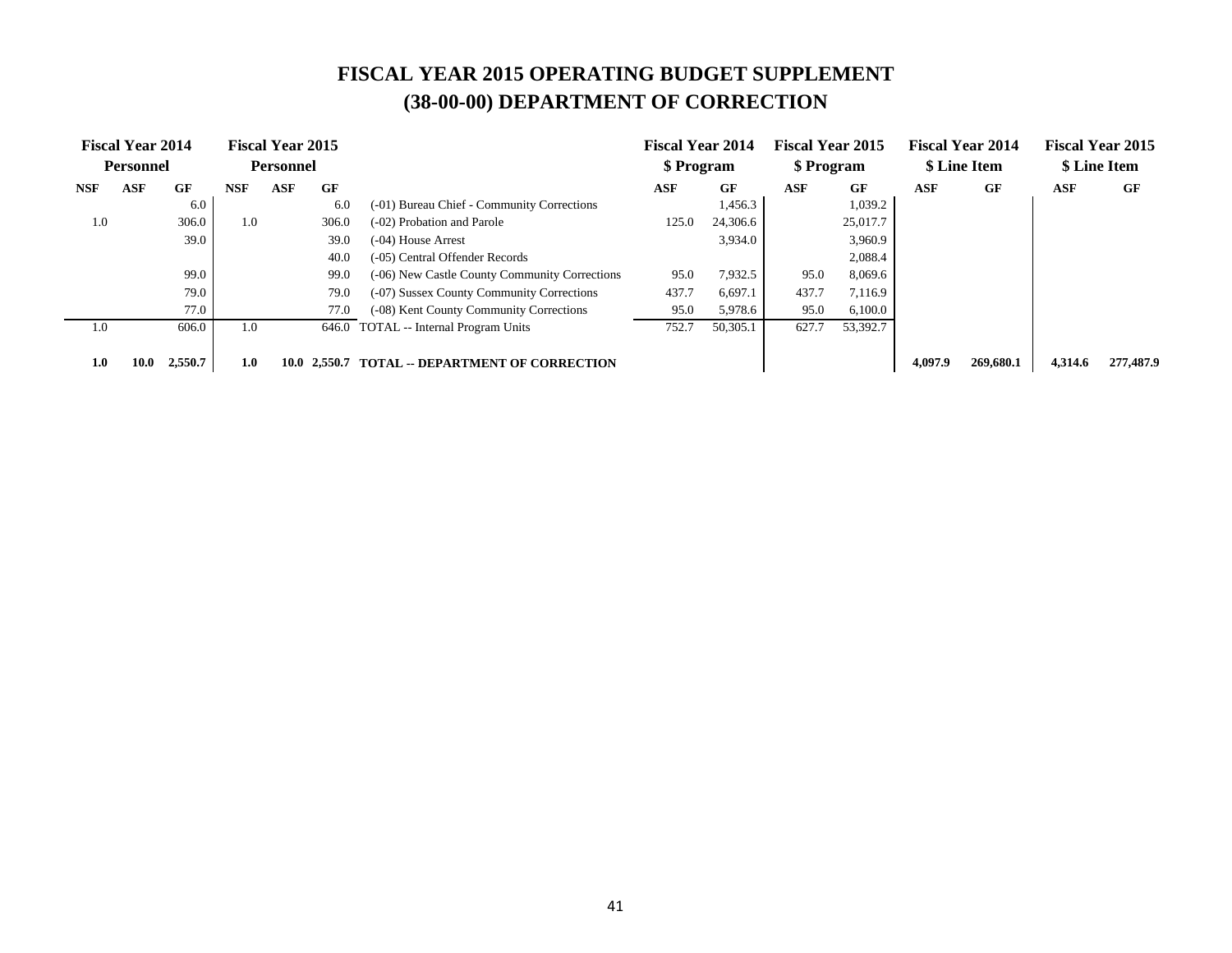|            | <b>Fiscal Year 2014</b> |           |            | <b>Fiscal Year 2015</b> |      |                                       | <b>Fiscal Year 2014</b> |         | <b>Fiscal Year 2015</b> |         | <b>Fiscal Year 2014</b> |         | <b>Fiscal Year 2015</b> |                 |
|------------|-------------------------|-----------|------------|-------------------------|------|---------------------------------------|-------------------------|---------|-------------------------|---------|-------------------------|---------|-------------------------|-----------------|
|            | <b>Personnel</b>        |           |            | Personnel               |      |                                       | \$ Program              |         | \$ Program              |         | \$ Line Item            |         | \$ Line Item            |                 |
| <b>NSF</b> | <b>ASF</b>              | <b>GF</b> | <b>NSF</b> | <b>ASF</b>              | GF   |                                       | <b>ASF</b>              | GF      | <b>ASF</b>              | GF      | <b>ASF</b>              | GF      | <b>ASF</b>              | $\bf{G} \bf{F}$ |
|            |                         |           |            |                         |      | (40-01-00) Office of the Secretary    |                         |         |                         |         |                         |         |                         |                 |
| 35.6       | 72.2                    | 59.2      | 35.6       | 72.2                    | 58.2 | Personnel Costs                       |                         |         |                         |         | 3,360.0                 | 5,531.7 | 3,411.1                 | 5,609.6         |
|            |                         |           |            |                         |      | Travel                                |                         |         |                         |         | 30.9                    | 6.6     | 30.9                    | 6.6             |
|            |                         |           |            |                         |      | Contractual Services                  |                         |         |                         |         | 1,079.6                 | 105.1   | 1,079.6                 | 105.1           |
|            |                         |           |            |                         |      | Energy                                |                         |         |                         |         | 77.5                    | 655.0   | 77.5                    | 655.0           |
|            |                         |           |            |                         |      | Supplies and Materials                |                         |         |                         |         | 157.8                   | 82.2    | 157.8                   | 82.2            |
|            |                         |           |            |                         |      | Capital Outlay                        |                         |         |                         |         | 51.2                    |         | 51.2                    |                 |
|            |                         |           |            |                         |      | Vehicles                              |                         |         |                         |         | 30.0                    |         | 30.0                    |                 |
|            |                         |           |            |                         |      | Other Items:                          |                         |         |                         |         |                         |         |                         |                 |
|            |                         |           |            |                         |      | Delaware Estuary                      |                         |         |                         |         |                         |         |                         | 71.6            |
|            |                         |           |            |                         |      | Non-Game Habitat                      |                         |         |                         |         | 20.0                    |         | 20.0                    |                 |
|            |                         |           |            |                         |      | <b>Coastal Zone Management</b>        |                         |         |                         |         | 15.0                    |         | 15.0                    |                 |
|            |                         |           |            |                         |      | Special Projects/Other Items          |                         |         |                         |         | 15.0                    |         | 15.0                    |                 |
|            |                         |           |            |                         |      | <b>Outdoor Delaware</b>               |                         |         |                         |         | 105.0                   |         | 105.0                   |                 |
|            |                         |           |            |                         |      | Whole Basin Management/TMDL           |                         |         |                         |         | 314.7                   | 652.8   | 314.7                   | 652.8           |
|            |                         |           |            |                         |      | <b>Cost Recovery</b>                  |                         |         |                         |         | 20.0                    |         | 20.0                    |                 |
|            |                         |           |            |                         |      | <b>RGGI LIHEAP</b>                    |                         |         |                         |         |                         |         | 780.0                   |                 |
|            |                         |           |            |                         |      | <b>RGGI CO2 Emissions</b>             |                         |         |                         |         | 12,000.0                |         | 10,140.0                |                 |
|            |                         |           |            |                         |      | RGGI Administration 10%               |                         |         |                         |         | 1,200.0                 |         | 1,560.0                 |                 |
|            |                         |           |            |                         |      | <b>RGGI Reduction Project</b>         |                         |         |                         |         | 1,200.0                 |         | 1,560.0                 |                 |
|            |                         |           |            |                         |      | <b>Energy Assistance</b>              |                         |         |                         |         |                         | 100.0   |                         | 100.0           |
|            |                         |           |            |                         |      | <b>RGGI</b> Weatherization            |                         |         |                         |         | 1,200.0                 |         | 1,560.0                 |                 |
|            |                         |           |            |                         |      | <b>SRF Future Administration</b>      |                         |         |                         |         | 5,750.0                 |         | 5,750.0                 |                 |
|            |                         |           |            |                         |      | Polly Drummond Hill Yard Waste        |                         |         |                         |         |                         | 100.0   |                         |                 |
|            |                         |           |            |                         |      | Other Items                           |                         |         |                         |         | 330.0                   |         | 330.0                   |                 |
| 35.6       | 72.2                    | 59.2      | 35.6       | 72.2                    |      | 58.2 TOTAL -- Office of the Secretary |                         |         |                         |         | 26,956.7                | 7,233.4 | 27,007.8                | 7,282.9         |
| 0.5        | 16.8                    | 21.7      | 0.5        | 16.8                    | 19.7 | (-01) Office of the Secretary         | 1,803.8                 | 3,865.7 | 1,854.9                 | 3,799.9 |                         |         |                         |                 |
| 14.0       |                         | 2.0       | 14.0       |                         | 2.0  | (-02) Coastal Programs                | 248.8                   | 244.8   | 248.8                   | 319.5   |                         |         |                         |                 |
|            | 11.5                    | 5.5       |            | 11.5                    | 5.5  | (-03) Community Services              | 1,056.8                 | 721.6   | 1,056.8                 | 726.7   |                         |         |                         |                 |
| 2.0        | 11.0                    | 8.0       | 2.0        | 11.0                    | 9.0  | (-04) Energy and Climate              | 16,005.2                | 460.3   | 16,005.2                | 465.2   |                         |         |                         |                 |
| 1.0        | 7.5                     | 11.5      | 1.0        | 7.5                     | 11.5 | (-05) Information Technology          | 618.3                   | 942.5   | 618.3                   | 958.5   |                         |         |                         |                 |
| 18.1       | 25.4                    | 10.5      | 18.1       | 25.4                    | 10.5 | (-06) Financial Services              | 7,223.8                 | 998.5   | 7,223.8                 | 1,013.1 |                         |         |                         |                 |
| 35.6       | 72.2                    | 59.2      | 35.6       | 72.2                    |      | 58.2 TOTAL -- Internal Program Units  | 26,956.7                | 7,233.4 | 27,007.8                | 7,282.9 |                         |         |                         |                 |
|            |                         |           |            |                         |      |                                       |                         |         |                         |         |                         |         |                         |                 |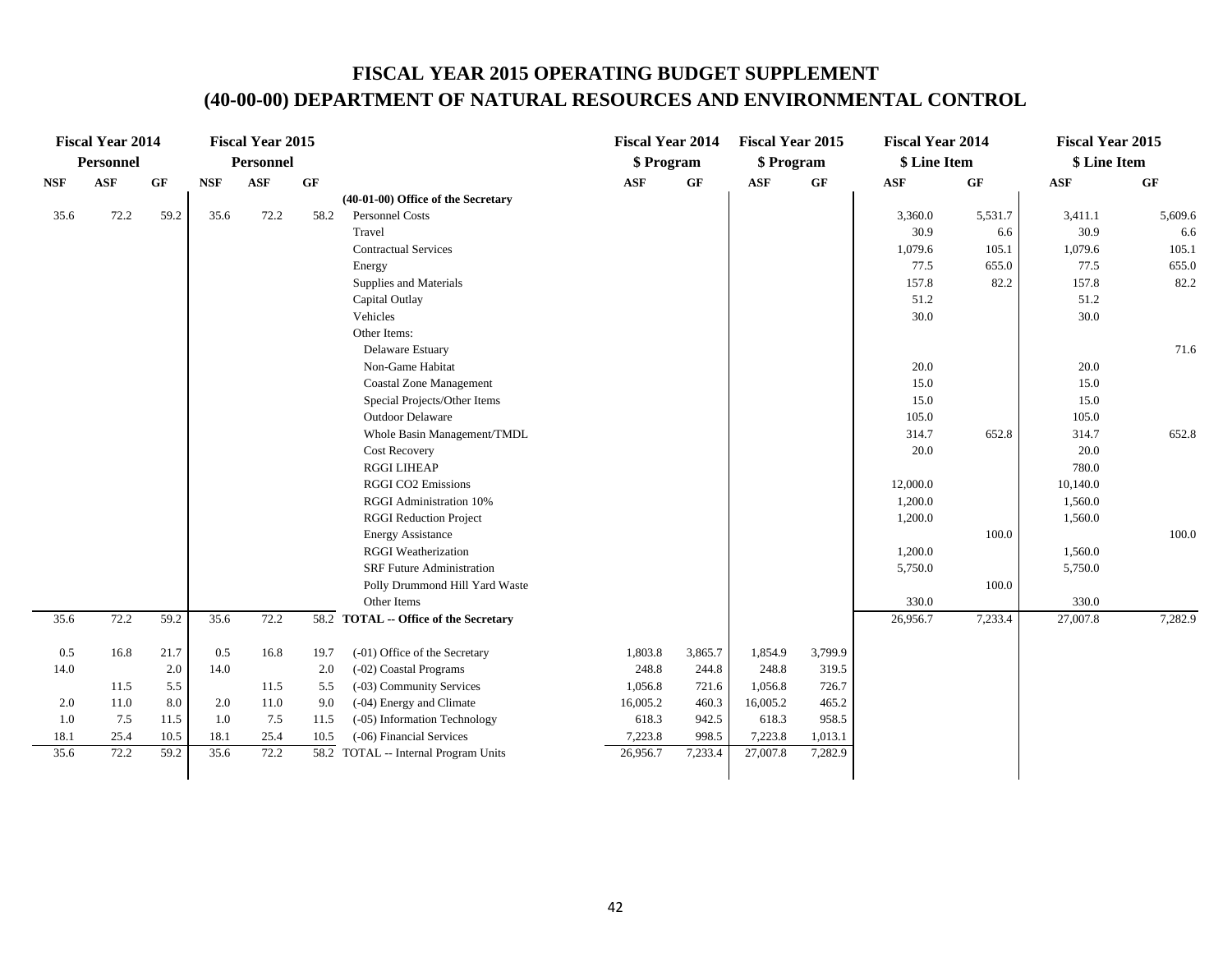|            | <b>Fiscal Year 2014</b> |       |            | <b>Fiscal Year 2015</b> |           |                                                |            | <b>Fiscal Year 2014</b> |            | <b>Fiscal Year 2015</b> | <b>Fiscal Year 2014</b> |          | <b>Fiscal Year 2015</b> |          |
|------------|-------------------------|-------|------------|-------------------------|-----------|------------------------------------------------|------------|-------------------------|------------|-------------------------|-------------------------|----------|-------------------------|----------|
|            | <b>Personnel</b>        |       |            | <b>Personnel</b>        |           |                                                |            | \$ Program              |            | \$ Program              | \$ Line Item            |          | \$ Line Item            |          |
| <b>NSF</b> | <b>ASF</b>              | GF    | <b>NSF</b> | <b>ASF</b>              | <b>GF</b> |                                                | <b>ASF</b> | GF                      | <b>ASF</b> | $\bf GF$                | <b>ASF</b>              | GF       | <b>ASF</b>              | GF       |
|            |                         |       |            |                         |           | (40-03-00) Office of Natural Resources         |            |                         |            |                         |                         |          |                         |          |
| 55.8       | 97.9                    | 197.3 | 55.2       | 96.5                    | 199.3     | <b>Personnel Costs</b>                         |            |                         |            |                         | 6,640.4                 | 15,847.1 | 6,671.0                 | 16,287.9 |
|            |                         |       |            |                         |           | Travel                                         |            |                         |            |                         | 45.8                    | 5.2      | 45.8                    | 5.2      |
|            |                         |       |            |                         |           | <b>Contractual Services</b>                    |            |                         |            |                         | 3,390.5                 | 2,770.9  | 3,493.8                 | 2,789.4  |
|            |                         |       |            |                         |           | Energy                                         |            |                         |            |                         | 66.9                    | 907.2    | 66.9                    | 907.2    |
|            |                         |       |            |                         |           | Supplies and Materials                         |            |                         |            |                         | 951.1                   | 698.7    | 1,010.6                 | 742.3    |
|            |                         |       |            |                         |           | Capital Outlay                                 |            |                         |            |                         | 132.7                   | 2.0      | 132.7                   | 2.0      |
|            |                         |       |            |                         |           | Other Items:                                   |            |                         |            |                         |                         |          |                         |          |
|            |                         |       |            |                         |           | Center for Inland Bays                         |            |                         |            |                         |                         |          |                         | 209.2    |
|            |                         |       |            |                         |           | Water Resource Agency                          |            |                         |            |                         |                         |          |                         | 217.5    |
|            |                         |       |            |                         |           | Aquaculture                                    |            |                         |            |                         |                         |          | 5.0                     |          |
|            |                         |       |            |                         |           | Spraying and Insecticides                      |            |                         |            |                         |                         | 597.8    |                         | 672.8    |
|            |                         |       |            |                         |           | <b>Oyster Recovery Fund</b>                    |            |                         |            |                         | 10.0                    |          | 10.0                    |          |
|            |                         |       |            |                         |           | Beaver Control, Phragmites and Deer Management |            |                         |            |                         |                         | 100.0    |                         | 100.0    |
|            |                         |       |            |                         |           | <b>Boat Repairs</b>                            |            |                         |            |                         | 40.0                    |          | 40.0                    |          |
|            |                         |       |            |                         |           | Non-Game Habitat                               |            |                         |            |                         | 50.0                    |          | 50.0                    |          |
|            |                         |       |            |                         |           | Natural Heritage Museum                        |            |                         |            |                         | 19.0                    | 196.7    | 19.0                    | 196.6    |
|            |                         |       |            |                         |           | Clean Vessel Program                           |            |                         |            |                         | 32.4                    |          | 32.4                    |          |
|            |                         |       |            |                         |           | Duck Stamp                                     |            |                         |            |                         | 180.0                   |          | 180.0                   |          |
|            |                         |       |            |                         |           | Junior Duck Stamp                              |            |                         |            |                         | 5.0                     |          | 5.0                     |          |
|            |                         |       |            |                         |           | <b>Trout Stamp</b>                             |            |                         |            |                         | 50.0                    |          | 50.0                    |          |
|            |                         |       |            |                         |           | <b>Finfish Development</b>                     |            |                         |            |                         | 130.0                   |          | 130.0                   |          |
|            |                         |       |            |                         |           | <b>Fisheries Restoration</b>                   |            |                         |            |                         | 600.0                   |          | 600.0                   |          |
|            |                         |       |            |                         |           | Northern Delaware Wetlands                     |            |                         |            |                         | 277.5                   |          | 277.5                   |          |
|            |                         |       |            |                         |           | Revenue Refund                                 |            |                         |            |                         | 38.0                    |          | 38.0                    |          |
|            |                         |       |            |                         |           | Killen's Pond Water Park                       |            |                         |            |                         | 500.0                   |          | 500.0                   |          |
|            |                         |       |            |                         |           | <b>Biden Center</b>                            |            |                         |            |                         | 90.0                    |          | 90.0                    |          |
|            |                         |       |            |                         |           | Beach Erosion Control Program                  |            |                         |            |                         | 8,000.0                 |          | 8,000.0                 |          |
|            |                         |       |            |                         |           | Sand Bypass System                             |            |                         |            |                         |                         | 80.0     |                         | 80.0     |
|            |                         |       |            |                         |           | Tax Ditches*                                   |            |                         |            |                         |                         | 225.0    |                         | 225.0    |
|            |                         |       |            |                         |           | Director's Office Personnel                    |            |                         |            |                         | 72.4                    |          | 72.4                    |          |
|            |                         |       |            |                         |           | Director's Office Operations                   |            |                         |            |                         | 51.8                    |          | 51.8                    |          |
|            |                         |       |            |                         |           | Wildlife and Fisheries Personnel               |            |                         |            |                         | 1,291.6                 |          | 1,291.6                 |          |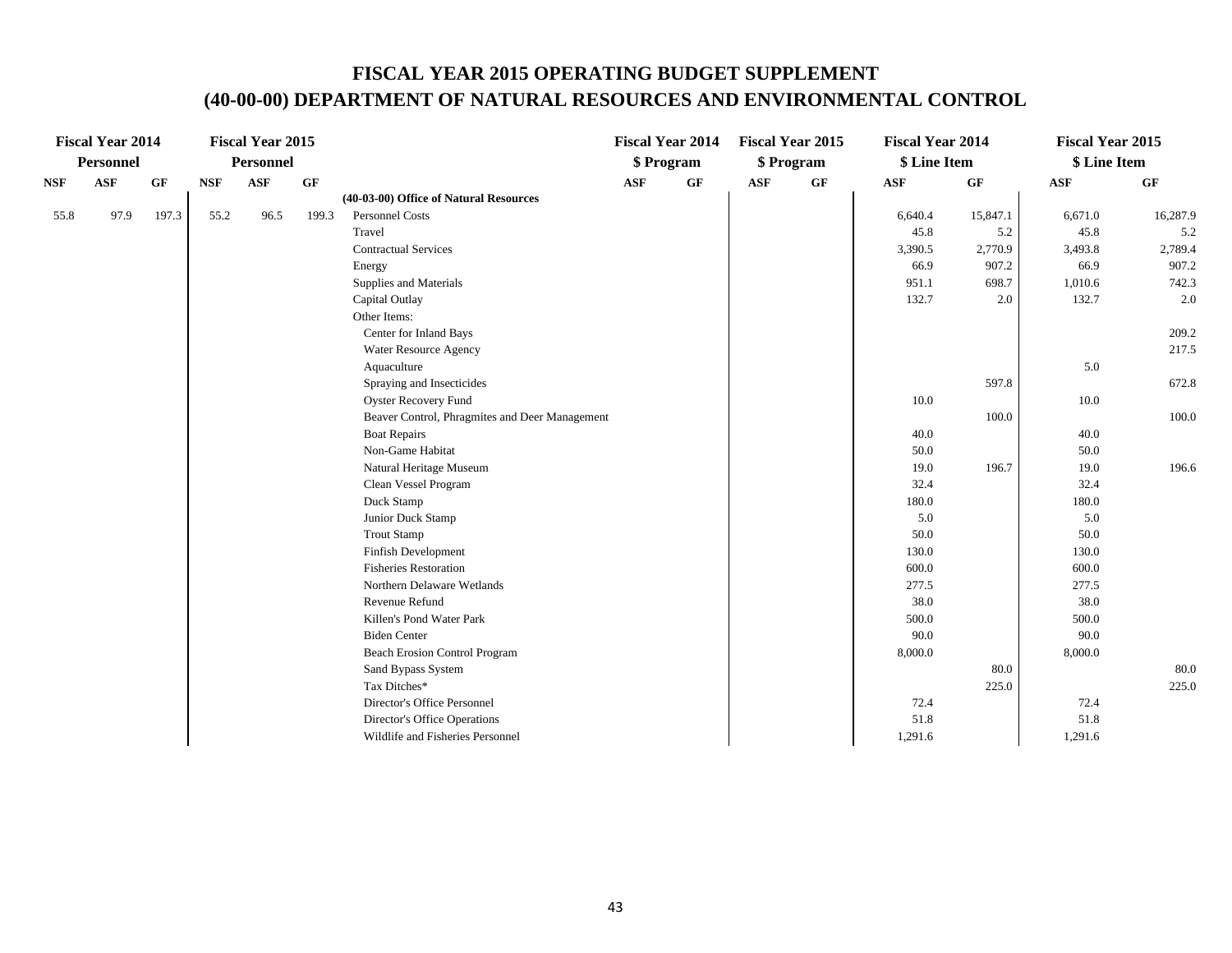|            | <b>Fiscal Year 2014</b>       |           |            | <b>Fiscal Year 2015</b> |      |                                               | <b>Fiscal Year 2014</b> |          | <b>Fiscal Year 2015</b> |          | <b>Fiscal Year 2014</b> |          | <b>Fiscal Year 2015</b> |          |
|------------|-------------------------------|-----------|------------|-------------------------|------|-----------------------------------------------|-------------------------|----------|-------------------------|----------|-------------------------|----------|-------------------------|----------|
|            | <b>Personnel</b>              |           |            | <b>Personnel</b>        |      |                                               | \$ Program              |          | \$ Program              |          | \$ Line Item            |          | \$ Line Item            |          |
| <b>NSF</b> | <b>ASF</b>                    | <b>GF</b> | <b>NSF</b> | ASF                     | GF   |                                               | <b>ASF</b>              | GF       | <b>ASF</b>              | GF       | ASF                     | GF       | <b>ASF</b>              | GF       |
|            |                               |           |            |                         |      | Wildlife and Fisheries Operations             |                         |          |                         |          | 1,892.8                 |          | 1,892.8                 |          |
|            |                               |           |            |                         |      | <b>Enforcement Personnel</b>                  |                         |          |                         |          | 672.7                   |          | 672.7                   |          |
|            |                               |           |            |                         |      | <b>Enforcement Operations</b>                 |                         |          |                         |          | 581.1                   |          | 581.1                   |          |
|            |                               |           |            |                         |      | Other Items                                   |                         |          |                         |          | 974.6                   |          | 974.6                   |          |
| 55.8       | 97.9                          | 197.3     | 55.2       | 96.5                    |      | 199.3 TOTAL -- Office of Natural Resources    |                         |          |                         |          | 26,786.3                | 21,430.6 | 26,984.7                | 22,435.1 |
| 11.5       | 55.5                          | 98.0      | 11.5       | 55.5                    | 98.0 | (-02) Parks and Recreation                    | 11,227.3                | 9,180.5  | 11,407.3                | 9,308.1  |                         |          |                         |          |
| 32.9       | 38.4                          | 45.7      | 32.3       | 38.0                    | 46.7 | (-03) Fish and Wildlife                       | 6,064.7                 | 5,470.9  | 6,083.1                 | 5,846.1  |                         |          |                         |          |
| 11.4       | 4.0                           | 53.6      | 11.4       | 3.0                     | 54.6 | (-04) Watershed Stewardship                   | 9,494.3                 | 6,779.2  | 9,494.3                 | 7,280.9  |                         |          |                         |          |
| 55.8       | 97.9                          | 197.3     | 55.2       | 96.5                    |      | 199.3 TOTAL -- Internal Program Units         | 26,786.3                | 21,430.6 | 26,984.7                | 22,435.1 |                         |          |                         |          |
|            | *Pursuant to 7 Del. C. § 3921 |           |            |                         |      |                                               |                         |          |                         |          |                         |          |                         |          |
|            |                               |           |            |                         |      | (40-04-00) Office of Environmental Protection |                         |          |                         |          |                         |          |                         |          |
| 68.6       | 136.7                         | 71.7      | 68.6       | 137.7                   | 70.7 | Personnel Costs                               |                         |          |                         |          | 4,959.5                 | 6,362.4  | 3,484.8                 | 6,431.8  |
|            |                               |           |            |                         |      | Travel                                        |                         |          |                         |          | 67.0                    |          | 67.0                    |          |
|            |                               |           |            |                         |      | <b>Contractual Services</b>                   |                         |          |                         |          | 979.7                   | 619.9    | 1,416.7                 | 585.4    |
|            |                               |           |            |                         |      | Energy                                        |                         |          |                         |          | 16.5                    | 89.8     | 16.5                    | 89.8     |
|            |                               |           |            |                         |      | Supplies and Materials                        |                         |          |                         |          | 244.5                   | 70.1     | 93.9                    | 85.1     |
|            |                               |           |            |                         |      | Capital Outlay                                |                         |          |                         |          | 203.0                   | 19.9     | 203.0                   | 4.9      |
|            |                               |           |            |                         |      | Other Items:                                  |                         |          |                         |          |                         |          |                         |          |
|            |                               |           |            |                         |      | Delaware Estuary                              |                         |          |                         |          |                         | 71.6     |                         |          |
|            |                               |           |            |                         |      | Center for the Inland Bays                    |                         |          |                         |          |                         | 209.2    |                         |          |
|            |                               |           |            |                         |      | Water Resource Agency                         |                         |          |                         |          |                         | 217.5    |                         |          |
|            |                               |           |            |                         |      | Polly Drummond Hill Yard Waste                |                         |          |                         |          |                         |          |                         | 250.0    |
|            |                               |           |            |                         |      | Local Emergency Planning Committees           |                         |          |                         |          | 300.0                   |          | 300.0                   |          |
|            |                               |           |            |                         |      | <b>AST Administration</b>                     |                         |          |                         |          | 225.0                   |          | 225.0                   |          |
|            |                               |           |            |                         |      | HSCA - Clean-up                               |                         |          |                         |          | 25,310.5                |          | 25,310.5                |          |
|            |                               |           |            |                         |      | HSCA - Recovered Administration               |                         |          |                         |          | 2,398.0                 |          | 2,398.0                 |          |
|            |                               |           |            |                         |      | <b>SARA</b>                                   |                         |          |                         |          | 30.0                    | 14.4     | 30.0                    | 14.4     |
|            |                               |           |            |                         |      | <b>UST</b> Administration                     |                         |          |                         |          | 330.0                   |          | 330.0                   |          |
|            |                               |           |            |                         |      | <b>UST Contractor Certification</b>           |                         |          |                         |          | 20.0                    |          | 20.0                    |          |
|            |                               |           |            |                         |      | <b>UST Recovered Costs</b>                    |                         |          |                         |          | 100.0                   |          | 100.0                   |          |
|            |                               |           |            |                         |      | <b>Stage II Vapor Recovery</b>                |                         |          |                         |          | 75.0                    |          | 75.0                    |          |
|            |                               |           |            |                         |      | Extremely Hazardous Substance Program         |                         |          |                         |          | 180.9                   |          | 180.9                   |          |
|            |                               |           |            |                         |      | <b>Environmental Response</b>                 |                         |          |                         |          | 525.8                   |          | 525.8                   |          |
|            |                               |           |            |                         |      | Non-Title V                                   |                         |          |                         |          | 164.8                   |          | 164.8                   |          |
|            |                               |           |            |                         |      | Enhanced I and M Program                      |                         |          |                         |          | 241.2                   |          | 241.2                   |          |
|            |                               |           |            |                         |      | Public Outreach                               |                         |          |                         |          | 50.0                    |          | 50.0                    |          |
|            |                               |           |            |                         |      | Tire Administration                           |                         |          |                         |          | 500.0                   |          | 500.0                   |          |
|            |                               |           |            |                         |      | Tire Clean-up                                 |                         |          |                         |          | 1,500.0                 |          | 1,500.0                 |          |
|            |                               |           |            |                         |      | Board of Certification                        |                         |          |                         |          | 14.0                    |          | 14.0                    |          |
|            |                               |           |            |                         |      | <b>Environmental Labs Personnel</b>           |                         |          |                         |          |                         |          | 1,100.0                 |          |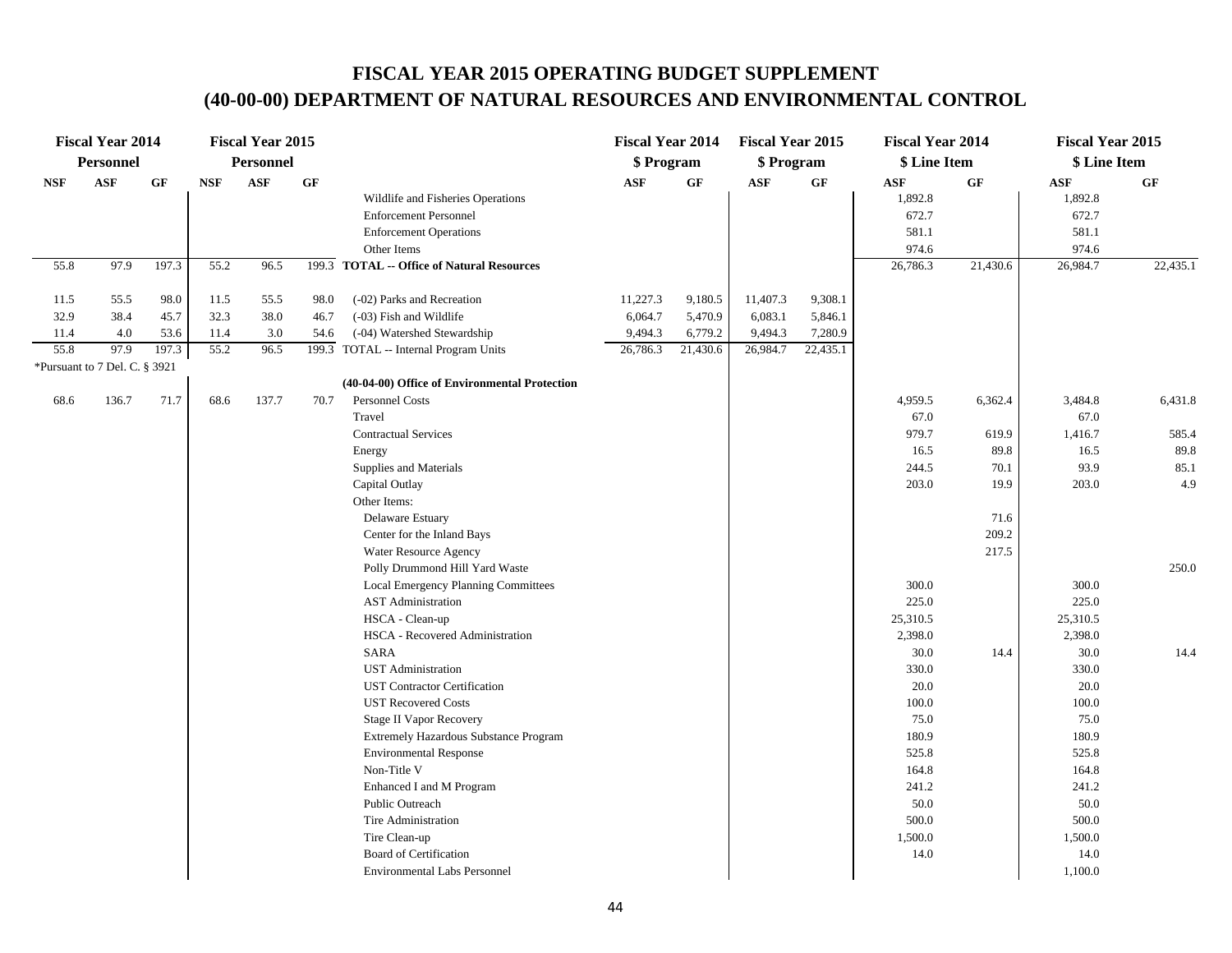|            | <b>Fiscal Year 2014</b> |           |            | <b>Fiscal Year 2015</b> |           |                                                  | <b>Fiscal Year 2014</b> |           | <b>Fiscal Year 2015</b> |         | <b>Fiscal Year 2014</b> |           | <b>Fiscal Year 2015</b> |           |
|------------|-------------------------|-----------|------------|-------------------------|-----------|--------------------------------------------------|-------------------------|-----------|-------------------------|---------|-------------------------|-----------|-------------------------|-----------|
|            | Personnel               |           |            | <b>Personnel</b>        |           |                                                  | \$ Program              |           | \$ Program              |         | \$ Line Item            |           | \$ Line Item            |           |
| <b>NSF</b> | <b>ASF</b>              | <b>GF</b> | <b>NSF</b> | <b>ASF</b>              | <b>GF</b> |                                                  | ASF                     | <b>GF</b> | <b>ASF</b>              | GF      | <b>ASF</b>              | <b>GF</b> | <b>ASF</b>              | <b>GF</b> |
|            |                         |           |            |                         |           | <b>Environmental Labs Expenditures</b>           |                         |           |                         |         |                         |           | 467.0                   |           |
|            |                         |           |            |                         |           | <b>Surface Water Personnel</b>                   |                         |           |                         |         | 237.2                   |           | 237.2                   |           |
|            |                         |           |            |                         |           | Surface Water Expenditures                       |                         |           |                         |         | 96.8                    |           | 96.8                    |           |
|            |                         |           |            |                         |           | <b>Groundwater Personnel</b>                     |                         |           |                         |         | 339.0                   |           | 339.0                   |           |
|            |                         |           |            |                         |           | Groundwater Expenditures                         |                         |           |                         |         | 207.5                   |           | 207.5                   |           |
|            |                         |           |            |                         |           | Water Supply Personnel                           |                         |           |                         |         | 220.9                   |           | 220.9                   |           |
|            |                         |           |            |                         |           | <b>Water Supply Expenditures</b>                 |                         |           |                         |         | 51.0                    |           | 201.0                   |           |
|            |                         |           |            |                         |           | Wetlands Personnel                               |                         |           |                         |         | 318.4                   |           | 318.4                   |           |
|            |                         |           |            |                         |           | Wetlands Expenditures                            |                         |           |                         |         | 202.0                   |           | 202.0                   |           |
|            |                         |           |            |                         |           | Hazardous Waste Transporter Fees                 |                         |           |                         |         | 141.6                   |           | 141.6                   |           |
|            |                         |           |            |                         |           | <b>Waste End Personnel</b>                       |                         |           |                         |         | 280.4                   |           | 280.4                   |           |
|            |                         |           |            |                         |           | <b>Waste End Assessment</b>                      |                         |           |                         |         | 73.7                    |           | 73.7                    |           |
|            |                         |           |            |                         |           | Hazardous Waste Personnel                        |                         |           |                         |         | 180.0                   |           | 180.0                   |           |
|            |                         |           |            |                         |           | Hazardous Waste Fees                             |                         |           |                         |         | 32.5                    |           | 32.5                    |           |
|            |                         |           |            |                         |           | Solid Waste Transporter Personnel                |                         |           |                         |         | 121.4                   |           | 121.4                   |           |
|            |                         |           |            |                         |           | Solid Waste Transporter Fees                     |                         |           |                         |         | 21.2                    |           | 21.2                    |           |
|            |                         |           |            |                         |           | Solid Waste Personnel                            |                         |           |                         |         | 75.0                    |           | 75.0                    |           |
|            |                         |           |            |                         |           | <b>Solid Waste Fees</b>                          |                         |           |                         |         | 25.0                    |           | 25.0                    |           |
|            |                         |           |            |                         |           | <b>SRF Future Administration</b>                 |                         |           |                         |         | 450.0                   |           | 450.0                   |           |
|            |                         |           |            |                         |           | Other Items                                      |                         |           |                         |         | 1,471.8                 |           | 954.8                   |           |
| 68.6       | 136.7                   | 71.7      | 68.6       | 137.7                   |           | 70.7 TOTAL -- Office of Environmental Protection |                         |           |                         |         | 42,980.8                | 7,674.8   | 42,992.5                | 7,461.4   |
| 17.4       | 40.6                    | 10.0      | 17.4       | 40.6                    | 10.0      | (-02) Air Quality                                | 4,687.5                 | 1,115.9   | 4,687.5                 | 1,103.9 |                         |           |                         |           |
| 12.8       | 52.5                    | 34.7      | 12.8       | 52.5                    | 34.7      | $(-03)$ Water                                    | 4,524.0                 | 4,204.0   | 4,524.0                 | 3,740.2 |                         |           |                         |           |
| 38.4       | 43.6                    | 27.0      | 38.4       | 44.6                    | 26.0      | (-04) Waste and Hazardous Substances             | 33,769.3                | 2,354.9   | 33,781.0                | 2,617.3 |                         |           |                         |           |
| 68.6       | 136.7                   | 71.7      | 68.6       | 137.7                   |           | 70.7 TOTAL -- Internal Program Units             | 42,980.8                | 7,674.8   | 42,992.5                | 7,461.4 |                         |           |                         |           |
| 160.0      | 306.8                   | 328.2     | 159.4      | 306.4                   |           | 328.2 TOTAL -- DEPARTMENT OF NATURAL             |                         |           |                         |         | 96,723.8                | 36,338.8  | 96,985.0                | 37,179.4  |
|            |                         |           |            |                         |           | <b>RESOURCES AND</b>                             |                         |           |                         |         |                         |           |                         |           |
|            |                         |           |            |                         |           | <b>ENVIRONMENTAL CONTROL</b>                     |                         |           |                         |         |                         |           |                         |           |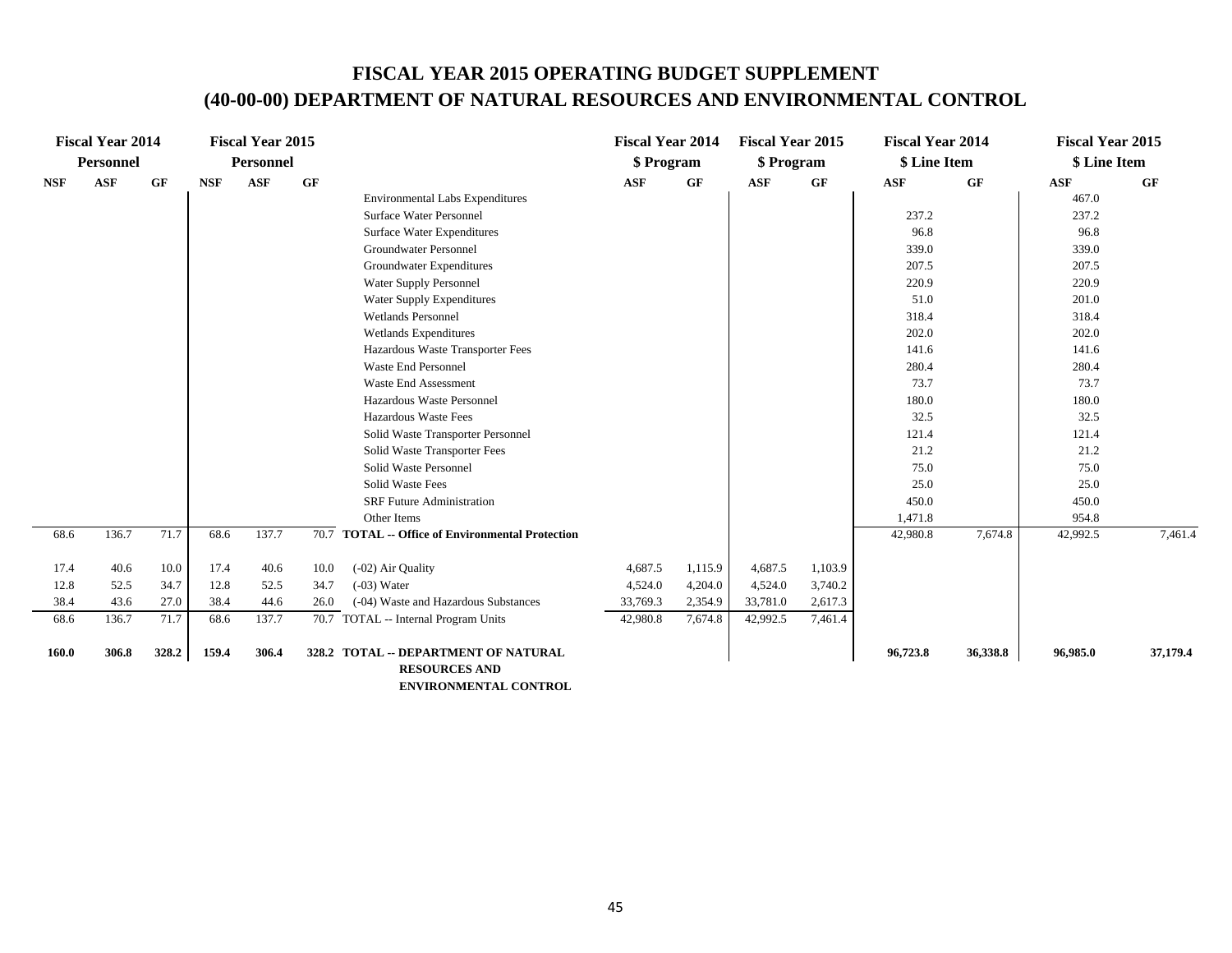|            | <b>Fiscal Year 2014</b> |           |            | <b>Fiscal Year 2015</b> |      |                                                       | <b>Fiscal Year 2014</b> |           | <b>Fiscal Year 2015</b> |           | <b>Fiscal Year 2014</b> |           | <b>Fiscal Year 2015</b> |         |
|------------|-------------------------|-----------|------------|-------------------------|------|-------------------------------------------------------|-------------------------|-----------|-------------------------|-----------|-------------------------|-----------|-------------------------|---------|
|            | <b>Personnel</b>        |           |            | <b>Personnel</b>        |      |                                                       | \$ Program              |           | \$Program               |           | \$ Line Item            |           | \$ Line Item            |         |
| <b>NSF</b> | <b>ASF</b>              | <b>GF</b> | <b>NSF</b> | ASF                     | GF   |                                                       | <b>ASF</b>              | <b>GF</b> | <b>ASF</b>              | <b>GF</b> | <b>ASF</b>              | <b>GF</b> | <b>ASF</b>              | GF      |
|            |                         |           |            |                         |      | (45-01-00) Office of the Secretary                    |                         |           |                         |           |                         |           |                         |         |
| 40.8       | 11.5                    | 48.7      | 40.8       | 11.5                    | 46.7 | <b>Personnel Costs</b>                                |                         |           |                         |           | 2,005.0                 | 3,932.2   | 2,005.0                 | 3,932.2 |
|            |                         |           |            |                         |      | Travel                                                |                         |           |                         |           | 39.0                    | 2.9       | 39.0                    | 2.9     |
|            |                         |           |            |                         |      | <b>Contractual Services</b>                           |                         |           |                         |           | 613.3                   | 485.8     | 613.3                   | 474.3   |
|            |                         |           |            |                         |      | Energy                                                |                         |           |                         |           | 15.0                    |           | 15.0                    |         |
|            |                         |           |            |                         |      | Supplies and Materials                                |                         |           |                         |           | 626.7                   | 49.0      | 47.0                    | 34.3    |
|            |                         |           |            |                         |      | Capital Outlay                                        |                         |           |                         |           | 10.0                    | 0.1       | 10.0                    | 0.1     |
|            |                         |           |            |                         |      | Other Items:                                          |                         |           |                         |           |                         |           |                         |         |
|            |                         |           |            |                         |      | Police Training Council                               |                         |           |                         |           |                         | 13.1      |                         | 13.1    |
|            |                         |           |            |                         |      | Real Time Crime Reporting                             |                         |           |                         |           |                         | 48.1      |                         | 48.1    |
|            |                         |           |            |                         |      | Local Emergency Planning Council                      |                         |           |                         |           |                         | 50.0      |                         | 50.0    |
|            |                         |           |            |                         |      | <b>ITC Funds</b>                                      |                         |           |                         |           |                         | 15.0      |                         | 15.0    |
|            |                         |           |            |                         |      | <b>Community Firearm Recovery</b>                     |                         |           |                         |           |                         | 200.0     |                         |         |
|            |                         |           |            |                         |      | Brain Injury Trust Fund                               |                         |           |                         |           |                         |           |                         | 50.0    |
|            |                         |           |            |                         |      | Fund to Combat Violent Crimes - State Police          |                         |           |                         |           | 2,125.0                 |           | 2,125.0                 |         |
|            |                         |           |            |                         |      | Fund to Combat Violent Crimes - Local Law Enforcement |                         |           |                         |           | 2,125.0                 |           | 2,125.0                 |         |
|            |                         |           |            |                         |      | <b>System Support</b>                                 |                         |           |                         |           | 798.2                   |           | 1,048.2                 |         |
|            |                         |           |            |                         |      | Hazardous Waste Cleanup                               |                         |           |                         |           | 100.0                   |           | 100.0                   |         |
|            |                         |           |            |                         |      | Resale - Communication Parts                          |                         |           |                         |           | 336.0                   |           | 336.0                   |         |
|            |                         |           |            |                         |      | Vehicles                                              |                         |           |                         |           | 89.4                    |           | 89.4                    |         |
|            |                         |           |            |                         |      | Other Items                                           |                         |           |                         |           | 0.7                     |           | 0.7                     |         |
| 40.8       | 11.5                    | 48.7      | 40.8       | 11.5                    |      | 46.7 TOTAL -- Office of the Secretary                 |                         |           |                         |           | 8,883.3                 | 4,796.2   | 8,553.6                 | 4,620.0 |
| 2.0        |                         | 14.0      | 2.0        |                         | 13.0 | (-01) Administration                                  | 4,350.0                 | 1,800.6   | 4,350.0                 | 1,599.8   |                         |           |                         |         |
|            | 4.5                     | 22.5      |            | 4.5                     | 21.5 | (-20) Communication                                   | 2,215.3                 | 1,903.6   | 1,885.6                 | 1,886.6   |                         |           |                         |         |
| 29.8       |                         | 9.2       | 29.8       |                         | 9.2  | (-30) Delaware Emergency Management Agency            |                         | 761.5     |                         | 753.1     |                         |           |                         |         |
| 5.0        |                         | 2.0       | 5.0        |                         | 2.0  | (-40) Highway Safety                                  |                         | 167.8     |                         | 167.8     |                         |           |                         |         |
| 4.0        |                         |           | 4.0        |                         |      | (-50) Developmental Disabilities Council              |                         | 20.0      |                         | 20.0      |                         |           |                         |         |
|            |                         | 1.0       |            |                         | 1.0  | (-60) State Council for Persons with Disabilities     |                         | 142.7     |                         | 192.7     |                         |           |                         |         |
|            | 7.0                     |           |            | 7.0                     |      | (-70) Division of Gaming Enforcement                  | 2,318.0                 |           | 2,318.0                 |           |                         |           |                         |         |
| 40.8       | 11.5                    | 48.7      | 40.8       | 11.5                    |      | 46.7 TOTAL -- Internal Program Units                  | 8,883.3                 | 4,796.2   | 8,553.6                 | 4,620.0   |                         |           |                         |         |
|            |                         |           |            |                         |      |                                                       |                         |           |                         |           |                         |           |                         |         |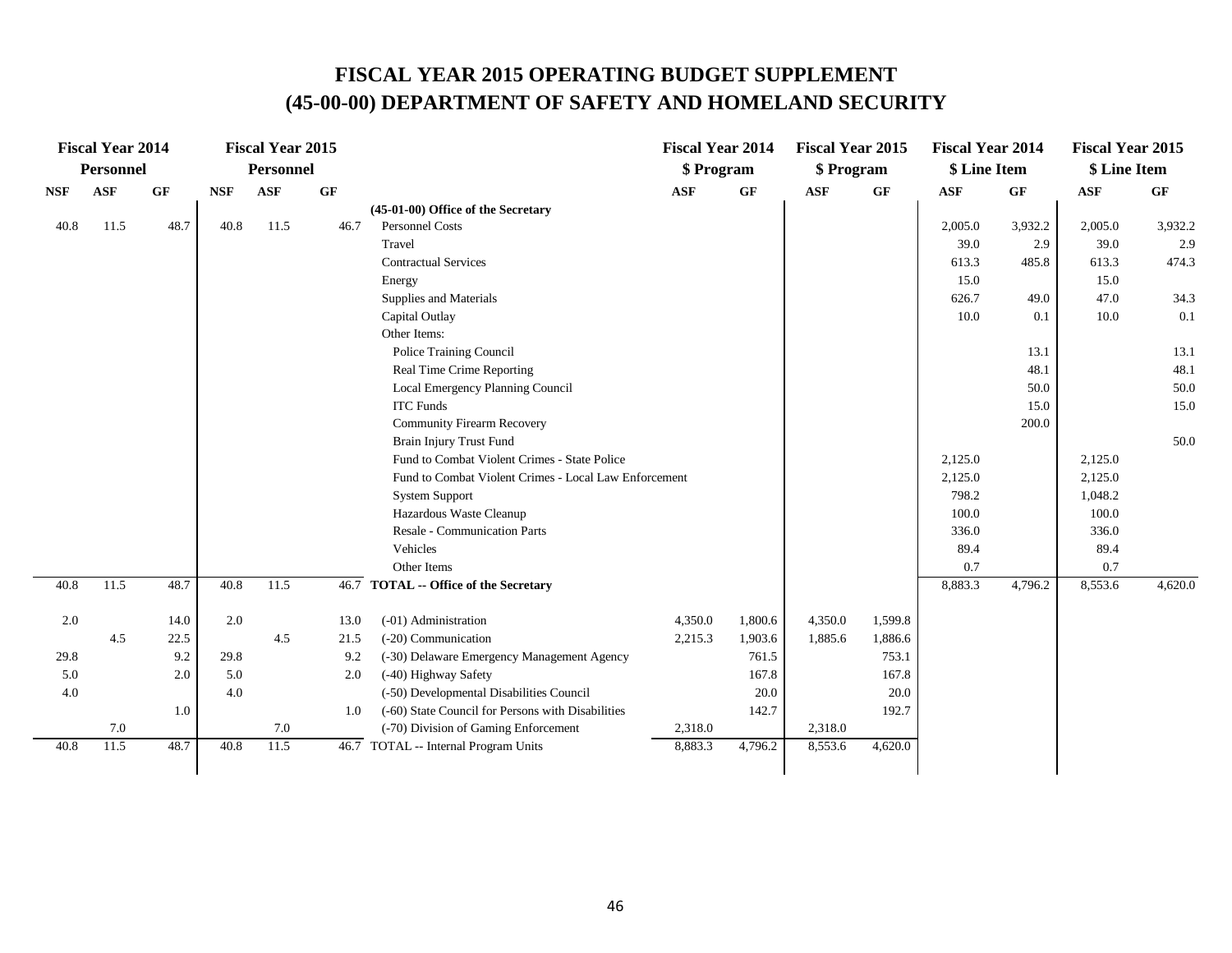|            | <b>Fiscal Year 2014</b> |      |            | <b>Fiscal Year 2015</b> |      |                                                                  | <b>Fiscal Year 2014</b> |         | <b>Fiscal Year 2015</b> |         | <b>Fiscal Year 2014</b> |         | <b>Fiscal Year 2015</b> |         |
|------------|-------------------------|------|------------|-------------------------|------|------------------------------------------------------------------|-------------------------|---------|-------------------------|---------|-------------------------|---------|-------------------------|---------|
|            | Personnel               |      |            | <b>Personnel</b>        |      |                                                                  | \$ Program              |         | \$ Program              |         | \$ Line Item            |         | \$ Line Item            |         |
| <b>NSF</b> | <b>ASF</b>              | GF   | <b>NSF</b> | <b>ASF</b>              | GF   |                                                                  | <b>ASF</b>              | GF      | <b>ASF</b>              | GF      | <b>ASF</b>              | GF      | <b>ASF</b>              | GF      |
|            |                         |      |            |                         |      | $(45-02-00)$ Capitol Police                                      |                         |         |                         |         |                         |         |                         |         |
|            |                         | 91.0 |            | $1.0\,$                 | 94.0 | Personnel Costs                                                  |                         |         |                         |         |                         | 5,475.7 | 72.4                    | 6,265.8 |
|            |                         |      |            |                         |      | Travel                                                           |                         |         |                         |         |                         | 0.5     |                         | 0.5     |
|            |                         |      |            |                         |      | <b>Contractual Services</b>                                      |                         |         |                         |         |                         | 318.0   |                         | 317.3   |
|            |                         |      |            |                         |      | Supplies and Materials                                           |                         |         |                         |         |                         | 71.7    |                         | 137.3   |
|            |                         |      |            |                         |      | Special Duty                                                     |                         |         |                         |         | 113.6                   |         | 113.6                   |         |
|            |                         |      |            |                         |      | School Safety Plans                                              |                         |         |                         |         |                         | 700.0   |                         | 300.0   |
|            |                         | 91.0 |            | 1.0                     |      | 94.0 TOTAL -- Capitol Police                                     |                         |         |                         |         | 113.6                   | 6,565.9 | 186.0                   | 7,020.9 |
|            |                         | 91.0 |            | 1.0                     | 94.0 | (-10) Capitol Police                                             | 113.6                   | 6,565.9 | 186.0                   | 7,020.9 |                         |         |                         |         |
|            |                         | 91.0 |            | 1.0                     |      | 94.0 TOTAL -- Internal Program Unit                              | 113.6                   | 6,565.9 | 186.0                   | 7,020.9 |                         |         |                         |         |
|            |                         |      |            |                         |      | (45-03-00) Office of the Alcoholic Beverage                      |                         |         |                         |         |                         |         |                         |         |
|            |                         |      |            |                         |      | <b>Control Commissioner</b>                                      |                         |         |                         |         |                         |         |                         |         |
|            |                         | 6.0  |            |                         | 6.0  | <b>Personnel Costs</b>                                           |                         |         |                         |         |                         | 492.4   |                         | 492.4   |
|            |                         |      |            |                         |      | Travel                                                           |                         |         |                         |         | 8.0                     | 0.5     | 8.0                     | 0.5     |
|            |                         |      |            |                         |      | <b>Contractual Services</b>                                      |                         |         |                         |         | 72.9                    | 7.2     | 72.9                    | 7.1     |
|            |                         |      |            |                         |      | Supplies and Materials                                           |                         |         |                         |         | 3.0                     | 7.1     | 3.0                     | 7.1     |
|            |                         | 6.0  |            |                         |      | $\overline{6.0}$ TOTAL $\cdots$ Office of the Alcoholic Beverage |                         |         |                         |         | 83.9                    | 507.2   | 83.9                    | 507.1   |
|            |                         |      |            |                         |      | <b>Control Commissioner</b>                                      |                         |         |                         |         |                         |         |                         |         |
|            |                         | 6.0  |            |                         | 6.0  | (-10) Office of the Alcoholic Beverage Control                   | 83.9                    | 507.2   | 83.9                    | 507.1   |                         |         |                         |         |
|            |                         |      |            |                         |      | Commissioner                                                     |                         |         |                         |         |                         |         |                         |         |
|            |                         | 6.0  |            |                         |      | 6.0 TOTAL -- Internal Program Unit                               | 83.9                    | 507.2   | 83.9                    | 507.1   |                         |         |                         |         |
|            |                         |      |            |                         |      | (45-04-00) Division of Alcohol and Tobacco                       |                         |         |                         |         |                         |         |                         |         |
|            |                         |      |            |                         |      | <b>Enforcement</b>                                               |                         |         |                         |         |                         |         |                         |         |
| 2.3        | 4.0                     | 10.7 | 2.0        | 4.0                     | 12.0 | Personnel Costs                                                  |                         |         |                         |         | 43.1                    | 764.6   | 43.1                    | 1,043.1 |
|            |                         |      |            |                         |      | Travel                                                           |                         |         |                         |         | 2.8                     |         | 2.8                     | 0.5     |
|            |                         |      |            |                         |      | <b>Contractual Services</b>                                      |                         |         |                         |         | 36.6                    | 98.1    | 36.6                    | 109.2   |
|            |                         |      |            |                         |      | Supplies and Materials                                           |                         |         |                         |         | 10.0                    | 20.0    | 10.0                    | 25.2    |
|            |                         |      |            |                         |      | Capital Outlay                                                   |                         |         |                         |         | 1.0                     | 3.0     | 1.0                     | 2.5     |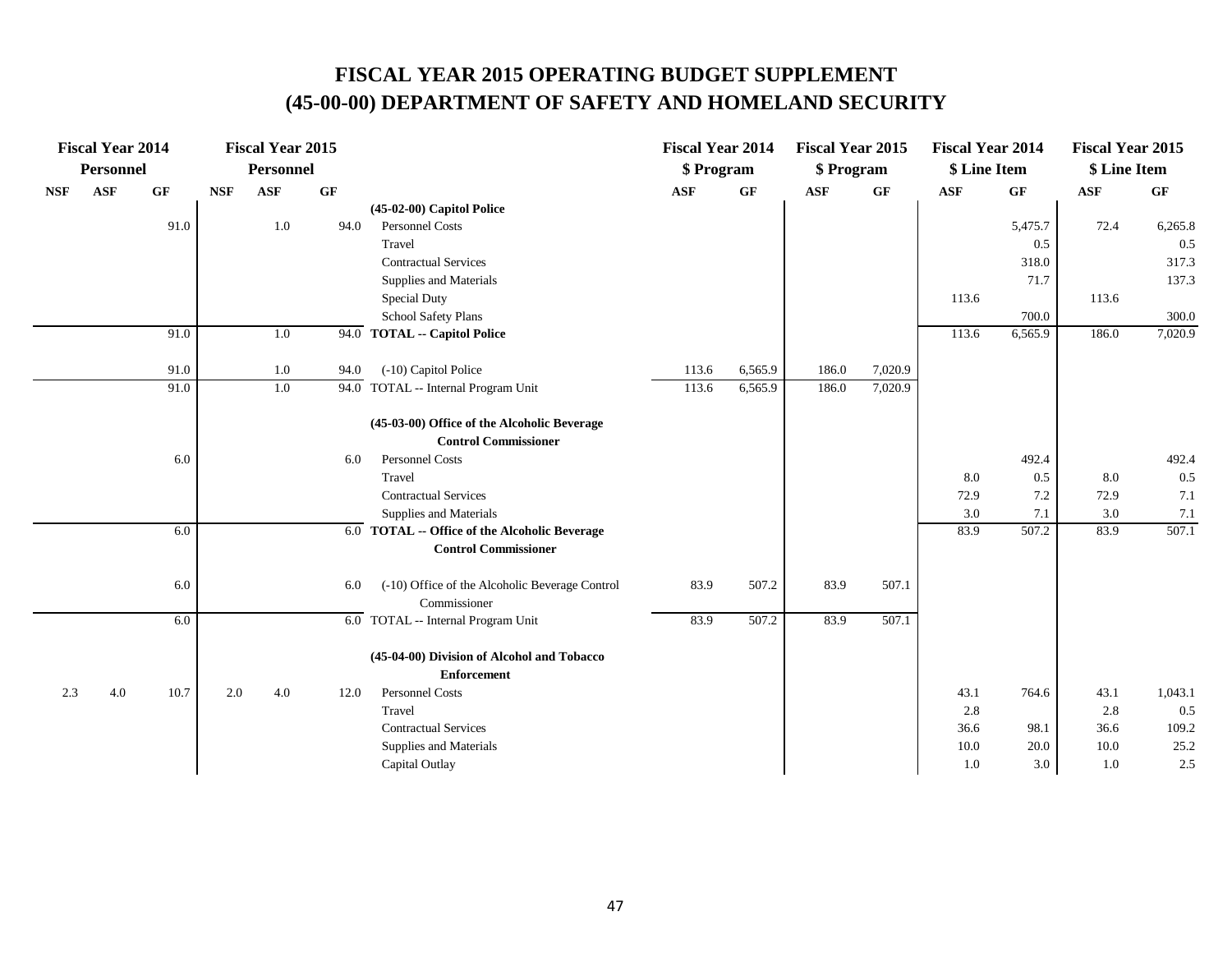|            | <b>Fiscal Year 2014</b> |       |            | <b>Fiscal Year 2015</b> |       |                                                            | <b>Fiscal Year 2014</b> |       | <b>Fiscal Year 2015</b> |         | <b>Fiscal Year 2014</b> |           | <b>Fiscal Year 2015</b> |           |
|------------|-------------------------|-------|------------|-------------------------|-------|------------------------------------------------------------|-------------------------|-------|-------------------------|---------|-------------------------|-----------|-------------------------|-----------|
|            | <b>Personnel</b>        |       |            | <b>Personnel</b>        |       |                                                            | \$ Program              |       | \$ Program              |         | \$ Line Item            |           | \$ Line Item            |           |
| <b>NSF</b> | <b>ASF</b>              | GF    | <b>NSF</b> | <b>ASF</b>              | GF    |                                                            | <b>ASF</b>              | GF    | <b>ASF</b>              | GF      | <b>ASF</b>              | GF        | <b>ASF</b>              | GF        |
|            |                         |       |            |                         |       | Tobacco Fund:                                              |                         |       |                         |         |                         |           |                         |           |
|            | 2.0                     |       |            | $2.0\,$                 |       | <b>Personnel Costs</b>                                     |                         |       |                         |         | 265.0                   |           | 265.0                   |           |
|            |                         |       |            |                         |       | Travel                                                     |                         |       |                         |         | 11.1                    |           | 11.1                    |           |
|            |                         |       |            |                         |       | <b>Contractual Services</b>                                |                         |       |                         |         | 131.2                   |           | 131.2                   |           |
|            |                         |       |            |                         |       | Supplies and Materials                                     |                         |       |                         |         | 55.8                    |           | 55.8                    |           |
|            |                         |       |            |                         |       | Capital Outlay                                             |                         |       |                         |         | 10.0                    |           | 10.0                    |           |
|            |                         |       |            |                         |       | Other Items                                                |                         |       |                         |         | 110.0                   |           | 110.0                   |           |
| 2.3        | 6.0                     | 10.7  | 2.0        | 6.0                     |       | $\overline{12.0}$ TOTAL -- Division of Alcohol and Tobacco |                         |       |                         |         | 676.6                   | 885.7     | 676.6                   | 1,180.5   |
|            |                         |       |            |                         |       | <b>Enforcement</b>                                         |                         |       |                         |         |                         |           |                         |           |
| 2.3        | 6.0                     | 10.7  | 2.0        | 6.0                     | 12.0  | (-10) Division of Alcohol and Tobacco                      | 676.6                   | 885.7 | 676.6                   | 1,180.5 |                         |           |                         |           |
|            |                         |       |            |                         |       | Enforcement                                                |                         |       |                         |         |                         |           |                         |           |
| 2.3        | 6.0                     | 10.7  | 2.0        | 6.0                     |       | 12.0 TOTAL -- Internal Program Unit                        | 676.6                   | 885.7 | 676.6                   | 1,180.5 |                         |           |                         |           |
|            |                         |       |            |                         |       | (45-06-00) State Police                                    |                         |       |                         |         |                         |           |                         |           |
| 36.2       | 60.0                    | 857.8 | 36.2       | 60.0                    | 858.8 | <b>Personnel Costs</b>                                     |                         |       |                         |         | 3,790.0                 | 97,621.7  | 3,790.0                 | 99,143.6  |
|            |                         |       |            |                         |       | Travel                                                     |                         |       |                         |         | 66.8                    |           | 66.8                    |           |
|            |                         |       |            |                         |       | <b>Contractual Services</b>                                |                         |       |                         |         | 814.3                   | 5,510.5   | 851.1                   | 5,159.7   |
|            |                         |       |            |                         |       | Energy                                                     |                         |       |                         |         |                         | 75.0      |                         | 75.0      |
|            |                         |       |            |                         |       | Supplies and Materials                                     |                         |       |                         |         | 1,224.9                 | 5,112.6   | 1,305.7                 | 5,088.5   |
|            |                         |       |            |                         |       | Capital Outlay                                             |                         |       |                         |         | 532.2                   | 20.8      | 532.2                   | 20.8      |
|            |                         |       |            |                         |       | Other Items:                                               |                         |       |                         |         |                         |           |                         |           |
|            |                         |       |            |                         |       | Vehicles                                                   |                         |       |                         |         |                         | 2,107.0   |                         | 2,692.0   |
|            |                         |       |            |                         |       | Other Items                                                |                         |       |                         |         | 112.5                   |           | 112.5                   |           |
|            |                         |       |            |                         |       | Pension - 20 Year Retirees                                 |                         |       |                         |         |                         | 23,064.0  |                         |           |
|            |                         |       |            |                         |       | Crime Reduction Fund                                       |                         |       |                         |         |                         | 110.0     |                         | 110.0     |
|            |                         |       |            |                         |       | Special Duty Fund                                          |                         |       |                         |         | 6,069.2                 |           | 6,069.2                 |           |
|            | 6.0                     |       |            | 6.0                     |       | Fund to Combat Violent Crimes - State Police               |                         |       |                         |         |                         |           |                         |           |
| 36.2       | 66.0                    | 857.8 | 36.2       | 66.0                    |       | 858.8 TOTAL -- State Police                                |                         |       |                         |         | 12,609.9                | 133,621.6 | 12,727.5                | 112,289.6 |
|            |                         |       |            |                         |       |                                                            |                         |       |                         |         |                         |           |                         |           |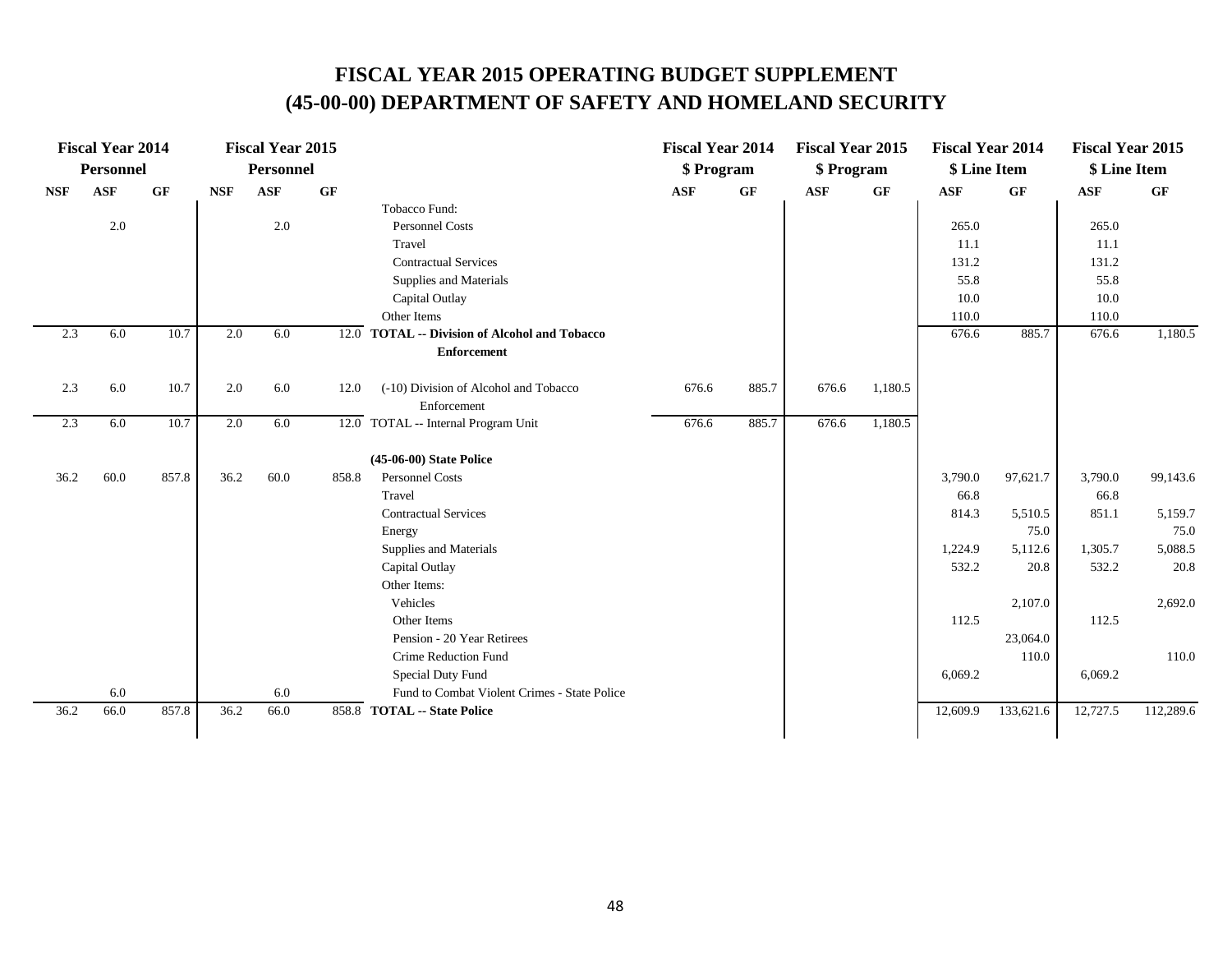|            | <b>Fiscal Year 2014</b> |         |            | <b>Fiscal Year 2015</b> |           |                                             | <b>Fiscal Year 2014</b> |           | <b>Fiscal Year 2015</b> |           |          | <b>Fiscal Year 2014</b> |              | <b>Fiscal Year 2015</b> |
|------------|-------------------------|---------|------------|-------------------------|-----------|---------------------------------------------|-------------------------|-----------|-------------------------|-----------|----------|-------------------------|--------------|-------------------------|
|            | <b>Personnel</b>        |         |            | <b>Personnel</b>        |           |                                             | \$ Program              |           | \$ Program              |           |          | \$ Line Item            | \$ Line Item |                         |
| <b>NSF</b> | <b>ASF</b>              | GF      | <b>NSF</b> | ASF                     | <b>GF</b> |                                             | <b>ASF</b>              | GF        | ASF                     | GF        | ASF      | GF                      | ASF          | GF                      |
|            |                         | 62.0    |            |                         | 61.0      | (-01) Executive                             | 281.7                   | 30,287.9  | 281.7                   | 7,283.4   |          |                         |              |                         |
|            |                         | 7.0     |            |                         | 7.0       | (-02) Building Maintenance and Construction |                         | 499.3     |                         | 505.4     |          |                         |              |                         |
|            | 28.0                    | 380.0   |            | 28.0                    | 380.0     | (-03) Patrol                                | 2,379.5                 | 47,495.9  | 2,379.5                 | 48,426.5  |          |                         |              |                         |
| 29.0       | 2.0                     | 155.0   | 29.0       | 2.0                     | 155.0     | (-04) Criminal Investigation                | 6,226.3                 | 18,927.4  | 6,226.3                 | 19,112.3  |          |                         |              |                         |
|            | 8.0                     | 47.0    |            | 8.0                     | 49.0      | (-05) Special Investigation                 | 149.8                   | 8,151.3   | 149.8                   | 8,003.5   |          |                         |              |                         |
|            |                         | 24.0    |            | 24.0                    |           | (-06) Aviation                              |                         | 5,228.6   |                         | 5,258.8   |          |                         |              |                         |
| 6.2        | 9.0                     | 9.8     | 6.2        | 9.0                     | 9.8       | (-07) Traffic                               | 878.1                   | 1,206.2   | 878.1                   | 1,215.5   |          |                         |              |                         |
|            | 16.0                    | 40.0    |            | 16.0                    | 40.0      | (-08) State Bureau of Investigation         | 1,522.1                 | 3,093.7   | 1,639.7                 | 3,004.1   |          |                         |              |                         |
|            |                         | 12.0    |            |                         | 12.0      | (-09) Training                              | 304.6                   | 1,975.3   | 304.6                   | 2,031.8   |          |                         |              |                         |
| 1.0        | 3.0                     | 96.0    | 1.0        | 3.0                     | 96.0      | (-10) Communications                        | 334.2                   | 7,894.9   | 334.2                   | 7,971.1   |          |                         |              |                         |
|            |                         | 13.0    |            |                         | 13.0      | (-11) Transportation                        | 533.6                   | 7,176.5   | 533.6                   | 7,784.8   |          |                         |              |                         |
|            |                         | 12.0    |            |                         | 12.0      | (-12) Community Relations                   |                         | 1,684.6   |                         | 1,692.4   |          |                         |              |                         |
| 36.2       | 66.0                    | 857.8   | 36.2       | 66.0                    | 858.8     | <b>TOTAL</b> -- Internal Program Units      | 12,609.9                | 133,621.6 | 12,727.5                | 112,289.6 |          |                         |              |                         |
|            |                         |         |            |                         |           |                                             |                         |           |                         |           |          |                         |              |                         |
| 79.3       | 83.5                    | 1,014.2 | 79.0       | 84.5                    | 1,017.5   | <b>TOTAL -- DEPARTMENT OF SAFETY AND</b>    |                         |           |                         |           | 22,367.3 | 146,376.6               | 22,227.6     | 125,618.1               |
|            |                         |         |            |                         |           | <b>HOMELAND SECURITY</b>                    |                         |           |                         |           |          |                         |              |                         |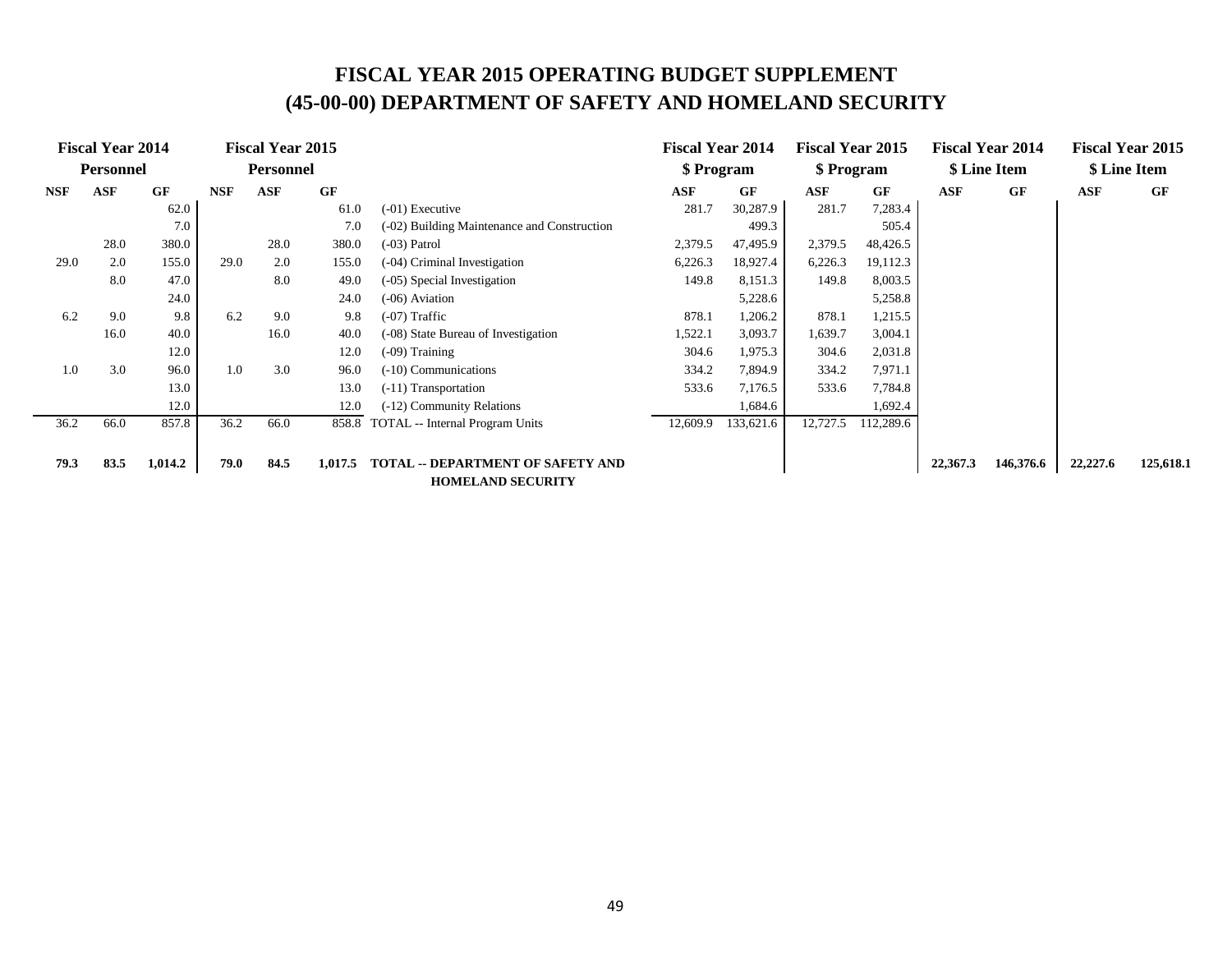|            | <b>Fiscal Year 2014</b> |            |            | <b>Fiscal Year 2015</b> |            |                                         | <b>Fiscal Year 2014</b> | <b>Fiscal Year 2015</b> |
|------------|-------------------------|------------|------------|-------------------------|------------|-----------------------------------------|-------------------------|-------------------------|
|            | <b>Personnel</b>        |            |            | <b>Personnel</b>        |            |                                         | \$ Line Item            | \$ Line Item            |
| <b>NSF</b> | <b>TFO</b>              | <b>TFC</b> | <b>NSF</b> | <b>TFO</b>              | <b>TFC</b> |                                         | <b>TFO</b>              | <b>TFO</b>              |
|            |                         |            |            |                         |            | (55-01-00) Office of the Secretary      |                         |                         |
|            |                         |            |            |                         |            | (55-01-01) Office of the Secretary      |                         |                         |
|            | 9.0                     |            |            | 10.0                    |            | Personnel Costs                         | 831.2                   | 983.5                   |
|            |                         |            |            |                         |            | Travel                                  | 10.1                    | $10.1\,$                |
|            |                         |            |            |                         |            | <b>Contractual Services</b>             | 10.8                    | 10.8                    |
|            |                         |            |            |                         |            | Supplies and Materials                  | $3.0\,$                 | 3.0                     |
|            |                         |            |            |                         |            | Salary Contingency                      | 366.8                   | 366.8                   |
|            | 9.0                     |            |            | 10.0                    |            | TOTAL -- Office of the Secretary        | 1,221.9                 | 1,374.2                 |
|            |                         |            |            |                         |            | (55-01-02) Finance                      |                         |                         |
| $1.0\,$    | 34.0                    |            | $1.0\,$    | 34.0                    |            | Personnel Costs                         | 2,000.5                 | 2,161.0                 |
|            |                         |            |            |                         |            | Travel                                  | 6.0                     | 4.0                     |
|            |                         |            |            |                         |            | <b>Contractual Services</b>             | 1,710.2                 | 1,852.7                 |
|            |                         |            |            |                         |            | Supplies and Materials                  | 8.0                     | 7.0                     |
| $1.0\,$    | 34.0                    |            | $1.0\,$    | 34.0                    |            | TOTAL -- Finance                        | 3,724.7                 | 4,024.7                 |
|            |                         |            |            |                         |            | (55-01-03) Public Relations             |                         |                         |
|            | $11.0\,$                |            |            | 10.0                    |            | Personnel Costs                         | 803.6                   | 915.1                   |
|            |                         |            |            |                         |            | Travel                                  | 12.0                    | 10.0                    |
|            |                         |            |            |                         |            | <b>Contractual Services</b>             | 80.0                    | 75.0                    |
|            |                         |            |            |                         |            | Supplies and Materials                  | 22.0                    | 21.0                    |
|            |                         |            |            |                         |            | Capital Outlay                          | 1.0                     | 1.0                     |
|            | $11.0\,$                |            |            | 10.0                    |            | <b>TOTAL -- Public Relations</b>        | 918.6                   | 1,022.1                 |
|            |                         |            |            |                         |            | (55-01-04) Human Resources              |                         |                         |
|            | 23.0                    |            |            | 24.0                    |            | Personnel Costs                         | 1,575.0                 | 1,582.8                 |
|            |                         |            |            |                         |            | Travel                                  | 8.2                     | 8.2                     |
|            |                         |            |            |                         |            | <b>Contractual Services</b>             | 280.0                   | 280.0                   |
|            |                         |            |            |                         |            | Supplies and Materials                  | 83.2                    | 63.2                    |
|            | 23.0                    |            |            | 24.0                    |            | <b>TOTAL -- Human Resources</b>         | 1,946.4                 | 1,934.2                 |
| $1.0\,$    | 77.0                    |            | 1.0        | 78.0                    |            | <b>TOTAL -- Office of the Secretary</b> | 7,811.6                 | 8,355.2                 |
|            |                         |            |            |                         |            |                                         |                         |                         |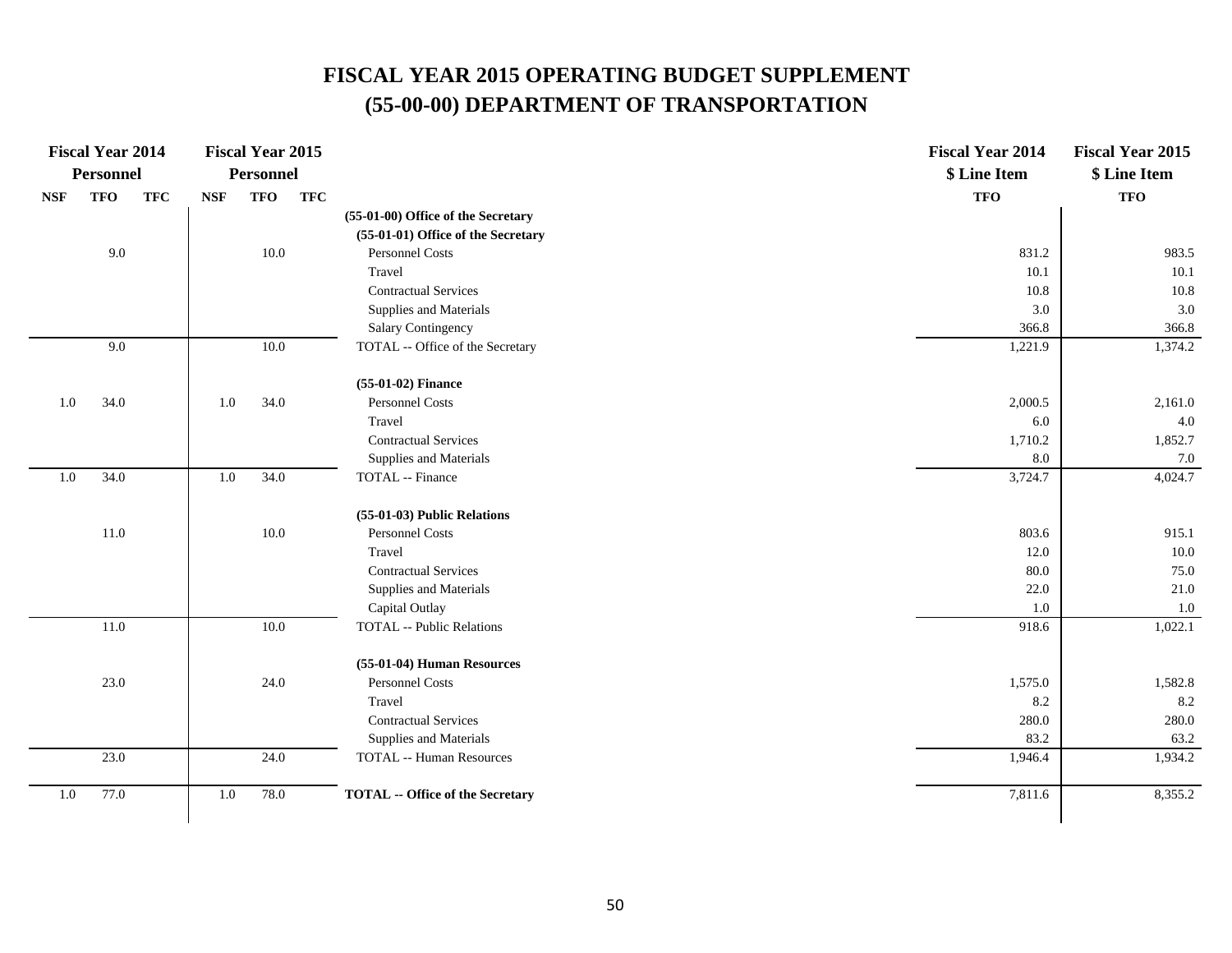|            | <b>Fiscal Year 2014</b> |            |            | <b>Fiscal Year 2015</b> |            |                                                 | <b>Fiscal Year 2014</b> | <b>Fiscal Year 2015</b> |
|------------|-------------------------|------------|------------|-------------------------|------------|-------------------------------------------------|-------------------------|-------------------------|
|            | <b>Personnel</b>        |            |            | Personnel               |            |                                                 | \$ Line Item            | \$ Line Item            |
| <b>NSF</b> | <b>TFO</b>              | <b>TFC</b> | <b>NSF</b> | <b>TFO</b>              | <b>TFC</b> |                                                 | <b>TFO</b>              | <b>TFO</b>              |
|            |                         |            |            |                         |            | (55-02-01) Technology and Support Services      |                         |                         |
|            | 79.0                    |            |            | 58.0                    |            | Personnel Costs                                 | 6,193.0                 | 3,312.2                 |
|            |                         |            |            |                         |            | Travel                                          | 71.2                    | 41.2                    |
|            |                         |            |            |                         |            | <b>Contractual Services</b>                     | 10,719.1                | 14,528.2                |
|            |                         |            |            |                         |            | Energy                                          | 1,338.6                 | 1,338.6                 |
|            |                         |            |            |                         |            | Supplies and Materials                          | 631.0                   | 761.0                   |
|            |                         |            |            |                         |            | Capital Outlay                                  | 594.9                   | 361.9                   |
|            | 79.0                    |            |            | 58.0                    |            | <b>TOTAL -- Technology and Support Services</b> | 19,547.8                | 20,343.1                |
|            |                         |            |            |                         |            | $(55-03-01)$ Planning                           |                         |                         |
|            | 49.0                    | 6.0        |            | 49.0                    | 6.0        | <b>Personnel Costs</b>                          | 3,889.3                 | 4,029.4                 |
|            |                         |            |            |                         |            | Travel                                          | 40.4                    | 25.4                    |
|            |                         |            |            |                         |            | <b>Contractual Services</b>                     | 885.7                   | 885.7                   |
|            |                         |            |            |                         |            | Energy                                          | 10.0                    | 10.0                    |
|            |                         |            |            |                         |            | Supplies and Materials                          | 137.0                   | 137.0                   |
|            |                         |            |            |                         |            | Capital Outlay                                  | 15.0                    | 15.0                    |
|            | 49.0                    | 6.0        |            | 49.0                    |            | 6.0 TOTAL -- Planning                           | 4,977.4                 | 5,102.5                 |
|            |                         |            |            |                         |            | (55-04-00) Maintenance and Operations           |                         |                         |
|            |                         |            |            |                         |            | (55-04-70) Maintenance Districts                |                         |                         |
|            | 684.0                   | 29.0       |            | 683.0                   | 29.0       | Personnel Costs                                 | 37,158.2                | 37, 355.4               |
|            |                         |            |            |                         |            | Travel                                          | 16.9                    | 26.9                    |
|            |                         |            |            |                         |            | <b>Contractual Services</b>                     | 5,342.1                 | 5,632.1                 |
|            |                         |            |            |                         |            | Energy                                          | 2,289.5                 | 2,289.5                 |
|            |                         |            |            |                         |            | Supplies and Materials                          | 9,193.2                 | 8,893.2                 |
|            |                         |            |            |                         |            | Capital Outlay                                  | 244.5                   | 244.5                   |
|            |                         |            |            |                         |            | Snow/Storm Contingency                          | 3,277.4                 | 10,000.0                |
|            | 684.0                   | 29.0       |            | 683.0                   | 29.0       | <b>TOTAL</b> -- Maintenance Districts           | 57,521.8                | 64,441.6                |
|            | 684.0                   | 29.0       |            | 683.0                   |            | 29.0 TOTAL -- Maintenance and Operations        | 57,521.8                | 64,441.6                |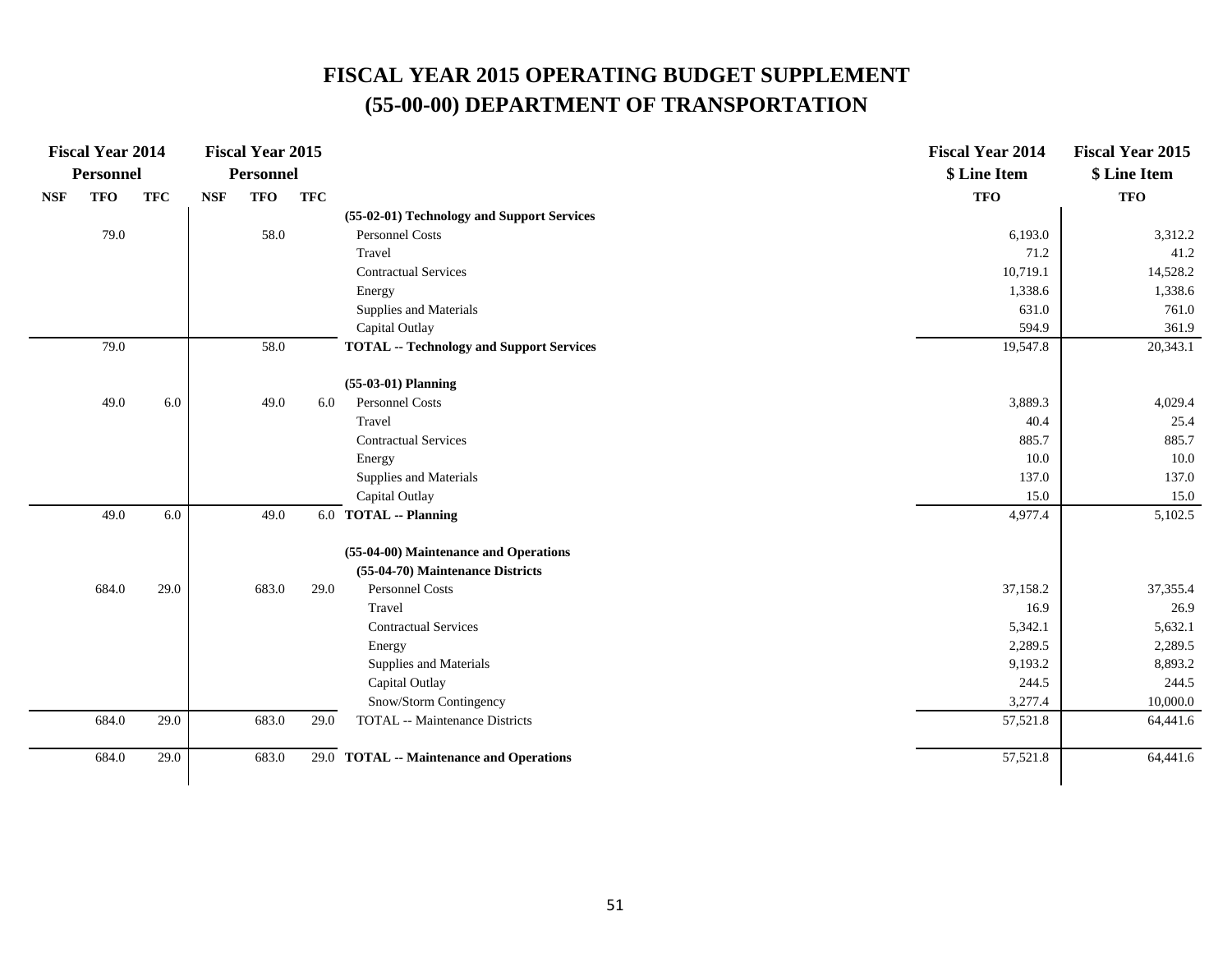| <b>Fiscal Year 2014</b>                             |            |            | <b>Fiscal Year 2015</b> |            |                                                                                                 | <b>Fiscal Year 2014</b> | <b>Fiscal Year 2015</b> |
|-----------------------------------------------------|------------|------------|-------------------------|------------|-------------------------------------------------------------------------------------------------|-------------------------|-------------------------|
| Personnel                                           |            |            | <b>Personnel</b>        |            |                                                                                                 | \$ Line Item            | \$ Line Item            |
| <b>TFO</b><br><b>NSF</b>                            | <b>TFC</b> | <b>NSF</b> | <b>TFO</b>              | <b>TFC</b> |                                                                                                 | <b>TFO</b>              | <b>TFO</b>              |
|                                                     |            |            |                         |            | (55-06-01) Delaware Transportation Authority                                                    |                         |                         |
|                                                     |            |            |                         |            | Delaware Transit Corporation                                                                    |                         |                         |
|                                                     |            |            |                         |            | <b>Transit Operations</b>                                                                       | 82,096.2                | 82,671.3                |
|                                                     |            |            |                         |            | Taxi Services Support "E & D"                                                                   | 148.5                   | 148.5                   |
|                                                     |            |            |                         |            | Newark Transportation                                                                           | 139.2                   | 139.2                   |
|                                                     |            |            |                         |            | Kent and Sussex Transportation "E & D"                                                          | 1,494.3                 | 1,494.3                 |
|                                                     |            |            |                         |            | TOTAL -- Delaware Transit Corporation                                                           | 83,878.2                | 84,453.3                |
|                                                     |            |            |                         |            | DTA Indebtedness                                                                                |                         |                         |
|                                                     |            |            |                         |            | Debt Service                                                                                    |                         |                         |
|                                                     |            |            |                         |            | <b>Transportation Trust Fund</b>                                                                | 112,145.3               | 109,325.5               |
|                                                     |            |            |                         |            | General Obligation                                                                              | 152.6                   | 107.6                   |
|                                                     |            |            |                         |            | <b>TOTAL -- DTA Indebtedness</b>                                                                | 112,297.9               | 109,433.1               |
|                                                     |            |            |                         |            | <b>TOTAL -- Delaware Transportation Authority*</b>                                              | 196,176.1               | 193,886.4               |
| *Delaware Transportation Authority, 2 Del. C. c. 13 |            |            |                         |            |                                                                                                 |                         |                         |
|                                                     |            |            |                         |            | These funds, except the Regulatory Revolving Funds, are not deposited with the State Treasurer. |                         |                         |
|                                                     |            |            |                         |            |                                                                                                 |                         |                         |
|                                                     |            |            |                         |            | (55-08-00) Transportation Solutions                                                             |                         |                         |
|                                                     |            |            |                         |            | (55-08-10) Project Teams                                                                        |                         |                         |
| 15.0                                                | 108.0      |            | 14.0                    | 107.0      | Personnel Costs                                                                                 | 1,126.7                 | 885.8                   |
| 15.0                                                | 108.0      |            | 14.0                    | 107.0      | <b>TOTAL</b> -- Project Teams                                                                   | 1,126.7                 | 885.8                   |
|                                                     |            |            |                         |            |                                                                                                 |                         |                         |
|                                                     |            |            |                         |            | (55-08-20) Design/Quality                                                                       |                         |                         |
| 12.0                                                | 101.0      |            | 12.0                    | 101.0      | Personnel Costs                                                                                 | 786.0                   | 853.9                   |
| 12.0                                                | 101.0      |            | 12.0                    | 101.0      | TOTAL -- Design/Quality                                                                         | 786.0                   | 853.9                   |
|                                                     |            |            |                         |            | (55-08-30) Engineering Support                                                                  |                         |                         |
| 32.0                                                | 57.0       |            | 33.0                    | 58.0       | Personnel Costs                                                                                 | 2,506.1                 | 2,629.4                 |
|                                                     |            |            |                         |            | Travel                                                                                          | 61.0                    | 46.0                    |
|                                                     |            |            |                         |            | <b>Contractual Services</b>                                                                     | 358.3                   | 358.3                   |
|                                                     |            |            |                         |            | Energy                                                                                          | 21.9                    | 21.9                    |
|                                                     |            |            |                         |            | Supplies and Materials                                                                          | 197.2                   | 197.2                   |
|                                                     |            |            |                         |            | Capital Outlay                                                                                  | 166.4                   | 166.4                   |
| 32.0                                                | 57.0       |            | 33.0                    | 58.0       | TOTAL -- Engineering Support                                                                    | 3,310.9                 | 3,419.2                 |
|                                                     |            |            |                         |            |                                                                                                 |                         |                         |
|                                                     |            |            |                         |            |                                                                                                 |                         |                         |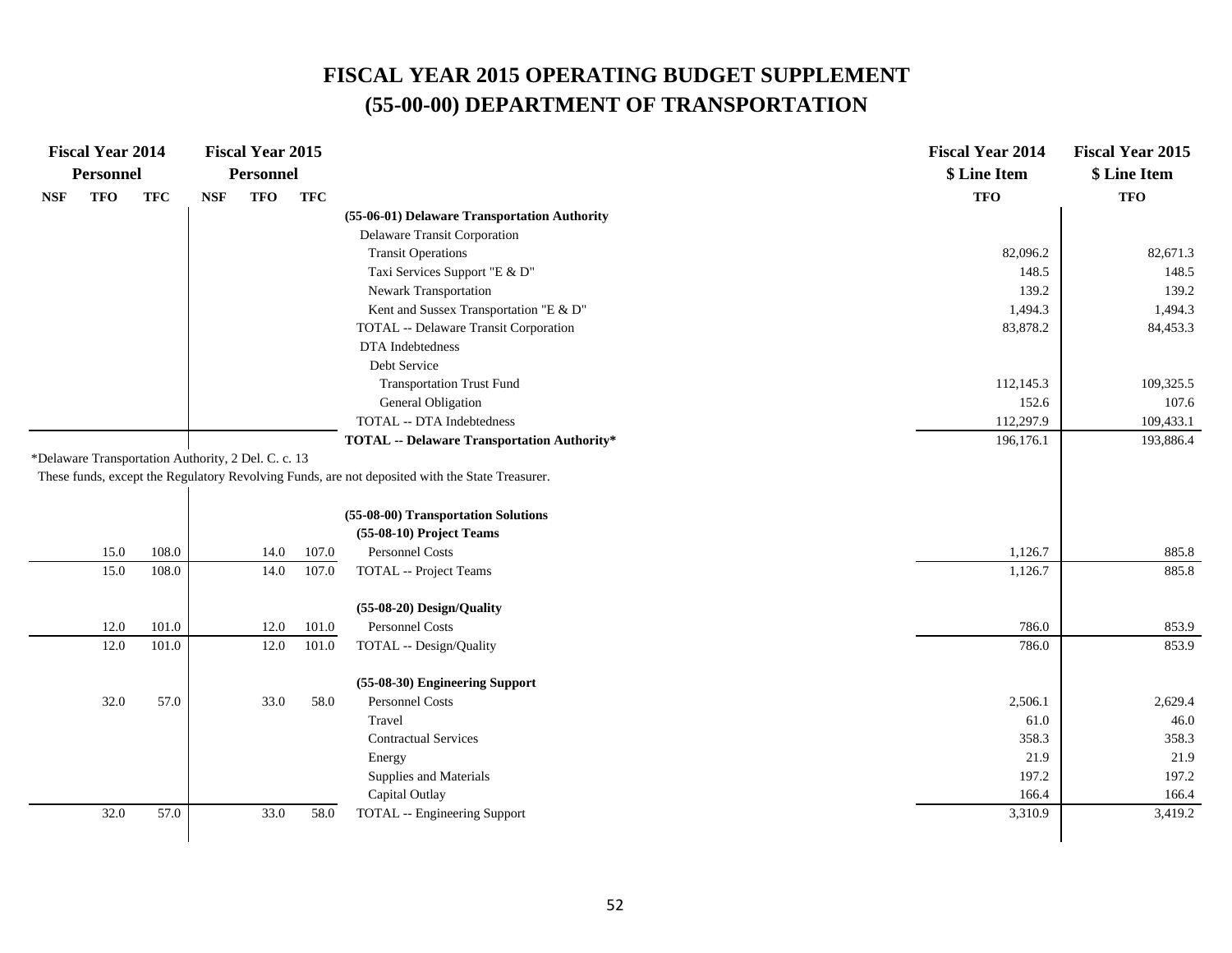|            | <b>Fiscal Year 2014</b> |            |                             | <b>Fiscal Year 2015</b> |            |                                          | <b>Fiscal Year 2014</b> | <b>Fiscal Year 2015</b> |
|------------|-------------------------|------------|-----------------------------|-------------------------|------------|------------------------------------------|-------------------------|-------------------------|
|            | <b>Personnel</b>        |            |                             | <b>Personnel</b>        |            |                                          | \$ Line Item            | \$ Line Item            |
| <b>NSF</b> | <b>TFO</b>              | <b>TFC</b> | $\ensuremath{\mathbf{NSF}}$ | <b>TFO</b>              | <b>TFC</b> |                                          | <b>TFO</b>              | <b>TFO</b>              |
|            |                         |            |                             |                         |            | (55-08-40) Traffic                       |                         |                         |
|            | 129.0                   |            |                             | 129.0                   |            | Personnel Costs                          | 8,953.3                 | 8,791.9                 |
|            |                         |            |                             |                         |            | <b>Contractual Services</b>              | 2,093.6                 | 1,793.6                 |
|            |                         |            |                             |                         |            | Energy                                   | 602.3                   | 582.3                   |
|            |                         |            |                             |                         |            | Supplies and Materials                   | 728.1                   | 728.1                   |
|            |                         |            |                             |                         |            | Capital Outlay                           | 22.7                    | 22.7                    |
|            | 129.0                   |            |                             | 129.0                   |            | TOTAL -- Traffic                         | 12,400.0                | 11,918.6                |
|            | 188.0                   | 266.0      |                             | 188.0                   | 266.0      | <b>TOTAL -- Transportation Solutions</b> | 17,623.6                | 17,077.5                |
|            |                         |            |                             |                         |            | (55-11-00) Motor Vehicles                |                         |                         |
|            |                         |            |                             |                         |            | (55-11-10) Administration                |                         |                         |
|            | 22.0                    |            |                             | 23.0                    |            | Personnel Costs                          | 1,805.3                 | 1,727.4                 |
|            |                         |            |                             |                         |            | Travel                                   | 6.1                     | 6.1                     |
|            |                         |            |                             |                         |            | <b>Contractual Services</b>              | 496.0                   | 496.0                   |
|            |                         |            |                             |                         |            | Supplies and Materials                   | 23.1                    | 23.1                    |
|            |                         |            |                             |                         |            | Capital Outlay                           | 68.1                    | 68.1                    |
|            |                         |            |                             |                         |            | Motorcycle Safety                        | 154.0                   | 154.0                   |
|            | 22.0                    |            |                             | 23.0                    |            | <b>TOTAL</b> -- Administration           | 2,552.6                 | 2,474.7                 |
|            |                         |            |                             |                         |            | (55-11-20) Driver Services               |                         |                         |
|            | 107.0                   |            |                             | 107.0                   |            | Personnel Costs                          | 4,900.0                 | 4,934.7                 |
|            |                         |            |                             |                         |            | <b>Contractual Services</b>              | 424.3                   | 424.3                   |
|            |                         |            |                             |                         |            | Supplies and Materials                   | 36.3                    | 36.3                    |
|            |                         |            |                             |                         |            | CDL Fees                                 | 207.3                   | 207.3                   |
|            | 107.0                   |            |                             | 107.0                   |            | <b>TOTAL -- Driver Services</b>          | 5,567.9                 | 5,602.6                 |
|            |                         |            |                             |                         |            | (55-11-30) Vehicle Services              |                         |                         |
|            | 166.0                   |            |                             | 166.0                   |            | Personnel Costs                          | 8,750.0                 | 8,758.7                 |
|            |                         |            |                             |                         |            | <b>Contractual Services</b>              | 1,179.7                 | 1,179.7                 |
|            |                         |            |                             |                         |            | Supplies and Materials                   | 610.9                   | 610.9                   |
|            |                         |            |                             |                         |            | Capital Outlay                           | 25.0                    | 25.0                    |
|            |                         |            |                             |                         |            | <b>Odometer Forms</b>                    | 6.0                     | 6.0                     |
|            |                         |            |                             |                         |            | Special License Plates                   | 25.0                    | 25.0                    |
|            |                         |            |                             |                         |            | <b>DMVT</b>                              | 150.0                   | 150.0                   |
|            | 166.0                   |            |                             | 166.0                   |            | <b>TOTAL -- Vehicle Services</b>         | 10,746.6                | 10,755.3                |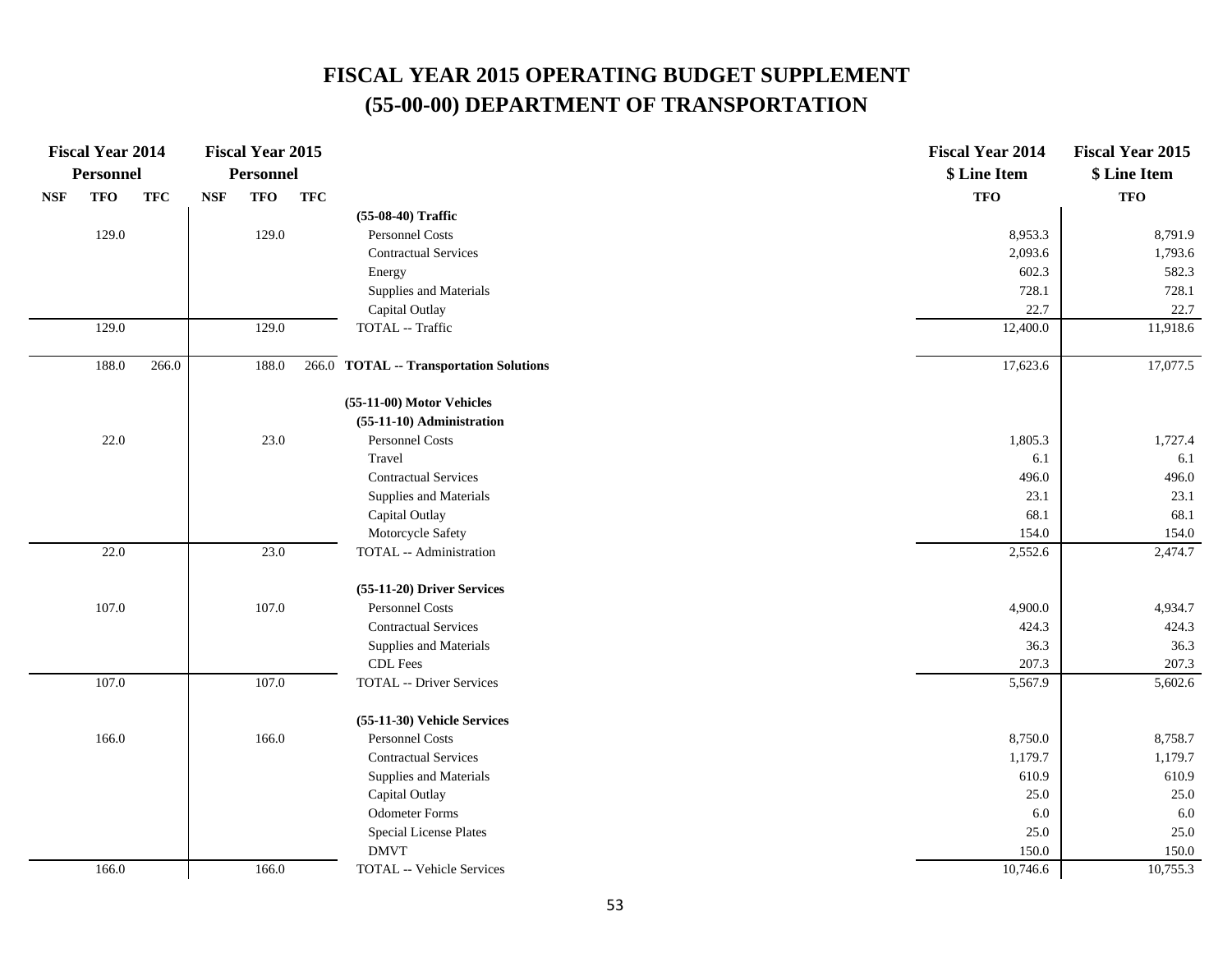|            | <b>Fiscal Year 2014</b> |            |            | <b>Fiscal Year 2015</b> |            |                                             | <b>Fiscal Year 2014</b> | <b>Fiscal Year 2015</b> |
|------------|-------------------------|------------|------------|-------------------------|------------|---------------------------------------------|-------------------------|-------------------------|
|            | <b>Personnel</b>        |            |            | <b>Personnel</b>        |            |                                             | \$ Line Item            | \$ Line Item            |
| <b>NSF</b> | TFO                     | <b>TFC</b> | <b>NSF</b> | TFO                     | <b>TFC</b> |                                             | <b>TFO</b>              | <b>TFO</b>              |
|            |                         |            |            |                         |            | (55-11-50) Transportation Services          |                         |                         |
| 1.0        | 20.0                    |            | 1.0        | 20.0                    |            | <b>Personnel Costs</b>                      | 1,228.0                 | 1,234.5                 |
|            |                         |            |            |                         |            | Travel                                      | 32.0                    | 32.0                    |
|            |                         |            |            |                         |            | <b>Contractual Services</b>                 | 265.2                   | 265.2                   |
|            |                         |            |            |                         |            | Supplies and Materials                      | 23.1                    | 23.1                    |
| 1.0        | 20.0                    |            | 1.0        | 20.0                    |            | <b>TOTAL</b> -- Transportation Services     | 1,548.3                 | 1,554.8                 |
|            |                         |            |            |                         |            | (55-11-60) Toll Administration              |                         |                         |
|            | 112.0                   |            |            | 111.0                   |            | <b>Personnel Costs</b>                      | 6,211.3                 | 6,286.5                 |
|            |                         |            |            |                         |            | Travel                                      | 6.0                     | 6.0                     |
|            |                         |            |            |                         |            | <b>Contractual Services</b>                 | 1,876.9                 | 1,876.9                 |
|            |                         |            |            |                         |            | Energy                                      | 411.3                   | 411.3                   |
|            |                         |            |            |                         |            | Supplies and Materials                      | 366.3                   | 366.3                   |
|            |                         |            |            |                         |            | Capital Outlay                              | 41.0                    | 41.0                    |
|            |                         |            |            |                         |            | Contractual - E-ZPass Operations            | 9,473.0                 | 9,910.2                 |
|            | 112.0                   |            |            | 111.0                   |            | TOTAL -- Toll Administration                | 18,385.8                | 18,898.2                |
| 1.0        | 427.0                   |            | 1.0        | 427.0                   |            | <b>TOTAL -- Motor Vehicles</b>              | 38,801.2                | 39,285.6                |
|            | $2.0$ 1,504.0           | 301.0      |            | $2.0$ 1,483.0           |            | 301.0 TOTAL -- DEPARTMENT OF TRANSPORTATION | 342,459.5               | 348,491.9               |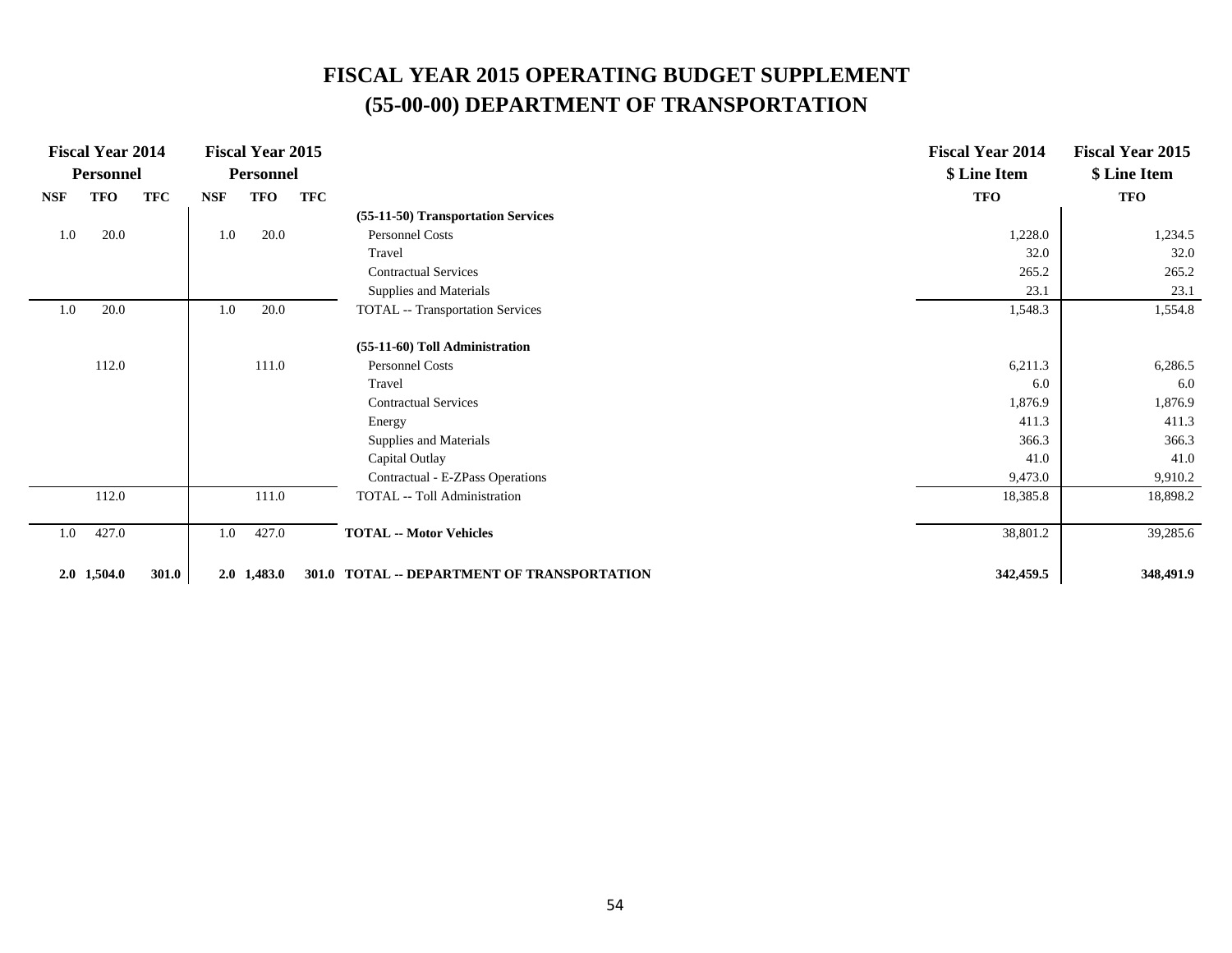|            | <b>Fiscal Year 2014</b> |     |            | <b>Fiscal Year 2015</b> |     |                                               | <b>Fiscal Year 2014</b> |                 | <b>Fiscal Year 2015</b> |           | <b>Fiscal Year 2014</b> |           | <b>Fiscal Year 2015</b> |       |
|------------|-------------------------|-----|------------|-------------------------|-----|-----------------------------------------------|-------------------------|-----------------|-------------------------|-----------|-------------------------|-----------|-------------------------|-------|
|            | <b>Personnel</b>        |     |            | <b>Personnel</b>        |     |                                               | \$ Program              |                 | \$ Program              |           | \$ Line Item            |           | \$ Line Item            |       |
| <b>NSF</b> | <b>ASF</b>              | GF  | <b>NSF</b> | <b>ASF</b>              | GF  |                                               | <b>ASF</b>              | $\bf{G} \bf{F}$ | <b>ASF</b>              | <b>GF</b> | <b>ASF</b>              | <b>GF</b> | <b>ASF</b>              | GF    |
|            |                         |     |            |                         |     | (60-01-00) Administration                     |                         |                 |                         |           |                         |           |                         |       |
| 11.0       | 27.8                    | 4.2 | 21.4       | 29.9                    | 4.7 | <b>Personnel Costs</b>                        |                         |                 |                         |           | 1,888.5                 | 323.1     | 1,888.5                 | 326.1 |
|            |                         |     |            |                         |     | Travel                                        |                         |                 |                         |           | 13.0                    |           | 13.0                    |       |
|            |                         |     |            |                         |     | <b>Contractual Services</b>                   |                         |                 |                         |           | 1,089.6                 | 175.8     | 1,089.6                 | 175.8 |
|            |                         |     |            |                         |     | Energy                                        |                         |                 |                         |           |                         | 11.7      |                         | 11.7  |
|            |                         |     |            |                         |     | Supplies and Materials                        |                         |                 |                         |           | 86.0                    | 15.0      | 86.0                    | 15.0  |
|            |                         |     |            |                         |     | Capital Outlay                                |                         |                 |                         |           | 60.5                    |           | 60.5                    |       |
| 11.0       | 27.8                    | 4.2 | 21.4       | 29.9                    | 4.7 | <b>TOTAL -- Administration</b>                |                         |                 |                         |           | 3,137.6                 | 525.6     | 3,137.6                 | 528.6 |
|            | 9.7                     | 2.3 |            | 9.7                     | 2.3 | (-10) Office of the Secretary                 | 1,211.7                 | 390.8           | 1,211.7                 | 392.4     |                         |           |                         |       |
| 11.0       |                         | 1.0 | 10.0       |                         | 1.0 | (-20) Office of Occupational and Labor Market |                         | 80.3            |                         | 81.0      |                         |           |                         |       |
|            |                         |     |            |                         |     | Information                                   |                         |                 |                         |           |                         |           |                         |       |
|            | 18.1                    | 0.9 | 11.4       | 20.2                    | 1.4 | (-40) Administrative Support                  | 1,925.9                 | 54.5            | 1,925.9                 | 55.2      |                         |           |                         |       |
| 11.0       | 27.8                    | 4.2 | 21.4       | 29.9                    |     | 4.7 TOTAL -- Internal Program Units           | 3,137.6                 | 525.6           | 3,137.6                 | 528.6     |                         |           |                         |       |
|            |                         |     |            |                         |     | (60-06-00) Unemployment Insurance             |                         |                 |                         |           |                         |           |                         |       |
| 129.0      | 3.0                     |     | 124.0      | 3.0                     |     | <b>Personnel Costs</b>                        |                         |                 |                         |           | 188.3                   |           | 188.3                   |       |
|            |                         |     |            |                         |     | Travel                                        |                         |                 |                         |           | 0.1                     |           | 0.1                     |       |
|            |                         |     |            |                         |     | <b>Contractual Services</b>                   |                         |                 |                         |           | 210.9                   |           | 210.9                   |       |
|            |                         |     |            |                         |     | Energy                                        |                         |                 |                         |           | 1.0                     |           | 1.0                     |       |
|            |                         |     |            |                         |     | Supplies and Materials                        |                         |                 |                         |           | 2.5                     |           | 2.5                     |       |
|            |                         |     |            |                         |     | Capital Outlay                                |                         |                 |                         |           | 2.2                     |           | 2.2                     |       |
|            |                         |     |            |                         |     | Other Item:                                   |                         |                 |                         |           |                         |           |                         |       |
|            |                         |     |            |                         |     | Revenue Refund                                |                         |                 |                         |           | 71.9                    |           | 71.9                    |       |
| 129.0      | $\overline{3.0}$        |     | 124.0      | $\overline{3.0}$        |     | <b>TOTAL -- Unemployment Insurance</b>        |                         |                 |                         |           | 476.9                   |           | 476.9                   |       |
| 129.0      | 3.0                     |     | 124.0      | 3.0                     |     | (-01) Unemployment Insurance                  | 476.9                   |                 | 476.9                   |           |                         |           |                         |       |
| 129.0      | 3.0                     |     | 124.0      | 3.0                     |     | TOTAL -- Internal Program Unit                | 476.9                   |                 | 476.9                   |           |                         |           |                         |       |
|            |                         |     |            |                         |     |                                               |                         |                 |                         |           |                         |           |                         |       |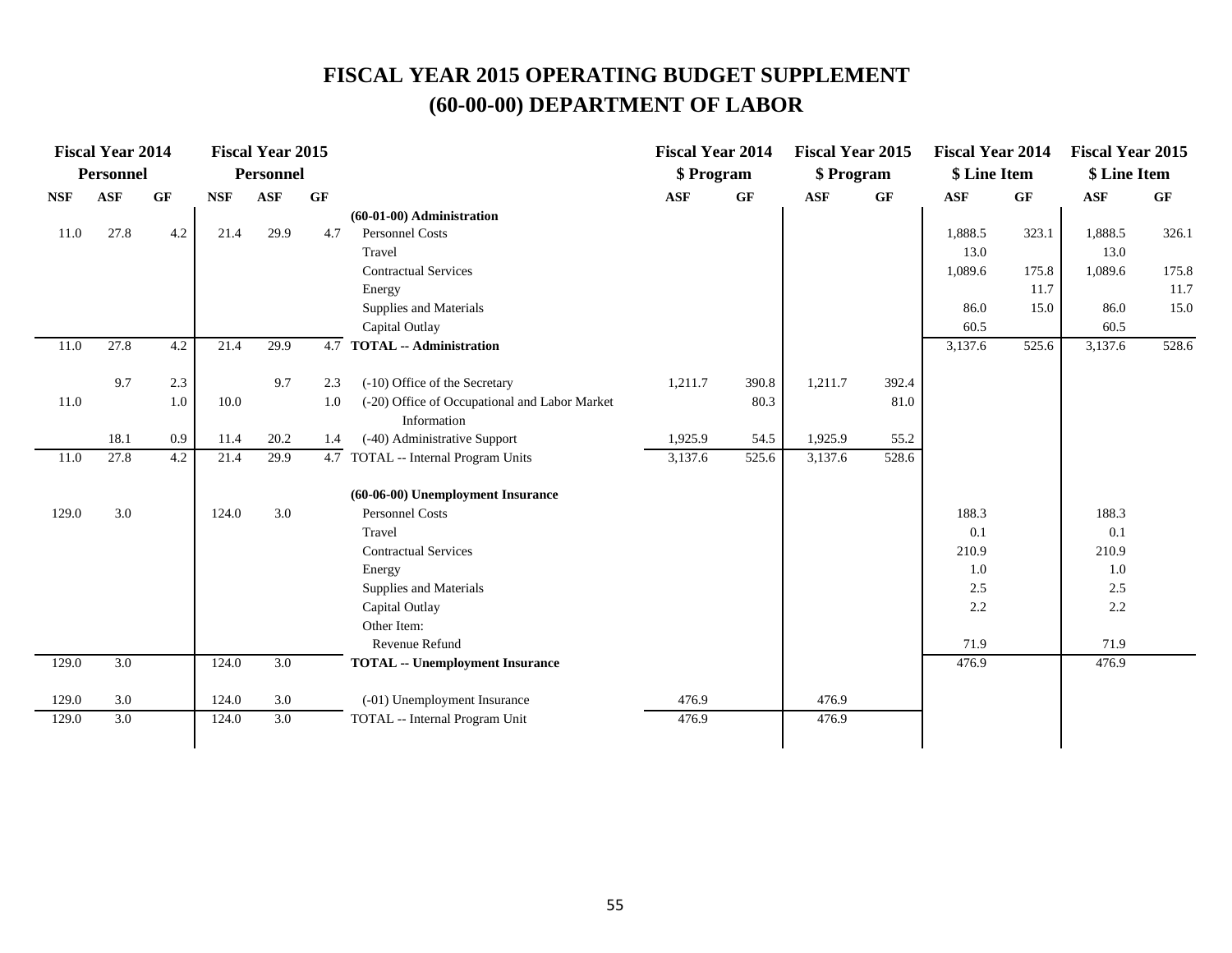|            | <b>Fiscal Year 2014</b> |      |            | <b>Fiscal Year 2015</b> |      |                                                   | <b>Fiscal Year 2014</b> |                 | <b>Fiscal Year 2015</b> |         | <b>Fiscal Year 2014</b> |           | <b>Fiscal Year 2015</b> |         |
|------------|-------------------------|------|------------|-------------------------|------|---------------------------------------------------|-------------------------|-----------------|-------------------------|---------|-------------------------|-----------|-------------------------|---------|
|            | <b>Personnel</b>        |      |            | <b>Personnel</b>        |      |                                                   | \$ Program              |                 | \$ Program              |         | \$ Line Item            |           | \$ Line Item            |         |
| <b>NSF</b> | <b>ASF</b>              | GF   | <b>NSF</b> | <b>ASF</b>              | GF   |                                                   | <b>ASF</b>              | $\bf{G} \bf{F}$ | <b>ASF</b>              | GF      | <b>ASF</b>              | <b>GF</b> | <b>ASF</b>              | GF      |
|            |                         |      |            |                         |      | (60-07-00) Industrial Affairs                     |                         |                 |                         |         |                         |           |                         |         |
| 9.5        | 51.5                    | 11.0 | 9.5        | 50.5                    | 11.0 | Personnel Costs                                   |                         |                 |                         |         | 4,079.7                 | 662.8     | 4,079.7                 | 669.2   |
|            |                         |      |            |                         |      | Travel                                            |                         |                 |                         |         | 38.8                    |           | 31.3                    |         |
|            |                         |      |            |                         |      | <b>Contractual Services</b>                       |                         |                 |                         |         | 1,209.1                 | 63.6      | 1,216.6                 | 62.9    |
|            |                         |      |            |                         |      | Energy                                            |                         |                 |                         |         |                         | 5.8       |                         | 5.8     |
|            |                         |      |            |                         |      | Supplies and Materials                            |                         |                 |                         |         | 45.0                    |           | 45.0                    |         |
|            |                         |      |            |                         |      | Capital Outlay                                    |                         |                 |                         |         | 43.6                    |           | 43.6                    |         |
| 9.5        | 51.5                    | 11.0 | 9.5        | 50.5                    | 11.0 | <b>TOTAL -- Industrial Affairs</b>                |                         |                 |                         |         | 5,416.2                 | 732.2     | 5,416.2                 | 737.9   |
|            | 38.0                    |      |            | 37.0                    |      | (-01) Office of Workers' Compensation             | 4,051.3                 |                 | 4,051.3                 |         |                         |           |                         |         |
|            | 11.0                    | 6.0  |            | 11.0                    | 6.0  | (-02) Office of Labor Law Enforcement             | 1,239.7                 | 408.9           | 1,239.7                 | 412.1   |                         |           |                         |         |
| 6.5        | 2.5                     |      | 6.5        | 2.5                     |      | (-03) Occupational Safety and Health              | 125.2                   |                 | 125.2                   |         |                         |           |                         |         |
|            |                         |      |            |                         |      | Administration/Bureau of Labor Statistics         |                         |                 |                         |         |                         |           |                         |         |
| 3.0        |                         | 5.0  | 3.0        |                         | 5.0  | (-04) Anti-Discrimination                         |                         | 323.3           |                         | 325.8   |                         |           |                         |         |
| 9.5        | 51.5                    | 11.0 | 9.5        | 50.5                    |      | $\overline{11.0}$ TOTAL -- Internal Program Units | 5,416.2                 | 732.2           | 5,416.2                 | 737.9   |                         |           |                         |         |
|            |                         |      |            |                         |      | (60-08-00) Vocational Rehabilitation              |                         |                 |                         |         |                         |           |                         |         |
| 129.4      | 5.6                     | 2.0  | 125.5      | 4.5                     | 2.0  | <b>Personnel Costs</b>                            |                         |                 |                         |         | 599.4                   | 125.1     | 599.4                   | 126.2   |
|            |                         |      |            |                         |      | Travel                                            |                         |                 |                         |         |                         | 0.5       |                         | 0.5     |
|            |                         |      |            |                         |      | <b>Contractual Services</b>                       |                         |                 |                         |         | 221.2                   | 3,615.8   | 221.2                   | 3,615.8 |
|            |                         |      |            |                         |      | Supplies and Materials                            |                         |                 |                         |         | 75.0                    | 76.9      | 75.0                    | 76.9    |
|            |                         |      |            |                         |      | Other Item:                                       |                         |                 |                         |         |                         |           |                         |         |
|            |                         |      |            |                         |      | Sheltered Workshop                                |                         |                 |                         |         |                         | 560.7     |                         | 560.7   |
| 129.4      | 5.6                     | 2.0  | 125.5      | 4.5                     |      | 2.0 TOTAL -- Vocational Rehabilitation            |                         |                 |                         |         | 895.6                   | 4,379.0   | 895.6                   | 4,380.1 |
| 80.4       | 5.6                     | 2.0  | 76.5       | 4.5                     | 2.0  | (-10) Vocational Rehabilitation Services          | 895.6                   | 4,379.0         | 895.6                   | 4,380.1 |                         |           |                         |         |
| 49.0       |                         |      | 49.0       |                         |      | (-20) Disability Determination Services           |                         |                 |                         |         |                         |           |                         |         |
| 129.4      | 5.6                     | 2.0  | 125.5      | 4.5                     |      | 2.0 TOTAL -- Internal Program Units               | 895.6                   | 4,379.0         | 895.6                   | 4,380.1 |                         |           |                         |         |
|            |                         |      |            |                         |      | (60-09-00) Employment and Training                |                         |                 |                         |         |                         |           |                         |         |
| 67.0       | 4.0                     | 24.0 | 65.0       | 4.5                     | 23.5 | Personnel Costs                                   |                         |                 |                         |         | 233.1                   | 1,502.0   | 301.6                   | 1,171.3 |
|            |                         |      |            |                         |      | Travel                                            |                         |                 |                         |         | 5.0                     | 3.4       | 5.0                     | 3.4     |
|            |                         |      |            |                         |      | <b>Contractual Services</b>                       |                         |                 |                         |         | 99.2                    | 554.5     | 102.9                   | 648.5   |
|            |                         |      |            |                         |      | Energy                                            |                         |                 |                         |         |                         | 0.9       |                         | 0.9     |
|            |                         |      |            |                         |      | Supplies and Materials                            |                         |                 |                         |         | 21.0                    | 21.4      | 20.0                    | 21.4    |
|            |                         |      |            |                         |      | Capital Outlay                                    |                         |                 |                         |         | 1.2                     |           |                         |         |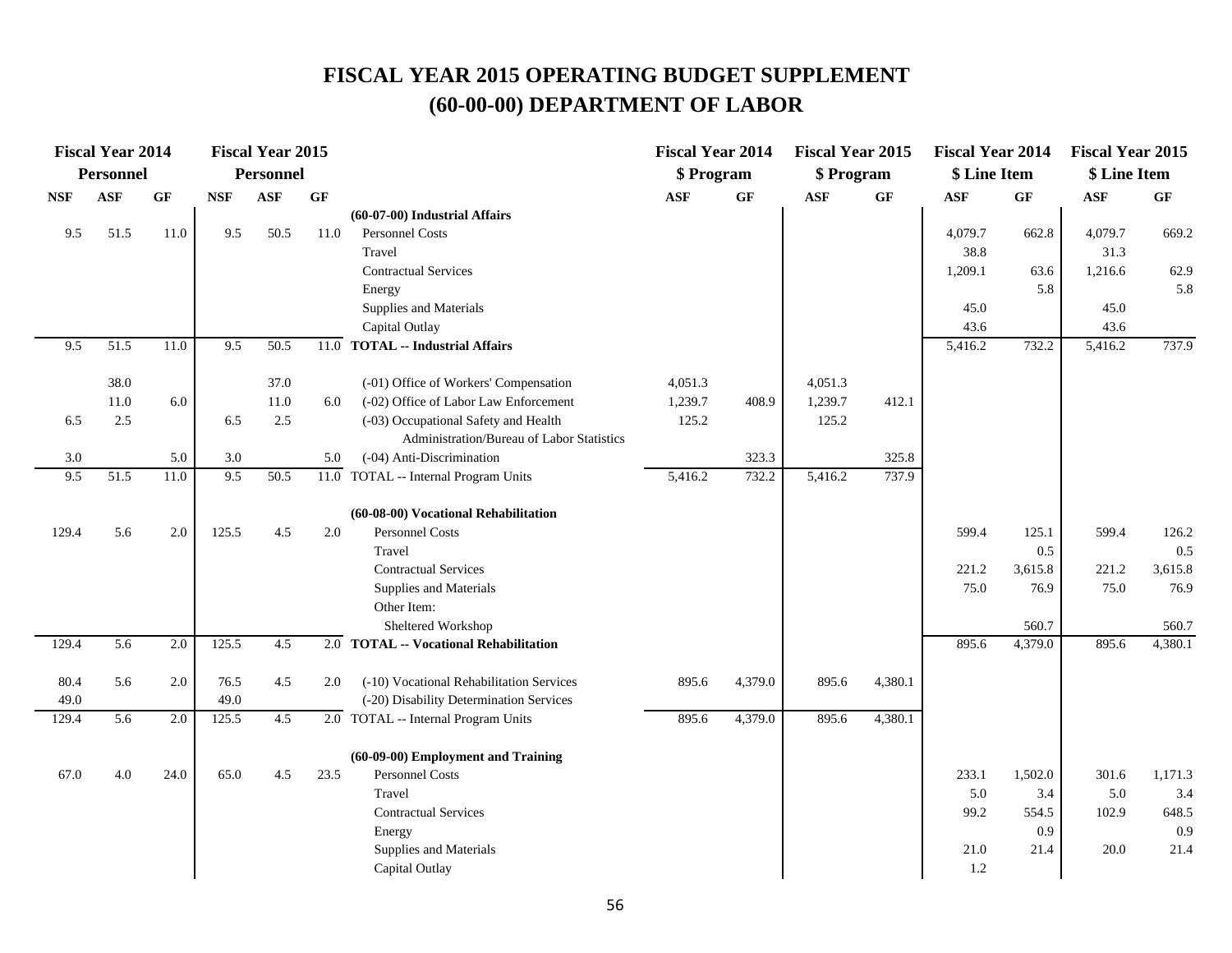|            | <b>Fiscal Year 2014</b> |      |            | <b>Fiscal Year 2015</b> |      |                                         | <b>Fiscal Year 2014</b> |         | <b>Fiscal Year 2015</b> |         | <b>Fiscal Year 2014</b> |         | <b>Fiscal Year 2015</b> |         |
|------------|-------------------------|------|------------|-------------------------|------|-----------------------------------------|-------------------------|---------|-------------------------|---------|-------------------------|---------|-------------------------|---------|
|            | <b>Personnel</b>        |      |            | <b>Personnel</b>        |      |                                         | \$ Program              |         | \$ Program              |         | \$ Line Item            |         | \$ Line Item            |         |
| <b>NSF</b> | <b>ASF</b>              | GF   | <b>NSF</b> | <b>ASF</b>              | GF   |                                         | <b>ASF</b>              | GF      | ASF                     | GF      | <b>ASF</b>              | GF      | ASF                     | GF      |
|            |                         |      |            |                         |      | Other Items:                            |                         |         |                         |         |                         |         |                         |         |
|            |                         |      |            |                         |      | Summer Youth Program                    |                         |         |                         |         |                         | 625.0   |                         | 625.0   |
|            |                         |      |            |                         |      | <b>Welfare Reform</b>                   |                         |         |                         |         |                         | 959.0   |                         | 959.0   |
|            |                         |      |            |                         |      | <b>Blue Collar Skills</b>               |                         |         |                         |         | 3,500.0                 |         | 3,430.0                 |         |
|            |                         |      |            |                         |      | Workforce Development                   |                         |         |                         |         |                         |         |                         | 900.0   |
| 67.0       | 4.0                     | 24.0 | 65.0       | 4.5                     | 23.5 | <b>TOTAL</b> -- Employment and Training |                         |         |                         |         | 3,859.5                 | 3,666.2 | 3,859.5                 | 4,329.5 |
|            |                         |      |            |                         |      |                                         |                         |         |                         |         |                         |         |                         |         |
| 67.0       | 4.0                     | 24.0 | 65.0       | 4.5                     | 23.5 | (-20) Employment and Training Services  | 3,859.5                 | 3,666.2 | 3,859.5                 | 4,329.5 |                         |         |                         |         |
| 67.0       | 4.0                     | 24.0 | 65.0       | 4.5                     | 23.5 | TOTAL -- Internal Program Unit          | 3,859.5                 | 3,666.2 | 3,859.5                 | 4,329.5 |                         |         |                         |         |
| 345.9      | 91.9                    | 41.2 | 345.4      | 92.4                    | 41.2 | <b>TOTAL -- DEPARTMENT OF LABOR</b>     |                         |         |                         |         | 13,785.8                | 9,303.0 | 13,785.8                | 9,976.1 |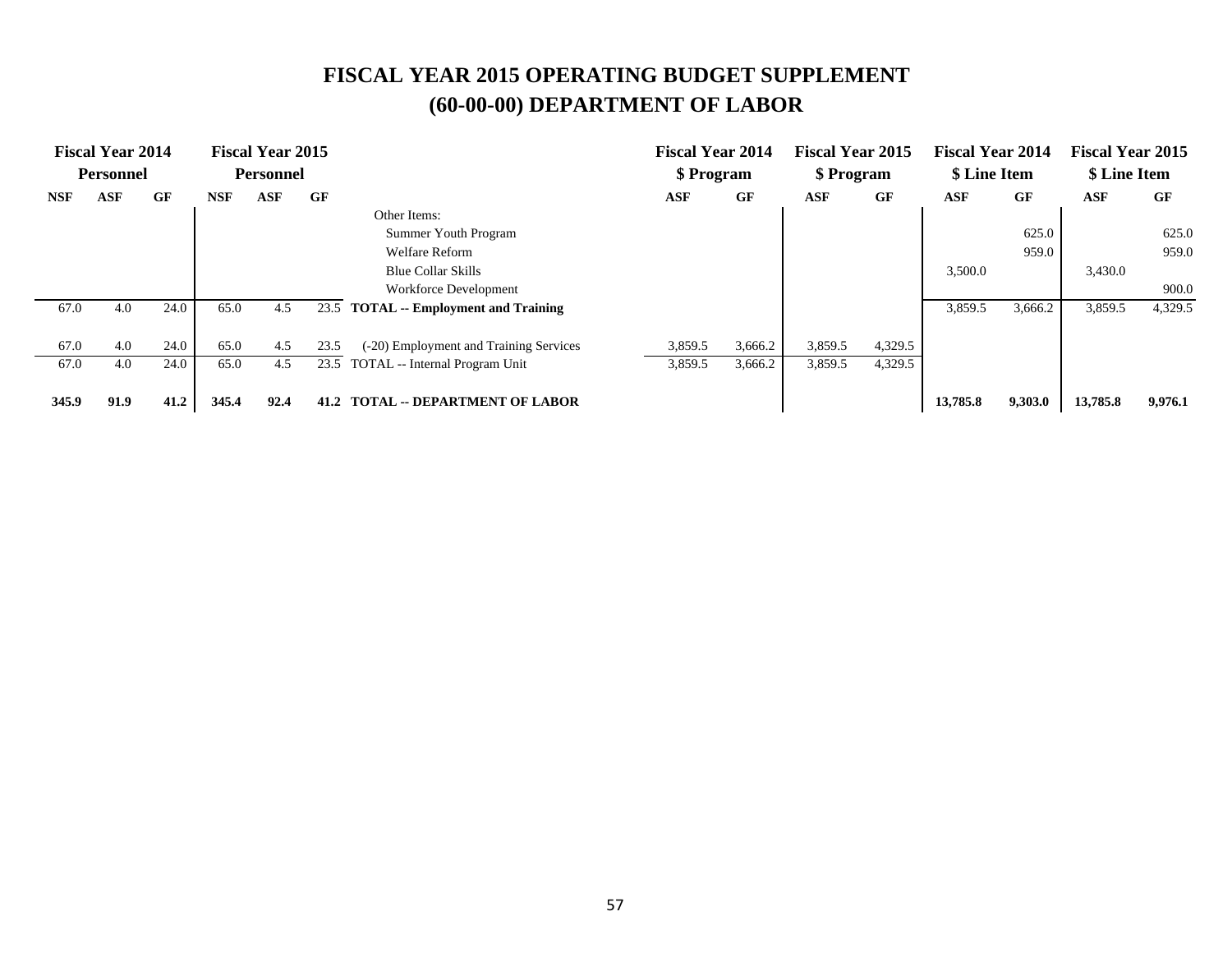## **FISCAL YEAR 2015 OPERATING BUDGET SUPPLEMENT (65-00-00) DEPARTMENT OF AGRICULTURE**

|            | <b>Fiscal Year 2014</b> |      |            | <b>Fiscal Year 2015</b> |      |                                          |            | <b>Fiscal Year 2014</b> |            | <b>Fiscal Year 2015</b> | <b>Fiscal Year 2014</b> |         | <b>Fiscal Year 2015</b> |           |
|------------|-------------------------|------|------------|-------------------------|------|------------------------------------------|------------|-------------------------|------------|-------------------------|-------------------------|---------|-------------------------|-----------|
|            | <b>Personnel</b>        |      |            | <b>Personnel</b>        |      |                                          |            | \$ Program              |            | \$ Program              | \$ Line Item            |         | \$ Line Item            |           |
| <b>NSF</b> | <b>ASF</b>              | GF   | <b>NSF</b> | <b>ASF</b>              | GF   |                                          | <b>ASF</b> | GF                      | <b>ASF</b> | GF                      | <b>ASF</b>              | GF      | <b>ASF</b>              | <b>GF</b> |
|            |                         |      |            |                         |      | $(65-01-00)$ Agriculture                 |            |                         |            |                         |                         |         |                         |           |
| 15.2       | 44.0                    | 82.8 | 15.2       | 44.0                    | 82.8 | Personnel Costs                          |            |                         |            |                         | 4,317.9                 | 6,133.8 | 4,329.1                 | 6,202.2   |
|            |                         |      |            |                         |      | Travel                                   |            |                         |            |                         | 119.5                   | 6.3     | 119.5                   | 6.3       |
|            |                         |      |            |                         |      | <b>Contractual Services</b>              |            |                         |            |                         | 1,174.1                 | 502.1   | 1,174.1                 | 483.3     |
|            |                         |      |            |                         |      | Energy                                   |            |                         |            |                         | 16.1                    | 18.7    | 16.1                    | 18.7      |
|            |                         |      |            |                         |      | Supplies and Materials                   |            |                         |            |                         | 207.2                   | 118.2   | 207.2                   | 118.2     |
|            |                         |      |            |                         |      | Capital Outlay                           |            |                         |            |                         | 307.5                   | 21.0    | 307.5                   | 21.0      |
|            |                         |      |            |                         |      | Other Items:                             |            |                         |            |                         |                         |         |                         |           |
|            |                         |      |            |                         |      | Information, Education and Certification |            |                         |            |                         |                         | 172.5   |                         | 172.5     |
|            |                         |      |            |                         |      | Nutrient Management Planning             |            |                         |            |                         |                         | 411.8   |                         | 411.8     |
|            |                         |      |            |                         |      | <b>Poultry Litter Transport</b>          |            |                         |            |                         |                         | 246.0   |                         | 246.0     |
|            |                         |      |            |                         |      | <b>Agriculture Advertising</b>           |            |                         |            |                         |                         | 25.0    |                         | 25.0      |
|            |                         |      |            |                         |      | Agriculture Development Program          |            |                         |            |                         |                         | 101.0   |                         | 79.6      |
|            |                         |      |            |                         |      | Alternative Agriculture Projects         |            |                         |            |                         |                         | 15.0    |                         | 15.0      |
|            |                         |      |            |                         |      | Plant Pest Survey and Control            |            |                         |            |                         |                         | 10.0    |                         | 10.0      |
|            |                         |      |            |                         |      | Cover Crops                              |            |                         |            |                         |                         | 55.4    |                         | 55.4      |
|            |                         |      |            |                         |      | <b>Poultry Health Surveillance</b>       |            |                         |            |                         |                         | 500.0   |                         | 500.0     |
|            |                         |      |            |                         |      | Carvel Center/Irrigation                 |            |                         |            |                         |                         |         |                         | 120.0     |
|            |                         |      |            |                         |      | <b>Educational Assistance</b>            |            |                         |            |                         | 15.0                    |         | 15.0                    |           |
|            |                         |      |            |                         |      | Revenue Refund                           |            |                         |            |                         | 7.7                     |         | 7.7                     |           |
|            |                         |      |            |                         |      | Fingerprints                             |            |                         |            |                         | 110.0                   |         | 110.0                   |           |
|            |                         |      |            |                         |      | Fingerprinting                           |            |                         |            |                         | 75.5                    |         | 75.5                    |           |
|            |                         |      |            |                         |      | <b>Equine Drug Testing</b>               |            |                         |            |                         | 1,189.0                 |         | 1,177.8                 |           |
|            |                         |      |            |                         |      | Research and Development                 |            |                         |            |                         | 75.0                    |         | 75.0                    |           |
| 15.2       | 44.0                    | 82.8 | 15.2       | 44.0                    |      | 82.8 TOTAL -- Agriculture                |            |                         |            |                         | 7,614.5                 | 8,336.8 | 7,614.5                 | 8,485.0   |
|            |                         |      |            |                         |      |                                          |            |                         |            |                         |                         |         |                         |           |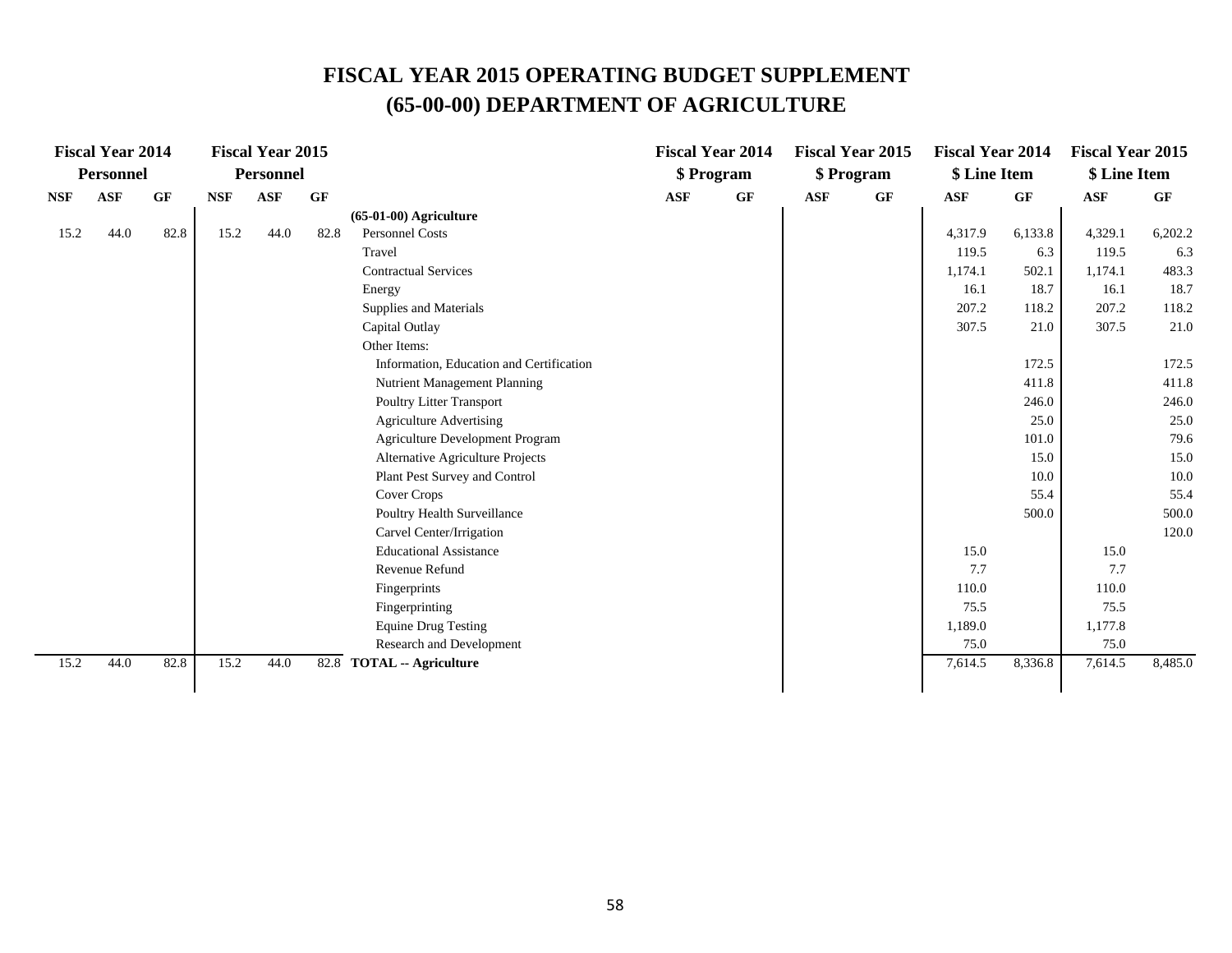## **FISCAL YEAR 2015 OPERATING BUDGET SUPPLEMENT (65-00-00) DEPARTMENT OF AGRICULTURE**

|            | <b>Fiscal Year 2014</b> |      |            | <b>Fiscal Year 2015</b> |      |                                                  | <b>Fiscal Year 2014</b> |           | <b>Fiscal Year 2015</b> |           | <b>Fiscal Year 2014</b> |           | <b>Fiscal Year 2015</b> |           |
|------------|-------------------------|------|------------|-------------------------|------|--------------------------------------------------|-------------------------|-----------|-------------------------|-----------|-------------------------|-----------|-------------------------|-----------|
|            | <b>Personnel</b>        |      |            | <b>Personnel</b>        |      |                                                  | \$ Program              |           | \$ Program              |           | \$ Line Item            |           | \$ Line Item            |           |
| <b>NSF</b> | ASF                     | GF   | <b>NSF</b> | ASF                     | GF   |                                                  | ASF                     | <b>GF</b> | ASF                     | <b>GF</b> | ASF                     | <b>GF</b> | ASF                     | <b>GF</b> |
|            | 2.0                     | 15.0 |            | 2.0                     | 15.0 | (-01) Administration                             | 318.4                   | 2,129.3   | 318.4                   | 2,261.8   |                         |           |                         |           |
|            |                         | 7.0  |            |                         | 7.0  | (-02) Agriculture Compliance                     |                         | 513.6     |                         | 519.0     |                         |           |                         |           |
| 6.2        | 11.0                    | 5.8  | 6.2        | 11.0                    | 5.8  | (-03) Food Products Inspection                   | 950.5                   | 462.5     | 950.5                   | 464.0     |                         |           |                         |           |
| 4.0        | 2.5                     | 16.5 | 4.0        | 2.5                     | 16.5 | (-04) Forest Service                             | 660.5                   | 1,177.3   | 660.5                   | 1,192.1   |                         |           |                         |           |
| 1.0        | 10.0                    |      | 1.0        | 10.0                    |      | (-05) Harness Racing Commission                  | 2,529.8                 |           | 2,529.8                 |           |                         |           |                         |           |
| 2.0        | 6.0                     |      | 2.0        | 6.0                     |      | $(-06)$ Pesticides                               | 591.4                   |           | 591.4                   |           |                         |           |                         |           |
| 0.5        |                         | 3.5  | 0.5        |                         | 3.5  | $(-07)$ Planning                                 |                         | 312.0     |                         | 315.9     |                         |           |                         |           |
| 1.0        | 0.5                     | 10.5 | 1.0        | 0.5                     | 10.5 | (-08) Plant Industries                           | 124.3                   | 800.6     | 129.3                   | 803.6     |                         |           |                         |           |
|            |                         | 7.0  |            |                         | 7.0  | (-09) Animal Health                              |                         | 630.6     |                         | 629.5     |                         |           |                         |           |
|            | 10.0                    |      |            | 10.0                    |      | (-10) Thoroughbred Racing Commission             | 1,876.7                 |           | 1,865.5                 |           |                         |           |                         |           |
|            |                         | 9.0  |            |                         | 9.0  | (-11) Weights and Measures                       |                         | 652.0     |                         | 656.1     |                         |           |                         |           |
| 0.5        |                         | 3.5  | 0.5        |                         | 3.5  | (-12) Nutrient Management                        |                         | 1,213.2   |                         | 1,215.7   |                         |           |                         |           |
|            | 2.0                     | 1.0  |            | 2.0                     | 1.0  | (-13) Agricultural Lands Preservation Foundation | 502.6                   | 47.1      | 508.8                   | 47.1      |                         |           |                         |           |
|            |                         | 4.0  |            |                         | 4.0  | (-14) Marketing and Promotion                    | 60.3                    | 398.6     | 60.3                    | 380.2     |                         |           |                         |           |
| 15.2       | 44.0                    | 82.8 | 15.2       | 44.0                    | 82.8 | TOTAL -- Internal Program Units                  | 7,614.5                 | 8,336.8   | 7,614.5                 | 8,485.0   |                         |           |                         |           |
| 15.2       | 44.0                    | 82.8 | 15.2       | 44.0                    | 82.8 | <b>TOTAL -- DEPARTMENT OF AGRICULTURE</b>        |                         |           |                         |           | 7,614.5                 | 8,336.8   | 7,614.5                 | 8,485.0   |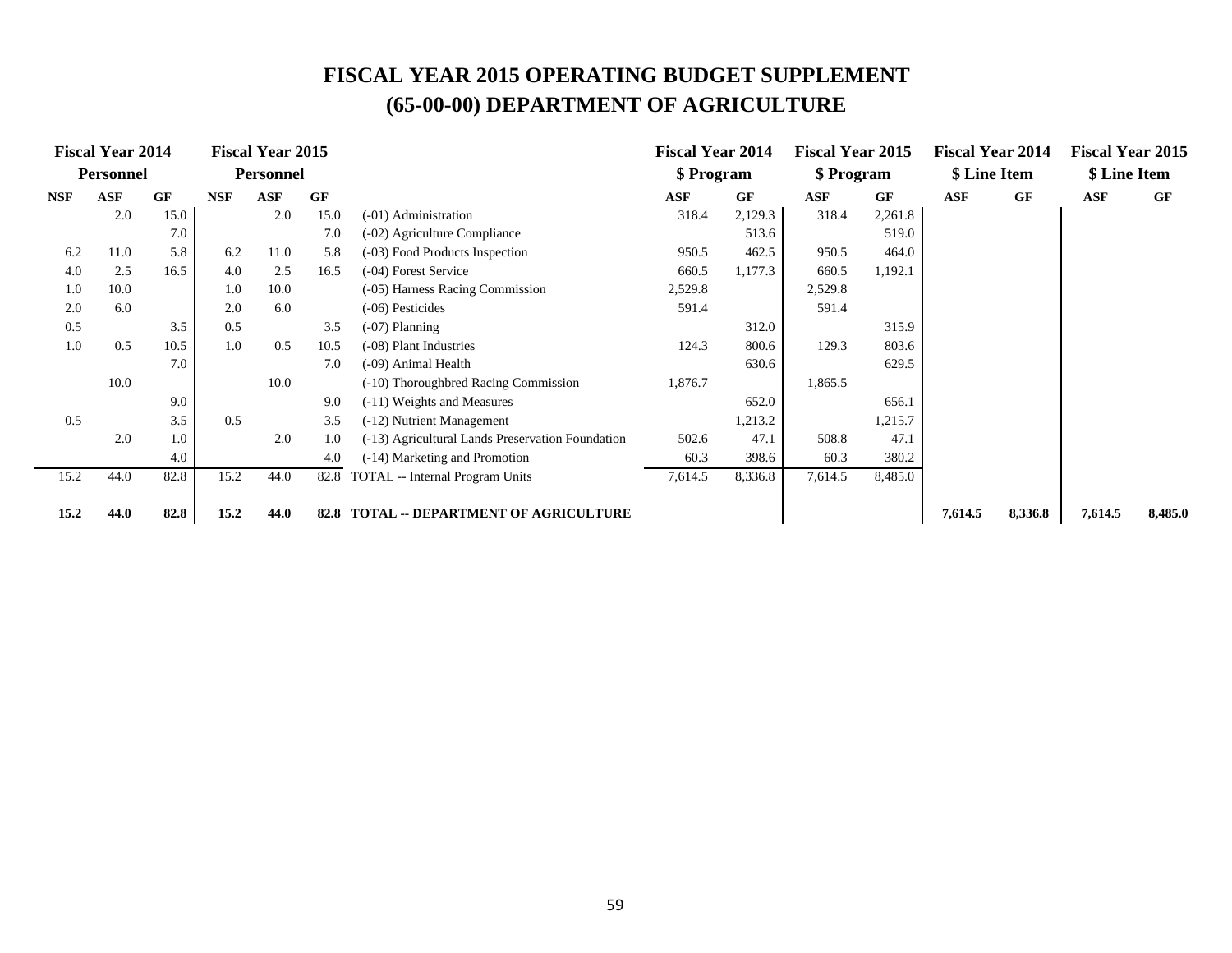|            | <b>Fiscal Year 2014</b> |      |            | <b>Fiscal Year 2015</b> |      |                                                             |            | <b>Fiscal Year 2014</b> |            | <b>Fiscal Year 2015</b> | <b>Fiscal Year 2014</b> |         | <b>Fiscal Year 2015</b> |         |
|------------|-------------------------|------|------------|-------------------------|------|-------------------------------------------------------------|------------|-------------------------|------------|-------------------------|-------------------------|---------|-------------------------|---------|
|            | Personnel               |      |            | Personnel               |      |                                                             |            | \$ Program              |            | \$ Program              | \$ Line Item            |         | \$ Line Item            |         |
| <b>NSF</b> | <b>ASF</b>              | GF   | <b>NSF</b> | ASF                     | GF   |                                                             | <b>ASF</b> | GF                      | <b>ASF</b> | GF                      | <b>ASF</b>              | GF      | ASF                     | GF      |
|            |                         |      |            |                         |      | (70-01-01) State Election Commissioner                      |            |                         |            |                         |                         |         |                         |         |
|            |                         | 12.0 |            |                         | 12.0 | Personnel Costs                                             |            |                         |            |                         |                         | 818.1   |                         | 826.7   |
|            |                         |      |            |                         |      | Travel                                                      |            |                         |            |                         |                         | 1.0     |                         | 1.0     |
|            |                         |      |            |                         |      | <b>Contractual Services</b>                                 |            |                         |            |                         |                         | 194.7   |                         | 194.7   |
|            |                         |      |            |                         |      | Energy                                                      |            |                         |            |                         |                         | 10.0    |                         | 10.0    |
|            |                         |      |            |                         |      | Supplies and Materials                                      |            |                         |            |                         |                         | 9.4     |                         | 9.4     |
|            |                         |      |            |                         |      | Capital Outlay                                              |            |                         |            |                         |                         | 0.8     |                         | 0.8     |
|            |                         |      |            |                         |      | Other Items:                                                |            |                         |            |                         |                         |         |                         |         |
|            |                         |      |            |                         |      | Voter Purging                                               |            |                         |            |                         |                         | 15.0    |                         | 15.0    |
|            |                         |      |            |                         |      | <b>Technology Development</b>                               |            |                         |            |                         |                         | 20.0    |                         | 20.0    |
|            |                         |      |            |                         |      | <b>Voting Machines</b>                                      |            |                         |            |                         |                         | 115.0   |                         | 115.0   |
|            |                         | 12.0 |            |                         |      | 12.0 TOTAL -- State Election Commissioner                   |            |                         |            |                         |                         | 1,184.0 |                         | 1,192.6 |
|            |                         |      |            |                         |      | (70-02-01) Department of Elections for New Castle County    |            |                         |            |                         |                         |         |                         |         |
|            |                         | 15.0 |            |                         | 15.0 | Personnel Costs                                             |            |                         |            |                         |                         | 1,147.3 |                         | 1,160.5 |
|            |                         |      |            |                         |      | Travel                                                      |            |                         |            |                         |                         | 6.0     |                         | 6.0     |
|            |                         |      |            |                         |      | <b>Contractual Services</b>                                 |            |                         |            |                         |                         | 248.8   |                         | 248.8   |
|            |                         |      |            |                         |      | Energy                                                      |            |                         |            |                         |                         | 28.8    |                         | 28.8    |
|            |                         |      |            |                         |      | Supplies and Materials                                      |            |                         |            |                         |                         | 7.7     |                         | 7.7     |
|            |                         |      |            |                         |      | Other Item:                                                 |            |                         |            |                         |                         |         |                         |         |
|            |                         |      |            |                         |      | <b>School Elections</b>                                     |            |                         |            |                         |                         | 158.4   |                         | 158.4   |
|            |                         | 15.0 |            |                         |      | 15.0 TOTAL -- Department of Elections for New Castle County |            |                         |            |                         |                         | 1,597.0 |                         | 1,610.2 |
|            |                         |      |            |                         |      | (70-03-01) Department of Elections for Kent County          |            |                         |            |                         |                         |         |                         |         |
|            |                         | 8.0  |            |                         | 8.0  | Personnel Costs                                             |            |                         |            |                         |                         | 635.7   |                         | 640.8   |
|            |                         |      |            |                         |      | <b>Contractual Services</b>                                 |            |                         |            |                         |                         | 161.7   |                         | 161.7   |
|            |                         |      |            |                         |      | Energy                                                      |            |                         |            |                         |                         | 12.0    |                         | 12.0    |
|            |                         |      |            |                         |      | Supplies and Materials                                      |            |                         |            |                         |                         | 3.5     |                         | 3.5     |
|            |                         |      |            |                         |      | Other Items:                                                |            |                         |            |                         |                         |         |                         |         |
|            |                         |      |            |                         |      | Mobile Registration                                         |            |                         |            |                         |                         | 2.0     |                         | $2.0\,$ |
|            |                         |      |            |                         |      | <b>School Elections</b>                                     |            |                         |            |                         |                         | 37.8    |                         | 37.8    |
|            |                         | 8.0  |            |                         |      | 8.0 TOTAL -- Department of Elections for Kent County        |            |                         |            |                         |                         | 852.7   |                         | 857.8   |
|            |                         |      |            |                         |      |                                                             |            |                         |            |                         |                         |         |                         |         |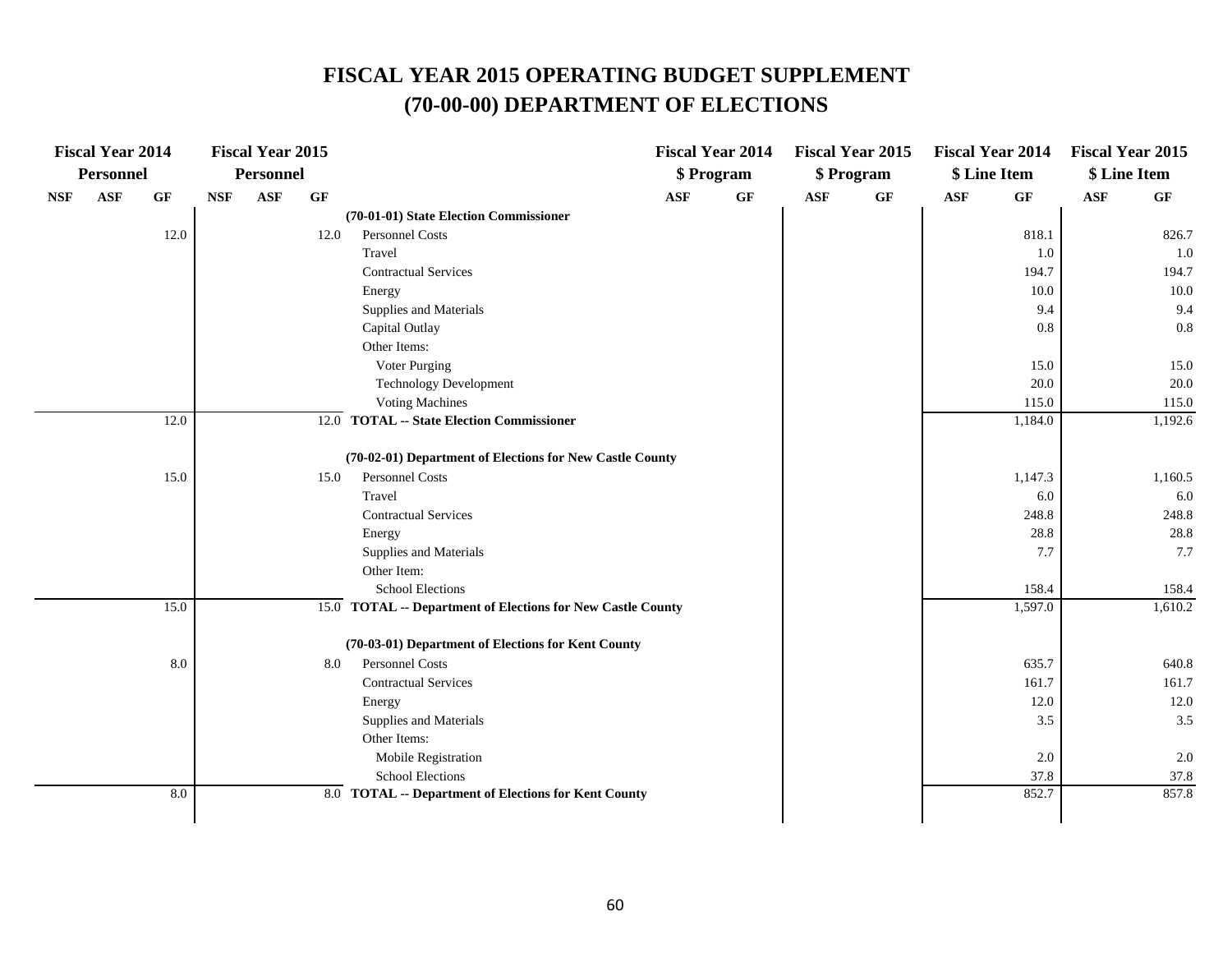|            | <b>Fiscal Year 2014</b> |      |            | <b>Fiscal Year 2015</b> |      |                                                        |            | <b>Fiscal Year 2014</b> |            | <b>Fiscal Year 2015</b> |     | <b>Fiscal Year 2014</b> |     | <b>Fiscal Year 2015</b> |
|------------|-------------------------|------|------------|-------------------------|------|--------------------------------------------------------|------------|-------------------------|------------|-------------------------|-----|-------------------------|-----|-------------------------|
|            | <b>Personnel</b>        |      |            | <b>Personnel</b>        |      |                                                        |            | \$ Program              |            | \$ Program              |     | \$ Line Item            |     | \$ Line Item            |
| <b>NSF</b> | ASF                     | GF   | <b>NSF</b> | ASF                     | GF   |                                                        | <b>ASF</b> | GF                      | <b>ASF</b> | GF                      | ASF | GF                      | ASF | GF                      |
|            |                         |      |            |                         |      | (70-04-01) Department of Elections for Sussex County   |            |                         |            |                         |     |                         |     |                         |
|            |                         | 7.0  |            |                         | 7.0  | <b>Personnel Costs</b>                                 |            |                         |            |                         |     | 594.6                   |     | 601.8                   |
|            |                         |      |            |                         |      | Travel                                                 |            |                         |            |                         |     | 2.2                     |     | 2.2                     |
|            |                         |      |            |                         |      | <b>Contractual Services</b>                            |            |                         |            |                         |     | 29.1                    |     | 29.1                    |
|            |                         |      |            |                         |      | Supplies and Materials                                 |            |                         |            |                         |     | 12.7                    |     | 12.7                    |
|            |                         |      |            |                         |      | Capital Outlay                                         |            |                         |            |                         |     | 2.0                     |     | 2.0                     |
|            |                         |      |            |                         |      | Other Items:                                           |            |                         |            |                         |     |                         |     |                         |
|            |                         |      |            |                         |      | Mobile Registration                                    |            |                         |            |                         |     | 2.1                     |     | 2.1                     |
|            |                         |      |            |                         |      | <b>School Elections</b>                                |            |                         |            |                         |     | 38.8                    |     | 38.8                    |
|            |                         | 7.0  |            |                         |      | 7.0 TOTAL -- Department of Elections for Sussex County |            |                         |            |                         |     | 681.5                   |     | 688.7                   |
|            |                         |      |            |                         |      |                                                        |            |                         |            |                         |     |                         |     |                         |
|            |                         | 42.0 |            |                         | 42.0 | <b>TOTAL -- DEPARTMENT OF ELECTIONS</b>                |            |                         |            |                         |     | 4,315.2                 |     | 4,349.3                 |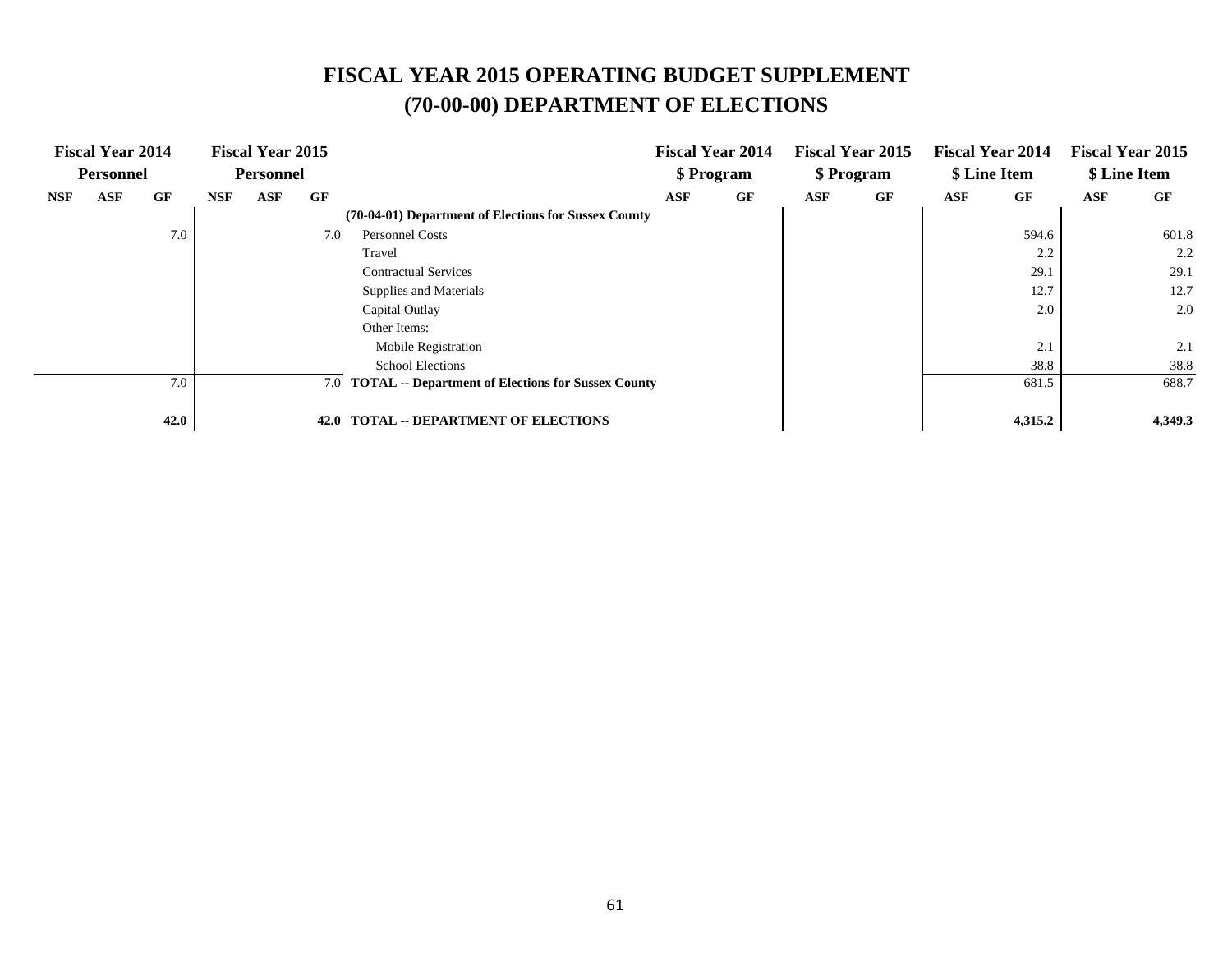## **FISCAL YEAR 2015 OPERATING BUDGET SUPPLEMENT (75-00-00) FIRE PREVENTION COMMISSION**

|            | <b>Fiscal Year 2014</b> |           |            | <b>Fiscal Year 2015</b> |      |                                                |     | <b>Fiscal Year 2014</b> |            | <b>Fiscal Year 2015</b> | <b>Fiscal Year 2014</b> |                 | <b>Fiscal Year 2015</b> |         |
|------------|-------------------------|-----------|------------|-------------------------|------|------------------------------------------------|-----|-------------------------|------------|-------------------------|-------------------------|-----------------|-------------------------|---------|
|            | Personnel               |           |            | Personnel               |      |                                                |     | \$ Program              |            | \$ Program              | \$ Line Item            |                 | \$ Line Item            |         |
| <b>NSF</b> | <b>ASF</b>              | <b>GF</b> | <b>NSF</b> | ASF                     | GF   |                                                | ASF | GF                      | <b>ASF</b> | GF                      | <b>ASF</b>              | $\bf{G} \bf{F}$ | $\mathbf{ASF}$          | GF      |
|            |                         |           |            |                         |      | (75-01-01) Office of the State Fire Marshal    |     |                         |            |                         |                         |                 |                         |         |
|            | 27.2                    | 27.8      |            | 27.2                    | 27.8 | Personnel Costs                                |     |                         |            |                         | 1,745.2                 | 2,301.8         | 1,745.2                 | 2,307.2 |
|            |                         |           |            |                         |      | Travel                                         |     |                         |            |                         | 34.0                    |                 | 34.0                    |         |
|            |                         |           |            |                         |      | <b>Contractual Services</b>                    |     |                         |            |                         | 366.8                   | 235.2           | 366.8                   | 277.7   |
|            |                         |           |            |                         |      | Energy                                         |     |                         |            |                         |                         | 71.8            |                         | 71.8    |
|            |                         |           |            |                         |      | Supplies and Materials                         |     |                         |            |                         | 81.0                    | 23.4            | 81.0                    | 23.4    |
|            |                         |           |            |                         |      | Capital Outlay                                 |     |                         |            |                         | 311.0                   |                 | 196.2                   |         |
|            |                         |           |            |                         |      | Other Items:                                   |     |                         |            |                         |                         |                 |                         |         |
|            |                         |           |            |                         |      | Juvenile Firesetter Intervention Program       |     |                         |            |                         |                         | 2.0             |                         | 2.0     |
|            |                         |           |            |                         |      | Revenue Refund                                 |     |                         |            |                         | 1.5                     |                 | 1.5                     |         |
|            | 27.2                    | 27.8      |            | 27.2                    |      | 27.8 TOTAL -- Office of the State Fire Marshal |     |                         |            |                         | 2,539.5                 | 2,634.2         | 2,424.7                 | 2,682.1 |
|            |                         |           |            |                         |      | (75-02-01) State Fire School                   |     |                         |            |                         |                         |                 |                         |         |
| 0.5        |                         | 18.5      | 0.5        |                         | 18.5 | Personnel Costs                                |     |                         |            |                         |                         | 1,804.8         |                         | 1,837.7 |
|            |                         |           |            |                         |      | <b>Contractual Services</b>                    |     |                         |            |                         |                         | 251.0           |                         | 250.0   |
|            |                         |           |            |                         |      | Energy                                         |     |                         |            |                         |                         | 207.5           |                         | 207.5   |
|            |                         |           |            |                         |      | Capital Outlay                                 |     |                         |            |                         |                         | 35.0            |                         | 35.0    |
|            |                         |           |            |                         |      | Other Items:                                   |     |                         |            |                         |                         |                 |                         |         |
|            |                         |           |            |                         |      | <b>Stress Management</b>                       |     |                         |            |                         |                         | 4.6             |                         | 4.6     |
|            |                         |           |            |                         |      | <b>EMT</b> Training                            |     |                         |            |                         |                         | 95.0            |                         | 95.0    |
|            |                         |           |            |                         |      | Local Emergency Planning Commission            |     |                         |            |                         | 50.0                    |                 | 50.0                    |         |
| 0.5        |                         | 18.5      | 0.5        |                         |      | 18.5 TOTAL -- State Fire School                |     |                         |            |                         | 50.0                    | 2,397.9         | 50.0                    | 2,429.8 |
|            |                         |           |            |                         |      | (75-03-01) State Fire Prevention Commission    |     |                         |            |                         |                         |                 |                         |         |
|            |                         | 2.0       |            |                         | 2.0  | Personnel Costs                                |     |                         |            |                         |                         | 134.2           |                         | 135.0   |
|            |                         |           |            |                         |      | Travel                                         |     |                         |            |                         |                         | 14.5            |                         | 14.5    |
|            |                         |           |            |                         |      | <b>Contractual Services</b>                    |     |                         |            |                         |                         | 27.0            |                         | 27.0    |
|            |                         |           |            |                         |      | Supplies and Materials                         |     |                         |            |                         |                         | 3.1             |                         | 3.1     |
|            |                         |           |            |                         |      | Other Items:                                   |     |                         |            |                         |                         |                 |                         |         |
|            |                         |           |            |                         |      | Statewide Fire Safety Education                |     |                         |            |                         |                         | 78.9            |                         | 78.9    |
|            |                         |           |            |                         |      | Governor's Fire Safety Conference              |     |                         |            |                         | 7.0                     | 4.7             |                         | 4.7     |
|            |                         |           |            |                         |      | Mid-Atlantic Fire Conference                   |     |                         |            |                         | 4.0                     |                 |                         |         |
|            |                         | 2.0       |            |                         |      | 2.0 TOTAL -- State Fire Prevention Commission  |     |                         |            |                         | 11.0                    | 262.4           |                         | 263.2   |
| 0.5        | 27.2                    | 48.3      | 0.5        | 27.2                    |      | 48.3 TOTAL -- FIRE PREVENTION COMMISSION       |     |                         |            |                         | 2,600.5                 | 5,294.5         | 2,474.7                 | 5,375.1 |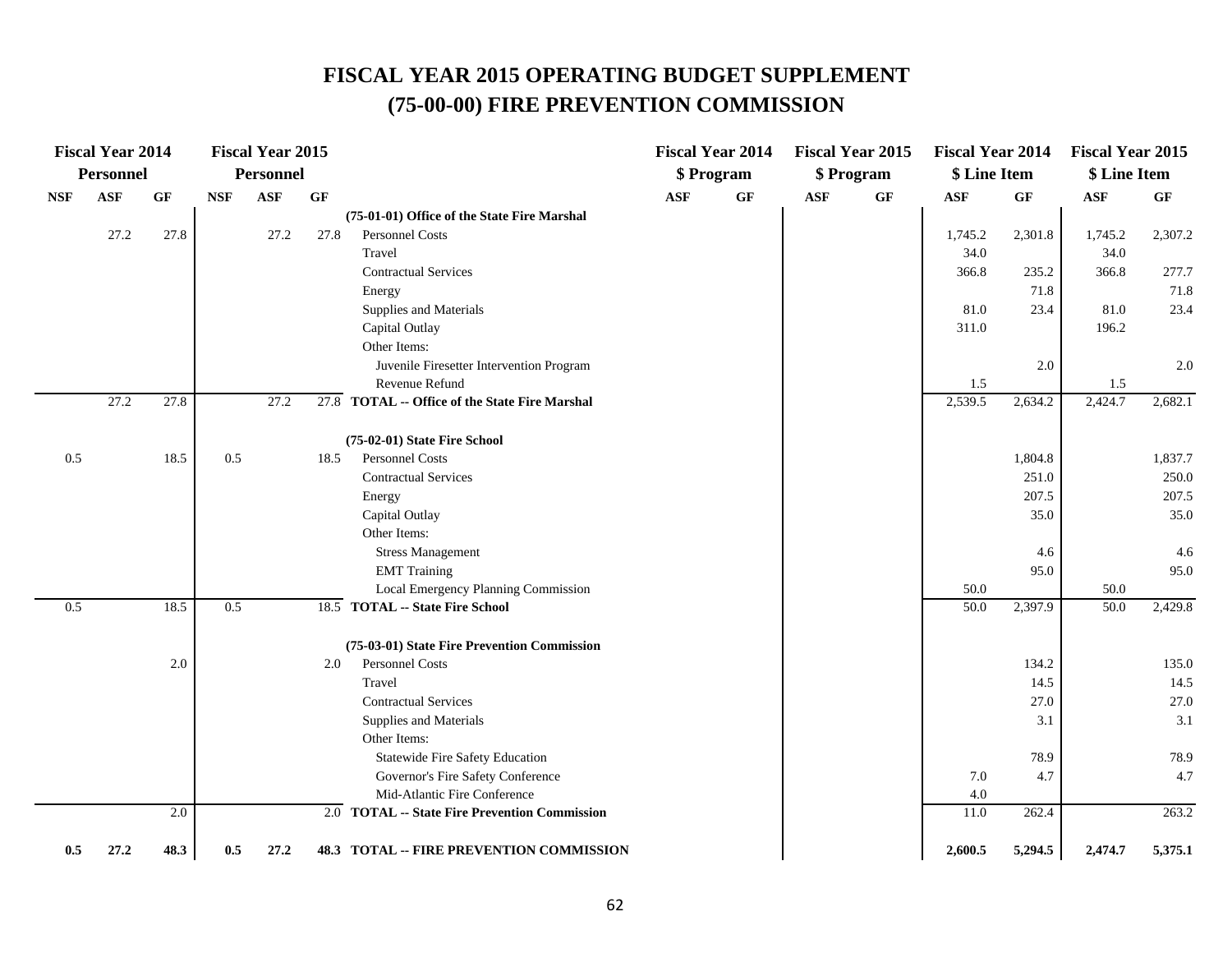# **FISCAL YEAR 2015 OPERATING BUDGET SUPPLEMENT (76-00-00) DELAWARE NATIONAL GUARD**

|            | <b>Fiscal Year 2014</b> |      |            | <b>Fiscal Year 2015</b> |             |                                         |            | <b>Fiscal Year 2014</b> |     | <b>Fiscal Year 2015</b> |     | <b>Fiscal Year 2014</b> |            | <b>Fiscal Year 2015</b> |
|------------|-------------------------|------|------------|-------------------------|-------------|-----------------------------------------|------------|-------------------------|-----|-------------------------|-----|-------------------------|------------|-------------------------|
|            | <b>Personnel</b>        |      |            | <b>Personnel</b>        |             |                                         |            | \$ Program              |     | \$ Program              |     | \$ Line Item            |            | \$ Line Item            |
| <b>NSF</b> | <b>ASF</b>              | GF   | <b>NSF</b> | ASF                     | GF          |                                         | <b>ASF</b> | GF                      | ASF | GF                      | ASF | GF                      | <b>ASF</b> | GF                      |
|            |                         |      |            |                         |             | (76-01-01) Delaware National Guard      |            |                         |     |                         |     |                         |            |                         |
| 85.0       |                         | 29.0 | 85.0       |                         | 29.0        | <b>Personnel Costs</b>                  |            |                         |     |                         |     | 3,020.3                 |            | 3,042.7                 |
|            |                         |      |            |                         |             | Travel                                  |            |                         |     |                         |     | 10.0                    |            | 10.0                    |
|            |                         |      |            |                         |             | <b>Contractual Services</b>             |            |                         |     |                         |     | 464.7                   |            | 411.9                   |
|            |                         |      |            |                         |             | Energy                                  |            |                         |     |                         |     | 846.7                   |            | 846.7                   |
|            |                         |      |            |                         |             | Supplies and Materials                  |            |                         |     |                         |     | 140.0                   |            | 140.0                   |
|            |                         |      |            |                         |             | Other Items:                            |            |                         |     |                         |     |                         |            |                         |
|            |                         |      |            |                         |             | Unit Fund Allowance                     |            |                         |     |                         |     | 12.2                    |            | 18.1                    |
|            |                         |      |            |                         |             | <b>Educational Assistance</b>           |            |                         |     |                         |     | 300.0                   |            | 300.0                   |
| 85.0       |                         | 29.0 | 85.0       |                         | 29.0        | <b>TOTAL</b> -- Delaware National Guard |            |                         |     |                         |     | 4,793.9                 |            | 4,769.4                 |
|            |                         |      |            |                         |             |                                         |            |                         |     |                         |     |                         |            |                         |
| 85.0       |                         | 29.0 | 85.0       |                         | <b>29.0</b> | TOTAL -- DELAWARE NATIONAL GUARD        |            |                         |     |                         |     | 4,793.9                 |            | 4,769.4                 |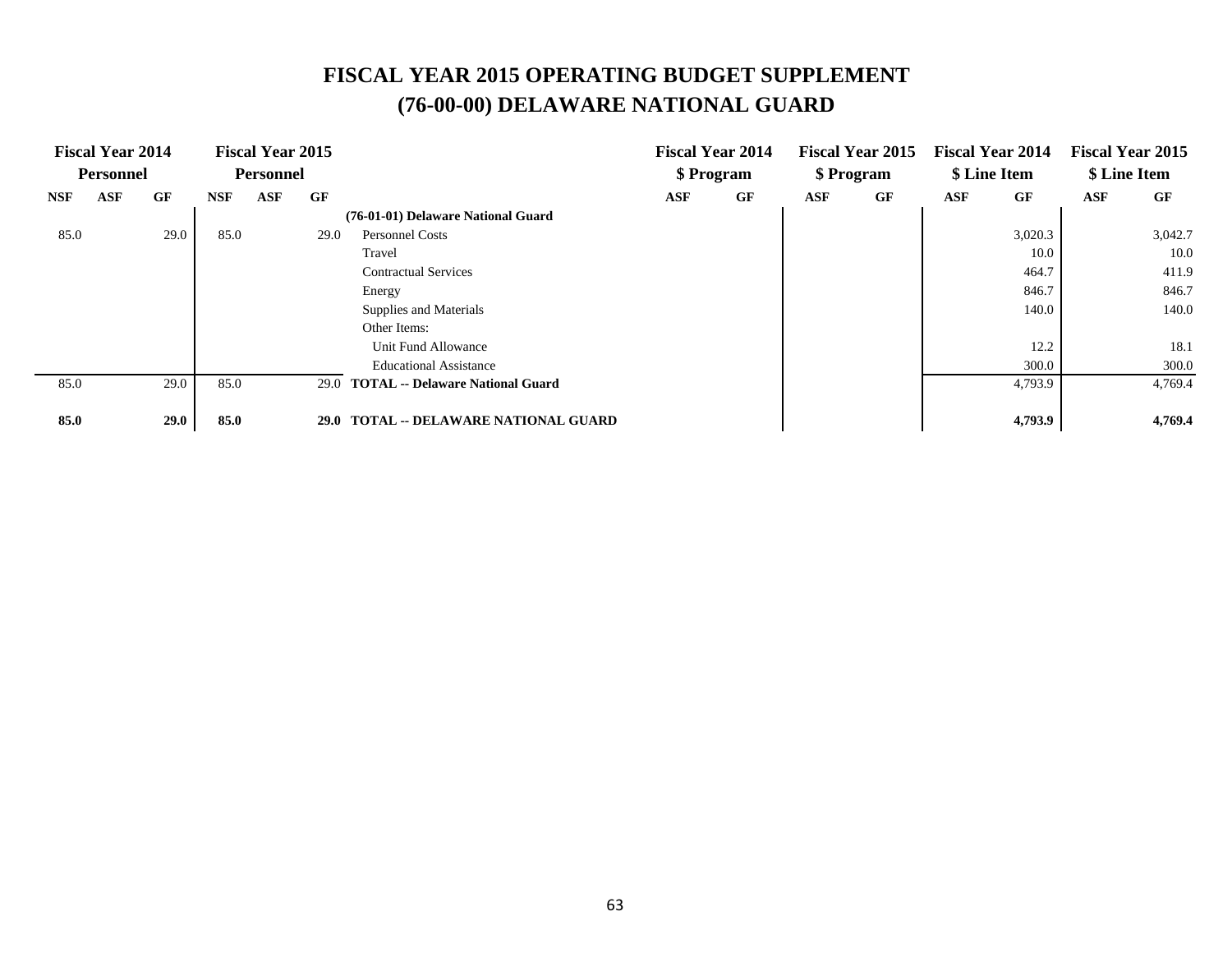# **FISCAL YEAR 2015 OPERATING BUDGET SUPPLEMENT (77-00-00) ADVISORY COUNCIL FOR EXCEPTIONAL CITIZENS**

|            | <b>Fiscal Year 2014</b> |     |            | <b>Fiscal Year 2015</b> |     |                                          |     | <b>Fiscal Year 2014</b> |            | <b>Fiscal Year 2015</b> |     | <b>Fiscal Year 2014</b> |     | <b>Fiscal Year 2015</b> |
|------------|-------------------------|-----|------------|-------------------------|-----|------------------------------------------|-----|-------------------------|------------|-------------------------|-----|-------------------------|-----|-------------------------|
|            | <b>Personnel</b>        |     |            | <b>Personnel</b>        |     |                                          |     | \$ Program              |            | \$ Program              |     | \$ Line Item            |     | \$ Line Item            |
| <b>NSF</b> | <b>ASF</b>              | GF  | <b>NSF</b> | <b>ASF</b>              | GF  |                                          | ASF | GF                      | <b>ASF</b> | GF                      | ASF | GF                      | ASF | GF                      |
|            |                         |     |            |                         |     | (77-01-01) Advisory Council              |     |                         |            |                         |     |                         |     |                         |
|            |                         |     |            |                         |     | for Exceptional Citizens                 |     |                         |            |                         |     |                         |     |                         |
|            |                         | 3.0 |            |                         | 3.0 | Personnel Costs                          |     |                         |            |                         |     | 171.3                   |     | 173.2                   |
|            |                         |     |            |                         |     | Travel                                   |     |                         |            |                         |     | 6.5                     |     | 6.5                     |
|            |                         |     |            |                         |     | <b>Contractual Services</b>              |     |                         |            |                         |     | 13.4                    |     | 13.4                    |
|            |                         |     |            |                         |     | Supplies and Materials                   |     |                         |            |                         |     | 5.6                     |     | 6.0                     |
|            |                         | 3.0 |            |                         |     | 3.0 TOTAL -- Advisory Council            |     |                         |            |                         |     | 196.8                   |     | 199.1                   |
|            |                         |     |            |                         |     | for Exceptional Citizens                 |     |                         |            |                         |     |                         |     |                         |
|            |                         |     |            |                         |     |                                          |     |                         |            |                         |     |                         |     |                         |
|            |                         | 3.0 |            |                         |     | <b>3.0 TOTAL -- ADVISORY COUNCIL FOR</b> |     |                         |            |                         |     | 196.8                   |     | 199.1                   |
|            |                         |     |            |                         |     | <b>EXCEPTIONAL CITIZENS</b>              |     |                         |            |                         |     |                         |     |                         |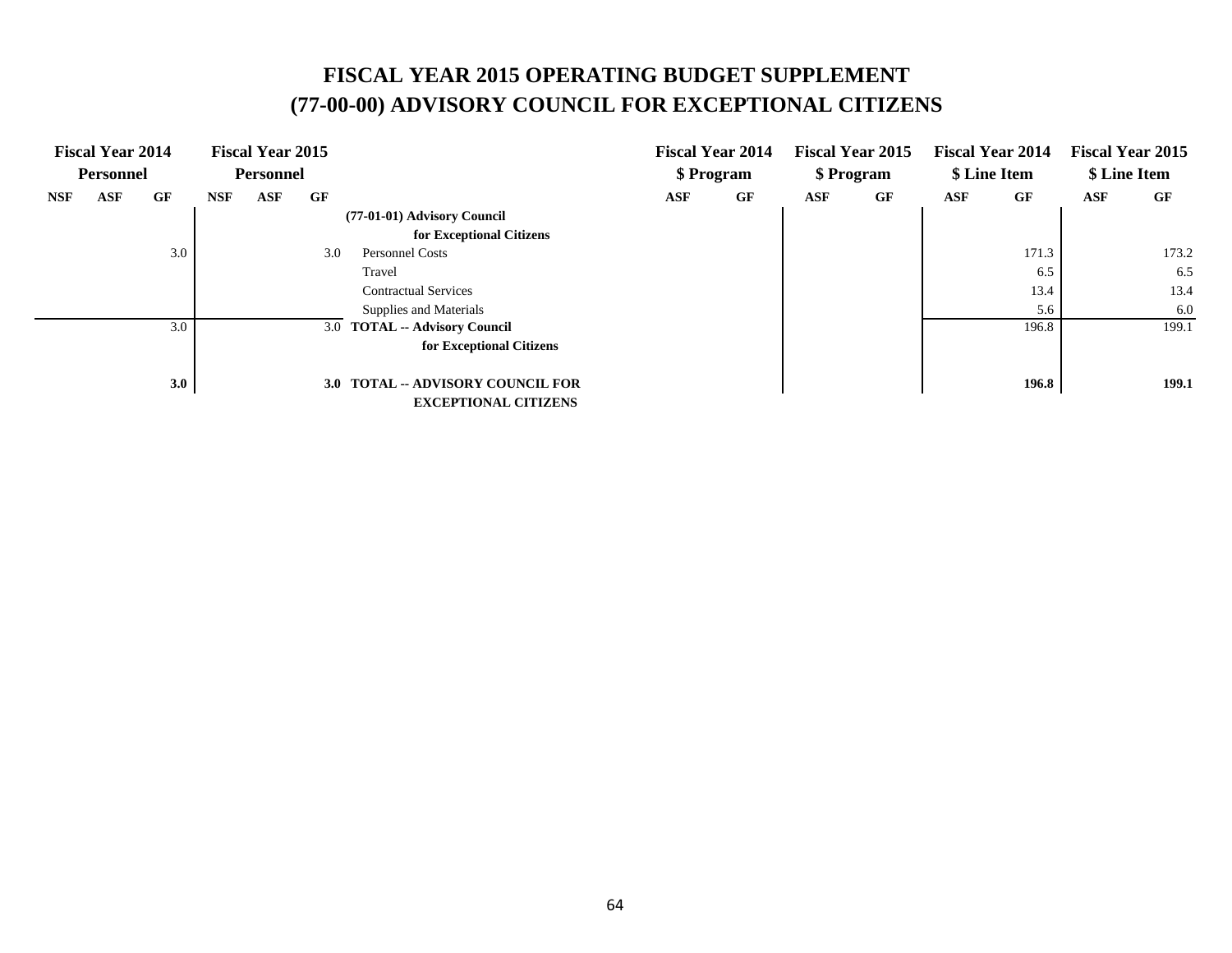## **FISCAL YEAR 2015 OPERATING BUDGET SUPPLEMENT (90-00-00) HIGHER EDUCATION**

| <b>Fiscal Year 2014</b>     |            | <b>Fiscal Year 2015</b> |                 |                                              |                | <b>Fiscal Year 2014</b> |                | Fiscal Year 2015 Fiscal Year 2014 |                |           | <b>Fiscal Year 2015</b> |           |
|-----------------------------|------------|-------------------------|-----------------|----------------------------------------------|----------------|-------------------------|----------------|-----------------------------------|----------------|-----------|-------------------------|-----------|
| <b>Personnel</b>            |            | Personnel               |                 |                                              |                | \$ Program              |                | \$ Program                        | \$ Line Item   |           | \$ Line Item            |           |
| $\mathbf{ASF}$<br>GF<br>NSF | <b>NSF</b> | <b>ASF</b>              | $\bf{G} \bf{F}$ |                                              | $\mathbf{ASF}$ | GF                      | $\mathbf{ASF}$ | $\bf{G} \bf{F}$                   | $\mathbf{ASF}$ | $\bf GF$  | $\mathbf{ASF}$          | GF        |
|                             |            |                         |                 | (90-01-00) University of Delaware            |                |                         |                |                                   |                |           |                         |           |
|                             |            |                         |                 | (90-01-01) University of Delaware            |                |                         |                |                                   |                |           |                         |           |
|                             |            |                         |                 | Operations                                   |                |                         |                |                                   |                | 89,536.2  |                         | 87,212.9  |
|                             |            |                         |                 | Scholarships                                 |                |                         |                |                                   |                | 10,355.7  |                         | 10,355.7  |
|                             |            |                         |                 | Nursing Expansion                            |                |                         |                |                                   |                | 250.0     |                         | 250.0     |
|                             |            |                         |                 | College of Business and Economics            |                |                         |                |                                   |                | 1,680.1   |                         | 1,697.8   |
|                             |            |                         |                 | College of Agriculture and Natural Resources |                |                         |                |                                   |                | 5,250.7   |                         | 5,298.6   |
|                             |            |                         |                 | College of Arts and Sciences                 |                |                         |                |                                   |                | 2,693.4   |                         | 3,013.0   |
|                             |            |                         |                 | College of Earth, Ocean and Environment      |                |                         |                |                                   |                | 804.4     |                         | 812.7     |
|                             |            |                         |                 | College of Health Sciences                   |                |                         |                |                                   |                | 520.6     |                         | 528.7     |
|                             |            |                         |                 | College of Engineering                       |                |                         |                |                                   |                | 1,072.3   |                         | 790.5     |
|                             |            |                         |                 | College of Education and Human Development   |                |                         |                |                                   |                | 2,396.3   |                         | 2,421.1   |
|                             |            |                         |                 | Other Programs                               |                |                         |                |                                   |                | 1,386.6   |                         | 1,397.0   |
|                             |            |                         |                 | TOTAL -- University of Delaware              |                |                         |                |                                   |                | 115,946.3 |                         | 113,778.0 |
|                             |            |                         |                 | (90-01-02) Delaware Geological Survey        |                |                         |                |                                   |                |           |                         |           |
|                             |            |                         |                 | Operations                                   |                |                         |                |                                   |                | 1,730.9   |                         | 1,747.5   |
|                             |            |                         |                 | River Master Program                         |                |                         |                |                                   |                | 107.5     |                         | 107.5     |
|                             |            |                         |                 | TOTAL -- Delaware Geological Survey          |                |                         |                |                                   |                | 1,838.4   |                         | 1,855.0   |
|                             |            |                         |                 | <b>TOTAL -- University of Delaware</b>       |                |                         |                |                                   |                | 117,784.7 |                         | 115,633.0 |
|                             |            |                         |                 | (90-03-00) Delaware State University         |                |                         |                |                                   |                |           |                         |           |
|                             |            |                         |                 | $(90-03-01)$ Operations                      |                |                         |                |                                   |                |           |                         |           |
|                             |            |                         |                 | Operations                                   |                |                         |                |                                   |                | 27,780.8  |                         | 27,391.3  |
|                             |            |                         |                 | Nursing Expansion                            |                |                         |                |                                   |                | 250.0     |                         | 250.0     |
|                             |            |                         |                 | Work Study                                   |                |                         |                |                                   |                | 211.7     |                         | 211.7     |
|                             |            |                         |                 | Mishoe Scholarships                          |                |                         |                |                                   |                | 50.0      |                         | 50.0      |
|                             |            |                         |                 | Cooperative Extension                        |                |                         |                |                                   |                | 254.3     |                         | 566.5     |
|                             |            |                         |                 | Cooperative Research                         |                |                         |                |                                   |                | 338.6     |                         | 650.8     |
|                             |            |                         |                 | Title VI Compliance                          |                |                         |                |                                   |                | 220.0     |                         | 220.0     |
|                             |            |                         |                 | Academic Incentive                           |                |                         |                |                                   |                | 50.0      |                         | 50.0      |
|                             |            |                         |                 | General Scholarships                         |                |                         |                |                                   |                | 786.0     |                         | 786.0     |
|                             |            |                         |                 | Athletic Grant                               |                |                         |                |                                   |                | 133.1     |                         | 133.1     |
|                             |            |                         |                 | Aid to Needy Students                        |                |                         |                |                                   |                | 2,057.4   |                         | 2,057.4   |
|                             |            |                         |                 | Energy                                       |                |                         |                |                                   |                | 2,195.9   |                         | 2,195.9   |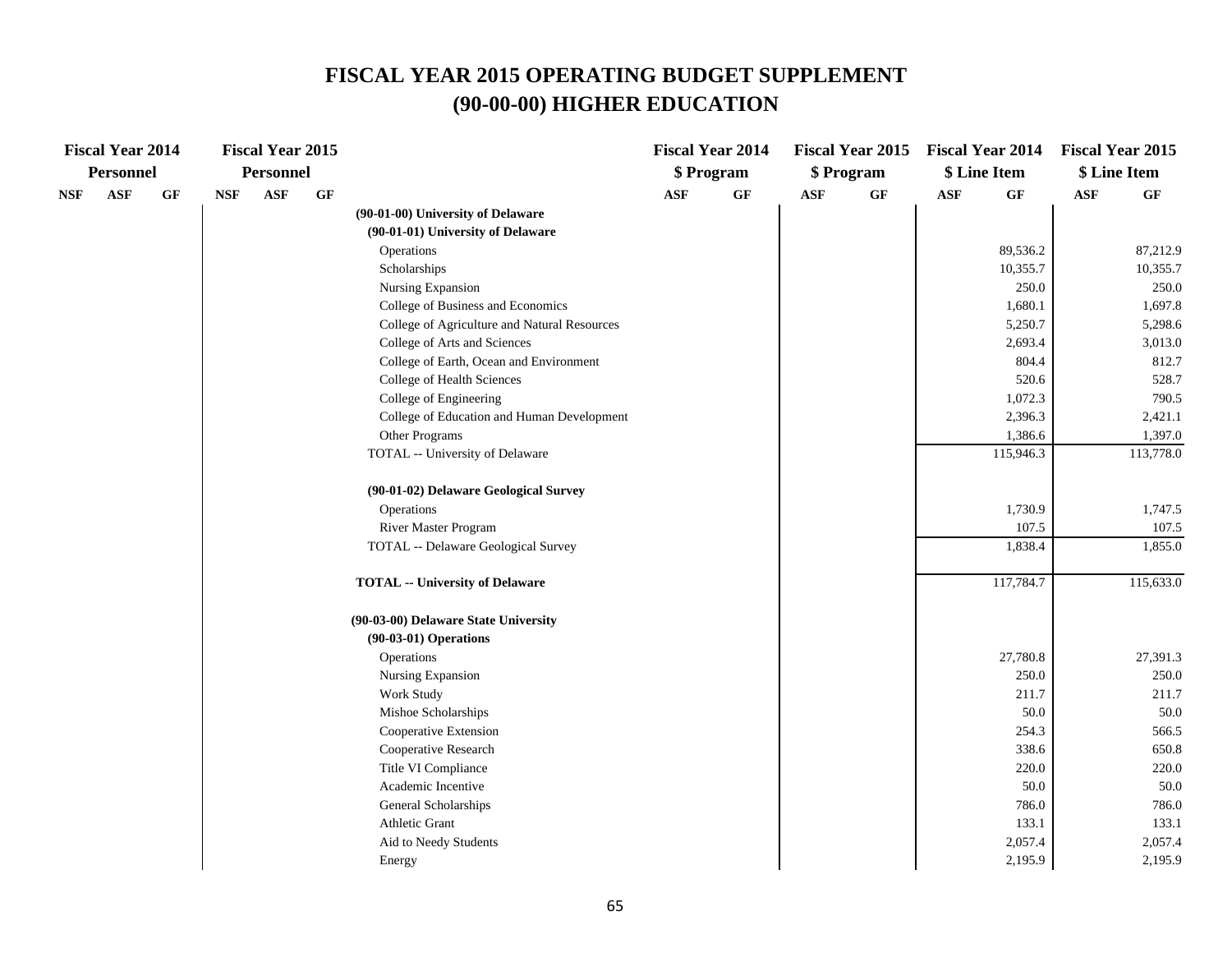# **FISCAL YEAR 2015 OPERATING BUDGET SUPPLEMENT (90-00-00) HIGHER EDUCATION**

|                             | <b>Fiscal Year 2014</b> |                 |            | <b>Fiscal Year 2015</b> |                 |                                                     |                | <b>Fiscal Year 2014</b> |                |            |                | Fiscal Year 2015 Fiscal Year 2014 Fiscal Year 2015 |                |              |
|-----------------------------|-------------------------|-----------------|------------|-------------------------|-----------------|-----------------------------------------------------|----------------|-------------------------|----------------|------------|----------------|----------------------------------------------------|----------------|--------------|
|                             | <b>Personnel</b>        |                 |            | Personnel               |                 |                                                     |                | \$ Program              |                | \$ Program |                | \$ Line Item                                       |                | \$ Line Item |
| $\ensuremath{\mathbf{NSF}}$ | ASF                     | $\bf{G} \bf{F}$ | <b>NSF</b> | ASF                     | $\bf{G} \bf{F}$ |                                                     | $\mathbf{ASF}$ | $\bf GF$                | $\mathbf{ASF}$ | GF         | $\mathbf{ASF}$ | $\bf{G} \bf{F}$                                    | $\mathbf{ASF}$ | GF           |
|                             |                         |                 |            |                         |                 | TOTAL -- Operations                                 |                |                         |                |            |                | 34,327.8                                           |                | 34,562.7     |
|                             |                         |                 |            |                         |                 | (90-03-05) Sponsored Programs and Research          |                |                         |                |            |                |                                                    |                |              |
|                             |                         |                 |            |                         |                 | <b>TOTAL -- Delaware State University</b>           |                |                         |                |            |                | 34,327.8                                           |                | 34,562.7     |
|                             |                         |                 |            |                         |                 | (90-04-00) Delaware Technical and Community College |                |                         |                |            |                |                                                    |                |              |
|                             |                         |                 |            |                         |                 | (90-04-01) Office of the President                  |                |                         |                |            |                |                                                    |                |              |
| 35.0                        |                         | 49.0            | 42.0       |                         | 49.0            | <b>Personnel Costs</b>                              |                |                         |                |            |                | 11,564.4                                           |                | 8,908.0      |
|                             |                         |                 |            |                         |                 | Aid to Needy Students                               |                |                         |                |            |                | 39.3                                               |                | 39.3         |
|                             |                         |                 |            |                         |                 | Academic Incentive                                  |                |                         |                |            |                | 50.0                                               |                | 50.0         |
|                             |                         |                 |            |                         |                 | Associate in Arts Program - Operations              |                |                         |                |            |                | 293.3                                              |                | 272.1        |
|                             |                         |                 |            |                         |                 | Associate in Arts Program - Academic                |                |                         |                |            |                | 1,624.7                                            |                | 1,608.3      |
| 35.0                        |                         | 49.0            | 42.0       |                         | 49.0            | TOTAL -- Office of the President                    |                |                         |                |            |                | 13,571.7                                           |                | 10,877.7     |
|                             |                         |                 |            |                         |                 | (90-04-02) Owens Campus                             |                |                         |                |            |                |                                                    |                |              |
| 70.0                        |                         | 218.0           | 75.0       |                         | 218.0           | Personnel Costs                                     |                |                         |                |            |                | 17,941.1                                           |                | 19,249.1     |
|                             |                         |                 |            |                         |                 | <b>Environmental Training Center</b>                |                |                         |                |            |                | 250.0                                              |                | 250.0        |
|                             |                         |                 |            |                         |                 | Grants                                              |                |                         |                |            |                | 48.2                                               |                | 48.2         |
|                             |                         |                 |            |                         |                 | Aid to Needy Students                               |                |                         |                |            |                | 244.8                                              |                | 244.8        |
|                             |                         |                 |            |                         |                 | Work Study                                          |                |                         |                |            |                | 31.2                                               |                | 31.2         |
| 70.0                        |                         | 218.0           | 75.0       |                         | 218.0           | <b>TOTAL -- Owens Campus</b>                        |                |                         |                |            |                | 18,515.3                                           |                | 19,823.3     |
|                             |                         |                 |            |                         |                 | (90-04-04) Wilmington Campus                        |                |                         |                |            |                |                                                    |                |              |
| 67.0                        |                         | 162.0           | 69.0       |                         | 162.0           | <b>Personnel Costs</b>                              |                |                         |                |            |                | 13,136.7                                           |                | 13,645.0     |
|                             |                         |                 |            |                         |                 | <b>Contractual Services</b>                         |                |                         |                |            |                | 392.8                                              |                | 392.8        |
|                             |                         |                 |            |                         |                 | Aid to Needy Students                               |                |                         |                |            |                | 199.8                                              |                | 199.8        |
|                             |                         |                 |            |                         |                 | Grants                                              |                |                         |                |            |                | 32.5                                               |                | 32.5         |
|                             |                         |                 |            |                         |                 | Work Study                                          |                |                         |                |            |                | 40.1                                               |                | 40.1         |
| 67.0                        |                         | 162.0           | 69.0       |                         | 162.0           | <b>TOTAL</b> -- Wilmington Campus                   |                |                         |                |            |                | 13,801.9                                           |                | 14,310.2     |
|                             |                         |                 |            |                         |                 | (90-04-05) Stanton Campus                           |                |                         |                |            |                |                                                    |                |              |
| 71.0                        |                         | 204.0           | 74.0       |                         | 204.0           | Personnel Costs                                     |                |                         |                |            |                | 16,706.4                                           |                | 17,894.7     |
|                             |                         |                 |            |                         |                 | Aid to Needy Students                               |                |                         |                |            |                | 184.8                                              |                | 184.8        |
|                             |                         |                 |            |                         |                 | Grants                                              |                |                         |                |            |                | 27.5                                               |                | 27.5         |
|                             |                         |                 |            |                         |                 | Work Study                                          |                |                         |                |            |                | 41.1                                               |                | 41.1         |
| $71.0\,$                    |                         | 204.0           | 74.0       |                         | 204.0           | <b>TOTAL</b> -- Stanton Campus                      |                |                         |                |            |                | 16,959.8                                           |                | 18,148.1     |
|                             |                         |                 |            |                         |                 |                                                     |                |                         |                |            |                |                                                    |                |              |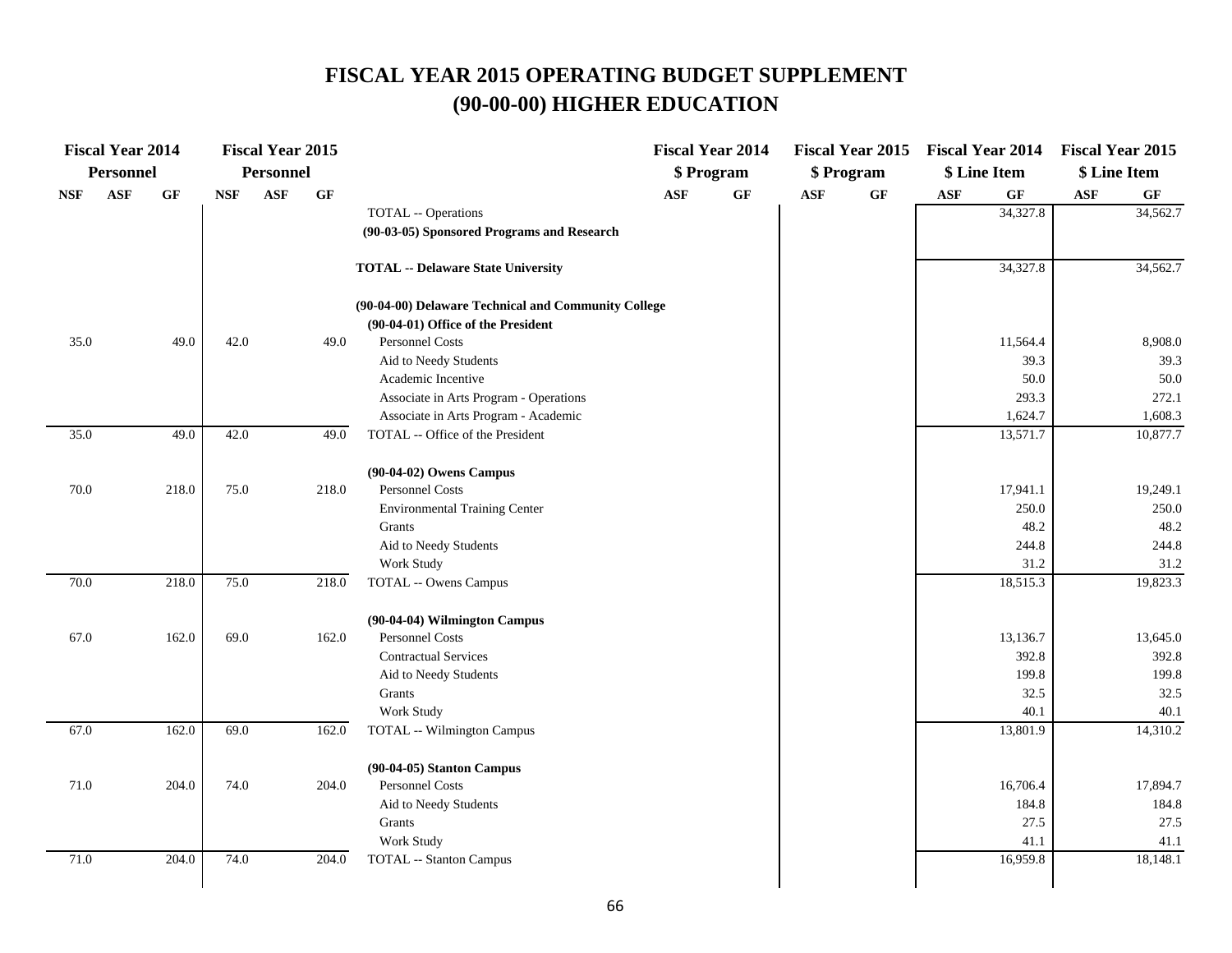# **FISCAL YEAR 2015 OPERATING BUDGET SUPPLEMENT (90-00-00) HIGHER EDUCATION**

|            | <b>Fiscal Year 2014</b> |       |            | <b>Fiscal Year 2015</b> |       |                                                          |     | <b>Fiscal Year 2014</b> |     | <b>Fiscal Year 2015</b> | <b>Fiscal Year 2014</b> |           |     | <b>Fiscal Year 2015</b> |
|------------|-------------------------|-------|------------|-------------------------|-------|----------------------------------------------------------|-----|-------------------------|-----|-------------------------|-------------------------|-----------|-----|-------------------------|
|            | <b>Personnel</b>        |       |            | <b>Personnel</b>        |       |                                                          |     | \$ Program              |     | \$ Program              | \$ Line Item            |           |     | \$ Line Item            |
| <b>NSF</b> | ASF                     | GF    | <b>NSF</b> | <b>ASF</b>              | GF    |                                                          | ASF | GF                      | ASF | GF                      | <b>ASF</b>              | GF        | ASF | GF                      |
|            |                         |       |            |                         |       | $(90-04-06)$ Terry Campus                                |     |                         |     |                         |                         |           |     |                         |
| 92.0       |                         | 152.0 | 94.0       |                         | 152.0 | Personnel Costs                                          |     |                         |     |                         |                         | 12,091.4  |     | 12,701.1                |
|            |                         |       |            |                         |       | Aid to Needy Students                                    |     |                         |     |                         |                         | 218.3     |     | 218.3                   |
|            |                         |       |            |                         |       | Work Study                                               |     |                         |     |                         |                         | 21.7      |     | 21.7                    |
|            |                         |       |            |                         |       | Grants                                                   |     |                         |     |                         |                         | 21.0      |     | 21.0                    |
| 92.0       |                         | 152.0 | 94.0       |                         | 152.0 | <b>TOTAL</b> -- Terry Campus                             |     |                         |     |                         |                         | 12,352.4  |     | 12,962.1                |
|            |                         |       |            |                         |       |                                                          |     |                         |     |                         |                         |           |     |                         |
| 335.0      |                         | 785.0 | 354.0      |                         | 785.0 | <b>TOTAL -- Delaware Technical and Community College</b> |     |                         |     |                         |                         | 75,201.1  |     | 76,121.4                |
|            |                         |       |            |                         |       |                                                          |     |                         |     |                         |                         |           |     |                         |
|            |                         |       |            |                         |       | (90-07-01) Delaware Institute of Veterinary              |     |                         |     |                         |                         |           |     |                         |
|            |                         |       |            |                         |       | <b>Medical Education</b>                                 |     |                         |     |                         |                         |           |     |                         |
|            |                         |       |            |                         |       | <b>Tuition Assistance</b>                                |     |                         |     |                         |                         | 292.6     |     | 277.0                   |
|            |                         |       |            |                         |       | <b>TOTAL</b> -- Delaware Institute of Veterinary         |     |                         |     |                         |                         | 292.6     |     | 277.0                   |
|            |                         |       |            |                         |       | <b>Medical Education</b>                                 |     |                         |     |                         |                         |           |     |                         |
|            |                         |       |            |                         |       |                                                          |     |                         |     |                         |                         |           |     |                         |
| 335.0      |                         | 785.0 | 354.0      |                         |       | 785.0 TOTAL -- HIGHER EDUCATION                          |     |                         |     |                         |                         | 227,606.2 |     | 226,594.1               |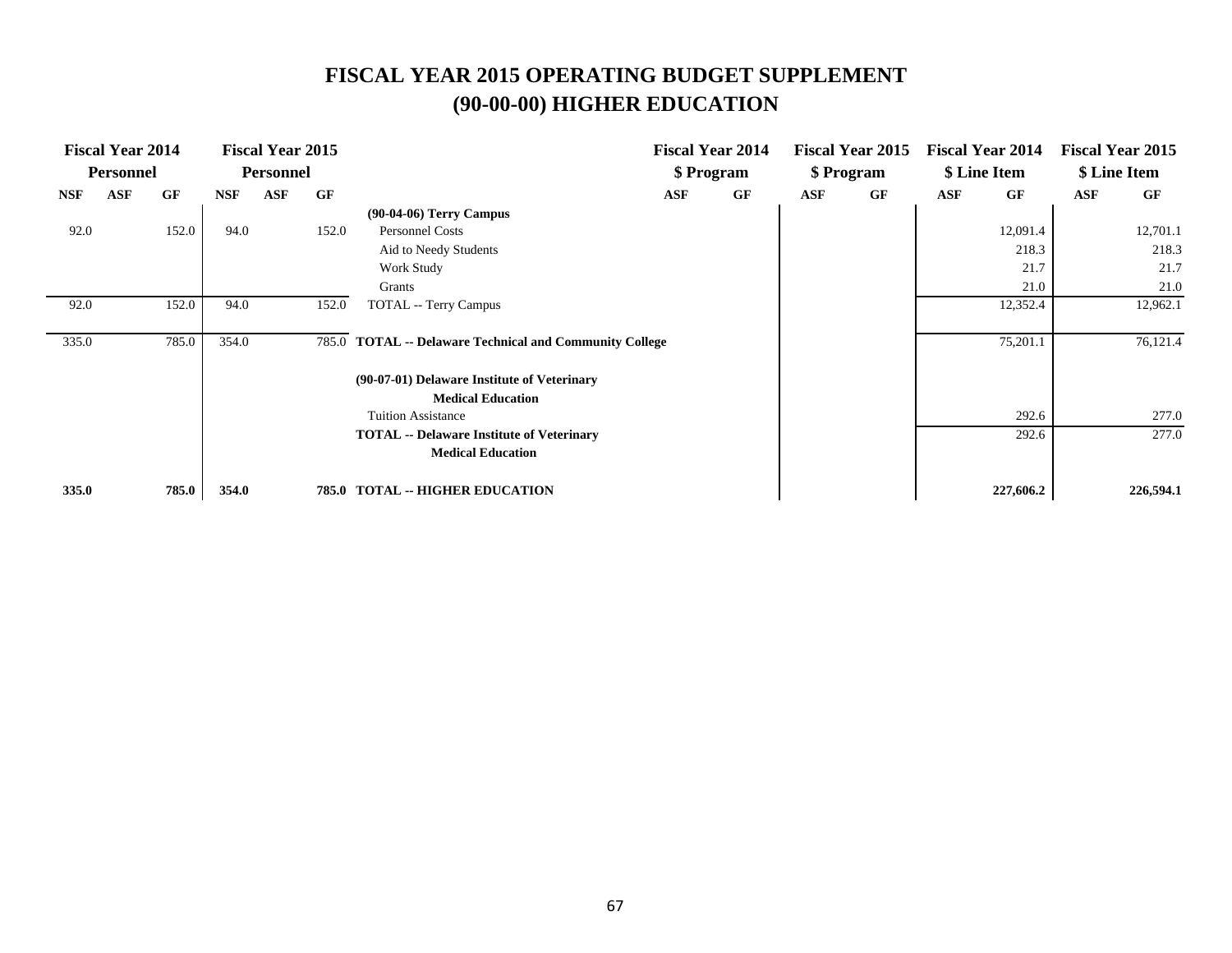|      | <b>Fiscal Year 2014</b> |           |            | <b>Fiscal Year 2015</b> |           |                                               |            | <b>Fiscal Year 2014</b> |            | <b>Fiscal Year 2015</b> |            | <b>Fiscal Year 2014</b> | <b>Fiscal Year 2015</b> |           |
|------|-------------------------|-----------|------------|-------------------------|-----------|-----------------------------------------------|------------|-------------------------|------------|-------------------------|------------|-------------------------|-------------------------|-----------|
|      | <b>Personnel</b>        |           |            | Personnel               |           |                                               |            | \$ Program              |            | \$ Program              |            | \$ Line Item            | \$ Line Item            |           |
| NSF  | <b>ASF</b>              | <b>GF</b> | <b>NSF</b> | ASF                     | <b>GF</b> |                                               | <b>ASF</b> | GF                      | <b>ASF</b> | GF                      | <b>ASF</b> | GF                      | <b>ASF</b>              | <b>GF</b> |
|      |                         |           |            |                         |           | (95-01-00) Department of Education            |            |                         |            |                         |            |                         |                         |           |
| 57.5 | 3.0                     | 132.5     | 56.0       | 3.0                     | 147.0     | <b>Personnel Costs</b>                        |            |                         |            |                         |            | 16,789.8                |                         | 18,250.3  |
|      |                         |           |            |                         |           | Travel                                        |            |                         |            |                         |            | 14.5                    |                         | 14.5      |
|      |                         |           |            |                         |           | <b>Contractual Services</b>                   |            |                         |            |                         |            | 602.8                   |                         | 602.8     |
|      |                         |           |            |                         |           | Energy                                        |            |                         |            |                         |            | 75.0                    |                         | 75.0      |
|      |                         |           |            |                         |           | Supplies and Materials                        |            |                         |            |                         |            | 38.4                    |                         | 38.4      |
|      |                         |           |            |                         |           | Capital Outlay                                |            |                         |            |                         |            | 33.2                    |                         | 33.2      |
|      |                         | $1.0\,$   |            |                         | 1.0       | State Board of Education                      |            |                         |            |                         |            | 223.1                   |                         | 223.1     |
|      |                         |           |            |                         |           | <b>DCET</b> Operations                        |            |                         |            |                         |            |                         |                         | 148.8     |
|      |                         |           |            |                         |           | <b>DHEO</b> Operations                        |            |                         |            |                         |            |                         |                         | 301.2     |
|      |                         |           |            |                         |           | Scholarships and Grants                       |            |                         |            |                         |            |                         |                         | 3,142.8   |
|      |                         |           |            |                         |           | Michael C. Ferguson Awards                    |            |                         |            |                         |            |                         |                         | 300.0     |
|      |                         |           |            |                         |           | SEED Scholarship                              |            |                         |            |                         |            |                         |                         | 4,594.0   |
|      |                         |           |            |                         |           | Inspire                                       |            |                         |            |                         |            |                         |                         | 1,607.0   |
|      |                         |           |            |                         |           | Other Items:                                  |            |                         |            |                         |            |                         |                         |           |
|      |                         |           |            |                         |           | Odyssey of the Mind                           |            |                         |            |                         |            | 51.0                    |                         | 51.0      |
|      |                         |           |            |                         |           | <b>Infrastructure Capacity</b>                |            |                         |            |                         |            | 600.0                   |                         | 600.0     |
|      |                         |           |            |                         |           | <b>Educator Accountability</b>                |            |                         |            |                         |            | 2,400.0                 |                         | 2,400.0   |
|      |                         |           |            |                         |           | Pupil Accounting                              |            |                         |            |                         |            | 1,073.5                 |                         |           |
|      |                         |           |            |                         |           | Private Business and Trade School             |            |                         |            |                         |            | 2.0                     |                         | 2.0       |
|      |                         |           |            |                         |           | P-20 Council                                  |            |                         |            |                         |            | 11.7                    |                         | 11.7      |
|      |                         |           |            |                         |           | Evaluation - Higher Education                 |            |                         |            |                         |            | 1.0                     |                         | 1.0       |
|      |                         |           |            |                         |           | Teacher of the Year                           |            |                         |            |                         |            | 58.6                    |                         | 58.6      |
|      |                         |           |            |                         |           | Computing Center                              |            |                         |            |                         | 215.0      | 498.4                   |                         |           |
|      |                         |           |            |                         |           | <b>Educator Certification and Development</b> |            |                         |            |                         |            | 160.8                   |                         | 160.8     |
|      |                         | $1.0\,$   |            |                         | 1.0       | Professional Standards Board                  |            |                         |            |                         |            | 164.5                   |                         | 164.5     |
|      |                         |           |            |                         |           | <b>School Profiles</b>                        |            |                         |            |                         |            | 82.5                    |                         |           |
|      |                         |           |            |                         |           | Delaware Comprehensive Assessment System      |            |                         |            |                         |            | 6,050.1                 |                         | 6,050.1   |
|      |                         |           |            |                         |           | <b>Student Standards and Assessment</b>       |            |                         |            |                         | 100.0      | 329.6                   |                         | 329.6     |
|      |                         |           |            |                         |           | Accelerated Academic Fund                     |            |                         |            |                         |            | 300.0                   |                         | 300.0     |
|      |                         |           |            |                         |           | <b>State Testing Computers</b>                |            |                         |            |                         |            | 2,650.0                 |                         | 2,650.0   |
|      |                         |           |            |                         |           | Charter School Performance Fund               |            |                         |            |                         |            | 2,000.0                 |                         | 1,500.0   |
|      |                         |           |            |                         |           | <b>Physical Fitness Assessments</b>           |            |                         |            |                         |            | 20.0                    |                         | 20.0      |
|      | 2.0                     |           |            | 2.0                     |           | Delaware Interscholastic Athletic Fund        |            |                         |            |                         | 775.0      |                         | 850.0                   |           |
|      |                         |           |            |                         |           | Delaware Science Coalition                    |            |                         |            |                         | 1,442.0    | 1,010.3                 | 1,442.0                 | 1,010.3   |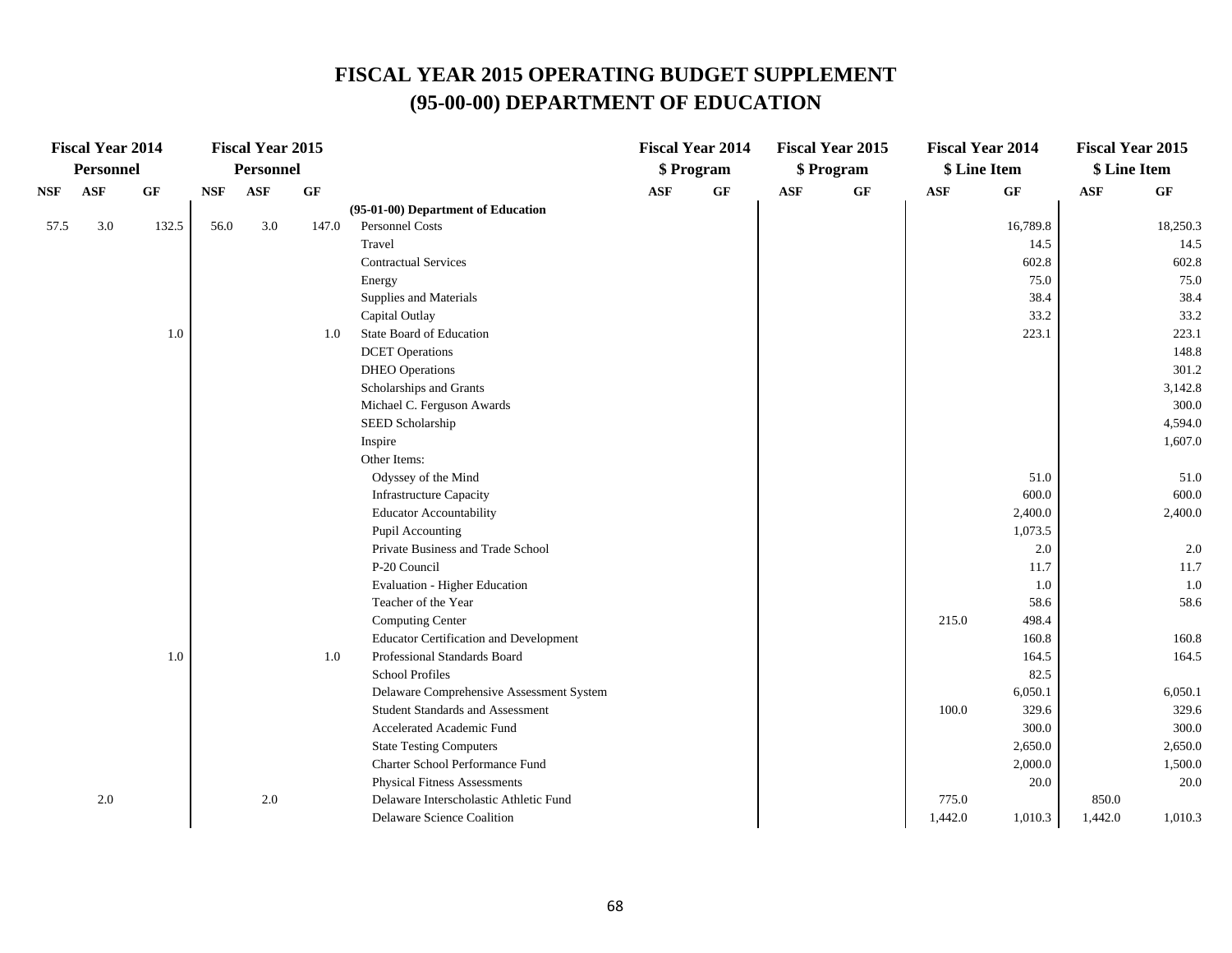|            | <b>Fiscal Year 2014</b> |          |            | <b>Fiscal Year 2015</b> |          |                                                                             | <b>Fiscal Year 2014</b> |           | <b>Fiscal Year 2015</b> |             |            | <b>Fiscal Year 2014</b> | <b>Fiscal Year 2015</b> |             |
|------------|-------------------------|----------|------------|-------------------------|----------|-----------------------------------------------------------------------------|-------------------------|-----------|-------------------------|-------------|------------|-------------------------|-------------------------|-------------|
|            | <b>Personnel</b>        |          |            | <b>Personnel</b>        |          |                                                                             | \$ Program              |           | \$ Program              |             |            | \$ Line Item            | \$ Line Item            |             |
| <b>NSF</b> | ASF                     | $\bf GF$ | <b>NSF</b> | ASF                     | GF       |                                                                             | $\mathbf{ASF}$          | $\bf GF$  | ASF                     | $\bf GF$    | <b>ASF</b> | GF                      | <b>ASF</b>              | GF          |
|            |                         |          |            |                         |          | Parents as Teachers                                                         |                         |           |                         |             |            | 1,121.6                 |                         | 1,121.6     |
|            |                         |          |            |                         |          | <b>Student Organization</b>                                                 |                         |           |                         |             |            | 222.4                   |                         | 222.4       |
|            |                         |          |            |                         |          | World Language Expansion                                                    |                         |           |                         |             |            | 1,938.9                 |                         | 1,938.9     |
|            |                         |          |            |                         |          | <b>Technology Operations</b>                                                |                         |           |                         |             |            |                         | 215.0                   | 1,654.4     |
|            |                         |          |            |                         |          | <b>College Access</b>                                                       |                         |           |                         |             |            |                         |                         | 1,500.0     |
|            |                         |          |            |                         |          | SEED/Inspire Marketing                                                      |                         |           |                         |             |            |                         |                         | 50.0        |
| 57.5       | 5.0                     | 134.5    | 56.0       | 5.0                     |          | 149.0 TOTAL -- Department of Education                                      |                         |           |                         |             | 2,532.0    | 38,523.7                | 2,507.0                 | 51,128.0    |
| 57.5       | 5.0                     | 134.5    | 56.0       | 5.0                     | 149.0    | (-01) Department of Education                                               | 2,532.0                 | 38,523.7  | 2,507.0                 | 51,128.0    |            |                         |                         |             |
| 57.5       | 5.0                     | 134.5    | 56.0       | 5.0                     |          | 149.0 TOTAL -- Internal Program Unit                                        | 2,532.0                 | 38,523.7  | 2,507.0                 | 51,128.0    |            |                         |                         |             |
|            |                         |          |            |                         |          | (95-02-00) School District Operations                                       |                         |           |                         |             |            |                         |                         |             |
|            |                         |          |            |                         |          | Division I Units (FY13 9,143) (FY14 9,363):                                 |                         |           |                         |             |            |                         |                         |             |
|            |                         | 13,712.0 |            |                         | 13,932.0 | <b>Personnel Costs</b>                                                      |                         |           |                         |             |            | 781,963.3               |                         | 840,314.9   |
|            |                         |          |            |                         |          | Cafeteria Funds                                                             |                         |           |                         |             |            | 13,211.8                |                         | 13,211.8    |
|            |                         |          |            |                         |          | Division II Units (FY13 10,379) (FY14 10,584):                              |                         |           |                         |             |            |                         |                         |             |
|            |                         |          |            |                         |          | All Other Costs                                                             |                         |           |                         |             |            | 28,896.8                |                         | 29,207.5    |
|            |                         |          |            |                         |          | Energy                                                                      |                         |           |                         |             |            | 23,814.7                |                         | 24,313.8    |
|            |                         |          |            |                         |          | Division III:                                                               |                         |           |                         |             |            |                         |                         |             |
|            |                         |          |            |                         |          | Equalization                                                                |                         |           |                         |             |            | 82,211.8                |                         | 87,627.7    |
|            |                         |          |            |                         |          | Other Items:                                                                |                         |           |                         |             |            |                         |                         |             |
|            |                         |          |            |                         |          | General Contingency                                                         |                         |           |                         |             |            | 7,905.2                 |                         | 8,992.3     |
|            |                         |          |            |                         |          | School Improvement Funds                                                    |                         |           |                         |             |            | 2,500.0                 |                         | 2,500.0     |
|            |                         |          |            |                         |          | Other Items                                                                 |                         |           |                         |             |            | 527.6                   |                         | 527.6       |
|            |                         |          |            |                         |          | <b>Delmar Tuition</b>                                                       |                         |           |                         |             |            | 536.7                   |                         | 186.7       |
|            |                         |          |            |                         |          | <b>Technology Block Grant</b>                                               |                         |           |                         |             |            | 2,250.0<br>5,992.5      |                         | 2,250.0     |
|            |                         |          |            |                         |          | Skills, Knowledge and Responsibility Pay Supplements                        |                         |           |                         |             |            | 21,529.9                |                         | 5,992.5     |
|            |                         |          |            |                         |          | Full-Day Kindergarten Implementation<br><b>Educational Sustainment Fund</b> |                         |           |                         |             |            | 27,425.1                |                         | 27,150.9    |
|            |                         | 13,712.0 |            |                         |          | 13,932.0 TOTAL -- School District Operations                                |                         |           |                         |             |            | 998,765.4               |                         | 1,042,275.7 |
|            |                         |          |            |                         |          |                                                                             |                         |           |                         |             |            |                         |                         |             |
|            |                         | 13,712.0 |            |                         | 13,932.0 | (-01) Division Funding                                                      |                         | 930,098.4 |                         | 994,675.7   |            |                         |                         |             |
|            |                         |          |            |                         |          | $(-02)$ Other Items                                                         |                         | 68,667.0  |                         | 47,600.0    |            |                         |                         |             |
|            |                         | 13,712.0 |            |                         |          | 13,932.0 TOTAL -- Internal Program Units                                    |                         | 998,765.4 |                         | 1,042,275.7 |            |                         |                         |             |
|            |                         |          |            |                         |          |                                                                             |                         |           |                         |             |            |                         |                         |             |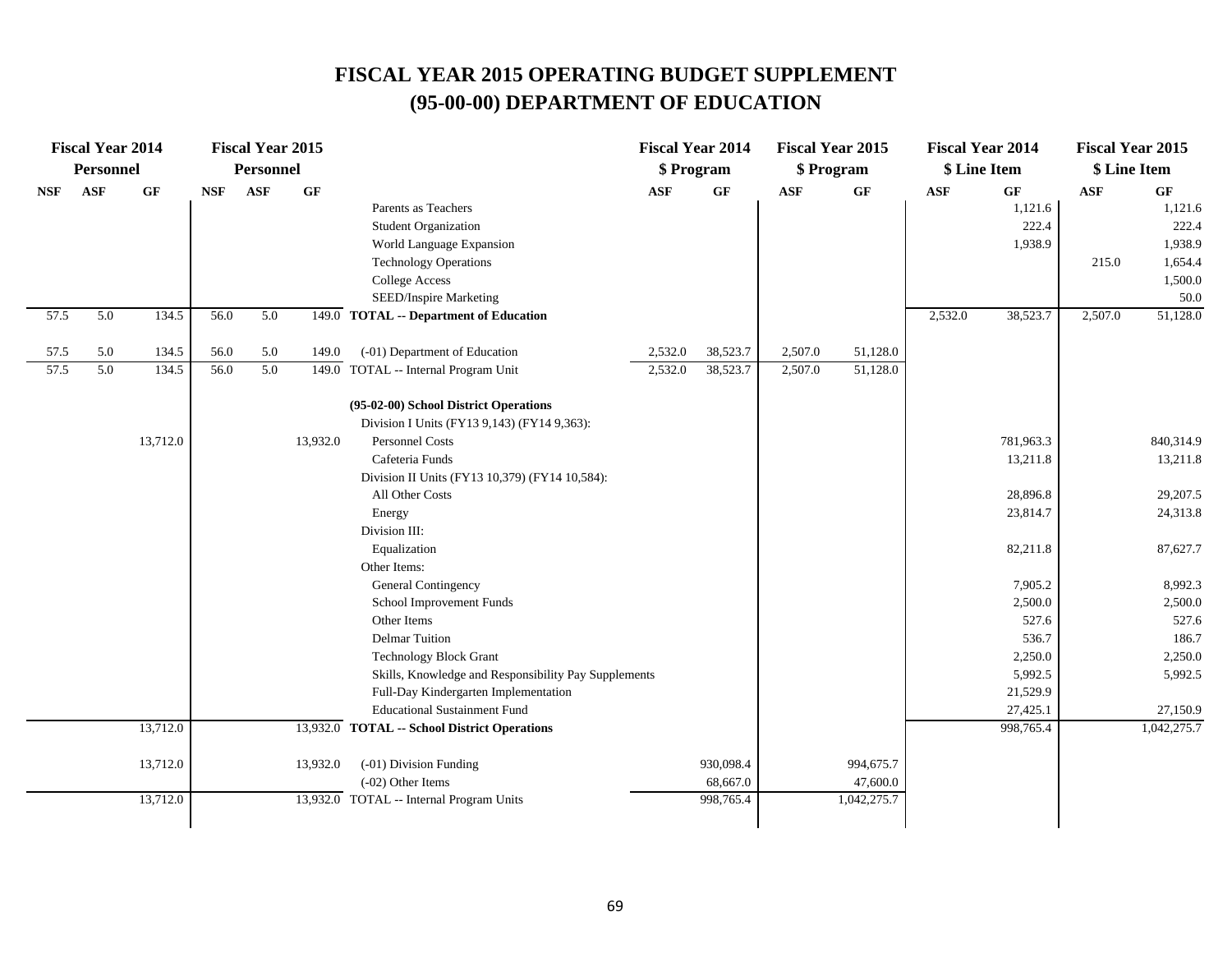| <b>Fiscal Year 2014</b> |      |            | <b>Fiscal Year 2015</b> |      |                                               |            | <b>Fiscal Year 2014</b> |            | <b>Fiscal Year 2015</b> |            | <b>Fiscal Year 2014</b> | <b>Fiscal Year 2015</b> |          |
|-------------------------|------|------------|-------------------------|------|-----------------------------------------------|------------|-------------------------|------------|-------------------------|------------|-------------------------|-------------------------|----------|
| <b>Personnel</b>        |      |            | <b>Personnel</b>        |      |                                               |            | \$ Program              |            | \$ Program              |            | \$ Line Item            | \$ Line Item            |          |
| ASF<br>NSF              | GF   | <b>NSF</b> | <b>ASF</b>              | GF   |                                               | <b>ASF</b> | $\bf{G} \bf{F}$         | <b>ASF</b> | GF                      | <b>ASF</b> | GF                      | <b>ASF</b>              | GF       |
|                         |      |            |                         |      | (95-03-00) Block Grants and Other Pass        |            |                         |            |                         |            |                         |                         |          |
|                         |      |            |                         |      | <b>Through Programs</b>                       |            |                         |            |                         |            |                         |                         |          |
|                         |      |            |                         |      | <b>Education Block Grants:</b>                |            |                         |            |                         |            |                         |                         |          |
|                         |      |            |                         |      | Adult Education and Workforce Training Grant  |            |                         |            |                         |            | 8,849.5                 |                         | 8,849.6  |
|                         |      |            |                         |      | Professional Accountability and Instructional |            |                         |            |                         |            | 3,671.0                 |                         | 3,671.0  |
|                         |      |            |                         |      | <b>Advancement Fund</b>                       |            |                         |            |                         |            |                         |                         |          |
|                         |      |            |                         |      | Academic Excellence Block Grant               |            |                         |            |                         |            | 34,258.2                |                         | 36,669.6 |
|                         |      |            |                         |      | K-12 Pass Through Programs:                   |            |                         |            |                         |            |                         |                         |          |
|                         |      |            |                         |      | Children's Beach House                        |            |                         |            |                         |            | 54.8                    |                         | 54.8     |
|                         |      |            |                         |      | Summer School - Gifted and Talented           |            |                         |            |                         |            | 140.0                   |                         | 140.0    |
|                         |      |            |                         |      | Delaware Institute for Arts in Education      |            |                         |            |                         |            | 117.6                   |                         | 117.6    |
|                         |      |            |                         |      | Delaware Teacher Center                       |            |                         |            |                         |            | 444.9                   |                         | 444.9    |
|                         |      |            |                         |      | <b>On-Line Periodicals</b>                    |            |                         |            |                         |            | 604.4                   |                         | 604.4    |
|                         |      |            |                         |      | Achievement Matters Campaign                  |            |                         |            |                         |            | 116.3                   |                         | 116.3    |
|                         |      |            |                         |      | <b>Career Transition</b>                      |            |                         |            |                         |            | 62.0                    |                         | 62.0     |
|                         |      |            |                         |      | Delaware Geographic Alliance                  |            |                         |            |                         |            | 48.5                    |                         | 48.5     |
|                         |      |            |                         |      | Center for Economic Education                 |            |                         |            |                         |            | 214.0                   |                         | 214.0    |
|                         |      |            |                         |      | Speech Pathology                              |            |                         |            |                         |            | 800.0                   |                         | 800.0    |
|                         |      |            |                         |      | Gay Straight Alliance                         |            |                         |            |                         |            | 10.0                    |                         | 10.0     |
|                         |      |            |                         |      | Special Needs Programs:                       |            |                         |            |                         |            |                         |                         |          |
|                         |      |            |                         |      | Early Childhood Assistance                    |            |                         |            |                         |            | 6,149.3                 |                         | 6,149.3  |
| 1.0                     |      |            | $1.0\,$                 |      | <b>Unique Alternatives</b>                    |            |                         |            |                         | 890.7      | 8,872.0                 | 890.7                   | 8,872.0  |
|                         |      |            |                         |      | Exceptional Student Unit - Vocational         |            |                         |            |                         |            | 360.0                   |                         | 360.0    |
|                         |      |            |                         |      | Related Services for the Handicapped          |            |                         |            |                         |            | 2,870.7                 |                         | 2,870.7  |
|                         |      |            |                         |      | <b>Adolescent Day Program</b>                 |            |                         |            |                         |            | 36.0                    |                         | 36.0     |
| 5.0                     |      |            | 5.0                     |      | Children Services Cost Recovery Project       |            |                         |            |                         | 1,599.8    |                         | 1,599.8                 |          |
|                         |      |            |                         |      | Delaware School for the Deaf                  |            |                         |            |                         |            | 40.0                    |                         | 40.0     |
|                         |      |            |                         |      | Tech-Prep $2 + 2$                             |            |                         |            |                         |            | 530.1                   |                         | 530.1    |
|                         |      |            |                         |      | <b>First State School</b>                     |            |                         |            |                         |            | 314.5                   |                         | 314.5    |
|                         | 39.7 |            |                         | 39.7 | Prison Education                              |            |                         |            |                         |            | 4,163.7                 |                         | 4,198.5  |
|                         |      |            |                         |      | Student Discipline Program                    |            |                         |            |                         |            | 5,335.2                 |                         | 5,335.2  |
|                         |      |            |                         |      | Early Childhood Initiatives                   |            |                         |            |                         |            | 3,300.0                 |                         | 3,300.0  |
|                         | 2.0  |            |                         | 2.0  | Interagency Resource Management Committee     |            |                         |            |                         |            | 265.0                   |                         | 265.0    |
|                         |      |            |                         |      | Driver Training:                              |            |                         |            |                         |            |                         |                         |          |
| 1.0                     | 12.0 |            | 1.0                     | 12.0 | Driver's Education                            |            |                         |            |                         | 84.1       | 1,914.2                 | 84.1                    | 1,987.1  |
| 7.0                     | 53.7 |            | 7.0                     |      | 53.7 TOTAL -- Block Grants and Other Pass     |            |                         |            |                         | 2,574.6    | 83,541.9                | 2,574.6                 | 86,061.1 |
|                         |      |            |                         |      | <b>Through Programs</b>                       |            |                         |            |                         |            |                         |                         |          |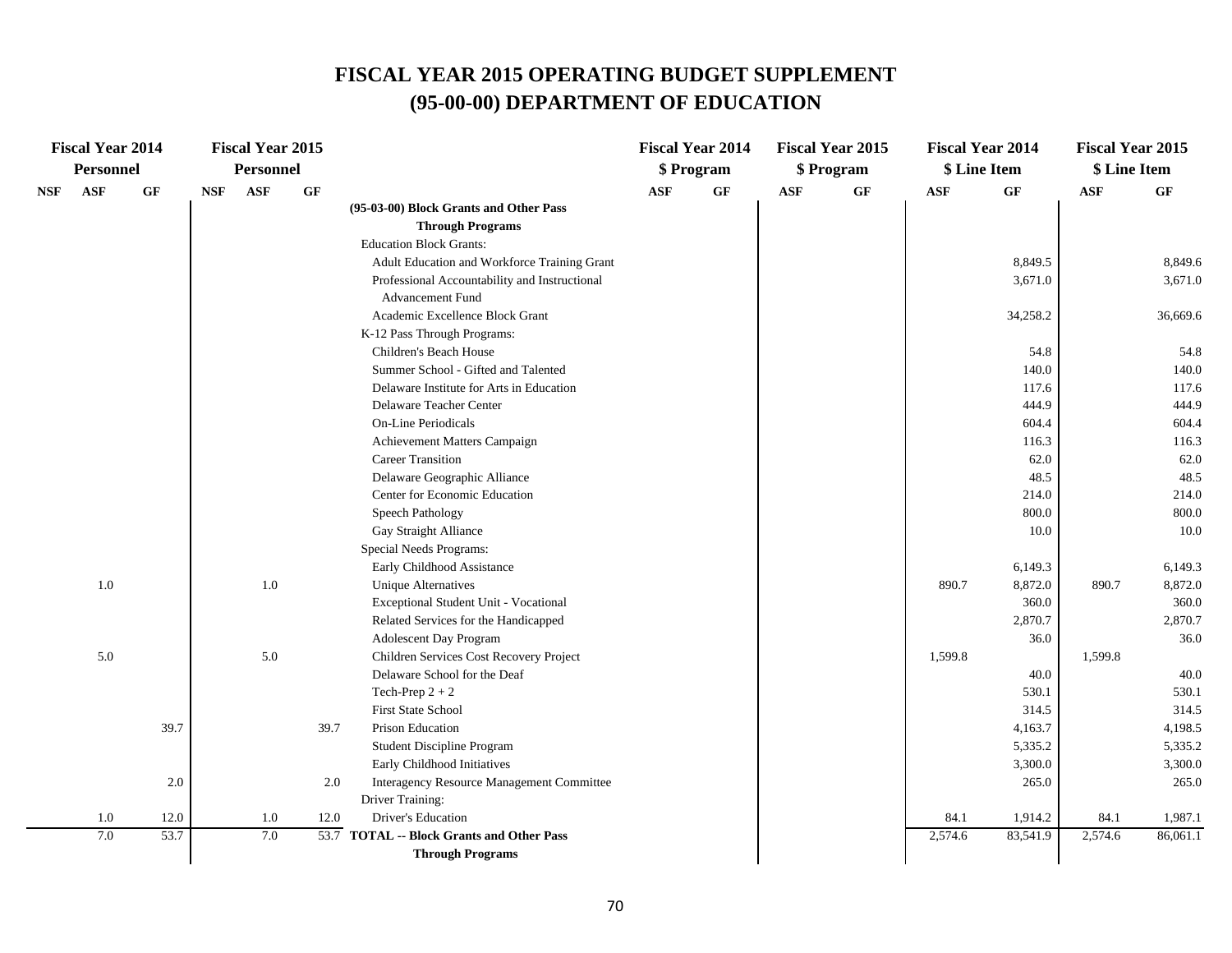|            | <b>Fiscal Year 2014</b> |      |            | <b>Fiscal Year 2015</b> |      |                                                                      | <b>Fiscal Year 2014</b> |          | <b>Fiscal Year 2015</b> |          |            | <b>Fiscal Year 2014</b> |     | <b>Fiscal Year 2015</b> |
|------------|-------------------------|------|------------|-------------------------|------|----------------------------------------------------------------------|-------------------------|----------|-------------------------|----------|------------|-------------------------|-----|-------------------------|
|            | <b>Personnel</b>        |      |            | <b>Personnel</b>        |      |                                                                      | \$ Program              |          | \$ Program              |          |            | \$ Line Item            |     | \$ Line Item            |
| <b>NSF</b> | ASF                     | GF   | <b>NSF</b> | <b>ASF</b>              | GF   |                                                                      | <b>ASF</b>              | GF       | ASF                     | GF       | <b>ASF</b> | GF                      | ASF | GF                      |
|            |                         |      |            |                         |      | (-10) Education Block Grants                                         |                         | 46,778.7 |                         | 49,190.2 |            |                         |     |                         |
|            |                         |      |            |                         |      | (-15) K-12 Pass Through Programs                                     |                         | 2,612.5  |                         | 2,612.5  |            |                         |     |                         |
|            | 6.0                     | 41.7 |            | 6.0                     | 41.7 | (-20) Special Needs Programs                                         | 2,490.5                 | 32,236.5 | 2,490.5                 | 32,271.3 |            |                         |     |                         |
|            | 1.0                     | 12.0 |            | 1.0                     | 12.0 | (-30) Driver Training                                                | 84.1                    | 1,914.2  | 84.1                    | 1,987.1  |            |                         |     |                         |
|            | 7.0                     | 53.7 |            | 7.0                     |      | 53.7 TOTAL -- Internal Program Units                                 | 2,574.6                 | 83,541.9 | 2,574.6                 | 86,061.1 |            |                         |     |                         |
|            |                         |      |            |                         |      | (95-04-00) Pupil Transportation                                      |                         |          |                         |          |            |                         |     |                         |
|            |                         |      |            |                         |      | Public School Transportation                                         |                         |          |                         |          |            | 83,550.5                |     | 86,414.3                |
|            |                         |      |            |                         |      | Non-Public School Transportation Reimbursement                       |                         |          |                         |          |            | 1,848.6                 |     | 1,374.2                 |
|            |                         |      |            |                         |      | <b>TOTAL -- Pupil Transportation</b>                                 |                         |          |                         |          |            | 85,399.1                |     | 87,788.5                |
|            |                         |      |            |                         |      | (-01) Transportation                                                 |                         | 85,399.1 |                         | 87,788.5 |            |                         |     |                         |
|            |                         |      |            |                         |      | TOTAL -- Internal Program Unit                                       |                         | 85,399.1 |                         | 87,788.5 |            |                         |     |                         |
|            |                         |      |            |                         |      | (95-06-00) Delaware Advisory Council on                              |                         |          |                         |          |            |                         |     |                         |
|            |                         |      |            |                         |      | <b>Career and Technical Education</b>                                |                         |          |                         |          |            |                         |     |                         |
|            |                         | 3.0  |            |                         | 3.0  | Personnel Costs                                                      |                         |          |                         |          |            | 263.0                   |     | 264.5                   |
|            |                         |      |            |                         |      | Travel                                                               |                         |          |                         |          |            | 2.8                     |     | 2.8                     |
|            |                         |      |            |                         |      | <b>Contractual Services</b>                                          |                         |          |                         |          |            | 57.2                    |     | 57.2                    |
|            |                         |      |            |                         |      | Supplies and Materials                                               |                         |          |                         |          |            | 3.3                     |     | 3.3                     |
|            |                         | 3.0  |            |                         |      | 3.0 TOTAL -- Delaware Advisory Council on                            |                         |          |                         |          |            | 326.3                   |     | 327.8                   |
|            |                         |      |            |                         |      | <b>Career and Technical Education</b>                                |                         |          |                         |          |            |                         |     |                         |
|            |                         | 3.0  |            |                         | 3.0  | (-01) Advisory Council                                               |                         | 326.3    |                         | 327.8    |            |                         |     |                         |
|            |                         | 3.0  |            |                         |      | 3.0 TOTAL -- Internal Program Unit                                   |                         | 326.3    |                         | 327.8    |            |                         |     |                         |
|            |                         |      |            |                         |      | (95-07-00) Delaware Center for Educational<br><b>Technology</b>      |                         |          |                         |          |            |                         |     |                         |
|            |                         | 7.0  |            |                         |      | Personnel Costs                                                      |                         |          |                         |          |            | 707.5                   |     |                         |
|            |                         |      |            |                         |      | Operations                                                           |                         |          |                         |          |            | 148.8                   |     |                         |
|            |                         | 7.0  |            |                         |      | <b>TOTAL -- Delaware Center for Educational</b><br><b>Technology</b> |                         |          |                         |          |            | 856.3                   |     |                         |
|            |                         | 7.0  |            |                         |      | (-01) Delaware Center for Educational Technology                     |                         | 856.3    |                         |          |            |                         |     |                         |
|            |                         | 7.0  |            |                         |      | TOTAL -- Internal Program Unit                                       |                         | 856.3    |                         |          |            |                         |     |                         |
|            |                         |      |            |                         |      |                                                                      |                         |          |                         |          |            |                         |     |                         |